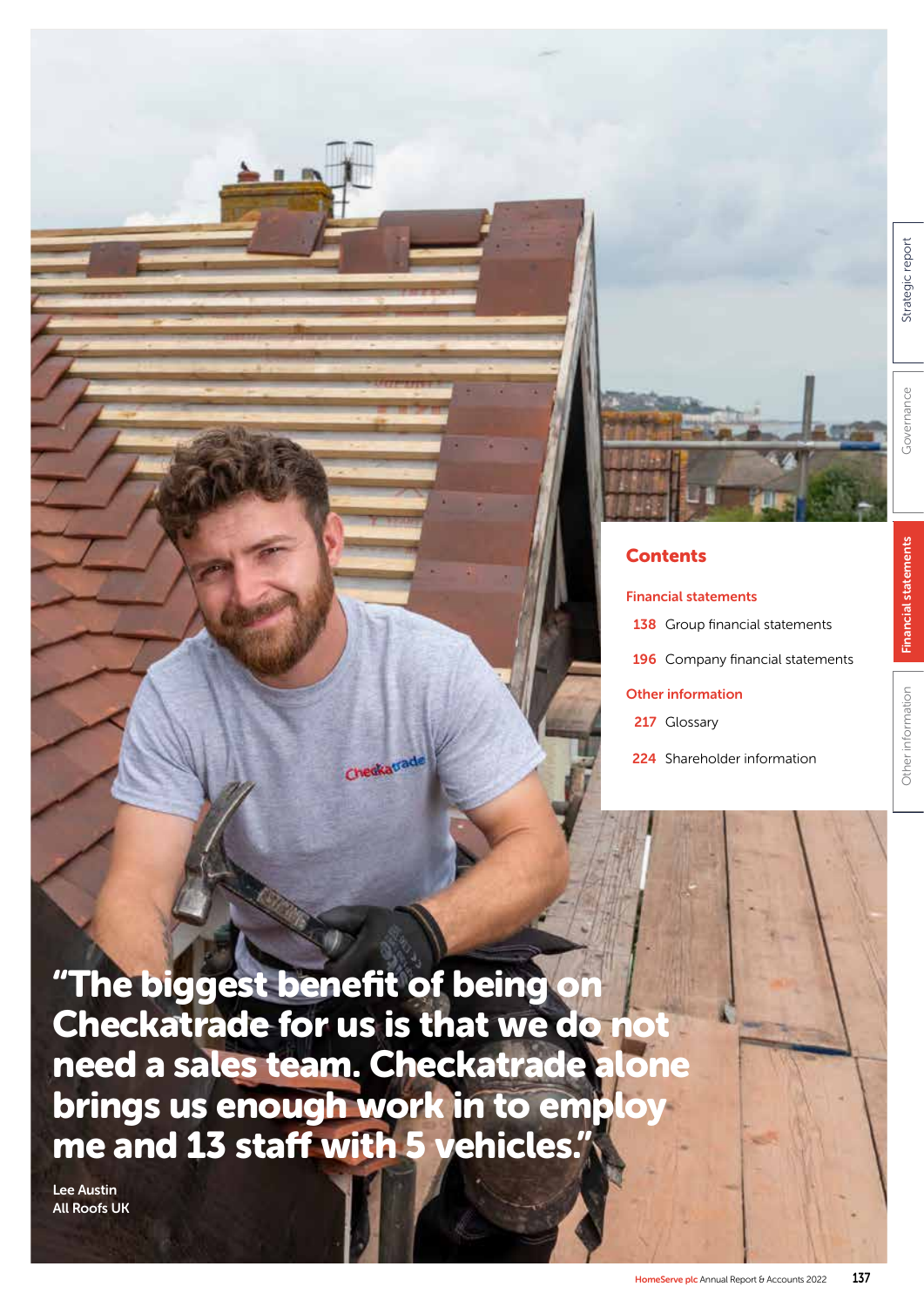# Group income statement

Year ended 31 March 2022

|                                                  | <b>Notes</b>   | 2022<br><b>£m</b> | 2021<br>£ <sub>m</sub> |
|--------------------------------------------------|----------------|-------------------|------------------------|
| <b>Continuing operations</b>                     |                |                   |                        |
| Revenue                                          | 4              | 1,429.3           | 1,304.7                |
| Operating costs                                  | 5              | (1, 223.3)        | (1,230.4)              |
| Share of results of equity accounted investments | 18             | (3.4)             | (2.5)                  |
| <b>Operating profit</b>                          |                | 202.6             | 71.8                   |
| Investment income                                | 8              | 0.3               | 0.4                    |
| Finance costs                                    | 9              | (27.8)            | (25.0)                 |
| Adjusted profit before tax                       |                | 220.3             | 191.3                  |
| Amortisation of acquisition intangibles          | 5              | (44.9)            | (45.0)                 |
| Certain transaction related costs                | 7              | (0.3)             | (6.7)                  |
| Exceptional items                                | $\overline{7}$ |                   | (92.4)                 |
| Profit before tax                                |                | 175.1             | 47.2                   |
| Tax                                              | 10             | (41.7)            | (15.4)                 |
| Profit for the year                              |                | 133.4             | 31.8                   |
| Attributable to:                                 |                |                   |                        |
| Equity holders of the parent                     |                | 132.8             | 31.1                   |
| Non-controlling interests                        |                | 0.6               | 0.7                    |
|                                                  |                | 133.4             | 31.8                   |
| Dividends per share, paid and proposed           | 11             | 6.8p              | 26.0p                  |
| Earnings per share                               |                |                   |                        |
| <b>Basic</b>                                     | 12             | 39.5p             | 9.3p                   |
| <b>Diluted</b>                                   | 12             | 39.3p             | 9.2p                   |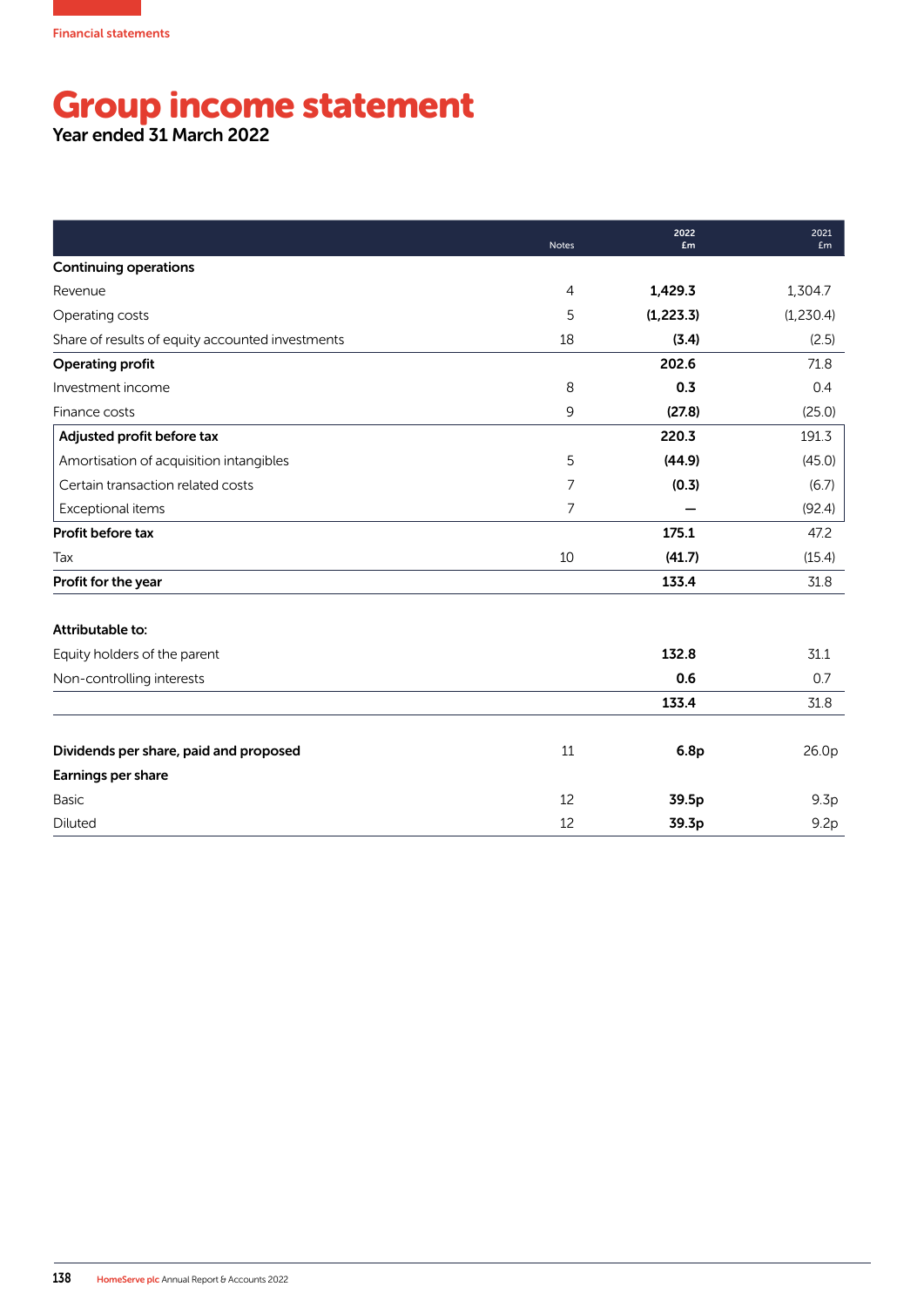# Group statement of comprehensive income

Year ended 31 March 2022

|                                                                                                                         | <b>Notes</b> | 2022<br><b>£m</b> | 2021<br>Em                         |
|-------------------------------------------------------------------------------------------------------------------------|--------------|-------------------|------------------------------------|
| Profit for the year                                                                                                     |              | 133.4             | report<br>31.8                     |
| Items that will not be reclassified subsequently to profit and loss:                                                    |              |                   | Strategic                          |
| Re-measurement gain/(loss) on defined benefit pension schemes                                                           | 33           | 3.7               | (4.5)                              |
| Deferred tax (charge)/credit relating to re-measurements                                                                | 10           | (0.9)             | 0.9                                |
| Fair value (loss)/gain on "fair value through other comprehensive income" (FVTOCI)<br>investments in equity instruments | 17           | (0.1)             | 4.6                                |
| Deferred tax charge relating to fair value movements on FVTOCI<br>investments in equity instruments                     | 10           |                   | Governance<br>(1.3)                |
|                                                                                                                         |              | 2.7               | (0.3)                              |
| Items that may be reclassified subsequently to profit and loss:                                                         |              |                   |                                    |
| Exchange movements on translation of foreign operations                                                                 |              | 7.1               | (26.4)                             |
| Exchange movements on non-controlling interests                                                                         |              | 0.3               | (1.1)                              |
|                                                                                                                         |              | 7.4               | (27.5)                             |
| Total other comprehensive income/(expense)                                                                              |              | 10.1              | (27.8)                             |
| Total comprehensive income for the year                                                                                 |              | 143.5             | <b>Financial statements</b><br>4.0 |
| Attributable to:                                                                                                        |              |                   |                                    |
| Equity holders of the parent                                                                                            |              | 142.6             | 4.4                                |
| Non-controlling interests                                                                                               |              | 0.9               | (0.4)                              |
|                                                                                                                         |              | 143.5             | ormation<br>4.0                    |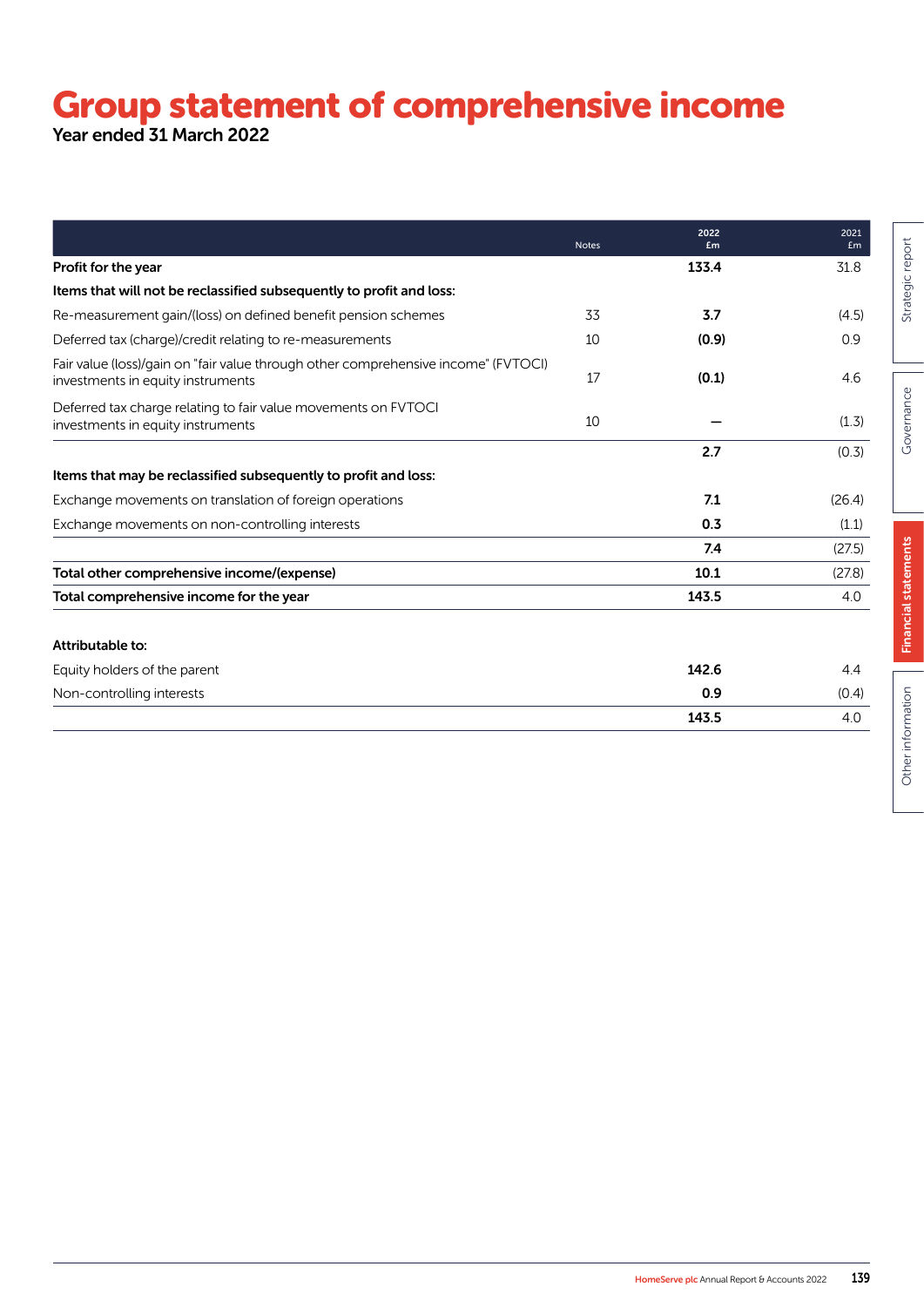# Group balance sheet 31 March 2022

| Non-current assets<br>Goodwill<br>13<br>667.9<br>564.3<br>391.3<br>14<br>424.1<br>Other intangible assets and prepaid software<br>4<br>4.1<br>8.2<br>Contract costs<br>48.3<br>26<br>48.6<br>Right-of-use assets<br>15<br>40.4<br>41.7<br>Property, plant and equipment<br>18<br>1.3<br>0.8<br>Equity accounted investments<br>Other investments<br>17<br>14.3<br>12.9<br>Other financial assets<br>27<br>1.5<br>1.2<br>10<br>2.3<br>12.8<br>Deferred tax assets<br>8.3<br>Retirement benefit assets<br>33<br>14.3<br>1,218.5<br>1,090.1<br><b>Current assets</b><br>19<br>20.4<br>12.2<br>Inventories<br>20<br>549.6<br>501.0<br>Trade and other receivables<br>Other financial assets<br>27<br>0.9<br>0.7<br>2.5<br>Current tax assets<br>21<br>174.5<br>171.4<br>Cash and cash equivalents<br>746.1<br>687.1<br>1,964.6<br>1,777.2<br><b>Total assets</b><br><b>Current liabilities</b><br>22<br>Trade and other payables<br>(447.4)<br>(454.9)<br>Bank and other loans<br>25<br>(100.9)<br>(54.0)<br>Current tax liabilities<br>(5.7)<br>(9.2)<br>Lease liabilities<br>25<br>(15.2)<br>(12.7)<br>Provisions<br>24<br>(5.2)<br>(6.0)<br>(574.4)<br>(536.8)<br>150.3<br>171.7<br>Net current assets<br><b>Non-current liabilities</b><br>25<br>(664.9)<br>(579.8)<br>Bank and other loans<br>23<br>(36.8)<br>Trade and other payables<br>Deferred tax liabilities<br>10<br>(18.6)<br>(15.3)<br>Lease liabilities<br>25<br>(36.3)<br>(38.6)<br>33<br>(0.8)<br>Retirement benefit obligations<br>(757.4)<br><b>Total liabilities</b><br>(1,331.8)<br>632.8<br>573.7<br><b>Net assets</b><br><b>Equity</b><br>Share capital<br>28<br>9.1<br>9.1<br>199.3<br>196.4<br>Share premium account<br>29<br>20.5<br>Share incentive reserve<br>29<br>18.6<br>17.7<br>Currency translation reserve<br>29<br>10.6<br>29<br>2.6<br>2.7<br>Investment revaluation reserve<br>79.2<br>29<br>79.2<br>Other reserves<br>299.2<br>247.4<br>Retained earnings<br>Attributable to equity holders of the parent<br>627.6<br>564.0<br>30<br>5.2<br>Non-controlling interests<br>9.7<br>632.8<br>573.7<br><b>Total equity</b> | <b>Notes</b> | 2022<br>£m | 2021<br><b>£m</b> |
|---------------------------------------------------------------------------------------------------------------------------------------------------------------------------------------------------------------------------------------------------------------------------------------------------------------------------------------------------------------------------------------------------------------------------------------------------------------------------------------------------------------------------------------------------------------------------------------------------------------------------------------------------------------------------------------------------------------------------------------------------------------------------------------------------------------------------------------------------------------------------------------------------------------------------------------------------------------------------------------------------------------------------------------------------------------------------------------------------------------------------------------------------------------------------------------------------------------------------------------------------------------------------------------------------------------------------------------------------------------------------------------------------------------------------------------------------------------------------------------------------------------------------------------------------------------------------------------------------------------------------------------------------------------------------------------------------------------------------------------------------------------------------------------------------------------------------------------------------------------------------------------------------------------------------------------------------------------------------------------------------------------------------------------------------------------------------------------------------------|--------------|------------|-------------------|
|                                                                                                                                                                                                                                                                                                                                                                                                                                                                                                                                                                                                                                                                                                                                                                                                                                                                                                                                                                                                                                                                                                                                                                                                                                                                                                                                                                                                                                                                                                                                                                                                                                                                                                                                                                                                                                                                                                                                                                                                                                                                                                         |              |            |                   |
|                                                                                                                                                                                                                                                                                                                                                                                                                                                                                                                                                                                                                                                                                                                                                                                                                                                                                                                                                                                                                                                                                                                                                                                                                                                                                                                                                                                                                                                                                                                                                                                                                                                                                                                                                                                                                                                                                                                                                                                                                                                                                                         |              |            |                   |
|                                                                                                                                                                                                                                                                                                                                                                                                                                                                                                                                                                                                                                                                                                                                                                                                                                                                                                                                                                                                                                                                                                                                                                                                                                                                                                                                                                                                                                                                                                                                                                                                                                                                                                                                                                                                                                                                                                                                                                                                                                                                                                         |              |            |                   |
|                                                                                                                                                                                                                                                                                                                                                                                                                                                                                                                                                                                                                                                                                                                                                                                                                                                                                                                                                                                                                                                                                                                                                                                                                                                                                                                                                                                                                                                                                                                                                                                                                                                                                                                                                                                                                                                                                                                                                                                                                                                                                                         |              |            |                   |
|                                                                                                                                                                                                                                                                                                                                                                                                                                                                                                                                                                                                                                                                                                                                                                                                                                                                                                                                                                                                                                                                                                                                                                                                                                                                                                                                                                                                                                                                                                                                                                                                                                                                                                                                                                                                                                                                                                                                                                                                                                                                                                         |              |            |                   |
|                                                                                                                                                                                                                                                                                                                                                                                                                                                                                                                                                                                                                                                                                                                                                                                                                                                                                                                                                                                                                                                                                                                                                                                                                                                                                                                                                                                                                                                                                                                                                                                                                                                                                                                                                                                                                                                                                                                                                                                                                                                                                                         |              |            |                   |
|                                                                                                                                                                                                                                                                                                                                                                                                                                                                                                                                                                                                                                                                                                                                                                                                                                                                                                                                                                                                                                                                                                                                                                                                                                                                                                                                                                                                                                                                                                                                                                                                                                                                                                                                                                                                                                                                                                                                                                                                                                                                                                         |              |            |                   |
|                                                                                                                                                                                                                                                                                                                                                                                                                                                                                                                                                                                                                                                                                                                                                                                                                                                                                                                                                                                                                                                                                                                                                                                                                                                                                                                                                                                                                                                                                                                                                                                                                                                                                                                                                                                                                                                                                                                                                                                                                                                                                                         |              |            |                   |
|                                                                                                                                                                                                                                                                                                                                                                                                                                                                                                                                                                                                                                                                                                                                                                                                                                                                                                                                                                                                                                                                                                                                                                                                                                                                                                                                                                                                                                                                                                                                                                                                                                                                                                                                                                                                                                                                                                                                                                                                                                                                                                         |              |            |                   |
|                                                                                                                                                                                                                                                                                                                                                                                                                                                                                                                                                                                                                                                                                                                                                                                                                                                                                                                                                                                                                                                                                                                                                                                                                                                                                                                                                                                                                                                                                                                                                                                                                                                                                                                                                                                                                                                                                                                                                                                                                                                                                                         |              |            |                   |
|                                                                                                                                                                                                                                                                                                                                                                                                                                                                                                                                                                                                                                                                                                                                                                                                                                                                                                                                                                                                                                                                                                                                                                                                                                                                                                                                                                                                                                                                                                                                                                                                                                                                                                                                                                                                                                                                                                                                                                                                                                                                                                         |              |            |                   |
|                                                                                                                                                                                                                                                                                                                                                                                                                                                                                                                                                                                                                                                                                                                                                                                                                                                                                                                                                                                                                                                                                                                                                                                                                                                                                                                                                                                                                                                                                                                                                                                                                                                                                                                                                                                                                                                                                                                                                                                                                                                                                                         |              |            |                   |
|                                                                                                                                                                                                                                                                                                                                                                                                                                                                                                                                                                                                                                                                                                                                                                                                                                                                                                                                                                                                                                                                                                                                                                                                                                                                                                                                                                                                                                                                                                                                                                                                                                                                                                                                                                                                                                                                                                                                                                                                                                                                                                         |              |            |                   |
|                                                                                                                                                                                                                                                                                                                                                                                                                                                                                                                                                                                                                                                                                                                                                                                                                                                                                                                                                                                                                                                                                                                                                                                                                                                                                                                                                                                                                                                                                                                                                                                                                                                                                                                                                                                                                                                                                                                                                                                                                                                                                                         |              |            |                   |
|                                                                                                                                                                                                                                                                                                                                                                                                                                                                                                                                                                                                                                                                                                                                                                                                                                                                                                                                                                                                                                                                                                                                                                                                                                                                                                                                                                                                                                                                                                                                                                                                                                                                                                                                                                                                                                                                                                                                                                                                                                                                                                         |              |            |                   |
|                                                                                                                                                                                                                                                                                                                                                                                                                                                                                                                                                                                                                                                                                                                                                                                                                                                                                                                                                                                                                                                                                                                                                                                                                                                                                                                                                                                                                                                                                                                                                                                                                                                                                                                                                                                                                                                                                                                                                                                                                                                                                                         |              |            |                   |
|                                                                                                                                                                                                                                                                                                                                                                                                                                                                                                                                                                                                                                                                                                                                                                                                                                                                                                                                                                                                                                                                                                                                                                                                                                                                                                                                                                                                                                                                                                                                                                                                                                                                                                                                                                                                                                                                                                                                                                                                                                                                                                         |              |            |                   |
|                                                                                                                                                                                                                                                                                                                                                                                                                                                                                                                                                                                                                                                                                                                                                                                                                                                                                                                                                                                                                                                                                                                                                                                                                                                                                                                                                                                                                                                                                                                                                                                                                                                                                                                                                                                                                                                                                                                                                                                                                                                                                                         |              |            |                   |
|                                                                                                                                                                                                                                                                                                                                                                                                                                                                                                                                                                                                                                                                                                                                                                                                                                                                                                                                                                                                                                                                                                                                                                                                                                                                                                                                                                                                                                                                                                                                                                                                                                                                                                                                                                                                                                                                                                                                                                                                                                                                                                         |              |            |                   |
|                                                                                                                                                                                                                                                                                                                                                                                                                                                                                                                                                                                                                                                                                                                                                                                                                                                                                                                                                                                                                                                                                                                                                                                                                                                                                                                                                                                                                                                                                                                                                                                                                                                                                                                                                                                                                                                                                                                                                                                                                                                                                                         |              |            |                   |
|                                                                                                                                                                                                                                                                                                                                                                                                                                                                                                                                                                                                                                                                                                                                                                                                                                                                                                                                                                                                                                                                                                                                                                                                                                                                                                                                                                                                                                                                                                                                                                                                                                                                                                                                                                                                                                                                                                                                                                                                                                                                                                         |              |            |                   |
|                                                                                                                                                                                                                                                                                                                                                                                                                                                                                                                                                                                                                                                                                                                                                                                                                                                                                                                                                                                                                                                                                                                                                                                                                                                                                                                                                                                                                                                                                                                                                                                                                                                                                                                                                                                                                                                                                                                                                                                                                                                                                                         |              |            |                   |
|                                                                                                                                                                                                                                                                                                                                                                                                                                                                                                                                                                                                                                                                                                                                                                                                                                                                                                                                                                                                                                                                                                                                                                                                                                                                                                                                                                                                                                                                                                                                                                                                                                                                                                                                                                                                                                                                                                                                                                                                                                                                                                         |              |            |                   |
|                                                                                                                                                                                                                                                                                                                                                                                                                                                                                                                                                                                                                                                                                                                                                                                                                                                                                                                                                                                                                                                                                                                                                                                                                                                                                                                                                                                                                                                                                                                                                                                                                                                                                                                                                                                                                                                                                                                                                                                                                                                                                                         |              |            |                   |
|                                                                                                                                                                                                                                                                                                                                                                                                                                                                                                                                                                                                                                                                                                                                                                                                                                                                                                                                                                                                                                                                                                                                                                                                                                                                                                                                                                                                                                                                                                                                                                                                                                                                                                                                                                                                                                                                                                                                                                                                                                                                                                         |              |            |                   |
|                                                                                                                                                                                                                                                                                                                                                                                                                                                                                                                                                                                                                                                                                                                                                                                                                                                                                                                                                                                                                                                                                                                                                                                                                                                                                                                                                                                                                                                                                                                                                                                                                                                                                                                                                                                                                                                                                                                                                                                                                                                                                                         |              |            |                   |
|                                                                                                                                                                                                                                                                                                                                                                                                                                                                                                                                                                                                                                                                                                                                                                                                                                                                                                                                                                                                                                                                                                                                                                                                                                                                                                                                                                                                                                                                                                                                                                                                                                                                                                                                                                                                                                                                                                                                                                                                                                                                                                         |              |            |                   |
|                                                                                                                                                                                                                                                                                                                                                                                                                                                                                                                                                                                                                                                                                                                                                                                                                                                                                                                                                                                                                                                                                                                                                                                                                                                                                                                                                                                                                                                                                                                                                                                                                                                                                                                                                                                                                                                                                                                                                                                                                                                                                                         |              |            |                   |
|                                                                                                                                                                                                                                                                                                                                                                                                                                                                                                                                                                                                                                                                                                                                                                                                                                                                                                                                                                                                                                                                                                                                                                                                                                                                                                                                                                                                                                                                                                                                                                                                                                                                                                                                                                                                                                                                                                                                                                                                                                                                                                         |              |            |                   |
|                                                                                                                                                                                                                                                                                                                                                                                                                                                                                                                                                                                                                                                                                                                                                                                                                                                                                                                                                                                                                                                                                                                                                                                                                                                                                                                                                                                                                                                                                                                                                                                                                                                                                                                                                                                                                                                                                                                                                                                                                                                                                                         |              |            |                   |
|                                                                                                                                                                                                                                                                                                                                                                                                                                                                                                                                                                                                                                                                                                                                                                                                                                                                                                                                                                                                                                                                                                                                                                                                                                                                                                                                                                                                                                                                                                                                                                                                                                                                                                                                                                                                                                                                                                                                                                                                                                                                                                         |              |            |                   |
|                                                                                                                                                                                                                                                                                                                                                                                                                                                                                                                                                                                                                                                                                                                                                                                                                                                                                                                                                                                                                                                                                                                                                                                                                                                                                                                                                                                                                                                                                                                                                                                                                                                                                                                                                                                                                                                                                                                                                                                                                                                                                                         |              |            | (31.8)            |
|                                                                                                                                                                                                                                                                                                                                                                                                                                                                                                                                                                                                                                                                                                                                                                                                                                                                                                                                                                                                                                                                                                                                                                                                                                                                                                                                                                                                                                                                                                                                                                                                                                                                                                                                                                                                                                                                                                                                                                                                                                                                                                         |              |            |                   |
|                                                                                                                                                                                                                                                                                                                                                                                                                                                                                                                                                                                                                                                                                                                                                                                                                                                                                                                                                                                                                                                                                                                                                                                                                                                                                                                                                                                                                                                                                                                                                                                                                                                                                                                                                                                                                                                                                                                                                                                                                                                                                                         |              |            |                   |
|                                                                                                                                                                                                                                                                                                                                                                                                                                                                                                                                                                                                                                                                                                                                                                                                                                                                                                                                                                                                                                                                                                                                                                                                                                                                                                                                                                                                                                                                                                                                                                                                                                                                                                                                                                                                                                                                                                                                                                                                                                                                                                         |              |            | (1.2)             |
|                                                                                                                                                                                                                                                                                                                                                                                                                                                                                                                                                                                                                                                                                                                                                                                                                                                                                                                                                                                                                                                                                                                                                                                                                                                                                                                                                                                                                                                                                                                                                                                                                                                                                                                                                                                                                                                                                                                                                                                                                                                                                                         |              |            | (666.7)           |
|                                                                                                                                                                                                                                                                                                                                                                                                                                                                                                                                                                                                                                                                                                                                                                                                                                                                                                                                                                                                                                                                                                                                                                                                                                                                                                                                                                                                                                                                                                                                                                                                                                                                                                                                                                                                                                                                                                                                                                                                                                                                                                         |              |            | (1, 203.5)        |
|                                                                                                                                                                                                                                                                                                                                                                                                                                                                                                                                                                                                                                                                                                                                                                                                                                                                                                                                                                                                                                                                                                                                                                                                                                                                                                                                                                                                                                                                                                                                                                                                                                                                                                                                                                                                                                                                                                                                                                                                                                                                                                         |              |            |                   |
|                                                                                                                                                                                                                                                                                                                                                                                                                                                                                                                                                                                                                                                                                                                                                                                                                                                                                                                                                                                                                                                                                                                                                                                                                                                                                                                                                                                                                                                                                                                                                                                                                                                                                                                                                                                                                                                                                                                                                                                                                                                                                                         |              |            |                   |
|                                                                                                                                                                                                                                                                                                                                                                                                                                                                                                                                                                                                                                                                                                                                                                                                                                                                                                                                                                                                                                                                                                                                                                                                                                                                                                                                                                                                                                                                                                                                                                                                                                                                                                                                                                                                                                                                                                                                                                                                                                                                                                         |              |            |                   |
|                                                                                                                                                                                                                                                                                                                                                                                                                                                                                                                                                                                                                                                                                                                                                                                                                                                                                                                                                                                                                                                                                                                                                                                                                                                                                                                                                                                                                                                                                                                                                                                                                                                                                                                                                                                                                                                                                                                                                                                                                                                                                                         |              |            |                   |
|                                                                                                                                                                                                                                                                                                                                                                                                                                                                                                                                                                                                                                                                                                                                                                                                                                                                                                                                                                                                                                                                                                                                                                                                                                                                                                                                                                                                                                                                                                                                                                                                                                                                                                                                                                                                                                                                                                                                                                                                                                                                                                         |              |            |                   |
|                                                                                                                                                                                                                                                                                                                                                                                                                                                                                                                                                                                                                                                                                                                                                                                                                                                                                                                                                                                                                                                                                                                                                                                                                                                                                                                                                                                                                                                                                                                                                                                                                                                                                                                                                                                                                                                                                                                                                                                                                                                                                                         |              |            |                   |
|                                                                                                                                                                                                                                                                                                                                                                                                                                                                                                                                                                                                                                                                                                                                                                                                                                                                                                                                                                                                                                                                                                                                                                                                                                                                                                                                                                                                                                                                                                                                                                                                                                                                                                                                                                                                                                                                                                                                                                                                                                                                                                         |              |            |                   |
|                                                                                                                                                                                                                                                                                                                                                                                                                                                                                                                                                                                                                                                                                                                                                                                                                                                                                                                                                                                                                                                                                                                                                                                                                                                                                                                                                                                                                                                                                                                                                                                                                                                                                                                                                                                                                                                                                                                                                                                                                                                                                                         |              |            |                   |
|                                                                                                                                                                                                                                                                                                                                                                                                                                                                                                                                                                                                                                                                                                                                                                                                                                                                                                                                                                                                                                                                                                                                                                                                                                                                                                                                                                                                                                                                                                                                                                                                                                                                                                                                                                                                                                                                                                                                                                                                                                                                                                         |              |            |                   |
|                                                                                                                                                                                                                                                                                                                                                                                                                                                                                                                                                                                                                                                                                                                                                                                                                                                                                                                                                                                                                                                                                                                                                                                                                                                                                                                                                                                                                                                                                                                                                                                                                                                                                                                                                                                                                                                                                                                                                                                                                                                                                                         |              |            |                   |
|                                                                                                                                                                                                                                                                                                                                                                                                                                                                                                                                                                                                                                                                                                                                                                                                                                                                                                                                                                                                                                                                                                                                                                                                                                                                                                                                                                                                                                                                                                                                                                                                                                                                                                                                                                                                                                                                                                                                                                                                                                                                                                         |              |            |                   |
|                                                                                                                                                                                                                                                                                                                                                                                                                                                                                                                                                                                                                                                                                                                                                                                                                                                                                                                                                                                                                                                                                                                                                                                                                                                                                                                                                                                                                                                                                                                                                                                                                                                                                                                                                                                                                                                                                                                                                                                                                                                                                                         |              |            |                   |

The financial statements were approved by the Board of Directors and authorised for issue on 24 May 2022. They were signed on its behalf by:

#### David Bower

Chief Financial Officer 24 May 2022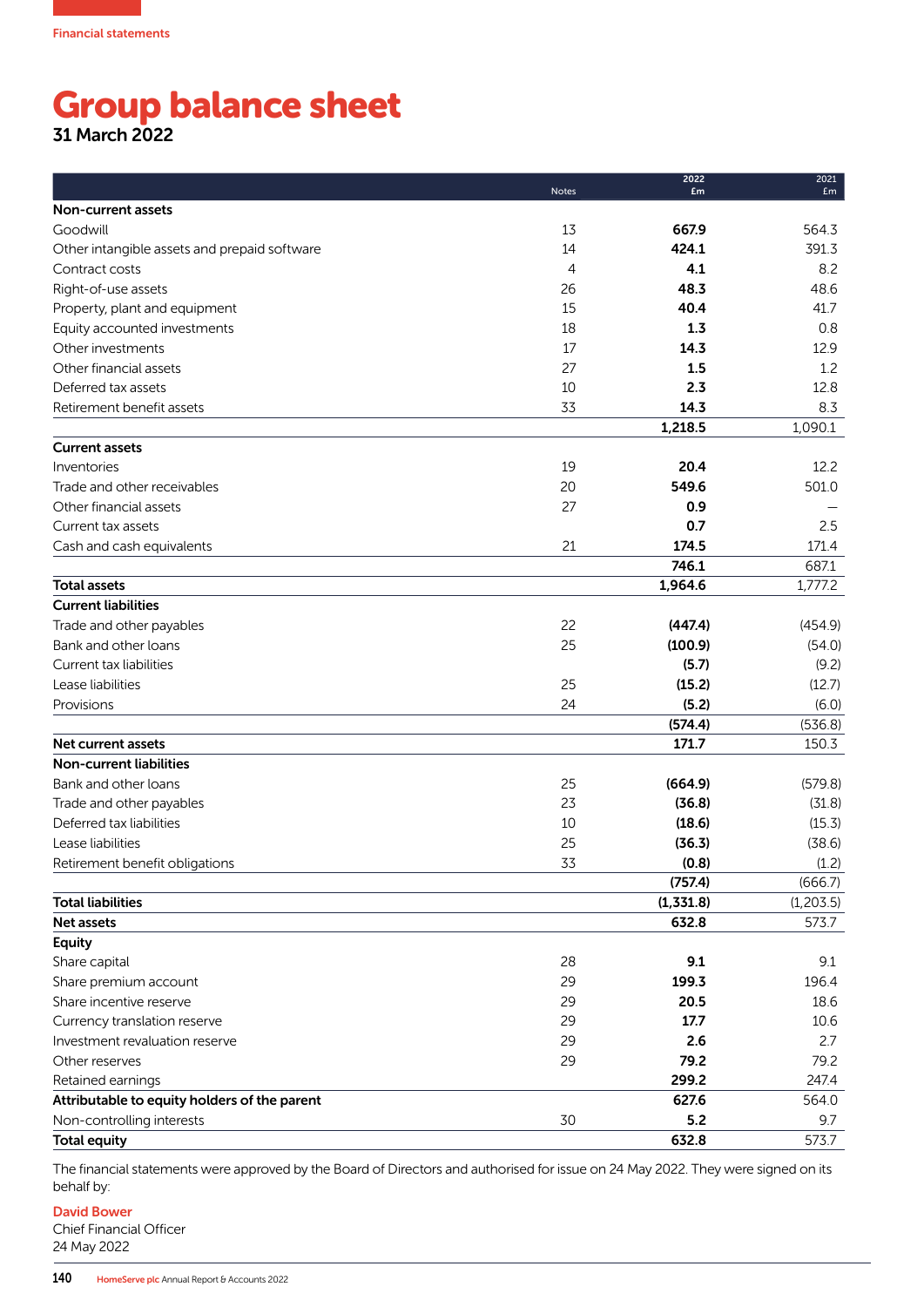# Group statement of changes in equity

Year ended 31 March 2022

|                                          | Share<br>capital<br>£m | Share<br>premium<br>account<br>£m | Share<br>incentive<br>reserve<br>£m | reserve<br>£m | Currency Investment<br>translation revaluation<br>reserve<br>£m | Other<br>reserves <sup>1</sup><br>£m | Retained<br>earnings<br>£m | <b>Attributable</b><br>to equity<br>the parent<br><b>£m</b> | Non-<br>holders of controlling<br>interests<br>£m | <b>Total</b><br>equity<br><b>£m</b> | report                      |
|------------------------------------------|------------------------|-----------------------------------|-------------------------------------|---------------|-----------------------------------------------------------------|--------------------------------------|----------------------------|-------------------------------------------------------------|---------------------------------------------------|-------------------------------------|-----------------------------|
| Balance at 1 April 2021                  | 9.1                    | 196.4                             | 18.6                                | 10.6          | 2.7                                                             | 79.2                                 | 247.4                      | 564.0                                                       | 9.7                                               | 573.7                               | Strategic                   |
| Profit for the year                      |                        |                                   |                                     |               |                                                                 |                                      | 132.8                      | 132.8                                                       | 0.6                                               | 133.4                               |                             |
| Other comprehensive income for the year  |                        |                                   |                                     | 7.1           | (0.1)                                                           |                                      | 2.8                        | 9.8                                                         | 0.3                                               | 10.1                                |                             |
| Total comprehensive income               |                        |                                   |                                     | 7.1           | (0.1)                                                           |                                      | 135.6                      | 142.6                                                       | 0.9                                               | 143.5                               |                             |
| Dividends paid (note 11)                 |                        |                                   |                                     |               |                                                                 |                                      | (89.3)                     | (89.3)                                                      |                                                   | (89.3)                              | Governance                  |
| Issue of share capital (note 28)         |                        | 2.9                               |                                     |               |                                                                 |                                      |                            | 2.9                                                         |                                                   | 2.9                                 |                             |
| Share-based payments                     |                        |                                   | 4.8                                 |               |                                                                 |                                      |                            | 4.8                                                         |                                                   | 4.8                                 |                             |
| Share options exercised                  |                        |                                   | (2.9)                               |               |                                                                 |                                      |                            | (2.9)                                                       | —                                                 | (2.9)                               |                             |
| Tax on exercised share options (note 10) |                        |                                   |                                     |               |                                                                 |                                      | 0.2                        | 0.2                                                         | $\overline{\phantom{0}}$                          | 0.2                                 |                             |
| Deferred tax on share options (note 10)  |                        |                                   |                                     |               |                                                                 |                                      | 0.1                        | 0.1                                                         |                                                   | 0.1                                 |                             |
| Changes in non-controlling interests     |                        |                                   |                                     |               |                                                                 |                                      | 5.2                        | 5.2                                                         | (5.4)                                             | (0.2)                               | <b>Financial statements</b> |
| Balance at 31 March 2022                 | 9.1                    | 199.3                             | 20.5                                | 17.7          | 2.6                                                             | 79.2                                 | 299.2                      | 627.6                                                       | 5.2                                               | 632.8                               |                             |

## Year ended 31 March 2021

|                                             | Share<br>capital<br><b>£m</b> | Share<br>premium<br>account<br><b>£m</b> | Share<br>incentive<br>reserve<br><b>£m</b> | reserve<br><b>£m</b> | Currency Investment<br>translation revaluation<br>reserve<br>£m | Other<br>reserves $1$<br>£m | Retained<br>earnings<br><b>£m</b> | Attributable<br>to equity<br>holders of<br>the parent<br><b>£m</b> | Non-<br>controlling<br>interests<br>£m | Total<br>equity<br>£m |
|---------------------------------------------|-------------------------------|------------------------------------------|--------------------------------------------|----------------------|-----------------------------------------------------------------|-----------------------------|-----------------------------------|--------------------------------------------------------------------|----------------------------------------|-----------------------|
| Balance at 1 April 2020                     | 9.0                           | 189.3                                    | 21.9                                       | 37.0                 | (0.6)                                                           | 79.2                        | 299.9                             | 635.7                                                              | 10.6                                   | 646.3                 |
| Profit for the year                         |                               |                                          |                                            |                      |                                                                 |                             | 31.1                              | 31.1                                                               | 0.7                                    | 31.8                  |
| Other comprehensive expense<br>for the year |                               |                                          |                                            | (26.4)               | 3.3                                                             |                             | (3.6)                             | (26.7)                                                             | (1.1)                                  | (27.8)                |
| Total comprehensive income                  |                               |                                          |                                            | (26.4)               | 3.3                                                             |                             | 27.5                              | 4.4                                                                | (0.4)                                  | 4.0                   |
| Dividends paid (note 11)                    |                               |                                          |                                            |                      |                                                                 |                             | (80.5)                            | (80.5)                                                             |                                        | (80.5)                |
| Issue of share capital (note 28)            | 0.1                           | 7.1                                      |                                            |                      |                                                                 |                             |                                   | 7.2                                                                |                                        | 7.2                   |
| Share-based payments                        |                               |                                          | 3.8                                        |                      |                                                                 |                             |                                   | 3.8                                                                | -                                      | 3.8                   |
| Share options exercised                     |                               |                                          | (7.1)                                      |                      |                                                                 |                             |                                   | (7.1)                                                              |                                        | (7.1)                 |
| Tax on exercised share options (note 10)    |                               |                                          |                                            |                      |                                                                 |                             | 1.5                               | 1.5                                                                | $\overline{\phantom{0}}$               | 1.5                   |
| Deferred tax on share options (note 10)     |                               |                                          |                                            |                      |                                                                 |                             | (1.0)                             | (1.0)                                                              |                                        | (1.0)                 |
| Changes in non-controlling interests        |                               |                                          |                                            |                      |                                                                 |                             |                                   |                                                                    | (0.5)                                  | (0.5)                 |
| Balance at 31 March 2021                    | 9.1                           | 196.4                                    | 18.6                                       | 10.6                 | 2.7                                                             | 79.2                        | 247.4                             | 564.0                                                              | 9.7                                    | 573.7                 |

1 Other reserves comprise the Merger, Own shares and Capital redemption reserves. Full details of these reserves are included in Note 29.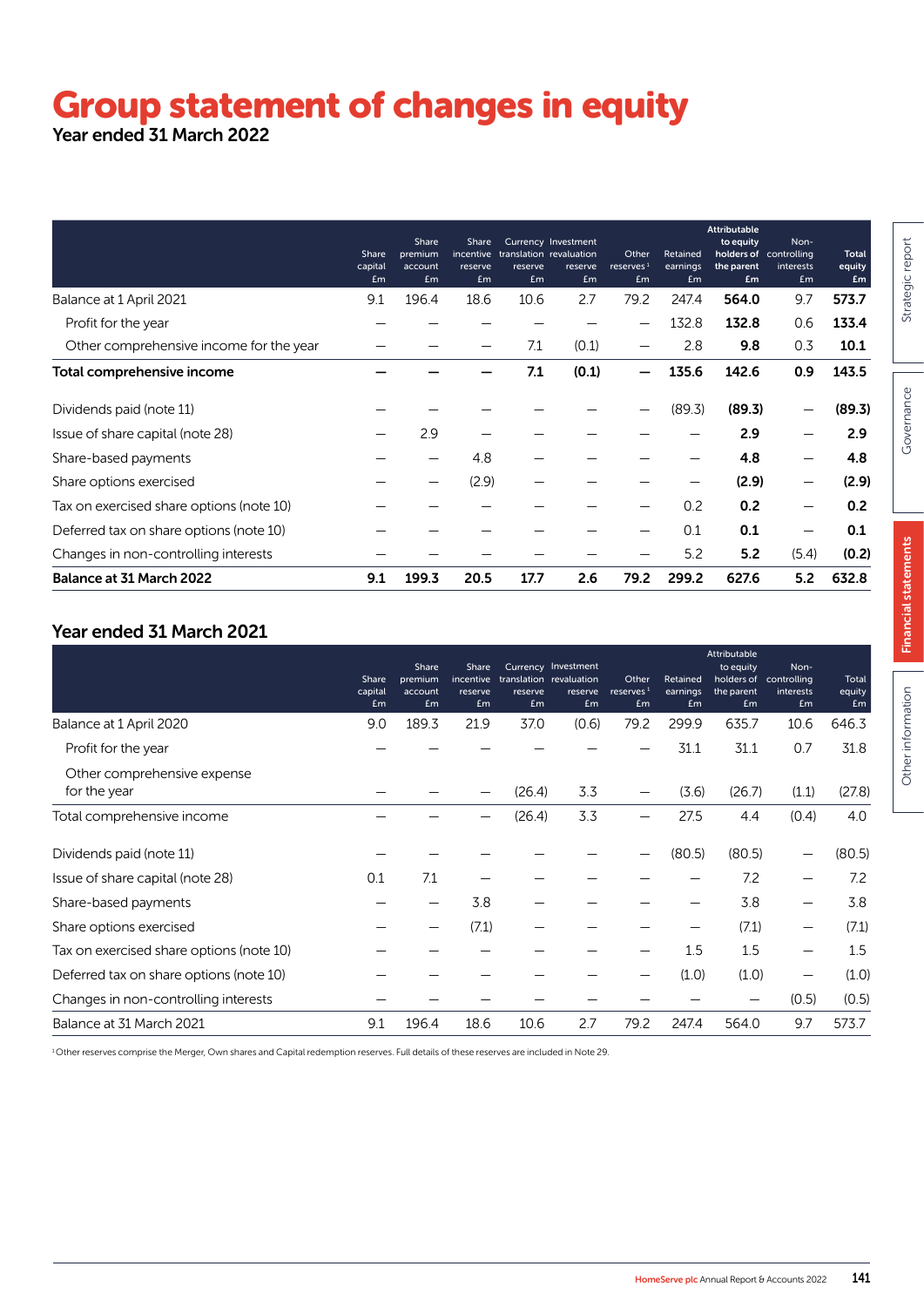# Group cash flow statement

Year ended 31 March 2022

|                                                                                 | <b>Notes</b> | 2022<br>£m | 2021<br><b>£m</b> |
|---------------------------------------------------------------------------------|--------------|------------|-------------------|
| Net cash inflow from operating activities                                       | 31           | 207.6      | 223.0             |
| <b>Investing activities</b>                                                     |              |            |                   |
| Interest received                                                               |              | 0.1        | 0.1               |
| Proceeds on disposal of fixed assets                                            |              | 8.8        | 0.3               |
| Purchases of intangible assets                                                  |              | (63.0)     | (62.8)            |
| Contract costs                                                                  |              | (1.3)      | (1.5)             |
| Purchases of property, plant and equipment                                      |              | (6.2)      | (7.1)             |
| Contribution to equity accounted investee                                       | 18           | (3.6)      | (2.2)             |
| Loan to investee                                                                | 17           | (1.3)      |                   |
| <b>Business disposals</b>                                                       | 16           | 3.0        | (3.9)             |
| <b>Business acquisitions</b>                                                    | 16           | (130.8)    | (77.3)            |
| Net cash used in investing activities                                           |              | (194.3)    | (154.4)           |
| <b>Financing activities</b>                                                     |              |            |                   |
| Dividends paid                                                                  | 11           | (89.3)     | (80.5)            |
| Repayment of lease principal                                                    | 25           | (14.7)     | (14.8)            |
| Acquisition of non-controlling interests                                        | 30           | (18.2)     |                   |
| New bank and other loans raised                                                 | 25           | 30.0       | 243.4             |
| Costs associated with new bank and other loans raised                           | 25           | (0.3)      | (2.2)             |
| Proceeds from loans and borrowings                                              | 25           | 123.2      | 27.1              |
| Repayment of loans and borrowings                                               | 25           | (39.9)     | (214.6)           |
| Net cash used in financing activities                                           |              | (9.2)      | (41.6)            |
| Net increase in cash and cash equivalents, net of bank overdrafts               |              | 4.1        | 27.0              |
| Cash and cash equivalents, net of bank overdrafts, at the beginning of the year |              | 149.4      | 131.2             |
| Impact of foreign exchange rate changes                                         |              | 4.0        | (8.8)             |
| Cash and cash equivalents, net of bank overdrafts, at the end of the year       |              | 157.5      | 149.4             |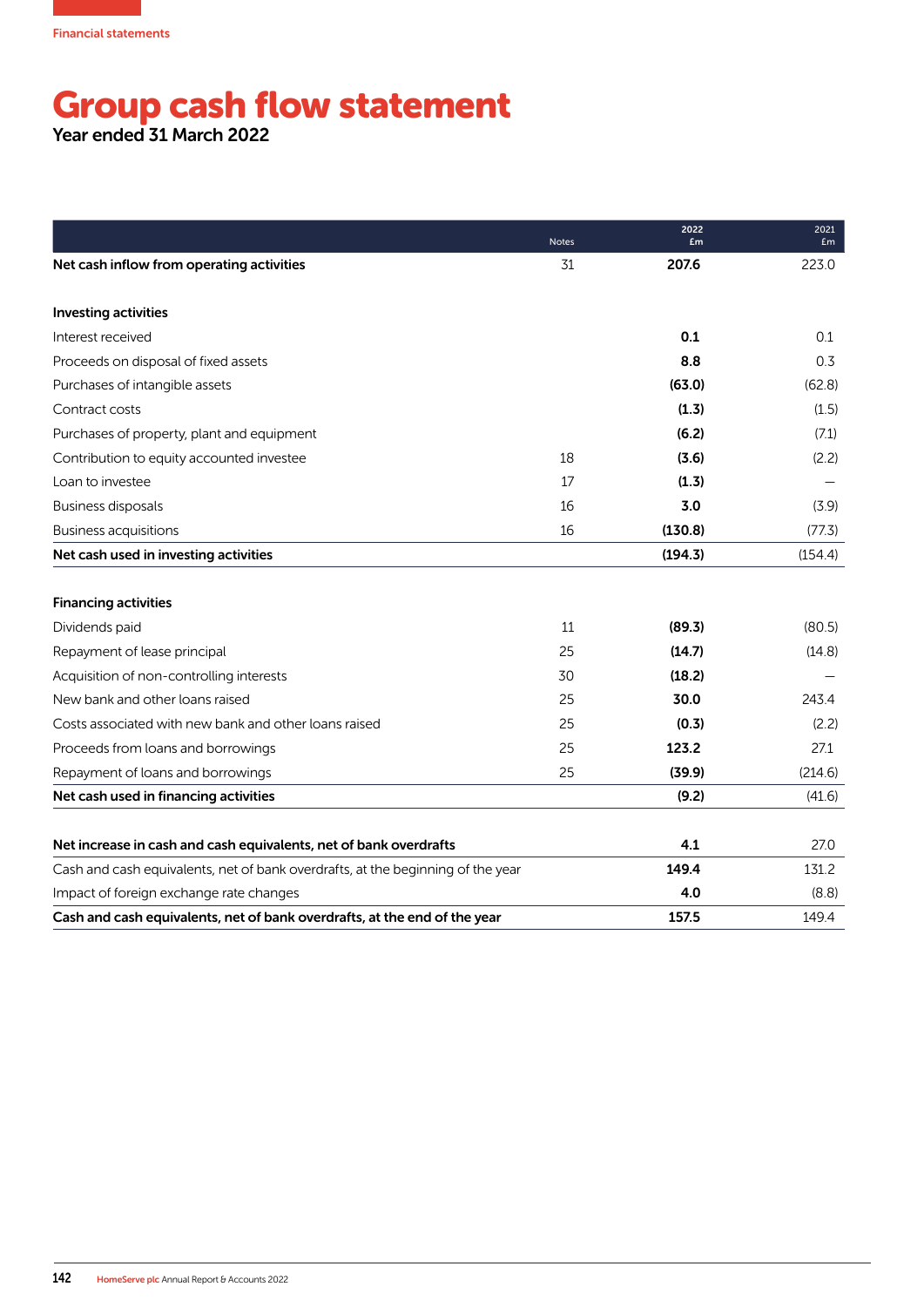# Notes to financial statements

Year ended 31 March 2022

## 1. General information

HomeServe plc (the 'Company'), the ultimate Parent Company, is a public company, limited by shares and incorporated in England and Wales under the Companies Act. The address of the registered office is Cable Drive, Walsall, WS2 7BN.

These financial statements are presented in pounds sterling. Foreign operations are consolidated in accordance with the policies set out in note 2.

## 2. Significant accounting policies

## Basis of accounting

The financial statements have been prepared in accordance with UK-adopted International Accounting Standards in conformity with the requirements of the Companies Act 2006 and prepared in accordance with International Financial Reporting Standards. On 31 December 2020, IFRS as adopted by the European Union at that date was brought into UK law and became UK adopted international accounting standards, with future changes being subject to endorsement by the UK Endorsement Board. The Group and the Company transitioned to UK adopted International Accounting Standards in its consolidated financial statements on 1 April 2021. There were no impacts on, or changes in accounting from the transition.

The financial statements have been prepared on the historical cost basis, except for certain financial instruments that are measured at fair value at the end of each reporting period as explained in note 27.

## Adoption of new or revised standards

The following accounting standards, interpretations and amendments have been adopted in the year:

| Amendments to IFRS 16                                          | COVID-19 Related Rent Concessions and COVID-19 Related Rent Concessions<br>beyond 30 June 2021 |
|----------------------------------------------------------------|------------------------------------------------------------------------------------------------|
| Amendments to IFRS 9, IAS 39 and IFRS 7,<br>IFRS 4 and IFRS 16 | Interest Rate Benchmark Reform – Phase 2                                                       |
|                                                                |                                                                                                |

None of the items listed above have had any material impact on the amounts reported in this consolidated set of financial statements.

## IFRIC Agenda Decision – Configuration or customisation costs in 'Software as a Service' (SaaS) cloud computing arrangements

In April 2021, the International Financial Reporting Interpretations Committee (IFRIC) clarified the treatment of customisation and configuration costs in SaaS cloud computing arrangements. As a result, from 1 April 2021, the Group revised its accounting policy in relation to configuration and customisation costs incurred in implementing SaaS solutions.

Historically, the Group has capitalised costs directly attributable to the configuration and customisation of SaaS arrangements as intangible assets on the balance sheet. Following the adoption of the IFRIC agenda decision, all SaaS arrangements were identified and assessed to determine if the Group had control of the underlying SaaS software or a separate intangible asset had been generated. For those arrangements where the Group does not have control of the SaaS software asset and customisation and configuration services are provided by the SaaS supplier, the Group recognises the costs of that software as a prepayment over the period it expects to utilise the software. Where those services are provided by another party the costs are expensed in the income statement when the service is received.

The change in accounting policy did not have a material impact on earlier periods and therefore the comparatives were not restated. The timing and quantum of cash flows associated with SaaS arrangements are unaffected by this change.

## Standards in issue but not yet effective

At the date of authorisation of these financial statements the following Standards and Interpretations, which have not been applied in these financial statements, were in issue but not yet effective:

| IFRS 17                                           | <b>Insurance Contracts</b>                                                               |
|---------------------------------------------------|------------------------------------------------------------------------------------------|
| Amendments to IFRS 10 and IAS 28                  | Sale or Contribution of Assets between an Investor and its Associate or Joint<br>Venture |
| Amendments to IAS 1                               | Classification of Liabilities as Current or Non-Current                                  |
| Amendments to IFRS 3                              | Reference to Conceptual Framework                                                        |
| Amendments to IAS 16                              | Property, Plant and Equipment - Proceeds before Intended Use                             |
| Amendments to IAS 37                              | Onerous Contracts – Costs of Fulfilling a Contract                                       |
| Annual Improvements to IFRSs                      | Standards 2018-2020 Cycle                                                                |
| Amendments to IAS 1 and IFRS Practice Statement 2 | Disclosure of Accounting Policies                                                        |
| Amendments to IAS 8                               | Definition of Accounting Estimates                                                       |
| Amendments to IAS 12                              | Deferred Tax related to Assets and Liabilities arising from a Single Transaction         |

The Directors do not expect that the adoption of the Standards and Interpretations listed above will have a material impact on the financial statements of the Group in future years.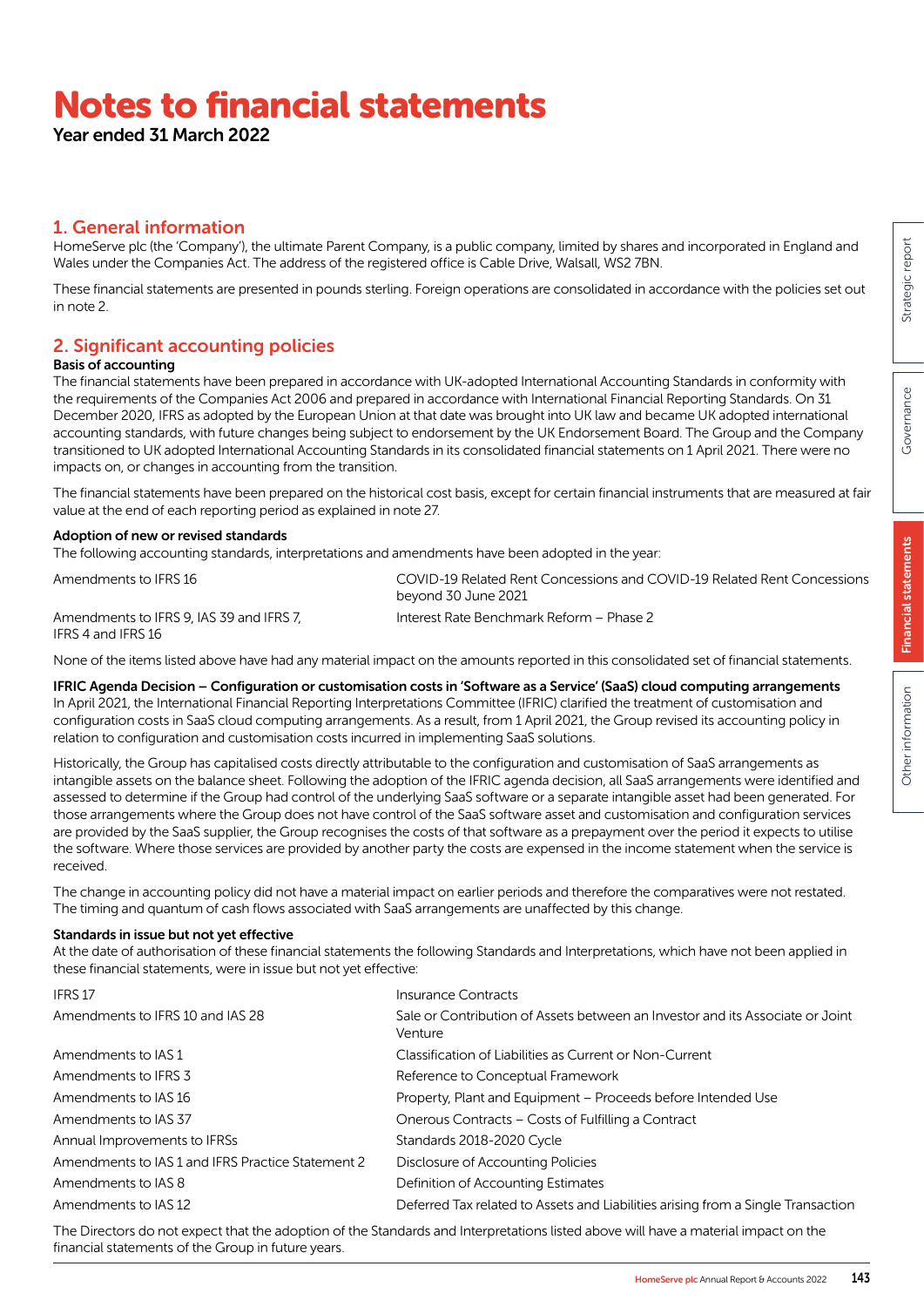# 2. Significant accounting policies (continued)

#### Going concern

The Group's business activities, together with the factors likely to affect its future development, including the potential impacts of the COVID-19, climate change, performance and position are set out in the Strategic report.

The Directors have reviewed the Group's budget, forecast and cash flows for 2022 and beyond, and concluded that they are in line with their expectations with regards to the Group's strategy and future growth plans. In addition, the Directors have reviewed the Group's position in respect of material uncertainties and have concluded that there are no items that would affect going concern or that should be separately disclosed.

The Directors have concluded that they have a reasonable expectation that the Group has adequate resources to continue in operational existence for the foreseeable future. For this reason, they continue to adopt the going concern basis in preparing the financial statements.

On 19 May 2022, Brookfield Infrastructure announced a recommended cash offer for the entire issued, and to be issued share capital of the Company, to be effected by means of a court approved scheme of arrangement under Part 26 of the UK Companies Act 2006. The proposed acquisition is subject to shareholder approval, approval of the courts and approval from a number of regulatory authorities.

The Viability statement and Going Concern statement in this report take no account of the proposed acquisition and have therefore been prepared on a stand-alone basis.

Based on the collective assessment of the information described above, the Directors confirm that they have a reasonable expectation that the Group will be able to continue in operation and meet its liabilities as they fall due over the period of the assessment.

#### Other accounting policies

The following accounting policies applied by the Group in these consolidated financial statements are the same as those applied by the Group in its consolidated financial statements as at, and for the year ended, 31 March 2021:

#### Basis of consolidation

The consolidated financial statements incorporate the financial statements of the Company and entities controlled by the Company made up to 31 March each year. Control is achieved where the Company has the power to govern the financial and operating policies of an investee entity, is exposed or has rights to variable returns from its involvement with the investee, and has the ability to use its power to affect its returns.

Non-controlling interests in the net assets of the consolidated subsidiaries are identified separately from the Group's equity interest. Non-controlling interests consist of those interests at the date of the original business combination and the minority's share of the changes in equity since the date of the combination.

On acquisition, the assets and liabilities and contingent liabilities of a subsidiary are measured at their fair values at the date of acquisition. The results of subsidiaries acquired or disposed of during the year are included in the consolidated income statement from the effective date of acquisition or up to the effective date of disposal, as appropriate.

Where necessary, adjustments are made to the financial statements of subsidiaries to bring the accounting policies used into line with those used by the Group. All intra-group transactions, balances, income and expenses are eliminated on consolidation.

#### Foreign currencies

Transactions in currencies other than a Group entity's functional currency are recorded at the rates of exchange prevailing on the dates of the transactions. At each balance sheet date, monetary assets and liabilities that are denominated in foreign currencies except for those that are designated as long-term equity investments, are retranslated at the rates prevailing on the balance sheet date, with changes taken to the income statement. Foreign exchange translation movements on monetary assets that are designated as long-term equity investments are transferred to the Group's translation reserve. Non-monetary items that are measured at historical cost in a foreign currency are not retranslated.

Borrowings in foreign currencies are treated as monetary liabilities and are translated at the rates prevailing on the balance sheet date. Exchange rate movements on foreign currency borrowings are recognised immediately in the income statement. Foreign currency borrowings are not treated as hedges of net investments.

On consolidation, the assets and liabilities of the Group's overseas operations are translated to presentational currency at exchange rates prevailing on the balance sheet date. Income and expense items are translated at the average exchange rates for the period unless exchange rates fluctuate significantly. Exchange movements, if any, are classified as equity and transferred to the Group's translation reserve. Such cumulative exchange movements are recognised as income or expense in the period in which the operation is disposed of.

Goodwill and fair value adjustments arising on the acquisition of a foreign entity are treated as assets and liabilities of the foreign entity and translated at the closing rate.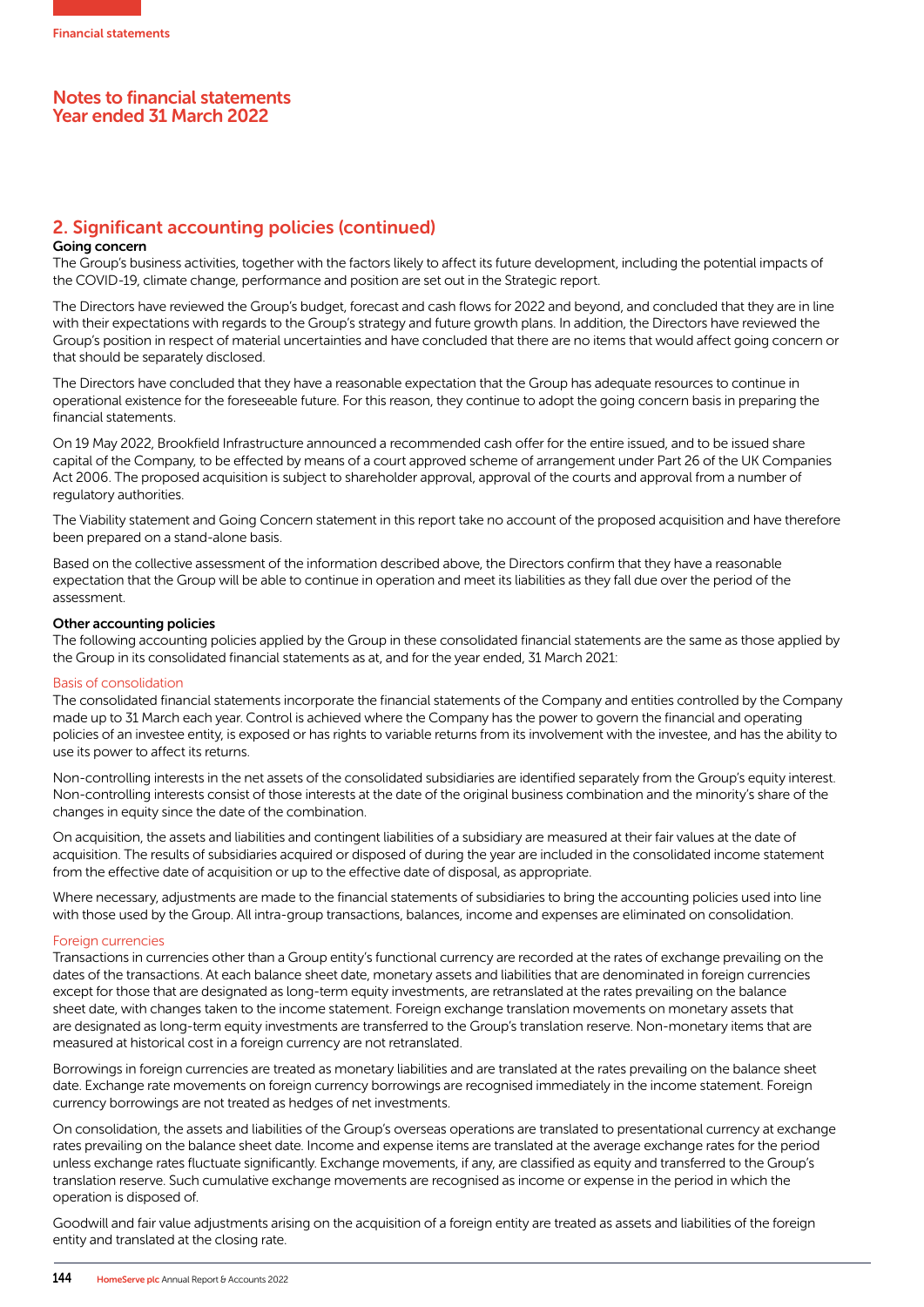## Revenue recognition

The Group records revenue in accordance with the five-step recognition model outlined in IFRS 15:

- 1) Identify the contract with the customer
- 2) Identify the performance obligations in the contract
- 3) Determine the transaction price
- 4) Allocate the transaction price to the performance obligations
- 5) Recognise revenue when (or as) each performance obligation is satisfied

Revenue is recognised, net of discounts, VAT, Insurance Premium Tax and other sales related taxes, either at the point in time a performance obligation has been satisfied or over time as control of the asset associated with the performance obligation is transferred to the customer.

For all contracts identified, the Group determines if the arrangement with the customer creates enforceable rights and obligations. For contracts with multiple components to be delivered, such as those with underwriters to sell policies on behalf of the underwriter as well as deliver claims handling and administration services, management applies judgement to consider whether those promised goods and services are:

- i) distinct to be accounted for as separate performance obligations;
- ii) not distinct to be combined with other promised goods or services until a bundle is identified that is distinct; or

iii) part of a series of distinct goods and services that are substantially the same and have the same pattern of transfer to the customer.

At contract inception the total transaction price is estimated, being the amount to which the Group expects to be entitled and has present enforceable rights to under the contract. Where applicable, this includes management's best estimate of any variable consideration to be included in the transaction price based on the expected value or most likely amount approach, and only to the extent that it is highly probable that no significant revenue reversal will occur.

Once the total transaction price is determined, the Group allocates this to the identified performance obligations in proportion to their relative standalone selling prices and recognises revenue when (or as) those performance obligations are satisfied.

Where available, observable prices of goods or services are utilised, when that good or service is sold separately, to similar customers in similar circumstances. Where a standalone selling price is not directly observable the Group applies judgement to determine an appropriate estimated standalone selling price, typically using an expected cost plus margin, adjusted market assessment or residual approach.

Variable consideration is allocated to an entire contract or a specific part of a contract depending on:

- i) whether allocating the variable amount entirely to part of the contract depicts the amount of consideration the Group expects to be entitled to in exchange for transferring the promised good or service to the customer; or
- ii) the terms of the variable payment relate specifically to the satisfaction of an individual performance obligation.

The Group's variable consideration primarily relates to intermediary commissions received on contracts with underwriters to sell policies and provide claims handling and administration services. Amounts are typically allocated to the entire contract.

Discounts are allocated proportionally across all performance obligations in the contract unless directly observable evidence exists that the discount relates to one or more, but not all, performance obligations.

For each performance obligation, the Group determines if revenue will be recognised over time or at a point in time. For each performance obligation to be recognised over time, the Group applies a revenue recognition method that faithfully depicts the Group's performance in transferring control of the goods or services to the customer. This decision requires assessment of the nature of the goods or services that the Group has promised to transfer to the customer. The Group applies the relevant output or input method, typically based on the expected profile of the deferral event (for example claims handling cost through the policy term or time elapsed).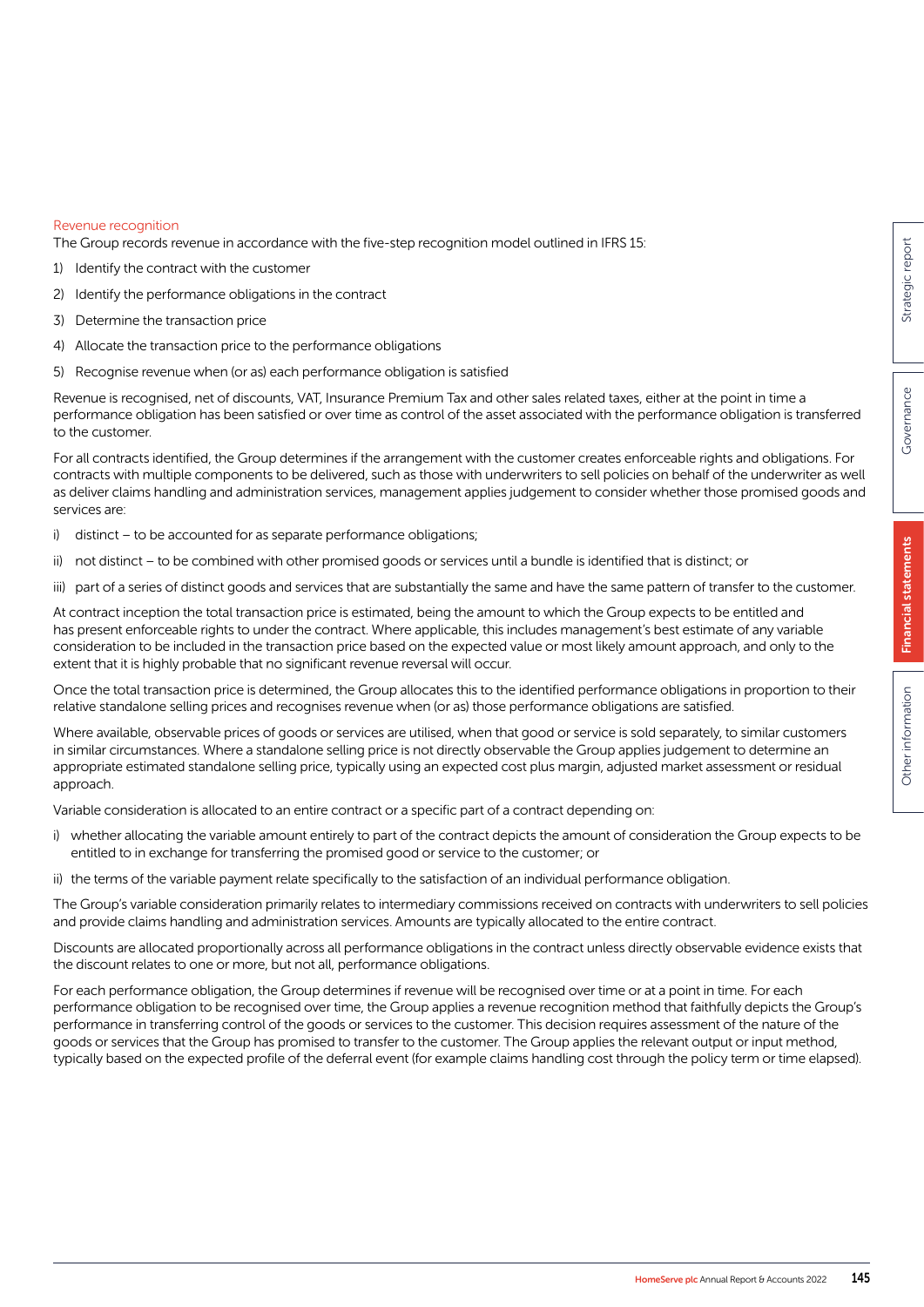## 2. Significant accounting policies (continued)

Other accounting policies (continued)

Revenue recognition (continued)

## Revenue by category

The Group disaggregates revenue from contracts with customers between Net policy income, Repair income, Home Experts, HVAC installations and Other as management believe this best depicts how the nature, amount, timing and uncertainty of the Group's revenue and cash flows are affected by economic factors. The following table outlines the principal activities from which the Group derives revenue and how it is recognised:

| Revenue stream                                                    | Nature and timing of satisfaction of performance obligations                                                                                                                                                                                                                                                                                                                                                                                                                                                                                                                                                                                       | Significant payment terms                                                                                                                                                                                                                                   |
|-------------------------------------------------------------------|----------------------------------------------------------------------------------------------------------------------------------------------------------------------------------------------------------------------------------------------------------------------------------------------------------------------------------------------------------------------------------------------------------------------------------------------------------------------------------------------------------------------------------------------------------------------------------------------------------------------------------------------------|-------------------------------------------------------------------------------------------------------------------------------------------------------------------------------------------------------------------------------------------------------------|
| Membership:<br>Net policy income<br>– Intermediary<br>commissions | Includes commissions received for the obligation to sell policies, handle<br>claims and provide administration services for underwriters. The Group<br>satisfies its obligation to sell policies over time, recognising revenue as<br>each policyholder is contracted on behalf of the Group's customers, the<br>underwriters.<br>The transaction prices of the Group's arrangements with underwriters are<br>entirely variable and measured based on the commission due to the Group<br>for the number of policies sold, net of a refund liability. This refund liability<br>reflects management's best estimate of mid-term policy cancellations | HomeServe receives<br>its commission from its<br>customer, the underwriter, in<br>line with the payment terms<br>of the underlying individual<br>policyholder which are<br>typically either billed and paid<br>upfront or over the term of<br>the contract. |
|                                                                   | ensuring that a significant reversal of revenue will not arise in the future (see<br>note 3).                                                                                                                                                                                                                                                                                                                                                                                                                                                                                                                                                      |                                                                                                                                                                                                                                                             |
|                                                                   | Claims handling and administration service obligations are satisfied over<br>the term of a policy, which is typically 12 months. The portion of the total<br>transaction price allocated to these performance obligations is deferred, as a<br>deferred income contract liability, and recognised as revenue over the profile<br>of claims throughout the policy term.                                                                                                                                                                                                                                                                             |                                                                                                                                                                                                                                                             |
|                                                                   | The determination of the amount of transaction price to allocate to claims<br>handling and administration services takes account of the expected numbers<br>of claims and the estimated cost of handling those claims, which are validated<br>through historic experience of actual costs, as well as incorporating an<br>appropriate profit margin for the service provided to the underwriter (see note<br>3).                                                                                                                                                                                                                                   |                                                                                                                                                                                                                                                             |
|                                                                   | Revenue associated with the commissions received for the obligation to sell<br>policies is allocated using the residual method at the point of policy inception<br>or renewal.                                                                                                                                                                                                                                                                                                                                                                                                                                                                     |                                                                                                                                                                                                                                                             |
|                                                                   | Where the Group's role on behalf of the underwriter is only as an intermediary<br>in the cash collection process, such amounts are not included in revenue.<br>Consequently, net policy income consists of only a component of the overall<br>policy price, representing the commission receivable for the services the<br>Group provides to the underwriter, stated net of sales related taxes.                                                                                                                                                                                                                                                   |                                                                                                                                                                                                                                                             |
| Membership:<br>Net policy income<br>- Home assistance             | Includes arrangements whereby the Group contracts directly with the end<br>user to provide home assistance services (such as repair network access,<br>emergency assistance, HVAC maintenance contracts and non-urgent<br>engineer visits). Revenue is recognised rateably over the life of the member's<br>contract.                                                                                                                                                                                                                                                                                                                              | Billed and paid over the term<br>of the contract.                                                                                                                                                                                                           |
| Membership:<br>Repair income                                      | Includes repair services provided to third parties, including underwriters and<br>insurance companies, subject to separate contractual arrangements. Revenue<br>is recognised over time as each repair job is completed.                                                                                                                                                                                                                                                                                                                                                                                                                           | Billed and paid upon<br>completion of the job.                                                                                                                                                                                                              |
| Home Experts -<br>Web and directory                               | Includes website subscriptions and directory advertising fees from contracted<br>members (tradespeople). For website subscriptions, revenue is recognised<br>evenly over the contractual term, for directory membership fees, revenue is<br>recognised as each directory is delivered throughout the contractual term.                                                                                                                                                                                                                                                                                                                             | Billed and paid over the term<br>of the contract.                                                                                                                                                                                                           |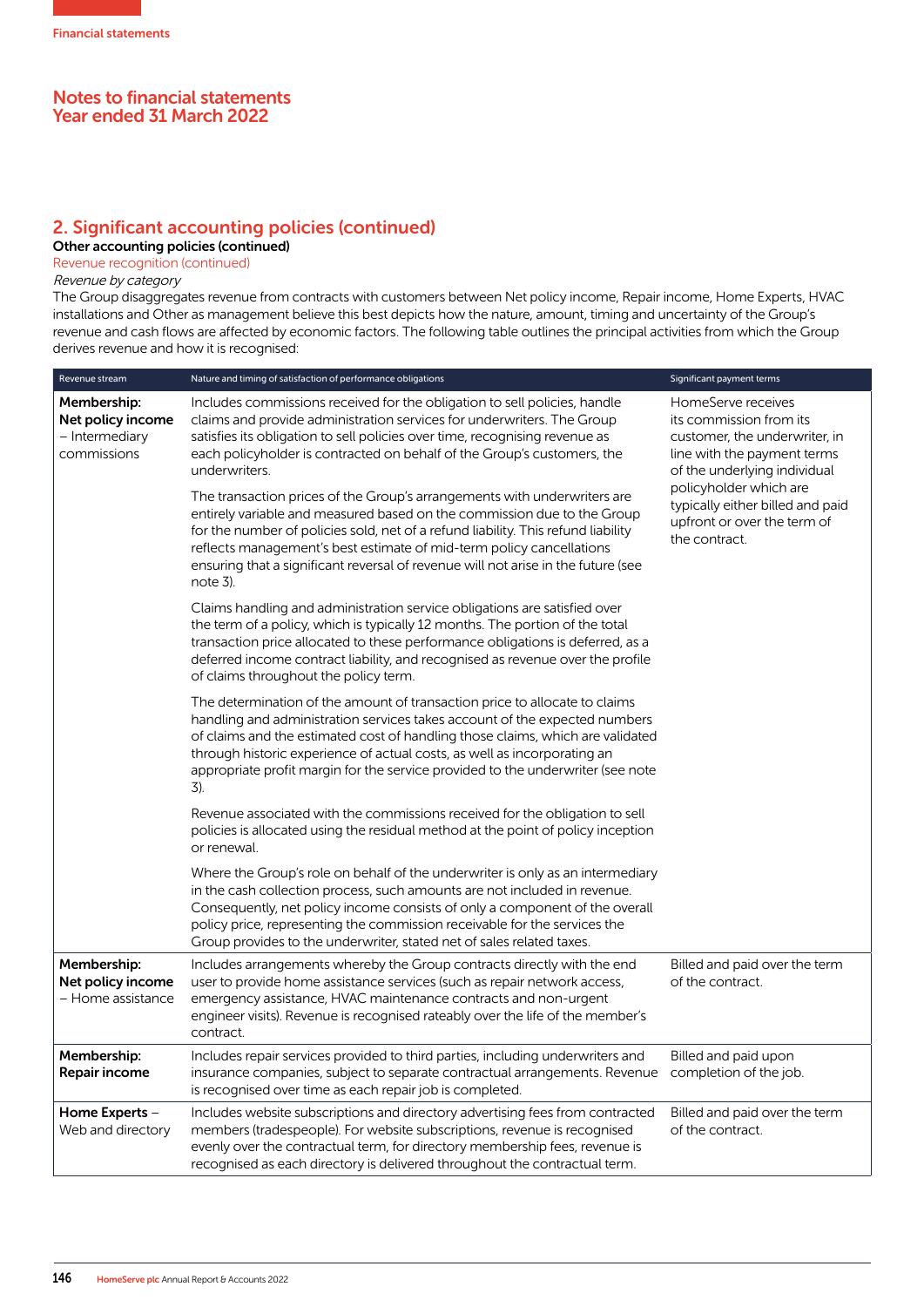| Revenue stream                    | Nature and timing of satisfaction of performance obligations                                                                                         | Significant payment terms                                                                                                                                 |
|-----------------------------------|------------------------------------------------------------------------------------------------------------------------------------------------------|-----------------------------------------------------------------------------------------------------------------------------------------------------------|
| Home Experts -<br>Lead generation | Includes commissions received for the provision of job leads to trades.<br>Revenue is recognised at the point in time a lead is transferred.         | Either billed and paid as leads<br>are delivered or deposits from<br>customers received in advance<br>then reduced as billed when<br>leads are delivered. |
| <b>HVAC</b> installations         | Includes the provision of installation services at the point in time the<br>installation is complete.                                                | Billed and paid upon<br>completion of the installation.                                                                                                   |
| Other                             | Principally includes services provided to customers who do not hold policies.<br>Revenue is recognised at the point in time the service is complete. | Billed and paid following the<br>performance of the services<br>provided.                                                                                 |

As a result of the contracts which the Group enters into with its customers, the following assets and liabilities are recognised on the Group's balance sheet:

- Assets generated from the capitalisation of costs to obtain a contract
- Trade receivables (see financial instruments accounting policies below)
- Accrued income
- Deferred income

#### Capitalisation of costs to obtain a contract

The incremental costs of obtaining a contract with the Group's direct customers are recognised as an asset if the Group expects to recover them. Primarily, such costs relate to fees payable to Affinity Partners or other third parties authorised to enter into new contracts on behalf of a Group entity. Only fees which are directly related to acquiring contracts with the Group's direct customers are capitalised as incremental contract costs under IFRS 15.

#### Accrued and deferred income

Where payments made are greater than the revenue recognised at the period end date, the Group recognises a deferred income contract liability for this difference. Where payments made are less than the revenue recognised at the period end date, the Group recognises an accrued income contract asset for this difference.

#### Marketing expenses

Costs incurred in respect of marketing activity, including for example, direct mail and inbound/outbound telephone costs, which is undertaken to acquire or renew a policy, are charged to the income statement in the period in which the related marketing campaign is performed.

Marketing expenses also include payments made to Affinity Partners in recognition of their support for the Group's selling and policy renewal activities. The terms of their support and related payments are included in contractual agreements with each Affinity Partner. Amounts incurred upon the sale and renewal of an individual policy by the Group, referred to as Affinity Partner Commissions, are recognised as an operating expense when individual policies incept or renew. Commissions are payable to Affinity Partners only when the Group has collected the premium due on behalf of the underwriter from the policyholder.

#### Operating profit

Operating profit is stated after charging or crediting all operating costs and incomes, but before investment income and finance costs.

#### Adjusting and exceptional items

The Group uses the following adjusted profitability performance measures:

- adjusted operating profit
- adjusted earnings before interest, taxation, depreciation and amortisation (EBITDA)
- adiusted profit before tax
- adjusted profit attributable to equity holders of the parent
- adjusted basic and adjusted diluted earnings per share

The Group believes that the consistent presentation of the above adjusted measures provide additional useful information to users on the underlying trends and comparable performance of the Group over time. The adjusted measures are used by HomeServe for internal performance analysis and incentive compensation arrangements for employees. All the adjustments made to the IFRS measures are considered exceptional and/or non-operational in nature. These terms are not defined terms under IFRS and may therefore not be comparable with similarly titled profit measures reported by other companies. They are not intended to be a substitute for, or superior to, IFRS measures.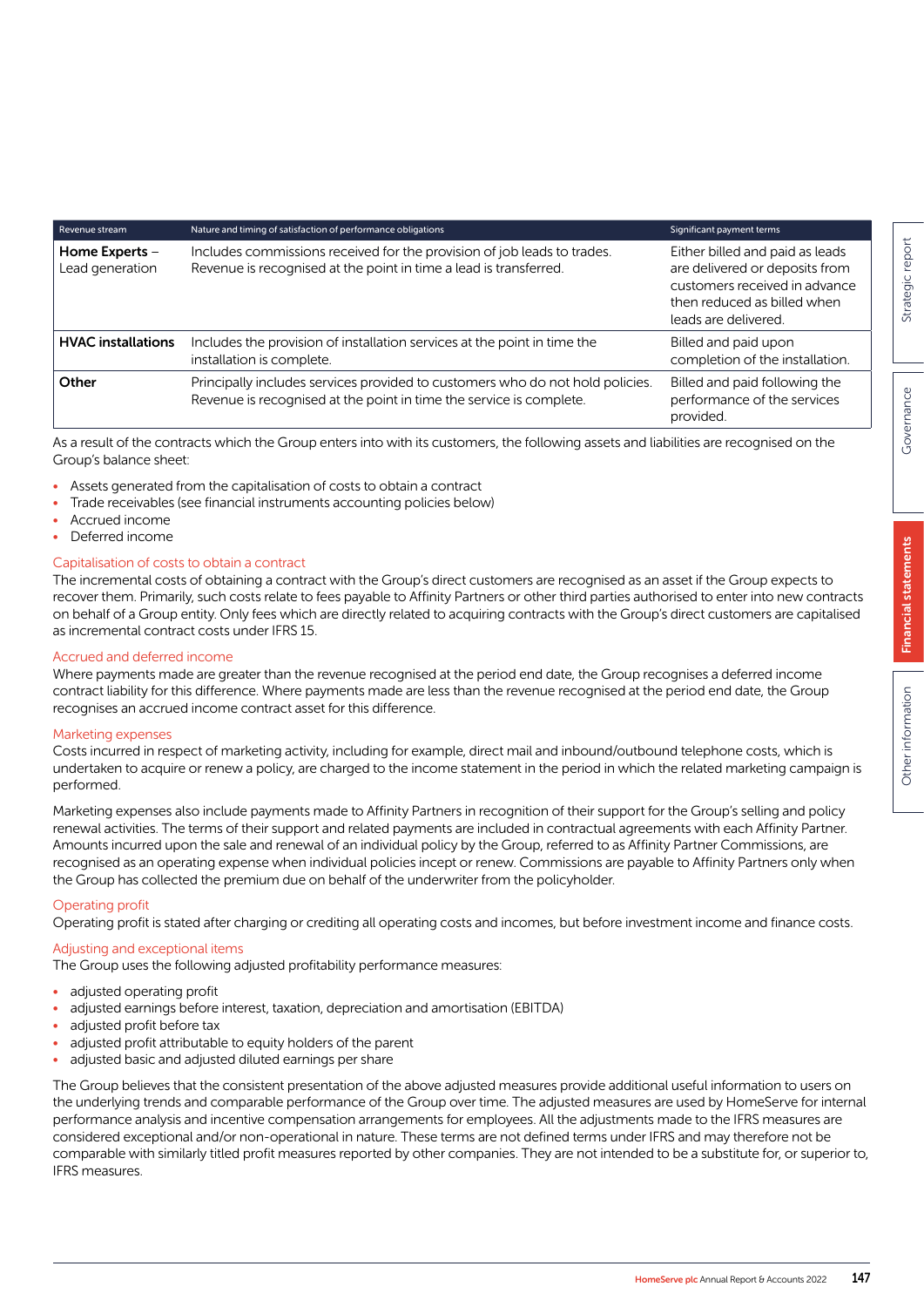# 2. Significant accounting policies (continued)

## Other accounting policies (continued)

## Adjusting and exceptional items (continued)

The term 'adjusted' refers to the relevant measure of profit or earnings being reported excluding the impact (pre and post-tax where applicable) of the following items:

#### Amortisation of acquisition intangibles

Acquisition intangible assets are calculated using the estimated and discounted incremental cash flows resulting from the affinity relationship or future policy renewals as appropriate, which will include the impact of the past actions of the former owners. These past actions will include historic marketing and business development activity, including but not limited to, the staff and operating costs of the business. In addition the specific construct of the policy terms and conditions and the current and expected future profitability to be derived from the acquired business or asset is also a factor in determining the valuation of the acquisition intangible.

The on-going service and operating costs incurred by the Group in managing the acquired businesses or assets, including but not limited to print, postage, telephony, claims costs and overheads are recognised as operating costs within these adjusted measures in the reporting period in which they are incurred.

Accordingly, excluding the amortisation of acquisition intangibles from the adjusted performance measures reported by the Group in each specific reporting period ensures that these measures only reflect the revenue attributable to, and costs incurred by, the Group in managing and operating those businesses and assets at that time in each reporting period and do not include the impact of the historic costs of the vendor or considerations of the future profits to be derived from the acquired business or assets.

#### Certain transaction related costs

Certain financial instruments which the Group becomes party to by virtue of its transactional activity (typically, but not limited to, acquisitions and disposals) have the potential to create volatility that is not representative of the underlying performance of the business. These include:

- Fair value movements on financial instruments generated from transaction related activity. Currently the Group's portfolio of such instruments includes contingent consideration arising on business combinations (see note 27), put options over the acquisition of non-controlling interests (see note 22 & 23) and call options over both the acquisition of additional equity in associates and the sale of equity in subsidiaries (see note 27);
- Unwinding of discount on contingent financial instruments (including options); and
- Charges associated with put options over non-controlling interests, which are expensed through the income statement over time to reflect the requirement for the recipients to remain employed in the business at the payment date. The charges are subject to fair value volatility associated with the non-controlling interest puts and are not representative of the ongoing cost of the recipient remaining in the business.

Excluding these items from the Group's adjusted metrics provides for a consistent measure of underlying profitability on which to assess the Group's performance both period on period and relative to its peers. Certain transaction related costs do not include deal fees, financing charges on deferred consideration or the market rate salaries and bonuses of employees who hold non-controlling interest puts. All these items are included within the Group's adjusted performance measures.

#### Exceptional items

Exceptional items are those items that, in the judgement of the Directors, need to be disclosed separately by virtue of their nature, size or incidence.

## Share-based payments

The Group issues equity-settled share-based payments to certain employees. Equity-settled share-based payments are measured at fair value at the date of grant. The fair value determined at the grant date of the equity-settled share-based payments is expensed on a straight-line basis over the vesting period, based on the Group's estimate of shares that eventually vest. The Group provides employees with the ability to purchase shares through its One Plan scheme. Since February 2021, for every share purchased, employees receive one free matching share at the end of the vesting period. Prior to February 2021, for every two shares purchased, employees received one free matching share at the end of the vesting period.

Fair values are measured utilising the Black-Scholes, Monte Carlo and Stochastic simulation models.

#### Retirement benefit costs

Payments to defined contribution retirement benefit schemes are charged as an expense as they fall due.

For defined benefit retirement schemes, the cost of providing benefits is determined using the projected unit credit method, with actuarial valuations being carried out at each balance sheet date. Actuarial gains and losses and the return on scheme assets (excluding interest) are recognised in full in the period in which they occur. They are recognised outside the income statement and presented in the statement of comprehensive income. Re-measurements recorded in the statement of comprehensive income are not recycled.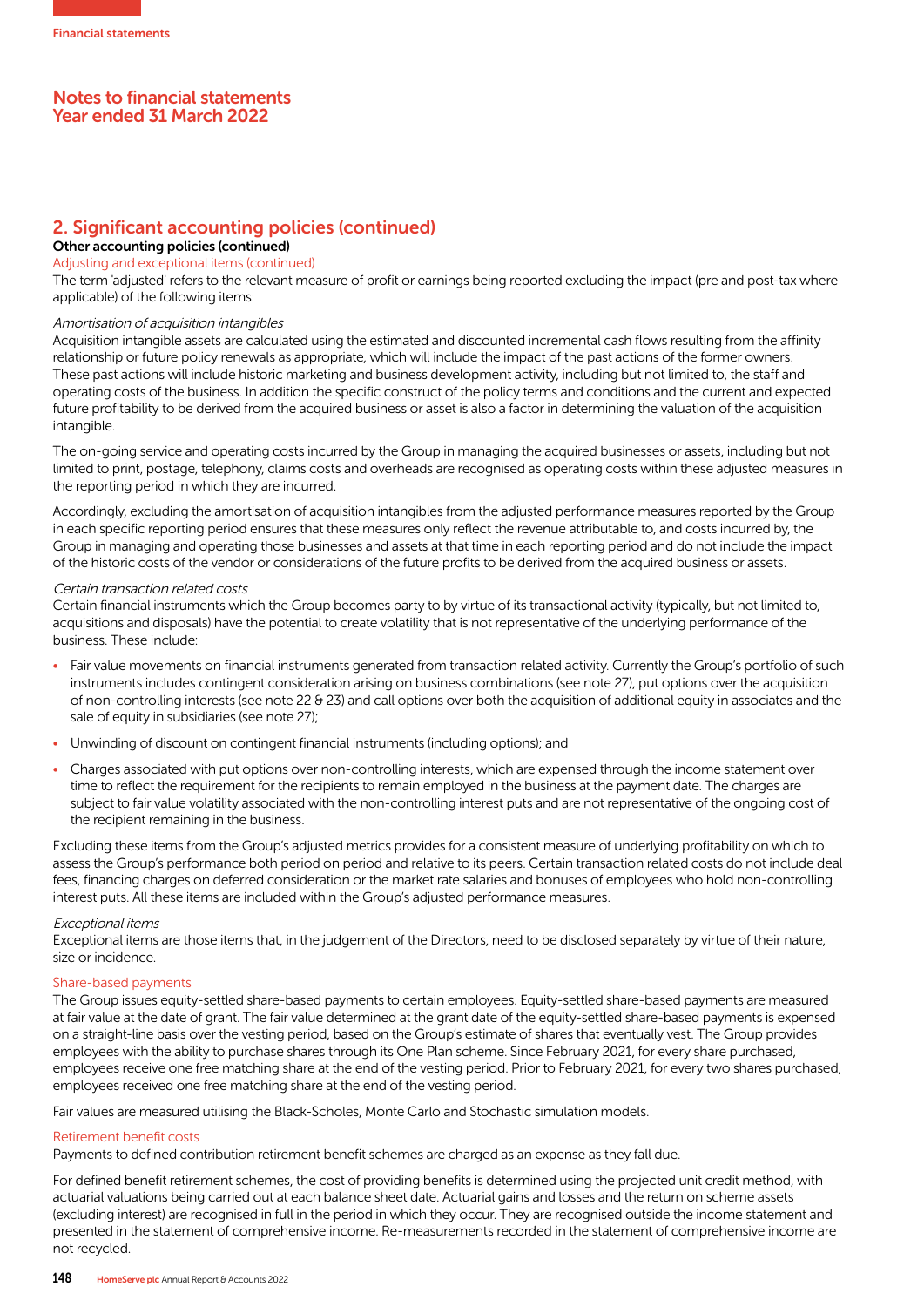Financial statements

**Financial statements** 

Governance

Other information

Other information

Past service costs are recognised in the income statement in the period of scheme amendment, curtailment or when the related restructuring costs or termination benefits are recognised, if earlier. Net interest is calculated by applying a discount rate to the net

Any retirement benefit obligation recognised in the balance sheet represents the present value of the defined benefit obligation as reduced by the fair value of scheme assets. Any asset resulting from the calculation is limited to past service costs, plus the present value of available refunds and reductions in future contributions to the plan.

## Taxation

defined benefit liability or asset.

The tax expense represents the sum of the tax currently payable and deferred tax.

Any tax currently payable is based on taxable profit for the year along with a small number of provisions in relation to open tax positions. The Group's liability for current tax is calculated using tax rates that have been enacted or substantively enacted by the balance sheet date.

Deferred tax is the tax expected to be payable or recoverable on differences between the carrying amounts of assets and liabilities in the financial statements and the corresponding tax bases used in the computation of taxable profit and is accounted for using the balance sheet liability method. Deferred tax liabilities are generally recognised for all taxable temporary differences and deferred tax assets are recognised to the extent that it is probable that taxable profits will be available against which deductible temporary differences can be utilised.

Deferred tax liabilities are recognised for taxable temporary differences arising on investments in subsidiaries, except where the Group is able to control the reversal of the temporary difference and it is probable that the temporary difference will not reverse in the foreseeable future.

The carrying amount of deferred tax assets is reviewed at each balance sheet date and reduced to the extent that it is no longer probable that sufficient taxable profits will be available to allow all or part of the asset to be recovered.

Deferred tax is calculated at the tax rates that are expected to apply in the period when the liability is settled or the asset is realised. Deferred tax is charged or credited in the income statement, except when it relates to items charged or credited in other comprehensive income or directly to equity, in which case the deferred tax is also dealt with in other comprehensive income or within equity.

Deferred tax assets and liabilities are offset when there is a legally enforceable right to set off current tax assets against current tax liabilities and when they relate to income taxes levied by the same taxation authority and the Group intends to settle its current tax assets and liabilities on a net basis.

## Business combinations

Acquisitions of subsidiaries and businesses are accounted for using the acquisition method. The consideration for each acquisition is measured at the aggregate of the fair values (at the date of exchange) of assets given, liabilities incurred or assumed in exchange for control of the acquiree. Acquisition-related costs are recognised in the consolidated income statement, as incurred, in operating costs.

Where applicable, the consideration for the acquisition includes any asset or liability resulting from a contingent or deferred consideration arrangement, measured at its acquisition-date fair value. Subsequent changes in such fair values that qualify as measurement period adjustments are adjusted against the cost of acquisition. All other subsequent changes in the fair value of contingent consideration classified as an asset or liability are accounted for in accordance with relevant IFRSs and recognised immediately in the consolidated income statement. Changes in the fair value of contingent consideration classified as equity are not recognised. Deferred consideration is subsequently measured at amortised cost. Payments of contingent and deferred consideration are reported within cash flows from investing activities in the Group statement of cash flows.

If the initial accounting for a business combination is incomplete by the end of the reporting period in which the combination occurs, the Group reports provisional amounts for the items for which the accounting is incomplete. Those provisional amounts are adjusted during the measurement period (see below), or additional assets or liabilities are recognised, to reflect new information obtained about facts and circumstances that existed as of the acquisition date that, if known, would have affected the amounts recognised as of that date.

The measurement period is the period from the date of acquisition to the date the Group obtains complete information about facts and circumstances that existed as of the acquisition date and is subject to a maximum of one year.

## Goodwill

Goodwill arising in a business combination is recognised at cost as an asset at the date control is acquired (the acquisition date). Goodwill is measured as the excess of the sum of the consideration transferred, the amount of any non-controlling interests in the acquiree and the fair value of the Group's previously held equity interest in the acquiree, if any, over the net amounts of identifiable assets acquired and liabilities assumed at the acquisition date. The interest of the non-controlling shareholders in the acquiree may initially be measured either at fair value or at the non-controlling shareholders' proportion of the net fair value of the identifiable assets acquired, liabilities and contingent liabilities assumed. The choice of measurement basis is made on an acquisition-by-acquisition basis.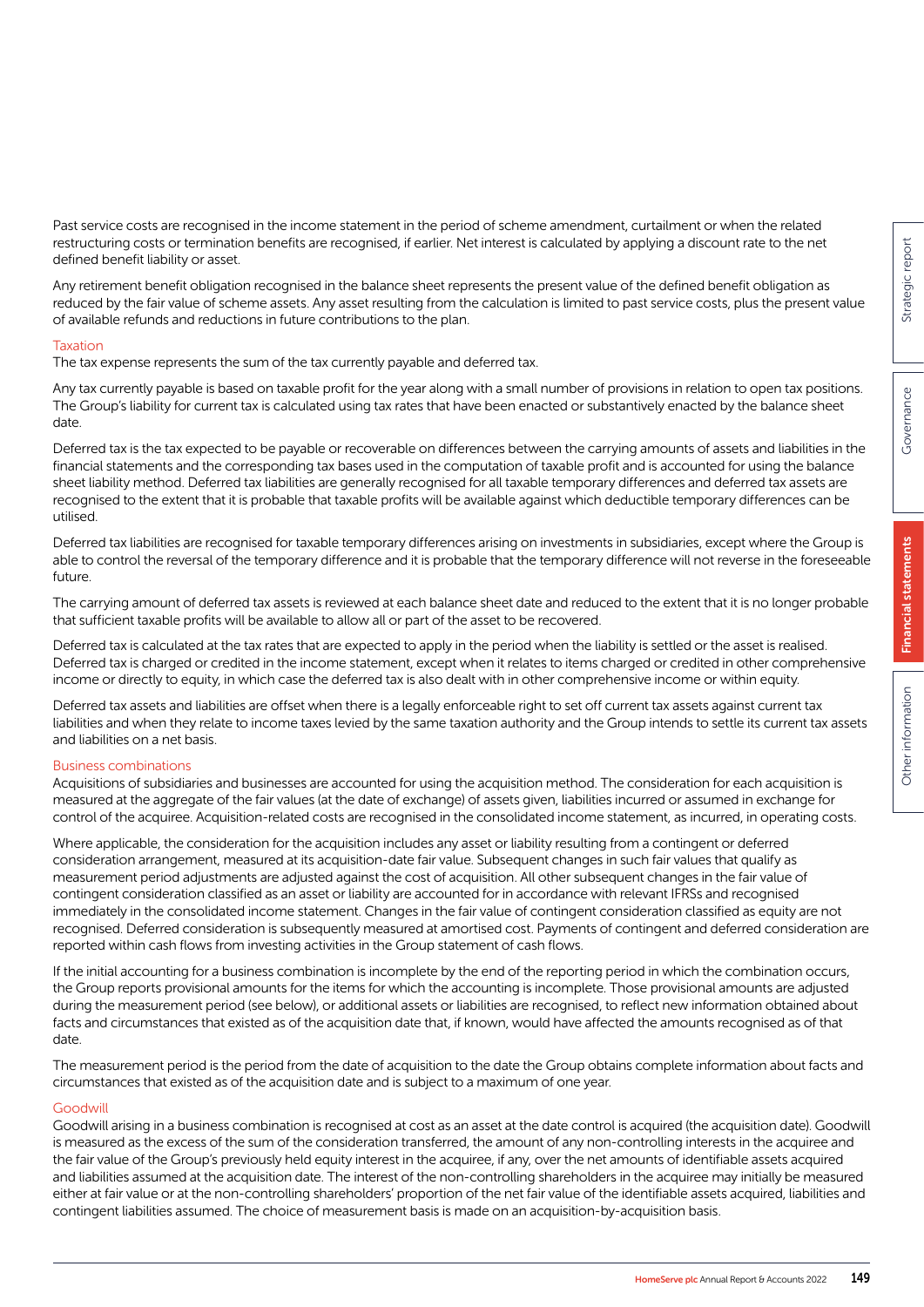## 2. Significant accounting policies (continued)

#### Other accounting policies (continued)

## Goodwill (continued)

Goodwill is not amortised but is reviewed for impairment annually, or more frequently if there is an indication that it may be impaired.

For the purpose of impairment testing, goodwill is allocated to each of the Group's cash generating units (CGUs) expected to benefit from the synergies of the combination. If the recoverable amount of the CGU is less than the carrying amount of the unit, the impairment loss is allocated first to reduce the carrying amount of any goodwill allocated to the CGU and then to the other assets of the unit pro rata on the basis of the carrying amount of each asset in the unit. An impairment loss recognised for goodwill is not reversed in a subsequent period.

On disposal of a subsidiary the attributable amount of goodwill is included in the determination of the profit or loss on disposal.

Goodwill arising on acquisitions before the date of transition to IFRSs has been retained at the previous UK GAAP amounts subject to being tested for impairment at that date. Goodwill written off to reserves under UK GAAP prior to 1998 has not been reinstated and is not included in determining any subsequent profit or loss on disposal.

#### Intangible assets

#### Acquisition intangible assets

Acquired access rights relate to the contractual agreements entered into with the former owners of businesses acquired as part of a business combination; or where the former owners previously operated a business, and the Group has purchased specific access rights from the former owners. These agreements set out the contractual terms of the Affinity Partnership and provide the contractual framework within which the Group markets, sells and renews policies with the individual customers of the Affinity Partner. Acquired access rights are recorded at fair value by using the estimated and discounted incremental future cash flows resulting from the relationship.

Acquired customer databases represent the value attributable to the portfolios of renewable policies that exist at the date of acquisition and are acquired by the Group as part of a business combination; or where the former owners previously operated a business, and the Group has purchased specific customer databases from the former owners. Acquired customer databases are recorded at fair value using the estimated and discounted incremental future cash flows resulting from the future renewal of the portfolio of acquired policies over their estimated residual lives.

Other acquired intangibles include acquired brands recorded at fair value using the relief from royalty valuation method and technology assets recorded at fair value using a replacement cost approach.

#### Other intangible assets

Access rights arise from the contractual agreements with Affinity Partners which provide the contractual framework within which the Group markets, sells and renews policies with the individual customers of the Affinity Partner. Access rights are valued at the discounted present value of the contractually committed payments, where such payments are not related to the success or otherwise of activity under the contractual agreements.

Trademarks represent costs incurred to legally protect the established brand names of the Group. Trademarks are stated at cost.

Customer databases represent the value attributable to the portfolios of renewable policies that have been created by our Affinity Partners through their own sales and marketing activity and subsequently purchased by the Group. Such databases are recorded at their fair value based on the amount paid to the Affinity Partner.

Software costs are stated at cost less accumulated amortisation. Capitalised costs comprise third party and internal payroll costs where the employee time is directly attributable to the development of the software. In accordance with the criteria of IAS 38, software costs are capitalised if the Group has control over the asset generated or a separately identifiable asset has been created. External costs incurred as part of a service agreement, which do not meet the criteria of IAS 38 are prepaid and amortised over the period of expected use of the service. Other costs which do not meet the criteria for capitalisation are expensed to the income statement as incurred.

When the software is available for its intended use, these costs are amortised on a straight-line basis over the expected useful economic life.

#### Amortisation

Amortisation is charged so as to write off the cost of intangible assets over their estimated useful economic lives, using the straight-line method, on the following bases:

up to a maximum of 20 years

| Acquired access rights      | 3 - 20 years | Access rights and trademarks | up to a max  |
|-----------------------------|--------------|------------------------------|--------------|
| Acquired customer databases | 3 - 15 years | Customer databases           | 3 - 10 years |
| Other acquired intangibles  | 8 - 11 years | Computer software            | 3 - 10 years |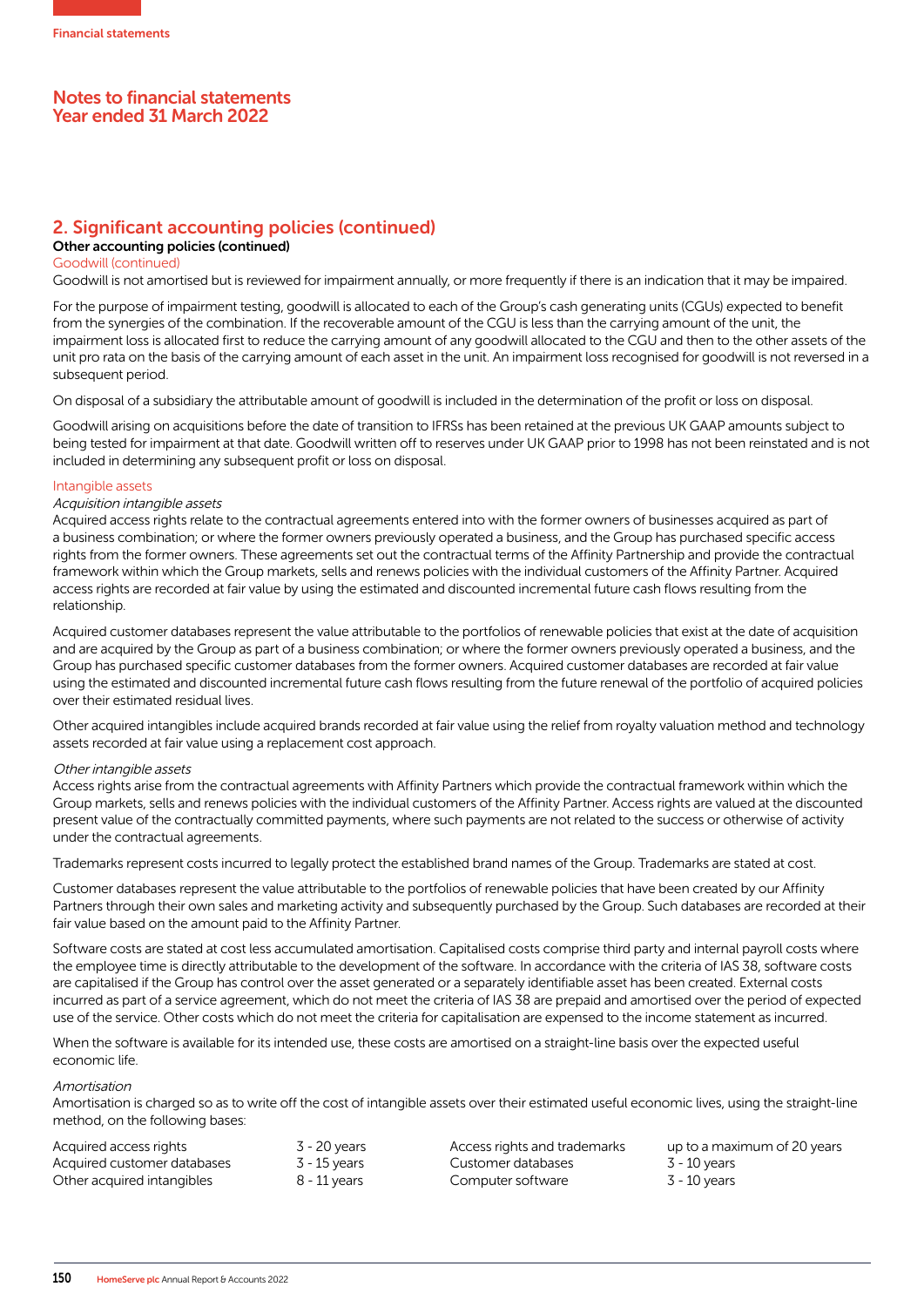## Property, plant and equipment

Property, plant and equipment is stated at cost less accumulated depreciation.

Depreciation is charged so as to write off the cost of assets, other than land, over their estimated useful lives, using the straight-line method, on the following bases:

| Buildings and leasehold improvements | 25 - 50 years                     |
|--------------------------------------|-----------------------------------|
| Furniture, fixtures and equipment    | 5 - 7 years                       |
| Computer equipment                   | 3 - 7 vears                       |
| Motor vehicles                       | 3 years (with 25% residual value) |

#### Impairment of tangible and intangible assets excluding goodwill

At each balance sheet date, the Group reviews the carrying amounts of its tangible and intangible assets to determine whether there is any indication that those assets have suffered an impairment loss. If any such indication exists, the recoverable amount of the asset is estimated in order to determine the extent of the impairment loss, if any. Where the asset does not generate cash flows that are independent from other assets, the Group estimates the recoverable amount of the CGU to which the asset belongs.

Recoverable amount is the higher of fair value less costs to sell and value in use. In assessing value in use, the estimated future cash flows are discounted to their present value using a pre-tax discount rate that reflects current market assessments of the time value of money and the risks specific to the assets for which the estimates of future cash flows have not been adjusted.

If the recoverable amount of an asset or CGU is estimated to be less than its carrying amount, the carrying amount of the asset or CGU is reduced to its recoverable amount. An impairment loss is recognised as an expense immediately.

Where an impairment loss subsequently reverses, the carrying amount of the asset or CGU is increased to the revised estimate of its recoverable amount, but so that the increased carrying amount does not exceed the carrying amount that would have been determined had no impairment loss been recognised for the asset or CGU in prior years. A reversal of an impairment loss is recognised as income immediately.

#### Inventory

Inventories are stated at the lower of cost and net realisable value. Costs comprise direct material cost only. Cost is measured on a weighted average cost basis. Net realisable value represents the estimated selling price less all estimated costs of completion and costs to be incurred in marketing, selling and distribution. Provision is made for obsolete, slow moving or defective items where appropriate

#### Leases

The Group assesses whether a contract is, or contains, a lease, at inception of the contract. The Group recognises a right-of-use asset and a corresponding lease liability with respect to all lease arrangements in which it is the lessee, except for short-term leases (defined as leases with a lease term of 12 months or less) and leases of low value assets (where the value of the asset is below £4k). For these leases, the Group recognises the lease payments as an operating expense on a straight-line basis over the term of the lease.

#### Lease liabilities

Lease liabilities are initially measured at the present value of the lease payments that are not paid at the commencement date, discounted by using the rate implicit in the lease. If this rate cannot be readily determined, the Group uses a lease specific incremental borrowing rate. Lease payments included in the measurement of the lease liability comprise:

- fixed lease payments (including in substance fixed payments), less any lease incentives;
- fixed service costs associated with the Group's property and vehicle lease portfolios (as the Group has elected to apply the expedient available under paragraph 15 of IFRS 16 not to separate non-lease components, and instead account for any lease and associated non-lease components as a single arrangement);
- variable lease payments that depend on an index or rate, initially measured using the index or rate at the commencement date;
- the amount expected to be payable by the lessee under residual value quarantees;
- the exercise price of purchase options, if the lessee is reasonably certain to exercise the options; and
- payments of penalties for terminating the lease, if the lease term reflects the exercise of an option to terminate the lease.

Lease liabilities are subsequently measured at amortised cost using the effective interest method by increasing the carrying amount to reflect interest on the lease liability and by reducing the carrying amount to reflect the lease payments made. The Group re-measures the lease liability (and makes a corresponding adjustment to the related right-of-use asset) whenever:

• the lease term has changed or there is a change in the assessment of exercise of a purchase option, in which case the lease liability is re-measured by discounting the revised lease payments using a revised discount rate;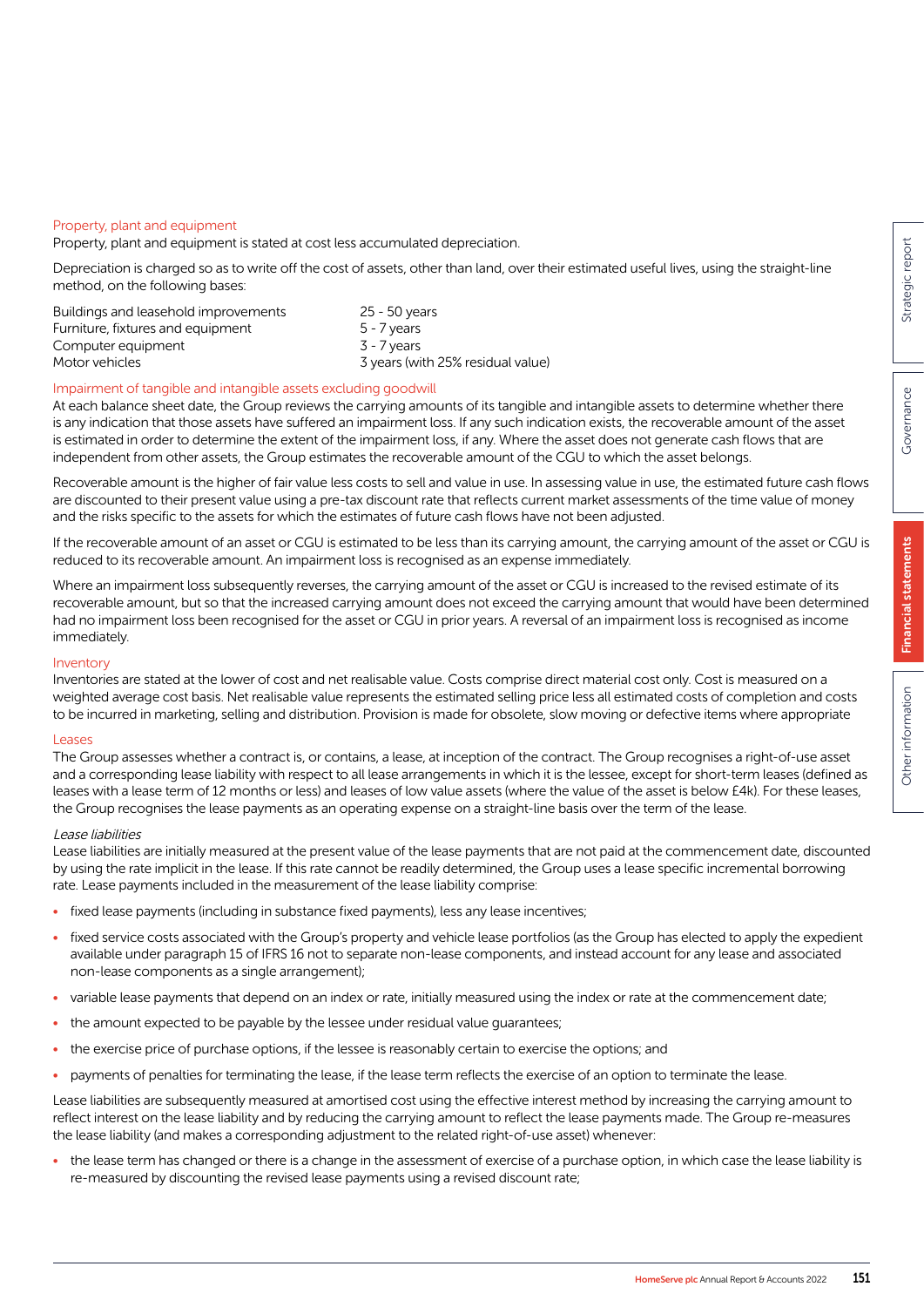## 2. Significant accounting policies (continued)

#### Other accounting policies (continued)

## Leases (continued)

#### Lease liabilities (continued)

- the lease payments change due to changes in an index or rate or a change in expected payment under a guaranteed residual value, in which case the lease liability is re-measured by discounting the revised lease payments using the initial discount rate (unless the change in lease payments is due to a change in a floating interest rate, in which case a revised discount rate is used);
- a lease contract is modified and the lease modification is not accounted for as a separate lease, in which case the lease liability is re-measured by discounting the revised lease payments using a revised discount rate.

The Group did not make any such adjustments during the periods presented.

#### Right-of-use assets

Right-of-use assets comprise the initial measurement of the corresponding lease liability, lease payments made at, or before, the commencement date and any initial direct costs. They are subsequently measured at cost less accumulated depreciation and impairment losses. Right-of-use assets are depreciated over the shorter period of the lease term and the useful life of the underlying asset. Depreciation begins at the commencement date of the lease.

Whenever the Group incurs an obligation for costs to dismantle and remove a leased asset, restore the site on which it is located or restore the underlying asset to the condition required by the terms and conditions of the lease, a provision is recognised and measured under IAS 37. The costs are included in the related right-of-use asset.

#### Variable rents

Variable rents that do not depend on an index or rate are not included in the measurement of the lease liability and the right-of-use asset. The related payments are recognised as an expense in the period in which the event or condition that triggers those payments occurs and are included in operating costs in the income statement.

#### Interests in equity accounted investments

The results and assets and liabilities of associates and joint ventures are incorporated into these financial statements using the equity method of accounting. Under the equity method, investments are initially recognised in the consolidated balance sheet at cost and adjusted thereafter to recognise the Group's share of the profit or loss and other comprehensive income of the investee. If the Group's share of the profit or loss exceeds the Group's interest in the investee, the Group discontinues recognising its share of further losses. Additional losses are recognised only to the extent that the Group has incurred legal or constructive obligations or made payments on behalf of the investee.

On acquisition of equity accounted investment interests, any excess of the cost of the investment over the Group's share of the net fair value of the identifiable assets and liabilities of the investee is recognised as goodwill, which is included in the carrying amount of the investment. When necessary, the entire carrying amount of the investment (including goodwill) is tested for impairment in accordance with IAS 36 Impairment of Assets as a single asset by comparing its recoverable amount with its carrying amount. Any impairment loss recognised forms part of the carrying amount of the investment.

The Group discontinues the use of the equity method of accounting if the investment becomes a subsidiary. Upon becoming a subsidiary, the Group accounts for the entity in accordance with the business combinations policy above. Any fair value gain or loss on re-measurement of an equity accounted investee on acquisition of control is taken to the profit and loss account at the date of acquisition.

#### Provisions

Provisions are recognised when the Group has a present legal or constructive obligation as a result of a past event, it is probable that an outflow of resources will be required to settle the obligation and a reliable estimate can be made of the amount of the obligation. Provisions are discounted to present value, using a pre-tax discount rate that reflects current market assessments of the time value of money and the risks specific to the liability. The amortisation of the discount is recognised as a finance cost.

#### Onerous contracts

Present obligations arising under onerous contracts are recognised and measured as provisions. An onerous contract is considered to exist where the Group has a contract under which the unavoidable costs of meeting the obligations under the contract exceed the economic benefits expected to be received under it.

#### Financial instruments

Financial assets and financial liabilities are recognised on the Group's balance sheet when the Group becomes a party to the contractual provisions of the instrument. The classification depends on the nature and purpose of the financial assets or liabilities and is determined at the time of initial recognition.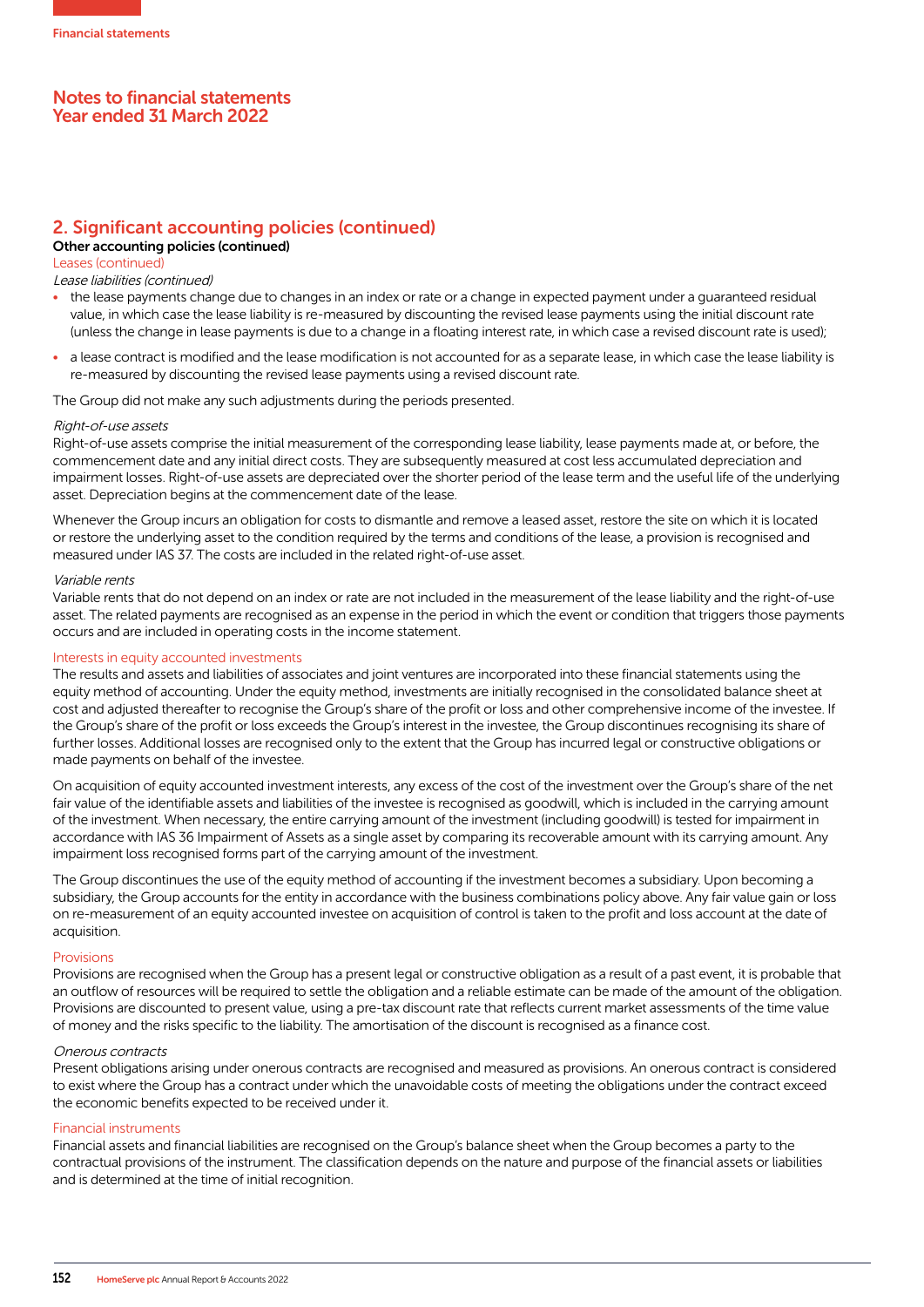Governance

Financial assets are classified, at initial recognition, and subsequently measured at amortised cost, Fair Value through Other Comprehensive Income (FVTOCI) or Fair Value through Profit or Loss (FVTPL). The classification is based on two criteria:

- the Group's business model for managing the assets; and
- whether the instruments' contractual cash flows represent "Solely Payments of Principal and Interest" on the principal amount outstanding (the "SPPI criterion").

## Trade and other receivables

Trade receivables do not carry any interest and are stated at amortised cost, reduced by appropriate allowances for estimated irrecoverable amounts, as the business model of the Group is to collect contractual cash flows and the debt meets the SPPI criterion. They are recognised when the Group's right to consideration is only conditional on the passage of time. Allowances incorporate an expectation of life-time credit losses from initial recognition and are determined using an expected credit loss approach.

## Cash and cash equivalents

Cash and cash equivalents are held at amortised cost and comprise cash in hand, demand deposits and other short-term highly liquid investments that are readily convertible to a known amount of cash and are subject to an insignificant risk of changes in value. Cash and cash equivalents in the balance sheet are presented net of outstanding bank overdrafts where the Group has a legally enforceable right of set off and is able to demonstrate the intention to settle on a net basis. All other overdrafts are presented as liabilities within bank and other loans. Cash and cash equivalents may include amounts which are subject to contractual restrictions and not available for general use by the Group.

For the purpose of the Group Cash Flow Statement, cash and cash equivalents consist of cash and cash equivalents as defined above, net of all outstanding bank overdrafts.

## Other investments

At each balance sheet date the Group conducts a fair value assessment of its investments, the difference between the fair value and carrying value is charged or credited to the Statement of Comprehensive Income accordingly and held in the investment revaluation reserve.

## Financial liabilities and equity

Financial liabilities and equity instruments are classified according to the substance of the contractual arrangements entered into. An equity instrument is any contract that evidences a residual interest in the assets of the Group after deducting all of its liabilities.

## Borrowings

Interest-bearing loans and overdrafts are stated at amortised cost and are recorded at the notional amount of the proceeds received, net of direct issue costs. Interest-bearing loans are subsequently measured at amortised cost using the effective interest method, with interest expense recognised on an effective yield basis. For the Group's floating Revolving Credit Facilities (RCFs), and with the cessation of GBP LIBOR, the Group successfully negotiated to transition to SONIA plus a credit adjustment spread. The facilities will continue to apply USD LIBOR where applicable until June 2023 at which point it is expected that facilities will transition to SOFR based rates.

## Trade and other payables

Trade payables are non interest-bearing and are stated at amortised cost.

## Equity instruments

Equity instruments issued by the Company are recorded at the notional amount of the proceeds received, net of direct issue costs.

## 'Put' options over the equity of subsidiary companies

The potential cash payments related to put options issued by the Group over the equity of subsidiary companies are accounted for as financial liabilities. The amounts that may become payable under the option on exercise are initially recognised at the present value of the expected gross obligation with the corresponding entry being recognised in retained earnings. Such options are subsequently measured at amortised cost, using the effective interest rate method, in order to accrete the liability up to the amount payable under the option at the date at which it first becomes exercisable. The charge arising is recorded as a financing cost. The present value of the expected gross obligation is reassessed at the end of each reporting period and any changes are recorded in the income statement. In the event that an option expires unexercised, the liability is derecognised with a corresponding adjustment to retained earnings.

## Other 'put' and 'call' options

Other put and call options are recognised at fair value with any associated benefit being recognised directly in the income statement.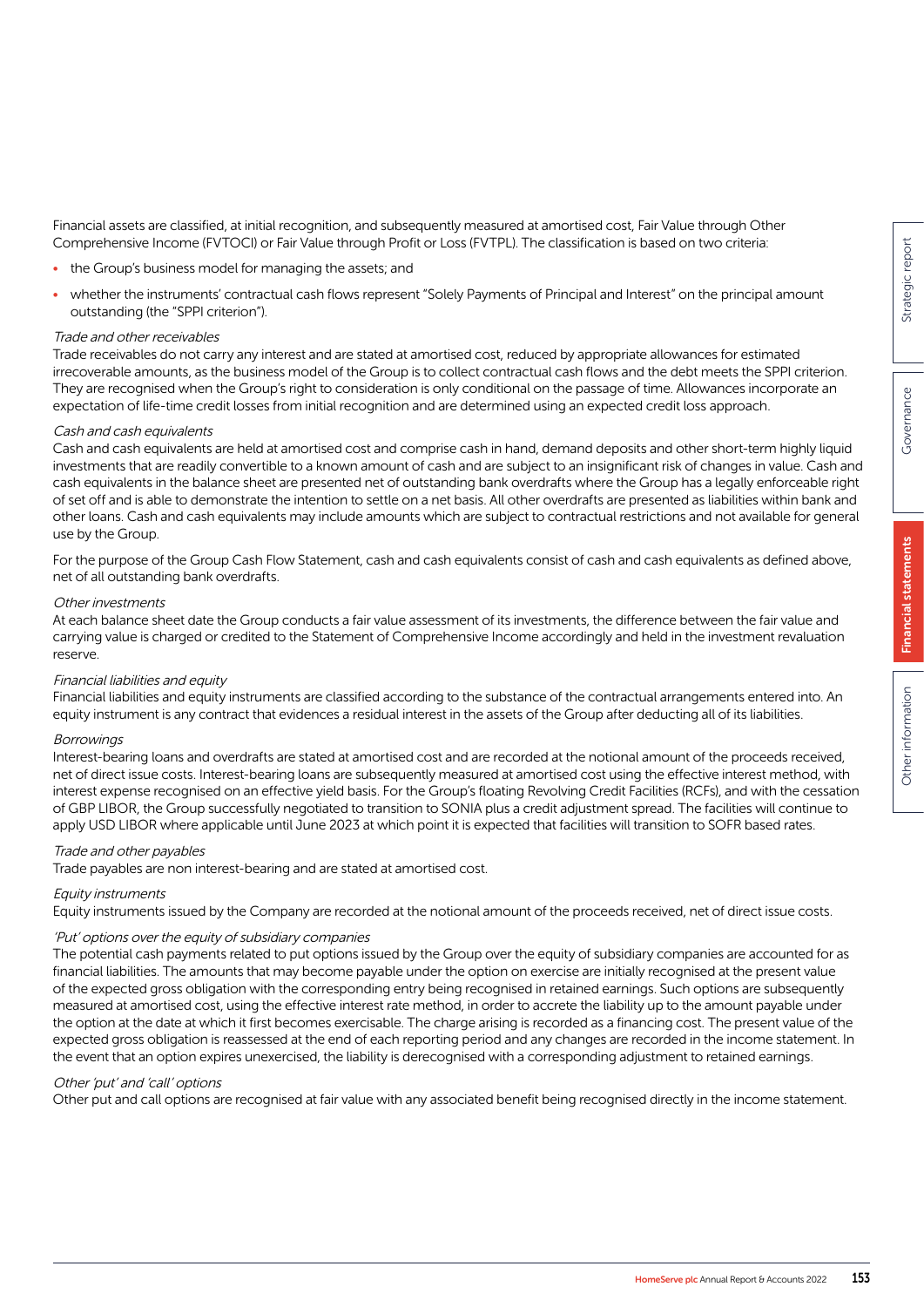## 3. Accounting judgements and key sources of estimation uncertainty

In the application of the Group's accounting policies, which are described in note 2, the Directors are required to make judgements, estimates and assumptions about the carrying amounts of assets and liabilities that are not readily apparent from other sources. The estimates and associated assumptions are based on historical experience and other factors that are considered to be relevant. Actual results may differ from these estimates. Where sensitivity analyses have been prepared below, management determine reasonably possible increases/decreases to primary inputs at appropriate thresholds to illustrate the potential impact on profit in the year. Currently these sensitivities reflect the potential increased volatility and uncertainty of forward looking judgements and estimates when operating in an emerging 'COVID endemic' environment.

As set out in the Task Force on Climate-Related Financial Disclosures (TCFD) report on page 29, climate change is a global challenge and an emerging risk to businesses, people and the environment. Therefore, in preparing the financial statements, the Group has considered the impact of climate-related risks on its financial position and performance. While the effects of climate change represent a source of uncertainty, the Group does not consider there to be a material impact on its judgements and estimates from the physical or transition risks in the short to medium-term.

All key estimates and underlying assumptions are reviewed on an ongoing basis. Revisions to accounting estimates are recognised in the period in which the estimate is revised if the revision affects only that period, or in the period of the revision and future periods if the revision affects both current and future periods. The nature of the principal assumptions underlying sources of estimation uncertainty and other areas of focus remain consistent with the prior year.

#### Critical accounting judgements

No critical accounting judgements have been identified in the application of the Group's accounting policies.

## Key sources of estimation uncertainty

## Impairment of goodwill and acquisition intangible assets

The annual impairment assessment in respect of goodwill and acquisition intangibles requires estimates of the value in use (or fair value less costs to sell) of the CGU to which goodwill and acquisition intangibles have been allocated. CGUs are aligned to the lines of business within each geographic territory in which the Group operates. As a result, estimates of future cash flows are required, together with an appropriate discount factor for the purpose of determining the present value of those cash flows. Where significant investment is planned in a CGU during the typical three year plan period approved by the Directors, a period of actual cash flows deviating from the standard period may be deemed more appropriate for purposes of impairment testing.

The carrying value of goodwill is £667.9m (FY21: £564.3m). The carrying value of acquisition intangibles is £264.9m (FY21: £253.2m). Following the FY22 annual impairment review, no impairment charges were recorded (FY21: £nil). See notes 13 and 14.

As set out in note 13, changes in respect of commercial outcomes around sales volumes, prices, margins and discount rates can impact the recoverable value.

At 31 March 2022 all CGUs, with the exception of Habitissimo, have recoverable amounts that exceed the carrying value of goodwill by more than 70% (FY21: all CGUs by more than 40% with the exception of Habitissimo at 14%). For Habitissimo, significant investment is planned within the typical three year recoverable period. This investment is designed to accelerate growth over the medium to longterm but results in a supressed cash flow position in the short-term. As a result, we have extended the cash flows in the test of the Habitissimo CGU to cover a five-year period. This enables a more balanced analysis that includes both the significant investment and the returns associated with that investment. In this scenario, the recoverable value of net assets in this CGU exceeds its carrying value at 31 March 2022 by 131%. Using the three year cash flow forecast for Habitssimo, which includes the investment but excludes the associated returns, would see an impairment of £7.8m.

#### Other areas of focus

Whilst not considered to be critical accounting judgements or key sources of estimation uncertainty, the following are areas of focus for management.

#### Valuation of acquisition intangible assets

When acting as the acquirer in a business combination, the Group is required to recognise separately from goodwill all intangibles that are either separable or arise from contractual or other legal rights. The Group's acquired access rights, acquired customer databases and other acquired intangibles are principally valued using the multiple period excess earnings method. This valuation approach can include a variety of judgemental assumptions including, but not limited to, estimates of expected future cash flows, retention or attrition rates and discount rates.

In FY22 the Group identified intangible assets associated with business combinations totalling £45.0m (FY21: £28.6m). If the various judgements the Group takes in valuing these assets deviated such that the total acquired fair value of FY22 acquisition intangibles was 15% different to the recorded value, the impact of the variance would be recorded against goodwill in the balance sheet and would unwind through the income statement via the revised carrying value of the intangibles, over their useful lives. Based on an average useful economic life of 7.5 years for in-year acquired intangibles, this would cause a per annum impact of +/- £0.9m to the income statement (FY21: average useful economic life of 6.8 years, +/- £0.6m).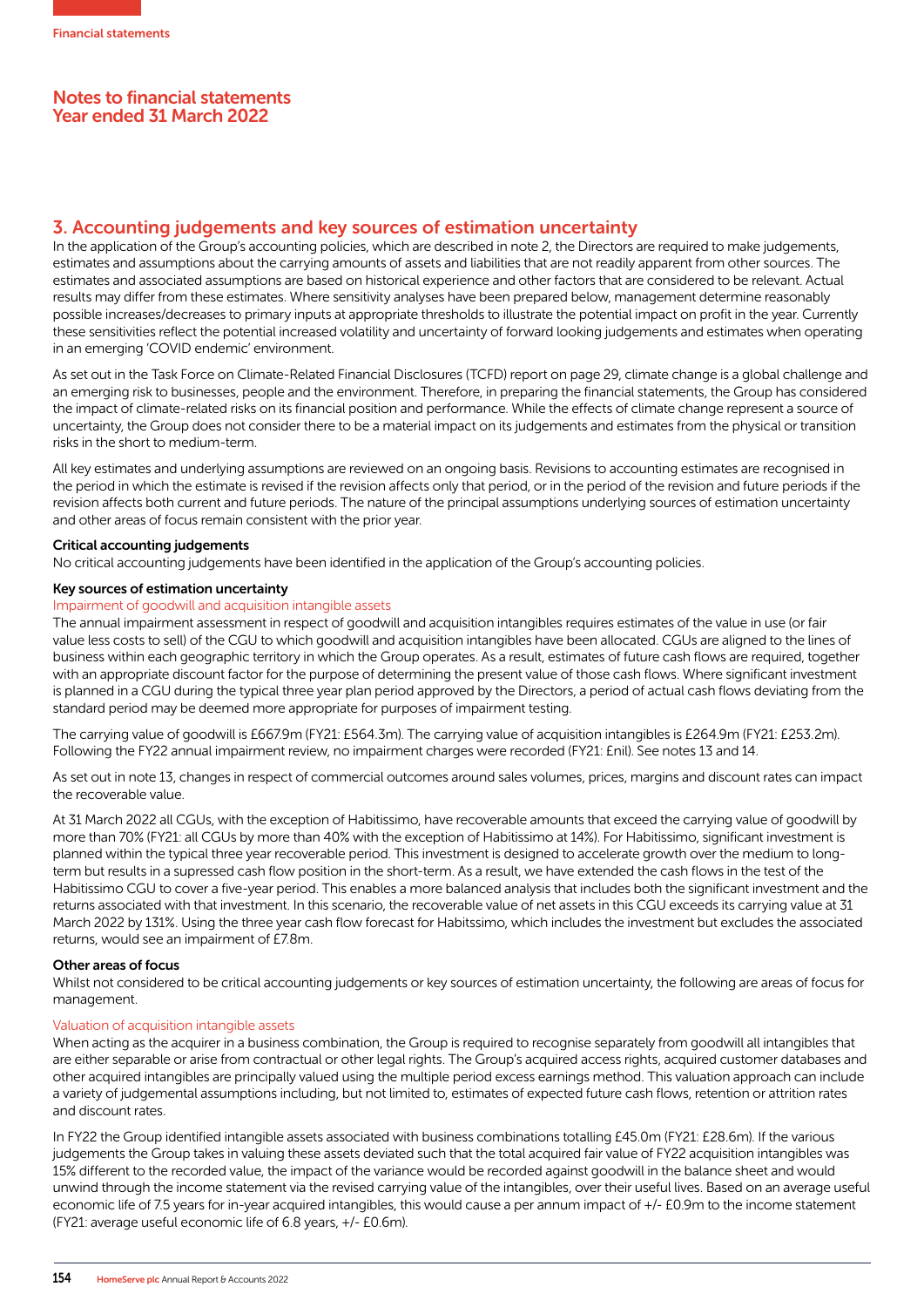#### Valuation of put options over non-controlling interests

On acquisition of a subsidiary the Group records any associated put options over non-controlling interests at the expected gross present value of the obligations. Subsequent changes in the present value of the expected gross obligations are recorded in the income statement at the end of each reporting period. Determining the value of the obligations, both at initial recognition and subsequent reporting dates requires that management make assumptions and utilise techniques that are sources of estimation uncertainty. Key assumptions include using Monte Carlo simulations, to determine the expected performance of the acquired business over a period of up to five years as well as the probability of a range of actions available to the non-controlling interests regarding the timing of exercise. Initial estimates of expected performance are made by the Directors responsible for completing the acquisition and form a key component of the financial due diligence that takes place prior to completion. Subsequent measurement is based on the Directors' appraisal of the acquired business' performance in the post-acquisition period with any required adjustments to the amount payable recognised in the income statement.

The Monte Carlo simulation utilised by the Group to value its obligations contains a number of variable inputs, including estimates of future business performance (revenue, EBITDA and net debt projections), discount rates as well as certain volatility and correlation assumptions. The most consequential of these variables to the valuation of the instruments is the estimates of future business performance. Consequently, sensitivities of the carrying value to reasonably possible 'downside' and 'upside' forecast scenarios were performed. In the upside forecast scenario the carrying value of the obligations at 31 March 2022 increased from the amount recorded (£19.0m, see notes 22 & 23) by £0.5m (FY21: £1.6m, amount recorded £34.3m). In the downside forecast scenario the carrying value of the obligations at 31 March 2022 decreased by £1.5m (FY21: £2.1m).

#### Claims handling obligations

Regarding revenue recognition, a proportion of revenue is deferred to cover the Group's future obligations in respect of handling future claims arising on those policies that are on risk at the year end.

The key sources of estimation uncertainty in determining an appropriate proportion of revenue to defer are the assumptions made with regards to claims frequency and the estimated cost of handling a claim. The Group uses historical experience of claim volumes and forecast activity levels to estimate these assumptions. The total amount of revenue deferred at 31 March 2022 in respect of the Group's future claims handing obligations is £41.7m (FY21: £40.7m). If either of these assumptions were individually 15% higher or lower, which reflects management's judgement based on historical experience, the impact to the profit in the year would be £6.3m (FY21: £6.1m).

#### Policy cancellations

Policies may be cancelled by the policyholder part way through the contractual term, which will affect the economic benefits that flow to the Group. Consequently, in accordance with IFRS 15, a refund liability is recognised to ensure that the related revenue is appropriately constrained at the point that the policy incepts in order to ensure that it is highly probable that a significant reversal in the amount of cumulative revenue recognised will not occur once the uncertainty associated with the possibility of cancellation is resolved. The total amount of revenue deferred at 31 March 2022 in respect of potential future cancellations is £26.5m (FY21: £23.6m).

The Group uses historical experience to ensure revenue is appropriately constrained analysing expected mid-term cancellation percentages and the period of cover remaining on the policy at the point of cancellation. The most significant estimation uncertainty within this judgement is the mid-term cancellation percentage (or, inversely, the rate at which policyholders are retained).

In the most recent ten-year period, the Group retention rate has not deteriorated from its current level, 84% (FY21: 83%), by more than 3 ppts (FY21: 2 ppts), making it highly probable that a significant reversal of cumulative revenue will not occur. Consequently the 'reasonably probable' sensitivity analysis has focused on the 'upside' scenario only. Were cancellation rates to be 15% lower, which reflects management's judgement based on historical experience, the impact to profit in the year would be £4.0m (FY21: £3.5m).

## 4. Segmental information and revenue from contracts with customers

#### Segment revenues and results

Underneath the Group's three division structure (being: Membership & HVAC – North America, Membership & HVAC – EMEA and Home Experts), the Group's IFRS 8 reportable segments are principally geographic in nature as these are the components which the Group's chief operating decision maker (CODM), the Chief Executive, regularly reviews internal reports about how to allocate resources to the segments and to assess their performance.

The two 'Membership & HVAC' divisions incorporate the Group's net policy, repair, HVAC installations and other revenue streams. The Membership & HVAC – North America division represents a separate segment based on the IFRS 8 criteria outlined above. The Membership & HVAC – EMEA division splits into four geographic segments: UK, France, Spain and New Markets (including the Group's Membership & HVAC international development initiatives, its Japanese joint venture and the results of Germany (since acquisition on 12 January 2022)).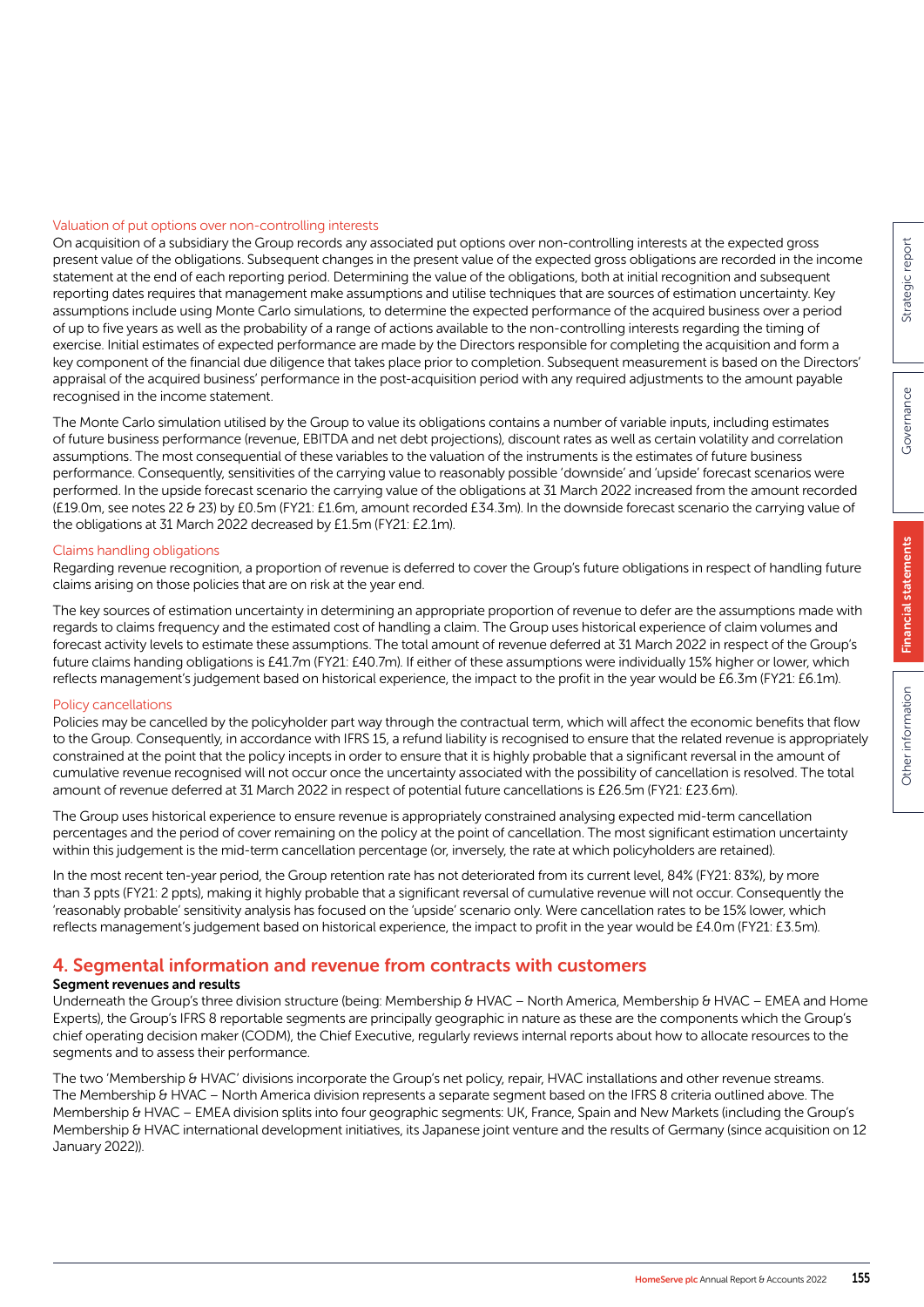## 4. Segmental information and revenue from contracts with customers (continued)

## Segment revenues and results (continued)

The Home Experts division, splits into three geographic IFRS 8 segments; UK (including the results of Checkatrade), North America (including the results of eLocal) and Other (including the results of Habitissimo (Spain), Preventivi (Italy) (since acquisition on 30 December 2020), Shermin Finance (UK) (since acquisition on 14 June 2021, see note 16) and Home Experts France (until the point of disposal on 15 May 2020)).

Segment operating profit/(loss) represents the result of each segment including allocating costs associated with head office and shared functions, but without allocating investment income, finance costs and tax. This is the measure reported to the CODM for the purposes of resource allocation and assessment of segment performance.

The accounting policies of the operating segments are the same as those described in note 2. Group cost allocations are deducted in arriving at segmental operating profit. Inter-segment revenue relates to transactions with other Group companies, removed on consolidation, and principally comprises royalty and other similar charges charged at prevailing market prices. Disaggregation of revenue by both line of business and geography are disclosed below. Management believes that these are the most relevant categories that depict how the nature, amount, timing and uncertainty of revenue and cash flows are affected by economic factors. The line of business analysis also illustrates the Group's revenue by major products and services.

|                                            | <b>Membership &amp; HVAC</b> | Membership & HVAC - EMEA |        |       |                              |           | <b>Home Experts</b>     |       |         |
|--------------------------------------------|------------------------------|--------------------------|--------|-------|------------------------------|-----------|-------------------------|-------|---------|
|                                            | <b>North</b><br>America      | <b>UK</b>                | France | Spain | <b>New</b><br><b>Markets</b> | <b>UK</b> | <b>North</b><br>America | Other | Total   |
| 2022                                       | £m                           | £m                       | £m     | £m    | £m                           | £m        | £m                      | £m    | £m      |
| Revenue                                    |                              |                          |        |       |                              |           |                         |       |         |
| Net policy income                          | 408.7                        | 212.5                    | 116.2  | 43.8  |                              |           |                         | -     | 781.2   |
| Repair income                              | 80.4                         | 95.7                     | 0.2    | 145.1 |                              |           |                         | —     | 321.4   |
| <b>HVAC</b> installations                  | 89.3                         | 17.2                     | 30.7   | 7.6   | 0.8                          |           |                         |       | 145.6   |
| Home Experts                               |                              |                          |        |       |                              | 55.6      | 88.9                    | 10.7  | 155.2   |
| Other                                      | 4.6                          | 12.1                     | 5.6    | 11.0  | —                            |           |                         |       | 33.3    |
| Total revenue                              | 583.0                        | 337.5                    | 152.7  | 207.5 | 0.8                          | 55.6      | 88.9                    | 10.7  | 1,436.7 |
| Inter-segment                              |                              | (7.4)                    |        |       |                              |           |                         |       | (7.4)   |
| <b>External revenue</b>                    | 583.0                        | 330.1                    | 152.7  | 207.5 | 0.8                          | 55.6      | 88.9                    | 10.7  | 1,429.3 |
|                                            |                              |                          |        |       |                              |           |                         |       |         |
| Result                                     |                              |                          |        |       |                              |           |                         |       |         |
| Adjusted operating profit/(loss) $1$       | 117.7                        | 72.9                     | 36.4   | 20.8  | (5.6)                        | (2.8)     | 10.6                    | (3.5) | 246.5   |
| Certain transaction related income/(costs) | 3.2                          |                          | (0.1)  |       |                              |           | (2.0)                   | (0.1) | 1.0     |
| Amortisation of acquisition intangibles    | (19.2)                       | (4.0)                    | (6.9)  | (3.2) | $\overline{\phantom{0}}$     | (4.6)     | (5.9)                   | (1.1) | (44.9)  |
| Operating profit/(loss)                    | 101.7                        | 68.9                     | 29.4   | 17.6  | (5.6)                        | (7.4)     | 2.7                     | (4.7) | 202.6   |
| Investment income                          |                              |                          |        |       |                              |           |                         |       | 0.3     |
| Finance costs                              |                              |                          |        |       |                              |           |                         |       | (27.8)  |
| Profit before tax                          |                              |                          |        |       |                              |           |                         |       | 175.1   |
| Tax                                        |                              |                          |        |       |                              |           |                         |       | (41.7)  |
| Profit for the year                        |                              |                          |        |       |                              |           |                         |       | 133.4   |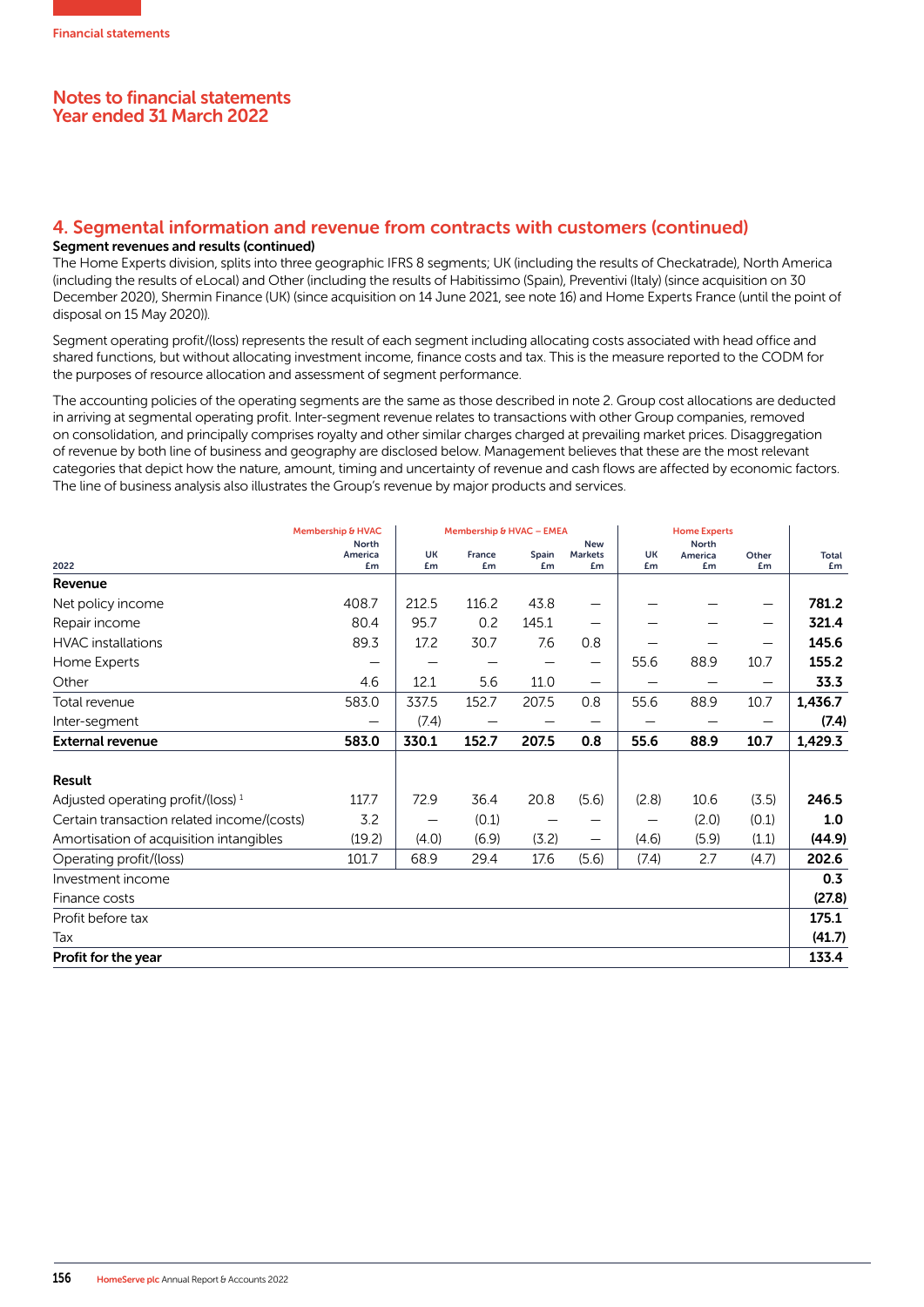|                                                                                                                                                                                                                                                                                                          | Membership & HVAC      |          | Membership & HVAC - EMEA |                             |                                 |          | Home Experts           |             |             |                             |
|----------------------------------------------------------------------------------------------------------------------------------------------------------------------------------------------------------------------------------------------------------------------------------------------------------|------------------------|----------|--------------------------|-----------------------------|---------------------------------|----------|------------------------|-------------|-------------|-----------------------------|
| 2021                                                                                                                                                                                                                                                                                                     | North<br>America<br>£m | UK<br>£m | France<br>£m             | $S$ pain <sup>2</sup><br>£m | New<br>Markets<br>£m            | UK<br>£m | North<br>America<br>£m | Other<br>£m | Total<br>£m | Strategic report            |
| Revenue                                                                                                                                                                                                                                                                                                  |                        |          |                          |                             |                                 |          |                        |             |             |                             |
| Net policy income                                                                                                                                                                                                                                                                                        | 388.1                  | 233.2    | 113.0                    | 48.9                        | -                               |          |                        | -           | 783.2       |                             |
| Repair income                                                                                                                                                                                                                                                                                            | 57.1                   | 80.3     | 0.3                      | 131.2                       |                                 |          |                        |             | 268.9       |                             |
| <b>HVAC</b> installations                                                                                                                                                                                                                                                                                | 57.9                   | 12.1     | 16.0                     | 6.9                         | —                               |          |                        |             | 92.9        |                             |
| Home Experts                                                                                                                                                                                                                                                                                             |                        |          |                          |                             | —                               | 38.9     | 91.3                   | 9.6         | 139.8       |                             |
| Other                                                                                                                                                                                                                                                                                                    | 3.3                    | 13.3     | 3.3                      | 8.7                         | $\overbrace{\phantom{1232211}}$ |          |                        |             | 28.6        |                             |
| Total revenue                                                                                                                                                                                                                                                                                            | 506.4                  | 338.9    | 132.6                    | 195.7                       | —                               | 38.9     | 91.3                   | 9.6         | 1,313.4     | Governance                  |
| Inter-segment                                                                                                                                                                                                                                                                                            |                        | (8.7)    |                          |                             | $\qquad \qquad$                 |          |                        |             | (8.7)       |                             |
| External revenue                                                                                                                                                                                                                                                                                         | 506.4                  | 330.2    | 132.6                    | 195.7                       |                                 | 38.9     | 91.3                   | 9.6         | 1,304.7     |                             |
| Result<br>Adjusted operating profit/(loss) $1$                                                                                                                                                                                                                                                           | 105.0                  | 72.5     | 35.6                     | 17.7                        | (6.3)                           | (16.0)   | 13.2                   | (7.4)       | 214.3       |                             |
| <b>Exceptional items</b>                                                                                                                                                                                                                                                                                 |                        | (87.8)   |                          | (0.6)                       | (3.7)                           |          |                        | (0.3)       | (92.4)      |                             |
| Certain transaction related costs                                                                                                                                                                                                                                                                        | (2.0)                  |          |                          |                             |                                 |          | (3.1)                  |             | (5.1)       |                             |
| Amortisation of acquisition intangibles                                                                                                                                                                                                                                                                  | (20.8)                 | (3.2)    | (7.2)                    | (2.4)                       | $\qquad \qquad -$               | (4.6)    | (6.2)                  | (0.6)       | (45.0)      | <b>Financial statements</b> |
| Operating profit/(loss)                                                                                                                                                                                                                                                                                  | 82.2                   | (18.5)   | 28.4                     | 14.7                        | (10.0)                          | (20.6)   | 3.9                    | (8.3)       | 71.8        |                             |
| Investment income                                                                                                                                                                                                                                                                                        |                        |          |                          |                             |                                 |          |                        |             | 0.4         |                             |
| Finance costs                                                                                                                                                                                                                                                                                            |                        |          |                          |                             |                                 |          |                        |             | (25.0)      |                             |
| Profit before tax                                                                                                                                                                                                                                                                                        |                        |          |                          |                             |                                 |          |                        |             | 47.2        |                             |
| Tax                                                                                                                                                                                                                                                                                                      |                        |          |                          |                             |                                 |          |                        |             | (15.4)      |                             |
| Profit for the year                                                                                                                                                                                                                                                                                      |                        |          |                          |                             |                                 |          |                        |             | 31.8        |                             |
| <sup>1</sup> Adjusted operating profit is defined in the Glossary to the Annual Report & Accounts on page 217.<br><sup>2</sup> Comparatives for the year to 31 March 2021 have been updated for the reclassification of £8.7m of Spanish HVAC on demand revenue from HVAC installations to other income. |                        |          |                          |                             |                                 |          |                        |             |             |                             |
| Net policy income includes £52.2m of home assistance revenue (FY21: £52.7m) where the Group contracts directly with the end user and not through<br>an underwriter.                                                                                                                                      |                        |          |                          |                             |                                 |          |                        |             |             | Other information           |
| Seament information                                                                                                                                                                                                                                                                                      |                        |          |                          |                             |                                 |          |                        |             |             |                             |

#### Segment information

|                              |            | Assets            |            | Liabilities       |            | Non-current asset<br>additions |            | Depreciation, amortisation<br>and impairment |
|------------------------------|------------|-------------------|------------|-------------------|------------|--------------------------------|------------|----------------------------------------------|
|                              | 2022<br>£m | 2021<br><b>£m</b> | 2022<br>£m | 2021<br><b>£m</b> | 2022<br>£m | 2021<br>£m                     | 2022<br>£m | 2021<br>£m                                   |
| <b>Membership &amp; HVAC</b> |            |                   |            |                   |            |                                |            |                                              |
| North America                | 636.1      | 586.7             | 709.6      | 670.7             | 24.0       | 24.0                           | 42.0       | 41.0                                         |
| Membership & HVAC - EMEA     |            |                   |            |                   |            |                                |            |                                              |
| <b>UK</b>                    | 1,225.3    | 1,068.3           | 895.4      | 768.7             | 14.6       | 19.2                           | 18.6       | 116.1                                        |
| France                       | 286.1      | 265.0             | 185.4      | 174.3             | 19.0       | 19.0                           | 19.5       | 17.1                                         |
| Spain                        | 201.2      | 176.6             | 142.9      | 117.6             | 8.0        | 9.8                            | 13.4       | 16.2                                         |
| <b>New Markets</b>           | 10.2       | 0.8               | 9.2        |                   |            |                                |            |                                              |
| <b>Home Experts</b>          |            |                   |            |                   |            |                                |            |                                              |
| <b>UK</b>                    | 105.9      | 111.8             | 19.2       | 20.8              | 9.5        | 9.3                            | 11.3       | 9.1                                          |
| North America                | 129.3      | 122.3             | 13.0       | 18.3              | 1.7        | 0.1                            | 6.4        | 6.7                                          |
| Other                        | 26.8       | 21.3              | 13.4       | 8.7               | 2.3        | 2.7                            | 2.9        | 2.1                                          |
| Inter-segment                | (656.3)    | (575.6)           | (656.3)    | (575.6)           |            |                                |            |                                              |
| Total                        | 1,964.6    | 1,777.2           | 1,331.8    | 1,203.5           | 79.1       | 84.1                           | 114.1      | 208.3                                        |

All assets and liabilities including inter-segment loans and trading balances are allocated to reportable segments.

In FY21 these figures included £84.7m of impairment charges booked in the Membership & HVAC - EMEA UK segment in relation to eServe and other intangible software assets (see note 7) and £0.1m of non-exceptional impairment charges booked in the Home Experts UK segment in relation to contract costs.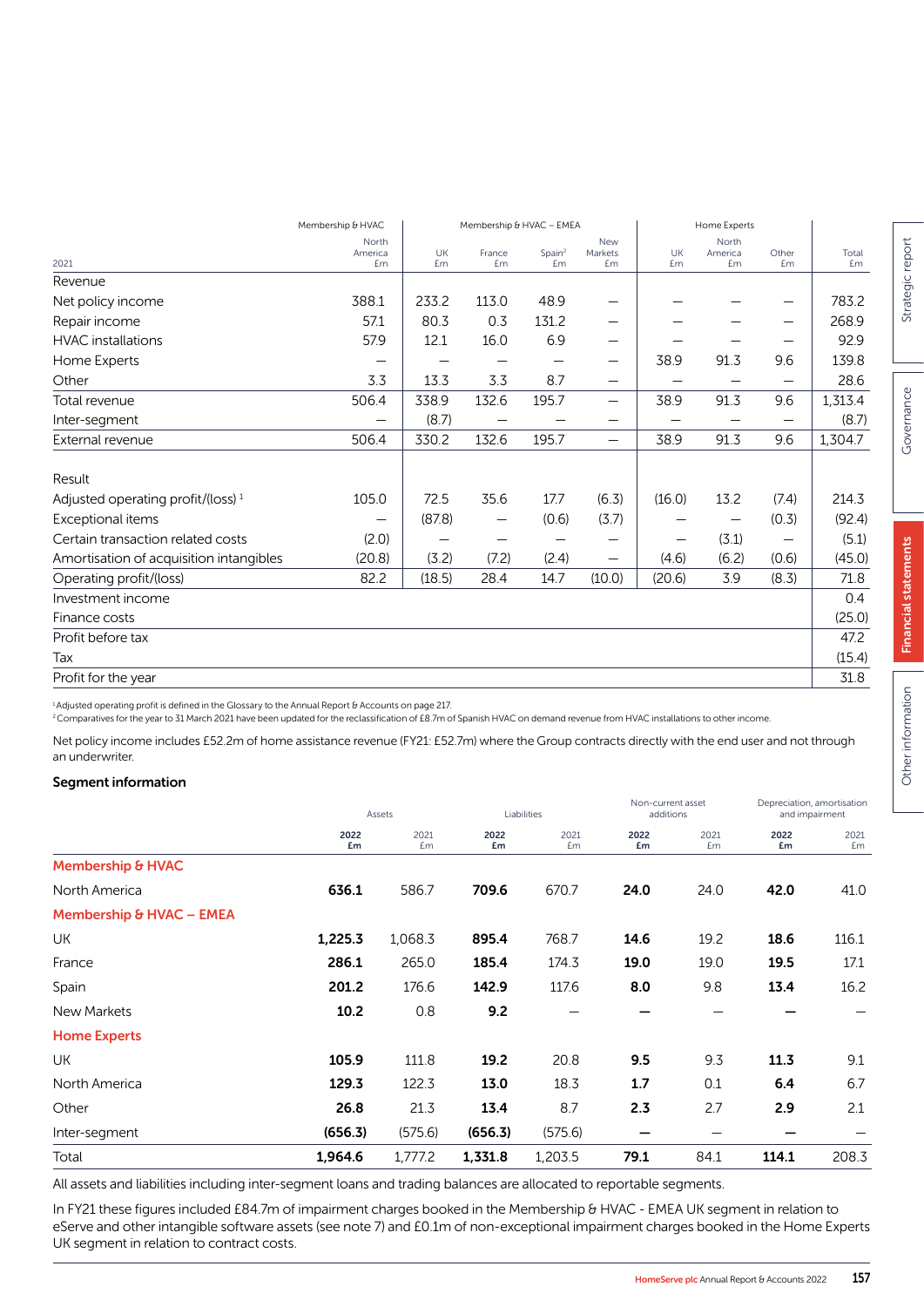# 4. Segmental information and revenue from contracts with customers (continued)

## Information about major customers

During FY22 two (FY21: three) underwriters were customers of the Group that individually accounted for over 10% of the Group's revenue:

|                                                                      | 2022<br>$\%$ | 2021<br>$\%$ |
|----------------------------------------------------------------------|--------------|--------------|
| Customer 1 - UK                                                      | 19.9         | 23.5         |
| Customer 2 - North America                                           | 15.9         | 16.1         |
| Customer 3 - North America                                           | 9.1          | 11.8         |
| Other customers individually representing below 10% of Group revenue | 55.1         | 48.6         |
|                                                                      | 100.0        | 100.0        |

## Geographical information

The Group operates in four principal geographical areas as disclosed below.

The Group's revenue from external customers (by customer domicile) and information about its segment assets (non-current assets excluding deferred tax, retirement benefit assets and financial instruments) by geographical location are detailed below:

|            |            | Revenue from external<br>customers |            | Non-current assets |
|------------|------------|------------------------------------|------------|--------------------|
|            | 2022<br>£m | 2021<br>£m                         | 2022<br>£m | 2021<br>£m         |
| <b>USA</b> | 670.1      | 596.0                              | 426.0      | 399.1              |
| UK         | 385.4      | 368.5                              | 417.2      | 354.9              |
| Spain      | 207.0      | 199.1                              | 144.5      | 100.6              |
| France     | 152.3      | 132.6                              | 191.2      | 181.0              |
| Other      | 14.5       | 8.5                                | 7.2        | 19.3               |
|            | 1,429.3    | 1,304.7                            | 1,186.1    | 1,054.9            |

The other category in the table above principally includes the Group's revenue and non-current assets from Canada, Latin America and Continental European countries, excluding Spain and France.

#### Transaction price allocated to remaining performance obligations

The total transaction price allocated to the remaining performance obligations (unsatisfied or partially unsatisfied) on the Group's contractual arrangements is £66.6m (FY21: £62.2m). In the Membership & HVAC businesses this balance relates to the Group's contracts with underwriters to sell policies and subsequently provide ancillary services, including claims handling, as well as scenarios where the Group contracts directly with the end user on a non-underwritten basis and is obligated to provide further services after the point of sale. In the Home Experts businesses, our future performance obligations principally include the provision of leads or directory advertising services. The obligations associated with the outstanding transaction price are expected to be fulfilled, and revenue fully recognised, within the next 12 months.

Applying the practical expedient of paragraph 121 of IFRS 15, information about remaining performance obligations on these contracts has not been disclosed.

#### Contract balances

An analysis of the Group's contract balances is as follows:

|                                                                | 2022<br>£m | 2021<br>£m |
|----------------------------------------------------------------|------------|------------|
| <b>Current assets</b>                                          |            |            |
| Amounts receivable for the provision of services (see note 20) | 458.0      | 424.0      |
| Accrued income                                                 | 19.5       | 18.1       |
| <b>Current liabilities</b>                                     |            |            |
| Deferred income                                                | 66.6       | 62.2       |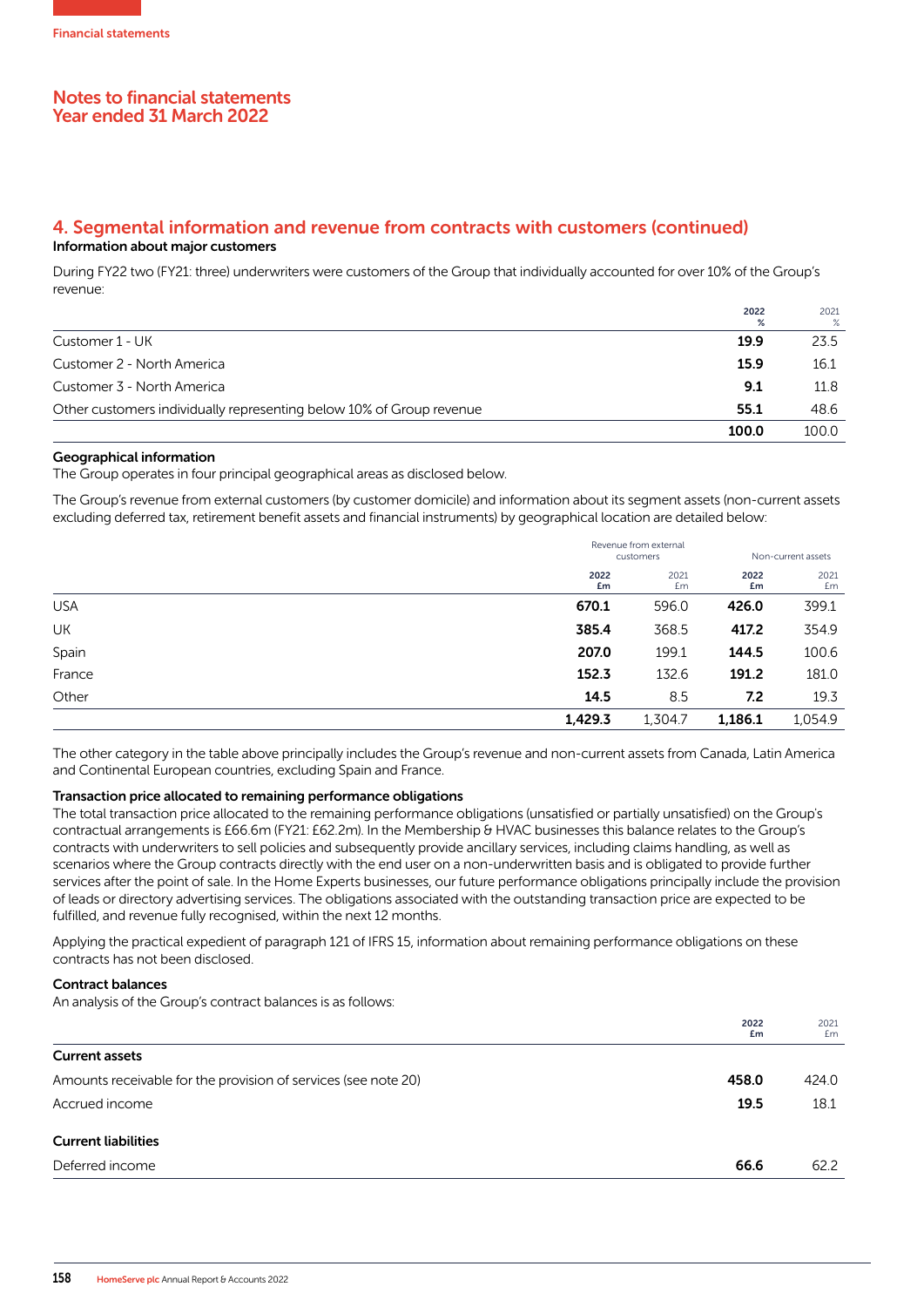All contract balances are classified as current. Accrued income contract assets primarily relate to services performed for customers in our Spanish claims operations in advance of payment being received, or falling due. Accrued income contract assets are transferred to trade receivables when the right to consideration becomes unconditional. Deferred income contract liabilities principally relate to advanced consideration received from customers, for which revenue is recognised as the associated performance obligation is satisfied. Significant deferred income contract liabilities are recorded across the Group in the Membership and Home Experts businesses.

Significant changes in accrued and deferred income balances during the year were as follows:

|                                             | Accrued<br>Income<br>£m | <b>Deferred</b><br>Income<br>£ <sub>m</sub> |
|---------------------------------------------|-------------------------|---------------------------------------------|
| At 1 April 2020                             | 16.9                    | 51.7                                        |
| Transfers to receivables                    | (14.6)                  |                                             |
| Revenue recognised from the opening balance |                         | (44.9)                                      |
| Revenue deferred not yet earned             |                         | 54.6                                        |
| Revenue earned not yet due                  | 16.3                    |                                             |
| <b>Business combinations</b>                |                         | 4.0                                         |
| Foreign exchange                            | (0.5)                   | (3.2)                                       |
| At 1 April 2021                             | 18.1                    | 62.2                                        |
| Transfers to receivables                    | (18.1)                  |                                             |
| Revenue recognised from the opening balance |                         | (62.2)                                      |
| Revenue deferred not yet earned             |                         | 62.0                                        |
| Revenue earned not yet due                  | 19.5                    |                                             |
| <b>Business combinations</b>                | 0.1                     | 3.6                                         |
| Foreign exchange                            | (0.1)                   | 1.0                                         |
| At 31 March 2022                            | 19.5                    | 66.6                                        |

Revenue deferred not yet earned is presented net of amounts created and released within the same reporting period. Revenue recognised in 2022 and 2021 in relation to performance obligations satisfied (or partially satisfied) in previous periods was immaterial.

## Contract costs

|                        | £m    |
|------------------------|-------|
| At 1 April 2020        | 16.8  |
| Additions              | 0.6   |
| Amortisation           | (9.0) |
| Impairment             | (0.1) |
| Foreign exchange       | (0.1) |
| At 1 April 2021        | 8.2   |
| Additions              | 1.5   |
| Amortisation           | (5.6) |
| Foreign exchange       |       |
| <b>At 1 April 2022</b> | 4.1   |

Contract costs primarily represent the value attributable to the portfolio of renewable customers created by Affinity Partners through their own sales and marketing activity, subsequently purchased by the Group. Where these capitalised commission costs are incremental to the cost of obtaining the contract with the Group's direct customer they are capitalised under IFRS 15. Management anticipate these costs to be recoverable over the expected life of the associated customer relationship, over which they will be amortised.

Applying the practical expedient in paragraph 94 of IFRS 15, the Group recognises the incremental cost of obtaining contracts as an expense when incurred if the amortisation period of the assets that the Group otherwise would have recognised is one year or less.

Financial statements

Governance ||<br>Strategic report

Governance

Strategic report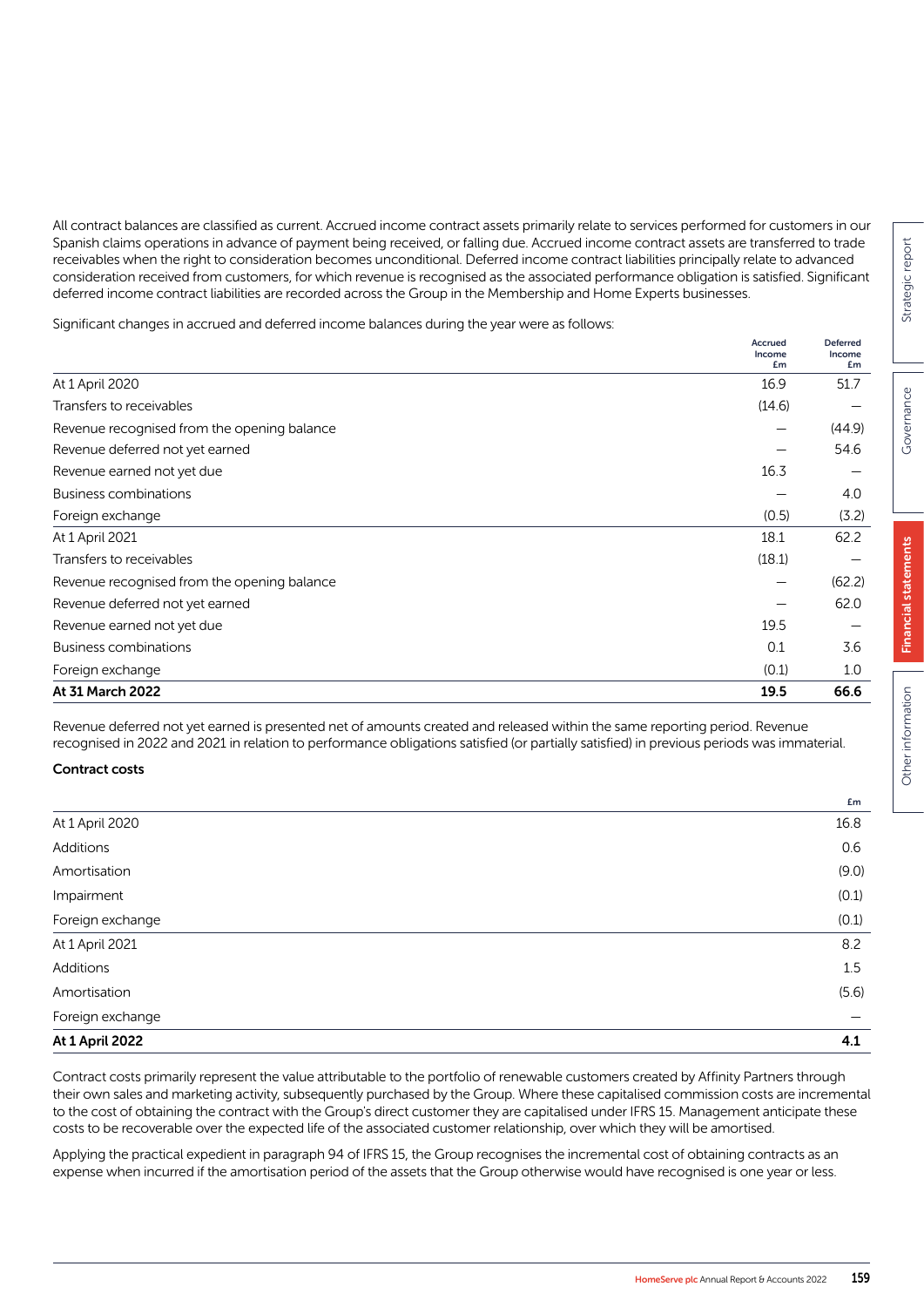## 5. Profit for the year

Profit for the year has been arrived at after charging/(crediting):

|                                                                                                                                                              | <b>Notes</b> | 2022<br>£m   | 2021<br>£m          |
|--------------------------------------------------------------------------------------------------------------------------------------------------------------|--------------|--------------|---------------------|
| Included in operating costs:                                                                                                                                 |              |              |                     |
| Staff remuneration                                                                                                                                           | 6            | 414.1        | 389.1               |
| Cost of inventories recognised as an expense                                                                                                                 |              | 39.1         | 25.2                |
| Depreciation of right-of-use assets                                                                                                                          | 26           | 15.1         | 15.2                |
| Depreciation of property, plant and equipment                                                                                                                | 15           | 10.3         | 9.9                 |
| Amortisation of acquisition intangible assets                                                                                                                | 14           | 44.9         | 45.0                |
| Amortisation of other intangible assets                                                                                                                      | 14           | 38.2         | 44.4                |
| Amortisation of contract costs                                                                                                                               | 4            | 5.6          | 9.0                 |
| (Gain)/loss on disposal of property, plant and equipment, intangibles and contract $costs1$                                                                  |              | (6.0)        | 1.1                 |
| (Gain)/loss on disposal of associate                                                                                                                         | 18           | (0.8)        | 2.1                 |
| (Gain)/loss on disposal of businesses                                                                                                                        | 16           | (4.3)        | 0.1                 |
| Net amounts written off on trade receivables and contract assets                                                                                             | 20           | 3.5          | 2.1                 |
| Impairment of goodwill, acquired intangibles and contract costs                                                                                              |              |              | 0.1                 |
| Exceptional items                                                                                                                                            | 7            |              | 92.4                |
| Expenses relating to variable lease payments not included in the measurement of lease liabilities                                                            |              | 2.4          | 1.4                 |
| Expenses relating to leases of low value assets, excluding short-term leases of low value assets                                                             |              | 0.4          | 0.4                 |
| Expenses relating to short-term leases                                                                                                                       |              | 1.9          | 0.7                 |
| <sup>1</sup> The gain on disposal predominately relates to the Piedmont policy book disposal (see note 14), the gain has been fully reinvested in marketing. |              |              |                     |
| The analysis of auditor's remuneration is as follows:                                                                                                        |              | 2022<br>£000 | 2021<br><b>F000</b> |
| Fees payable to the Company's auditor for the audit of the Company's annual financial statements                                                             |              | 312          | 202                 |
| The audit of the Company's subsidiaries pursuant to legislation                                                                                              |              | 1,378        | 1,137               |
| <b>Total audit fees</b>                                                                                                                                      |              | 1,690        | 1,339               |
| Audit-related assurance services                                                                                                                             |              | 103          | 66                  |
| <b>Total non-audit fees</b>                                                                                                                                  |              | 103          | 66                  |
| Total auditor's remuneration                                                                                                                                 |              | 1.793        | 1.405               |

Audit related assurance services are in respect of the review of the interim financial information, review of the iXBRL electronically tagged Group accounts and regulatory legal dividend reporting requirements in France.

Fees payable to Deloitte LLP and their member firms for non-audit services to the Company are not required to be disclosed because the consolidated financial statements are required to disclose such fees on a consolidated basis.

A description of the work of the Audit and Risk Committee is set out in the Corporate Governance report and includes an explanation of how auditor objectivity and independence are safeguarded when non-audit services are provided by the auditor.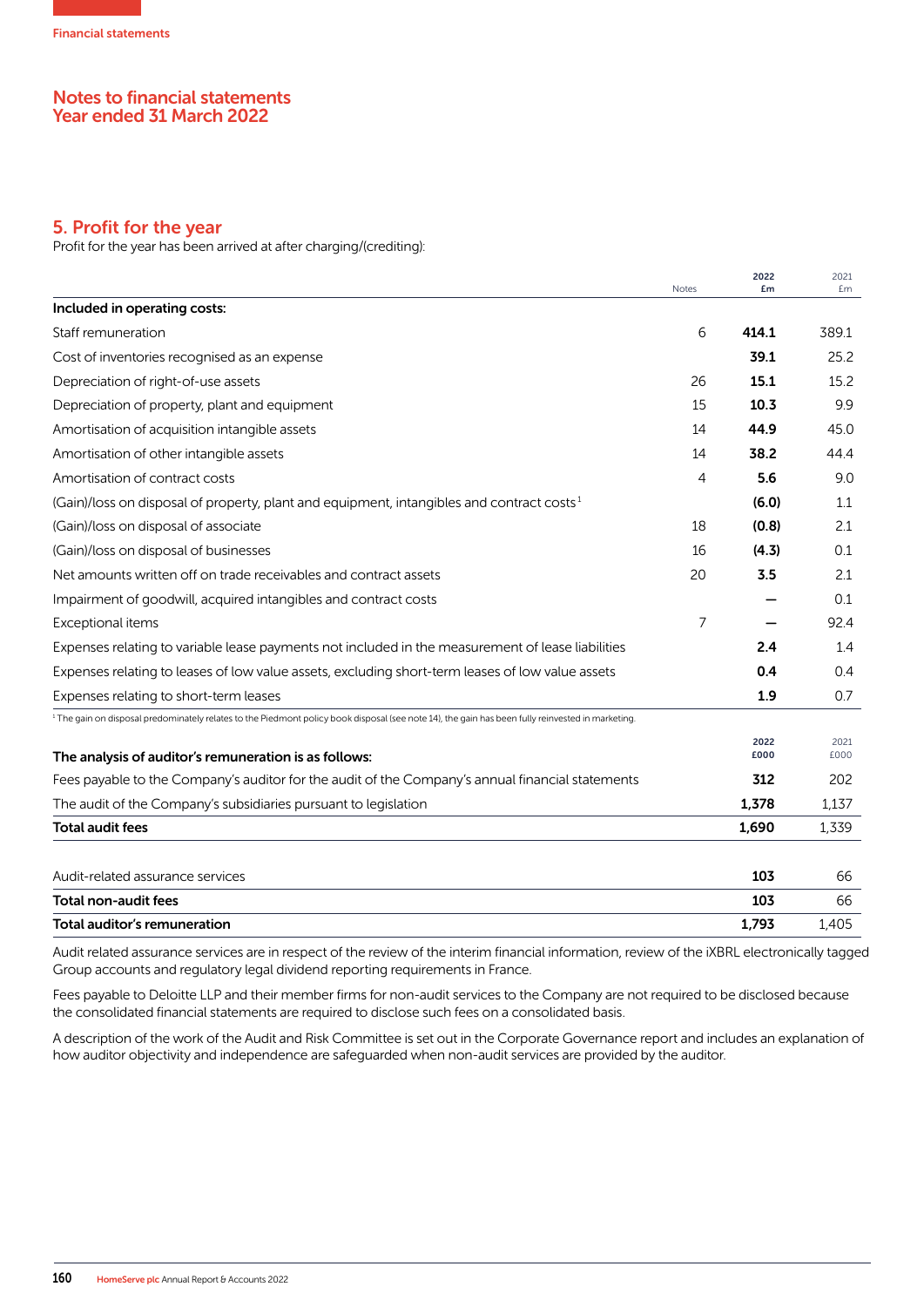## 6. Staff remuneration

| The average monthly number of employees (including Executive Directors) was: |                |                | report     |
|------------------------------------------------------------------------------|----------------|----------------|------------|
|                                                                              | 2022<br>number | 2021<br>number |            |
| UK (including Head Office)                                                   | 3.165          | 3,068          | Strategic  |
| Continental Europe                                                           | 2,879          | 2,271          |            |
| North America                                                                | 2,590          | 2,108          |            |
|                                                                              | 8,634          | 7,447          |            |
|                                                                              |                |                |            |
|                                                                              | 2022<br>£m     | 2021<br>£m     |            |
| Their aggregate remuneration comprised:                                      |                |                | Governance |
| Wages and salaries                                                           | 359.6          | 337.7          |            |
| Social security costs                                                        | 43.8           | 40.9           |            |
| Other pension costs (note 33)                                                | 8.0            | 7.7            |            |
| Other long-term benefits                                                     | 2.7            | 2.8            |            |
|                                                                              | 414.1          | 389.1          |            |

Other long-term benefits relate to costs accrued in association with options held by employees of eLocal Holdings LLC to put their noncontrolling interest equity to the Group.

The Company only staff numbers and remuneration amounts for HomeServe plc are disclosed in note 37 to the parent company financial statements.

## 7. Adjusting and exceptional items

Adjusting items, in addition to amortisation of acquired intangibles of £44.9m (FY21: £45.0m), comprised the following:

|                                                                              | 2022<br>£m | 2021<br>£m |
|------------------------------------------------------------------------------|------------|------------|
| Costs of put options on non-controlling interests accrued over time          | 2.7        | 2.8        |
| Fair value (gains)/losses on option obligations and contingent consideration | (3.7)      | 2.3        |
| Certain transaction related (income)/costs included within operating costs   | (1.0)      | 5.1        |
| Unwinding of discount on option obligations and contingent consideration     | 1.3        | 1.6        |
| Certain transaction related costs included within finance costs              | 1.3        | 1.6        |
| Total certain transaction related costs included in profit before tax        | 0.3        | 6.7        |
| Net taxation on certain transaction related costs                            | (0.1)      | (1.7)      |
| Total certain transaction related costs after tax                            | 0.2        | 5.0        |

Exceptional items, booked to operating costs, comprised the following:

| Net exceptional items after tax                               |            | 74.8       |
|---------------------------------------------------------------|------------|------------|
| Net taxation on exceptional items                             |            | (17.6)     |
| Exceptional items included within operating profit before tax |            | 92.4       |
| Restructuring costs                                           |            | 5.5        |
| Impairment charges and associated costs                       |            | 86.9       |
|                                                               | 2022<br>£m | 2021<br>£m |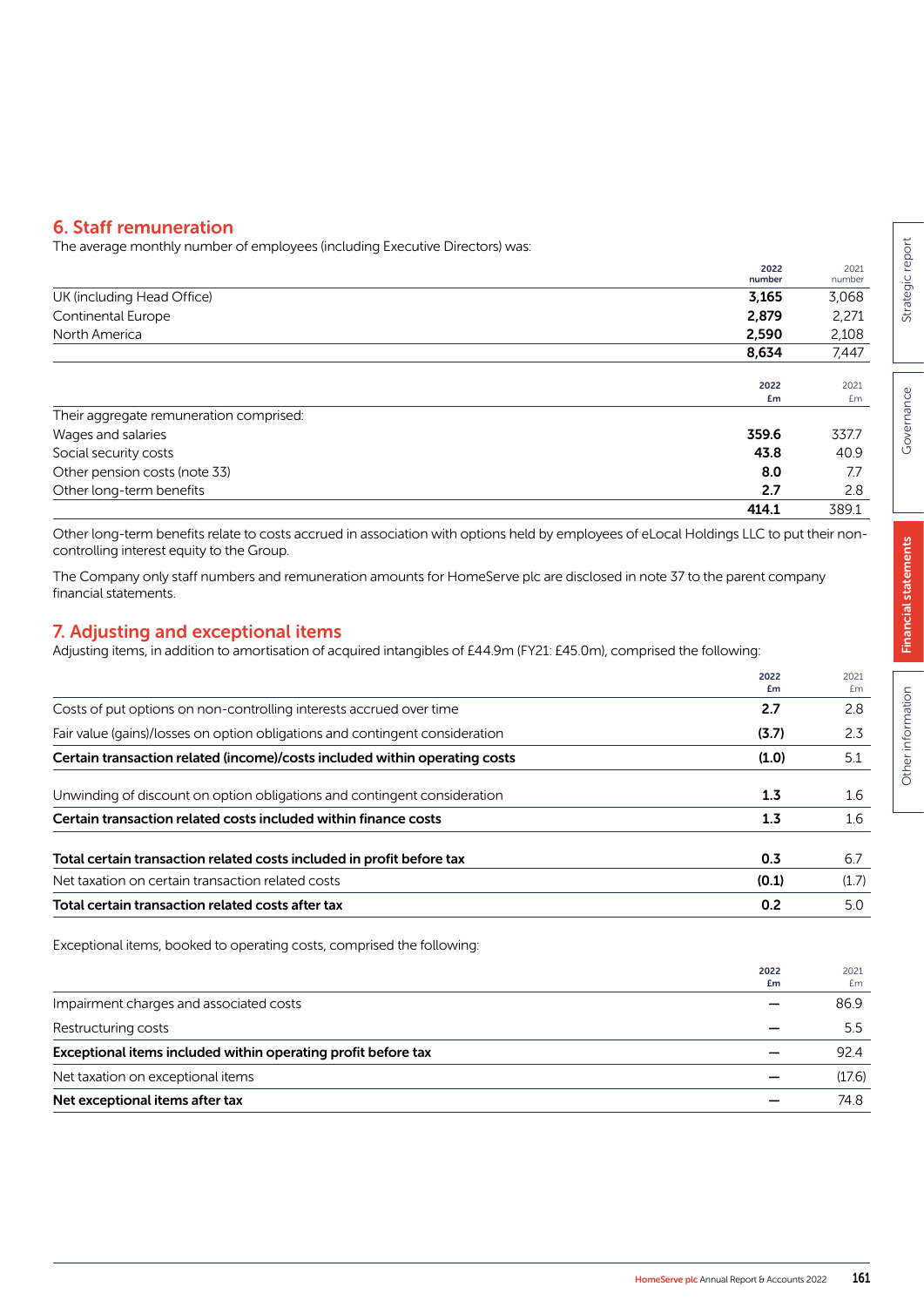# 7. Adjusting and exceptional items (continued)

## Year ended 31 March 2021

## Impairment and associated charges

The Group incurred exceptional impairment charges of £82.6m due to the full write down of the UK's 'eServe' CRM system and recognised £2.2m of exceptional provisions related to onerous contracts associated with the eServe system. During the second half of FY21 additional capability issues came to light as more policies were introduced onto the system, meaning that the duration of the parallel run period alongside the legacy system would need to be extended. Following an extensive review of system capability and robustness and the ongoing operational needs of the business, the difficult decision was taken to revert the minority of customers on this platform back to the existing Ensura CRM system, which is the proven system of record in North America. Following a period of decommissioning, eServe will be replaced by a flexible cloud-based solution, similar to that implemented successfully in France and which is planned for implementation in North America. This change resulted in an impairment charge being recognised for the asset's full carrying amount. Impairment and associated charges related to eServe were classified as exceptional in the consolidated income statement due to their size, nature and incidence.

Additionally, as part of the refocusing exercise discussed under restructuring costs below, additional impairment charges of £2.1m were recorded in relation to other intangible software assets bringing their carrying values to £nil. The assets in question were built to allow UK Membership jobs to be deployed to smaller trades via an app. However, the expected benefits associated with its deployment have not been realised and therefore the functionality will not be used going forward. Aggregate costs of the refocusing exercise were classified as exceptional in the consolidated income statement due to their size, nature and incidence.

#### Restructuring costs

As well as looking for new opportunities, the Group frequently reviews its existing activity and considers whether there is anything that it should stop doing. During the prior year, significant charges were incurred as part of a refocusing exercise in two main areas. Firstly, having reviewed international development opportunities and considered where capital allocated to this activity would create the most value for shareholders, it was agreed that adopting a 'near neighbour' strategy, focusing on adjacent territories of our existing businesses, such as Canada, Belgium and Portugal, was the optimum way to proceed. Development of these opportunities will be run by the management teams of our existing businesses and, as a result, the central International Business Development team was streamlined, which resulted in an exceptional cost of £3.7m. Secondly, as part of this refocusing, additional redundancy charges of £1.8m were recorded as the Group seeked to refocus its corporate functions and migrate back to a more federated operating model. Aggregate costs of the refocusing exercise were classified as exceptional in the consolidated income statement due to their size, nature and incidence.

## 8. Investment income

|                           | 2022<br>£m | 2021<br>£m |
|---------------------------|------------|------------|
| Interest on bank deposits | 0.1        | U.L        |
| Other interest            | 0.2        | U.J        |
|                           | 0.3        | 0.4        |

## 9. Finance costs

|                                                        | 2022<br>£m | 2021<br>£m |
|--------------------------------------------------------|------------|------------|
| Interest on bank and other loans                       | 24.2       | 20.3       |
| Interest on lease liabilities                          | 1.2        | 1.4        |
| Unwinding of discount on deferred consideration        | 0.7        | 0.8        |
| Unwinding of discount on contingent consideration      | 0.6        | 0.6        |
| Unwinding of discount on obligations under put options | 0.7        | 1.0        |
| Other interest                                         | 0.6        | 0.8        |
| Exchange movements                                     | (0.2)      | 0.1        |
|                                                        | 27.8       | 25.0       |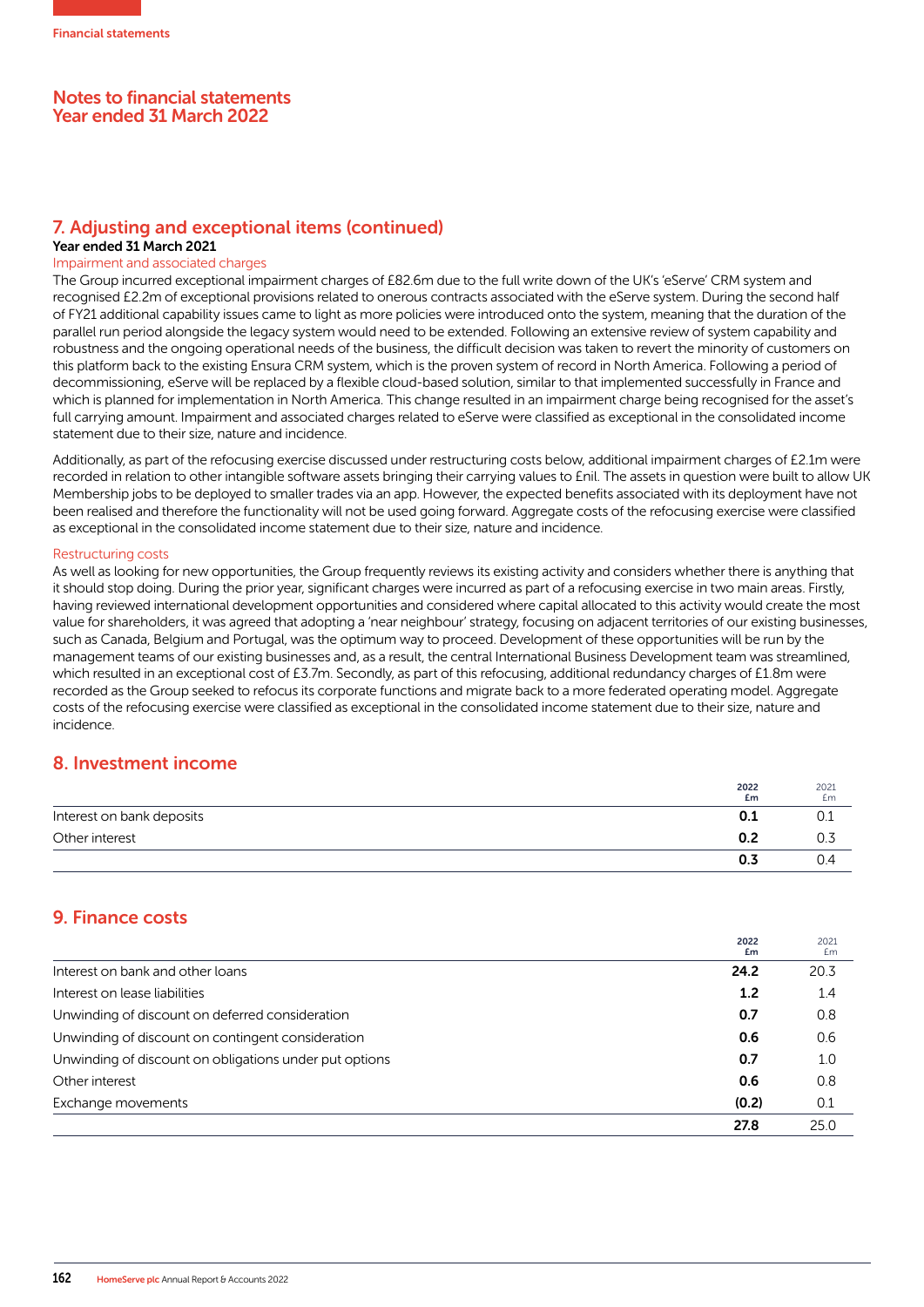# 10. Taxation

|                                       | 2022<br>£m | 2021<br>£m |
|---------------------------------------|------------|------------|
| Current tax                           |            |            |
| Current year charge                   | 39.1       | 40.5       |
| Adjustments in respect of prior years | (1.0)      | (2.0)      |
| Total current tax charge              | 38.1       | 38.5       |

| Deferred tax charge/(credit) | . |  |
|------------------------------|---|--|
| Total tax cr<br>charge       |   |  |

The pre-exceptional effective tax rate for the year ended 31 March 2022 was 24% (FY21: 24%). The post-exceptional effective tax rate for the same period was 24% (FY21: 33%). UK corporation tax is calculated at 19% (FY21: 19%) of the estimated assessable profit for the year. The UK Government in its 2021 Budget announced that the main UK corporate rate would be maintained at 19% until 31 March 2023, before being increased to 25% from 1 April 2023. This proposal was substantively enacted on 24 May 2021 when the UK's deferred taxes were re-measured accordingly. However, based on the UK's deferred tax position this UK tax rate increase did not give rise to a material effect.

Taxation for other jurisdictions is calculated at the rates prevailing in the respective jurisdictions, these being a blended (Federal/State) rate of 26% in the US (FY21: 25%), 27% in France (FY21: 28%), 25% in Spain (FY21: 25%), a blended rate of 30% in Germany (FY21: 30%) and a blended rate of 28% in Italy (FY21: substitute tax of 12%), which explains the 'Overseas tax rate differences' below. The US administration has recently proposed to increase the Federal tax rate but given the uncertainty as to when this proposal might be substantively enacted, and in exactly what form, it is not possible to estimate its impact. We will continue to monitor the progress of this US tax proposal and the impact upon the Group's effective tax rate.

The charge for the year can be reconciled to the profit per the income statement as follows:

|                                                                           | 2022<br>£m | 2021<br>£m |
|---------------------------------------------------------------------------|------------|------------|
| Profit before tax on continuing operations                                | 175.1      | 47.2       |
| Tax at the UK corporation tax rate of 19% (FY21: 19%)                     | 33.3       | 9.0        |
| Tax effect of items that are not deductible in determining taxable profit | 0.5        |            |
| Adjustments in respect of prior years – current tax                       | (1.0)      | (2.0)      |
| Deferred tax rate adjustment                                              | (0.3)      |            |
| Adjustments in respect of prior years – deferred tax                      | 0.2        | 1.3        |
| Overseas tax rate differences                                             | 9.0        | 7.1        |
| Tax expense for the year                                                  | 41.7       | 15.4       |

Given the UK parented nature of the Group, the majority of financing that the overseas businesses require is provided from the UK, and as such the UK has provided a number of intra-group loans to its overseas operations in order to fund their growth plans. In light of the different tax rates applicable in each of the markets in which the Group operates, as noted above, these loans result in a reduction in the Group's effective tax rate, which is included in 'Overseas tax rate differences' in the table above.

In April 2019, the European Commission (the Commission) of the European Union (the EU) published its official decision in relation to certain aspects of the UK's Controlled Foreign Company ('CFC') rules. In particular, the Commission has decided that the 'Group Financing Exemption' is in breach of the EU's State Aid rules. The UK Government and a number of taxpayers have appealed this judgement applying for the decision to be annulled. These annulment proceedings are likely to take several years before a final decision is handed down. Whilst we await the outcome of these annulment proceedings the UK has implemented legislation in order to give the European Commission's judgement legal effect. As a result, the Group was issued with a charging notice in January 2021, which represented the tax that was exempted under the UK's CFC group financing exemption rules. The Group has submitted an appeal to HMRC in respect of this charging notice, but under EU State Aid rules, the notice required payment within 30 days irrespective of this appeal being lodged. As a result, the Group paid the tax arising during the financial year ended 31 March 2021, which was not material. The Group had previously included the calculation of the potential liability within its uncertain income tax estimation within current tax liabilities in the Group Balance Sheet. The Group in FY21 had utilised this tax provision in settling the HMRC charging notice and therefore it had no adverse impact upon the Group's effective tax rate in FY21.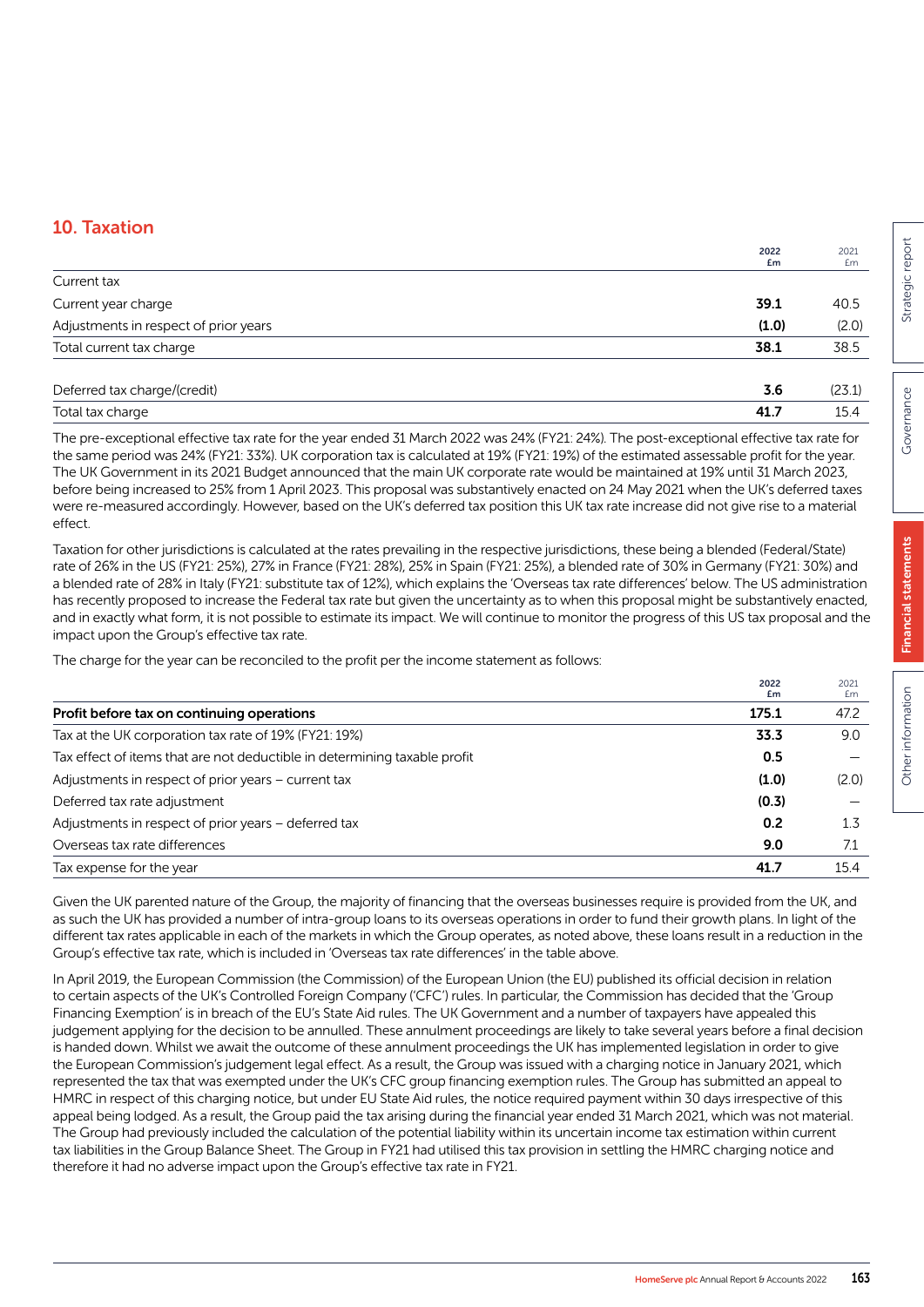## 10. Taxation (continued)

A retirement benefit tax charge of £0.9m (FY21: credit £0.9m) has been recognised directly in other comprehensive income. In addition to the amounts (charged)/credited to the income statement and other comprehensive income, the following amounts relating to tax have been recognised directly in equity:

|                                                                            | 2022<br>£m | 2021<br>£m |
|----------------------------------------------------------------------------|------------|------------|
| <b>Current tax</b>                                                         |            |            |
| Excess tax deductions related to share-based payments on exercised options | 0.2        |            |
| Deferred tax                                                               |            |            |
| Change in estimated excess tax deductions related to share-based payments  | 0.1        | (1.0)      |
| Total tax recognised directly in equity                                    | 0.3        | 0.5        |

## Deferred tax

The following are the major deferred tax assets/(liabilities) recognised by the Group and the movements during the current and prior year:

| Asset/(liability)                       | Timing<br>differences<br><b>£m</b> | Elected<br>goodwill<br>deductions<br><b>£m</b> | Retirement<br>benefit<br>obligations<br><b>£m</b> | Share<br>schemes<br><b>£m</b> | Acquired<br>intangible<br>assets<br><b>£m</b> | Unutilised<br>losses<br><b>£m</b> | Investment<br>revaluation<br>reserve<br>£m | <b>Total</b><br>£m |
|-----------------------------------------|------------------------------------|------------------------------------------------|---------------------------------------------------|-------------------------------|-----------------------------------------------|-----------------------------------|--------------------------------------------|--------------------|
| At 1 April 2020                         | (8.0)                              | (0.8)                                          | (1.9)                                             | 4.6                           | (18.9)                                        | 4.8                               |                                            | (20.2)             |
| Credit/(charge) to Income               | 15.7                               | (1.0)                                          | (0.4)                                             | (1.0)                         | 10.7                                          | (0.9)                             |                                            | 23.1               |
| Charge to equity                        |                                    |                                                |                                                   | (1.0)                         |                                               |                                   |                                            | (1.0)              |
| (Charge)/credit to Comprehensive Income |                                    |                                                | 0.9                                               |                               |                                               | —                                 | (1.3)                                      | (0.4)              |
| <b>Business acquisitions</b>            |                                    | (0.3)                                          |                                                   |                               | (3.5)                                         |                                   |                                            | (3.8)              |
| <b>Transfers</b>                        | (0.6)                              | 0.1                                            | 0.1                                               |                               | 0.3                                           | 0.1                               |                                            |                    |
| Exchange movements                      |                                    | 0.1                                            |                                                   | (0.1)                         | 0.2                                           | (0.4)                             |                                            | (0.2)              |
| At 1 April 2021                         | 7.1                                | (1.9)                                          | (1.3)                                             | 2.5                           | (11.2)                                        | 3.6                               | (1.3)                                      | (2.5)              |
| (Charge)/credit to Income               | (7.9)                              | 1.8                                            | (1.3)                                             | (0.2)                         | 4.7                                           | (0.7)                             | —                                          | (3.6)              |
| Credit to equity                        |                                    |                                                |                                                   | 0.1                           |                                               |                                   |                                            | 0.1                |
| Charge to Comprehensive Income          |                                    |                                                | (0.9)                                             |                               |                                               |                                   | —                                          | (0.9)              |
| <b>Business acquisitions</b>            |                                    |                                                |                                                   |                               | (9.3)                                         |                                   | —                                          | (9.3)              |
| Adjustments to prior year acquisitions  |                                    |                                                |                                                   |                               | (0.3)                                         |                                   |                                            | (0.3)              |
| <b>Transfers</b>                        |                                    | 0.3                                            |                                                   |                               | (0.3)                                         |                                   |                                            |                    |
| Exchange movements                      | (0.1)                              | (0.1)                                          |                                                   |                               | 0.3                                           | 0.1                               |                                            | 0.2                |
| At 31 March 2022                        | (0.9)                              | 0.1                                            | (3.5)                                             | 2.4                           | (16.1)                                        | 3.0                               | (1.3)                                      | (16.3)             |

The majority of the FY22 charge within timing differences is driven by HVAC acquisitions in our North American segment whereby tax deductions on tangible assets are claimed more quickly when compared to the associated accounting expense which is amortised over longer useful economic lives, resulting in deferred tax liabilities being recognised. Due to the acquisitive nature of the Group, we have also recognised deferred tax liabilities in respect of our business acquisitions as some of this capital expenditure will not be tax deductible. The majority of unutilised losses are expected to be utilised within twelve months.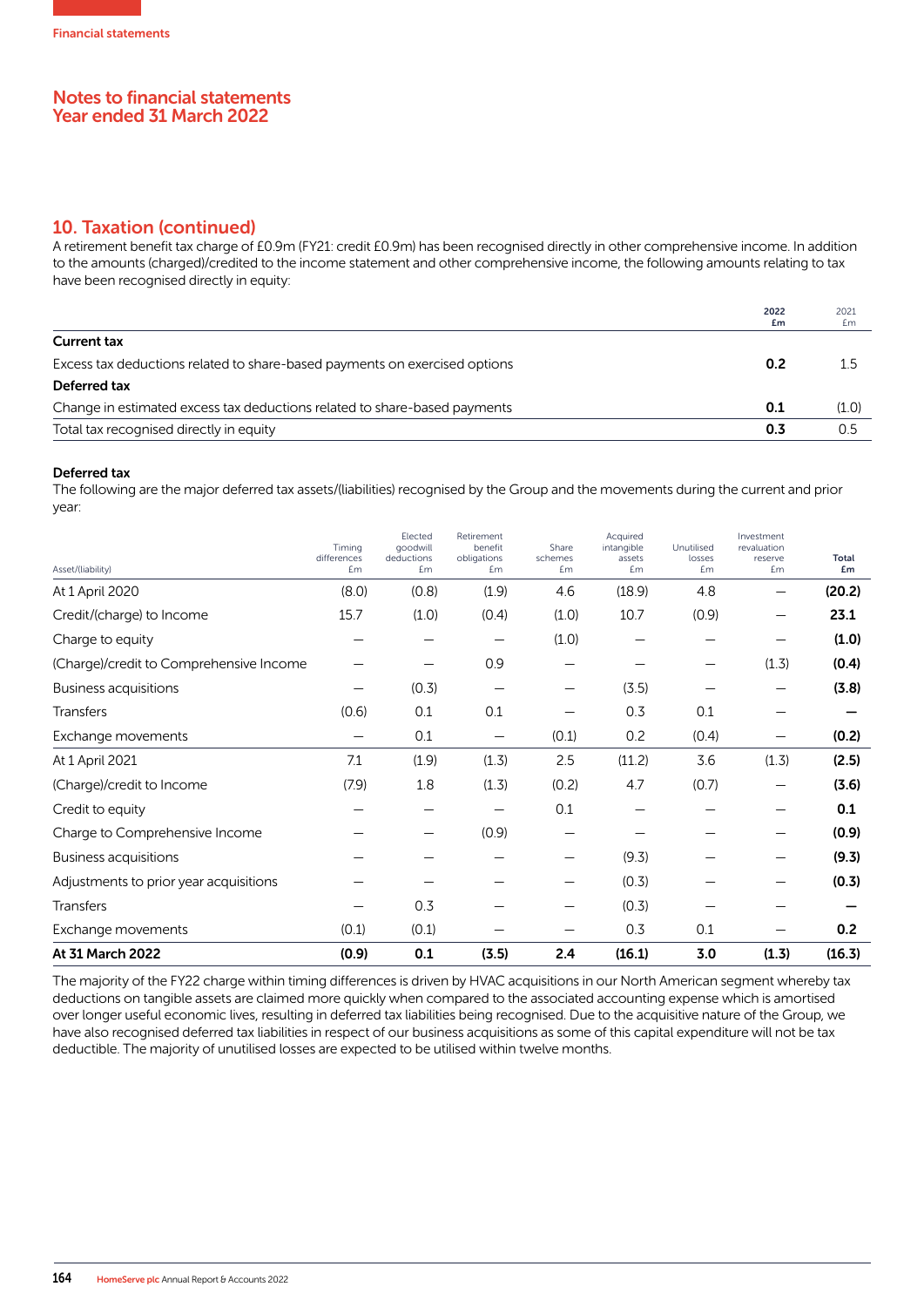Certain deferred tax assets and liabilities have been offset in the table above. The following is the analysis of the deferred tax balances (after offset) for financial reporting purposes:

| 2022                                  | UK<br>£m | France<br>£m | Spain<br>£m       | Italy<br>£m              | Germany<br>£m | North<br>America<br>£m | <b>Total</b><br>£m |
|---------------------------------------|----------|--------------|-------------------|--------------------------|---------------|------------------------|--------------------|
| Deferred tax assets                   |          |              |                   |                          |               | 2.3                    | 2.3                |
| Deferred tax liabilities              | (2.2)    | (13.3)       | (1.4)             | $\overline{\phantom{0}}$ | (1.7)         |                        | (18.6)             |
| Net deferred tax (liabilities)/assets | (2.2)    | (13.3)       | (1.4)             |                          | (1.7)         | 2.3                    | (16.3)             |
| 2021                                  | UK<br>£m | France<br>£m | Spain<br>£m       | Italy<br>£m              | Germany<br>£m | North<br>America<br>£m | Total<br>£m        |
| Deferred tax assets                   | 4.6      |              | 0.9               |                          |               | 7.3                    | 12.8               |
| Deferred tax liabilities              | —        | (13.7)       | $\qquad \qquad -$ | (0.3)                    | (1.3)         |                        | (15.3)             |
| Net deferred tax (liabilities)/assets | 4.6      | (13.7)       | 0.9               | (0.3)                    | (1.3)         | 7.3                    | (2.5)              |

Deferred tax has not been recognised on £13.2m (FY21: £13.2m) of unused losses in Help-Link UK Limited due to the uncertainty over the timing of future recovery. There are no expiry dates in respect of the unrecognised tax losses in either year.

# 11. Dividends

|                                                                                  | 2022<br>£m | 2021<br>£m |
|----------------------------------------------------------------------------------|------------|------------|
| Amounts recognised as distributions to equity holders in the year:               |            |            |
| Final dividend for the year ended 31 March 2021 of 19.8p (2020: 17.8p) per share | 66.5       | 59.7       |
| Interim dividend for the year ended 31 March 2022 of 6.8p (2021: 6.2p) per share | 22.8       | 20.8       |
|                                                                                  | 89.3       | 80.5       |

In light of the offer for the Group, the Board is not recommending payment of a final dividend. However, if the offer terminates, the Board will look to declare an interim dividend in accordance with the Company's Articles of Association (FY21: final dividend of 19.8p per share amounting to £66.5m).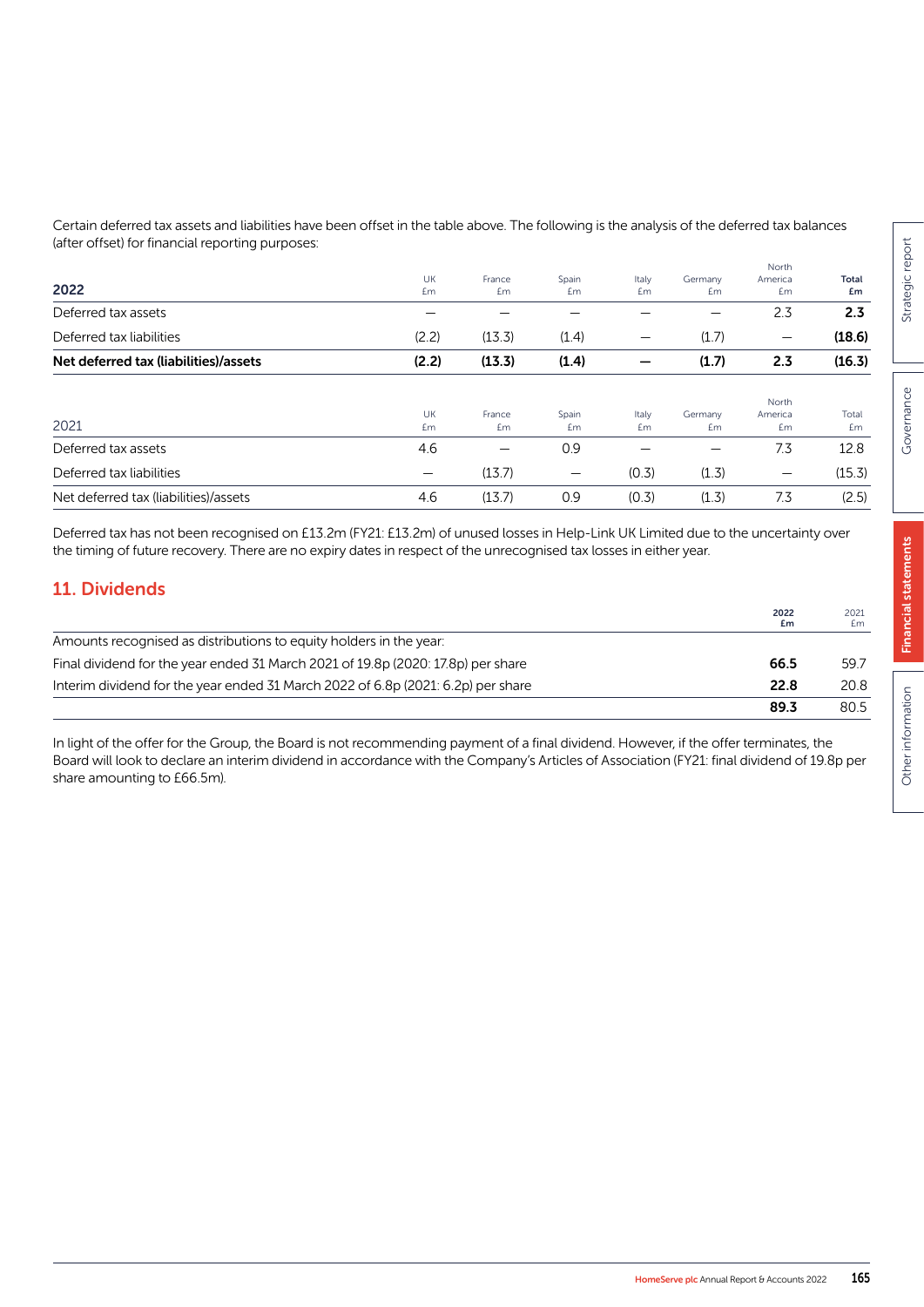# 12. Earnings per share

|                                                                                             | 2022<br>pence | 2021<br>pence     |
|---------------------------------------------------------------------------------------------|---------------|-------------------|
| <b>Basic</b>                                                                                | 39.5          | 9.3               |
| Diluted                                                                                     | 39.3          | 9.2               |
| Adjusted basic                                                                              | 49.3          | 42.7              |
| Adjusted diluted                                                                            | 49.1          | 42.6              |
| The calculation of the basic and diluted earnings per share is based on the following data: |               |                   |
| Number of shares                                                                            | 2022<br>m     | 2021<br>m         |
| Weighted average number of shares                                                           |               |                   |
| <b>Basic</b>                                                                                | 336.3         | 335.8             |
| Dilutive impact of share options                                                            | 1.2           | 1.0               |
| <b>Diluted</b>                                                                              | 337.5         | 336.8             |
| <b>Earnings</b>                                                                             | 2022<br>£m    | 2021<br><b>£m</b> |
| Profit for the year attributable to equity holders of the parent                            | 132.8         | 31.1              |
| Amortisation of acquisition intangibles                                                     | 44.9          | 45.0              |
| Certain transaction related costs (note 7)                                                  | 0.3           | 6.7               |
| Exceptional items (note 7)                                                                  |               | 92.4              |
| Tax impact arising on adjusting and exceptional items                                       | (10.9)        | (29.7)            |
| Non-controlling interests' share of adjusting items                                         | (1.4)         | (2.1)             |
| Adjusted profit for the year attributable to equity holders of the parent                   | 165.7         | 143.4             |

Basic and diluted earnings per ordinary share have been calculated in accordance with IAS 33 Earnings Per Share. Basic earnings per share is calculated by dividing the profit or loss in the financial year by the weighted average number of ordinary shares in issue during the year. Adjusted earnings per share is calculated excluding the amortisation of acquisition intangibles, certain transaction related costs, exceptional items and the associated tax impacts.

The Group uses adjusted operating profit, adjusted operating margin, adjusted EBITDA, adjusted profit before tax and adjusted earnings per share as its primary performance measures. These are non-IFRS measures which exclude the impact of exceptional items, certain transaction related costs, the amortisation of acquisition intangibles and the associated tax impacts. For further details refer to the 'Profitability' section of the Glossary.

Diluted earnings per share includes the impact of dilutive share options in issue throughout the year.

## 13. Goodwill

|                                               | £m     |
|-----------------------------------------------|--------|
| Cost                                          |        |
| At 1 April 2020                               | 509.9  |
| Recognised on business acquisitions           | 72.3   |
| Adjustment related to prior year acquisitions | 4.1    |
| Exchange movements                            | (22.0) |
| At 1 April 2021                               | 564.3  |
| Recognised on business acquisitions           | 96.3   |
| Adjustment related to prior year acquisitions | (0.1)  |
| Exchange movements                            | 7.4    |
| At 31 March 2022                              | 667.9  |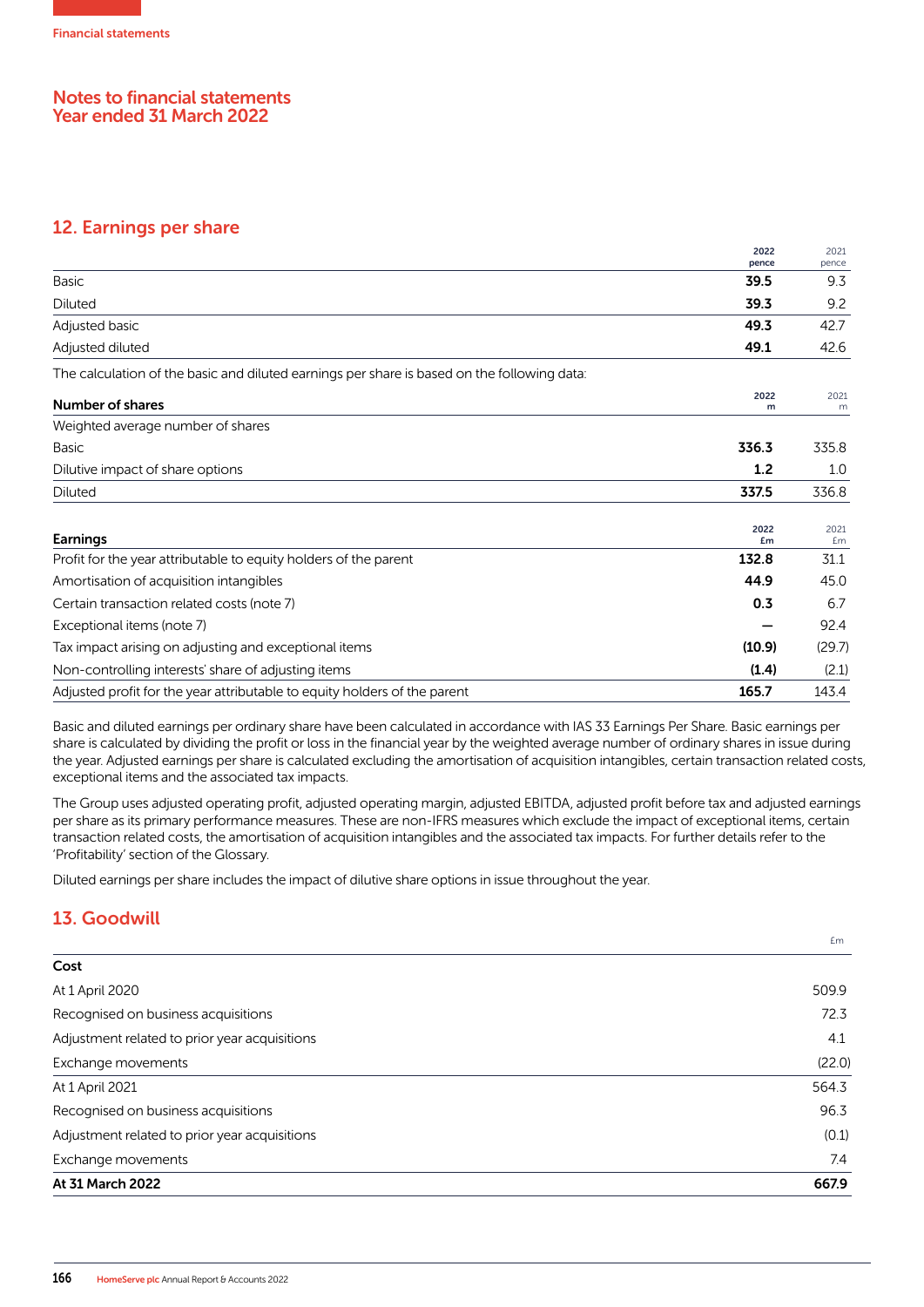## Adjustments to provisional balances

During FY22 the provisional fair values for the acquisitions completed in FY21 and disclosed as part of the Group's FY21 Annual Report were updated leading to a total net £0.1m decrease to goodwill at 31 March 2022. This decrease in goodwill arose due to fair value adjustments increasing the value of intangible assets identified on acquisition by £1.1m, deferred tax liabilities by £0.3m and a £0.7m decrease in other acquired net assets. The fair value adjustments arose across nine prior year acquisitions.

## Impairment testing methodology and goodwill allocation

Goodwill acquired in a business combination is allocated, at acquisition, to the CGUs that are expected to benefit from that business combination. The Group's CGUs are defined as the lines of business within each geographic territory in which the Group operates, because they represent the smallest identifiable group of assets that generate cash flows. The Group tests goodwill annually for impairment, or more frequently if there are indications that goodwill might be impaired.

The recoverable amounts of the CGUs are determined from value in use calculations.

The key assumptions for the value in use calculations are those regarding growth rates, discount rates and expected changes to selling prices and direct costs during the period. The Group prepares cash flow forecasts derived from the most recent financial budgets and plans for the next three years approved by the Directors and extrapolates the annual cash flows using estimated, long-term growth rates.

The growth rates are based on detailed business plans and although long-term growth rate forecasts may be higher in certain territories, the lowest rate across the Group has been applied to reduce the risk that value in use calculations are overstated. The long-term growth rate utilised is 2% (FY21: 2%). Changes in selling prices and direct costs are based on expectations of future changes in the market.

Where significant investment is planned in a CGU during the typical three year plan period approved by the Directors, a period of actual cash flows deviating from the standard period may be deemed more appropriate for purposes of impairment testing.

Management estimates the discount rates using pre-tax rates that reflect current market assessments of the time value of money. The pre-tax cost of capital rates used to discount the forecast pre-tax cash flows are different for each CGU and are as follows:

| Segment                              | <b>CGUs</b>      | 2022  | 2021  |
|--------------------------------------|------------------|-------|-------|
| Membership & HVAC - North America    | North America    | 10.7% | 10.9% |
| Membership & HVAC - EMEA UK          | UК               | 10.8% | 10.4% |
| Membership & HVAC - EMEA France      | France           | 10.1% | 9.5%  |
| Membership & HVAC - EMEA Spain       | Spain            | 10.7% | 10.2% |
| Membership & HVAC - EMEA New Markets | Germany          | 11.1% |       |
| Home Experts - UK                    | Checkatrade      | 12.8% | 11.8% |
| Home Experts - North America         | eLocal           | 12.6% | 12.5% |
| Home Experts - Other                 | Habitissimo      | 12.6% | 11.6% |
| Home Experts - Other                 | Consumer Finance | 12.8% |       |

Pre-tax cost of capital rates reflect the latest cost of debt and equity for a sample of comparable companies in accordance with the market participant premise detailed in IAS 36. The increase in the discount rates versus FY21 reflects the increased market uncertainty brought about by recent geopolitical events and the associated impact of this on the cost of both equity and debt.

The Group has conducted a sensitivity analysis on the impairment test of each CGU's carrying value, which also reflects the different risk profile of each CGU. Having performed this analysis, the Group believes that, for all CGUs other than Habitissimo, that there are no reasonably possible changes to the key assumptions in the next year which would result in the carrying amount of goodwill exceeding the recoverable amount. This view is based upon inherently judgemental assumptions, although the judgements taken are prudent and reasonable, and also takes account of the headroom in the value in use calculation versus the current carrying value. In Habitissimo, with all other assumptions held static, the relevant discount rate within the value in use calculation would need to increase by 4.0ppts (to 16.6%) for headroom to reduce to £nil. Performing the same sensitivities on the terminal free cash flow assumption would require reductions of 25% to reduce headroom to £nil. As detailed in note 3 the Group performed additional scenario analysis over the Habitissimo CGU, due to the significant investment and associated returns, see note 3 for further details.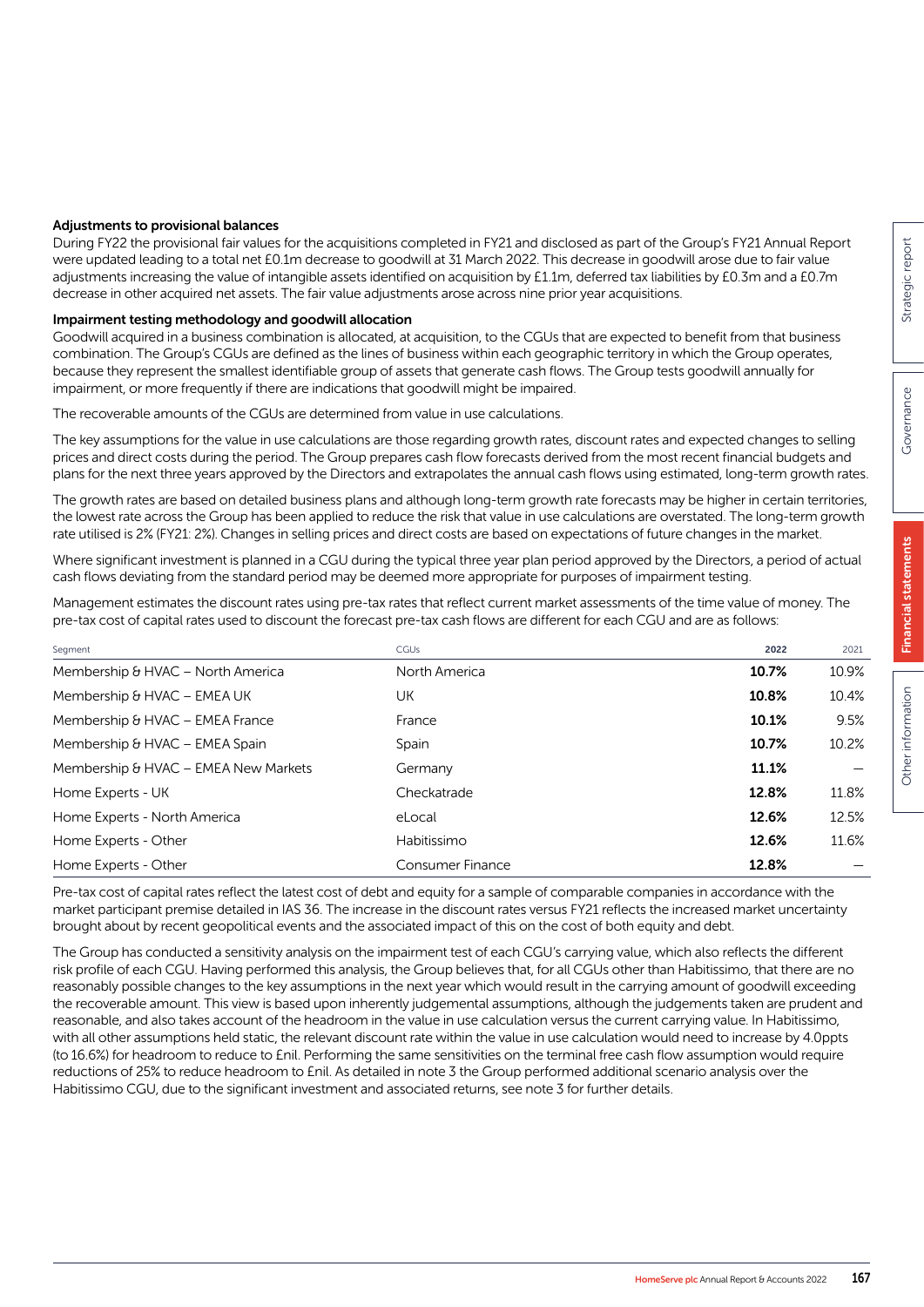## 13. Goodwill (continued)

The carrying amount of goodwill has been allocated, by CGU, as follows:

|                         | 2022<br>£m | 2021<br>£m |
|-------------------------|------------|------------|
| North America           | 119.4      | 94.3       |
| UK                      | 227.9      | 183.8      |
| France                  | 110.2      | 103.4      |
| Spain                   | 73.1       | 53.6       |
| Germany                 | 3.9        |            |
| Checkatrade             | 58.6       | 58.6       |
| eLocal                  | 60.9       | 58.2       |
| Habitissimo             | 12.4       | 12.4       |
| <b>Consumer Finance</b> | 1.5        |            |
|                         | 667.9      | 564.3      |

The Group's CGUs do not contain any intangible assets with indefinite useful economic lives.

## 14. Other intangible assets and prepaid software

Other intangible assets and prepaid software on the balance sheet include £421.4m (FY21: £391.3m) of intangible assets and £2.7m (FY21: £nil) of prepaid software assets related to 'Software as a Service' arrangements. Other intangible assets are categorised as follows:

|                                                     | Acquired<br>access rights<br>£m | Acquired<br>customer<br>databases<br>£m | Other<br>acquired<br>intangibles<br><b>£m</b> | <b>Total</b><br>acquisition<br>intangibles<br>£m | Trademarks<br>& access rights<br><b>£m</b> | Customer<br>databases<br><b>£m</b> | Software<br><b>£m</b> | Total<br>intangibles<br>£m |
|-----------------------------------------------------|---------------------------------|-----------------------------------------|-----------------------------------------------|--------------------------------------------------|--------------------------------------------|------------------------------------|-----------------------|----------------------------|
| Cost                                                |                                 |                                         |                                               |                                                  |                                            |                                    |                       |                            |
| At 1 April 2020                                     | 207.9                           | 246.9                                   | 15.3                                          | 470.1                                            | 43.0                                       | 31.4                               | 298.4                 | 842.9                      |
| Additions                                           | 0.8                             | 0.6                                     |                                               | 1.4                                              | 0.7                                        | 15.0                               | 52.8                  | 69.9                       |
| <b>Business acquisitions</b>                        | 2.0                             | 26.6                                    |                                               | 28.6                                             |                                            |                                    | 1.2                   | 29.8                       |
| Disposals                                           |                                 | (1.2)                                   |                                               | (1.2)                                            | (0.4)                                      |                                    | (1.7)                 | (3.3)                      |
| Disposal of business                                |                                 |                                         |                                               |                                                  |                                            |                                    | (0.3)                 | (0.3)                      |
| Adjustments to prior year acquisitions <sup>1</sup> | (1.2)                           |                                         | (0.2)                                         | (1.4)                                            |                                            |                                    |                       | (1.4)                      |
| Exchange movements                                  | (19.7)                          | (15.7)                                  | (0.1)                                         | (35.5)                                           | (1.7)                                      | (2.2)                              | (8.0)                 | (47.4)                     |
| At 1 April 2021                                     | 189.8                           | 257.2                                   | 15.0                                          | 462.0                                            | 41.6                                       | 44.2                               | 342.4                 | 890.2                      |
| Additions                                           | 2.8                             | 0.1                                     | -                                             | 2.9                                              | —                                          | 14.2                               | 42.0                  | 59.1                       |
| Business acquisitions                               | 4.5                             | 37.8                                    | 2.7                                           | 45.0                                             |                                            |                                    |                       | 45.0                       |
| <b>Disposals</b>                                    |                                 | (0.6)                                   |                                               | (0.6)                                            | (0.3)                                      | (0.6)                              | (13.7)                | (15.2)                     |
| Disposal of businesses                              |                                 |                                         |                                               |                                                  |                                            |                                    | (14.1)                | (14.1)                     |
| Adjustments to prior year acquisitions <sup>1</sup> |                                 | 1.1                                     |                                               | 1.1                                              |                                            |                                    |                       | 1.1                        |
| Exchange movements                                  | 8.0                             | 5.1                                     |                                               | 13.1                                             | 0.8                                        | 0.2                                | 3.2                   | 17.3                       |
| At 31 March 2022                                    | 205.1                           | 300.7                                   | 17.7                                          | 523.5                                            | 42.1                                       | 58.0                               | 359.8                 | 983.4                      |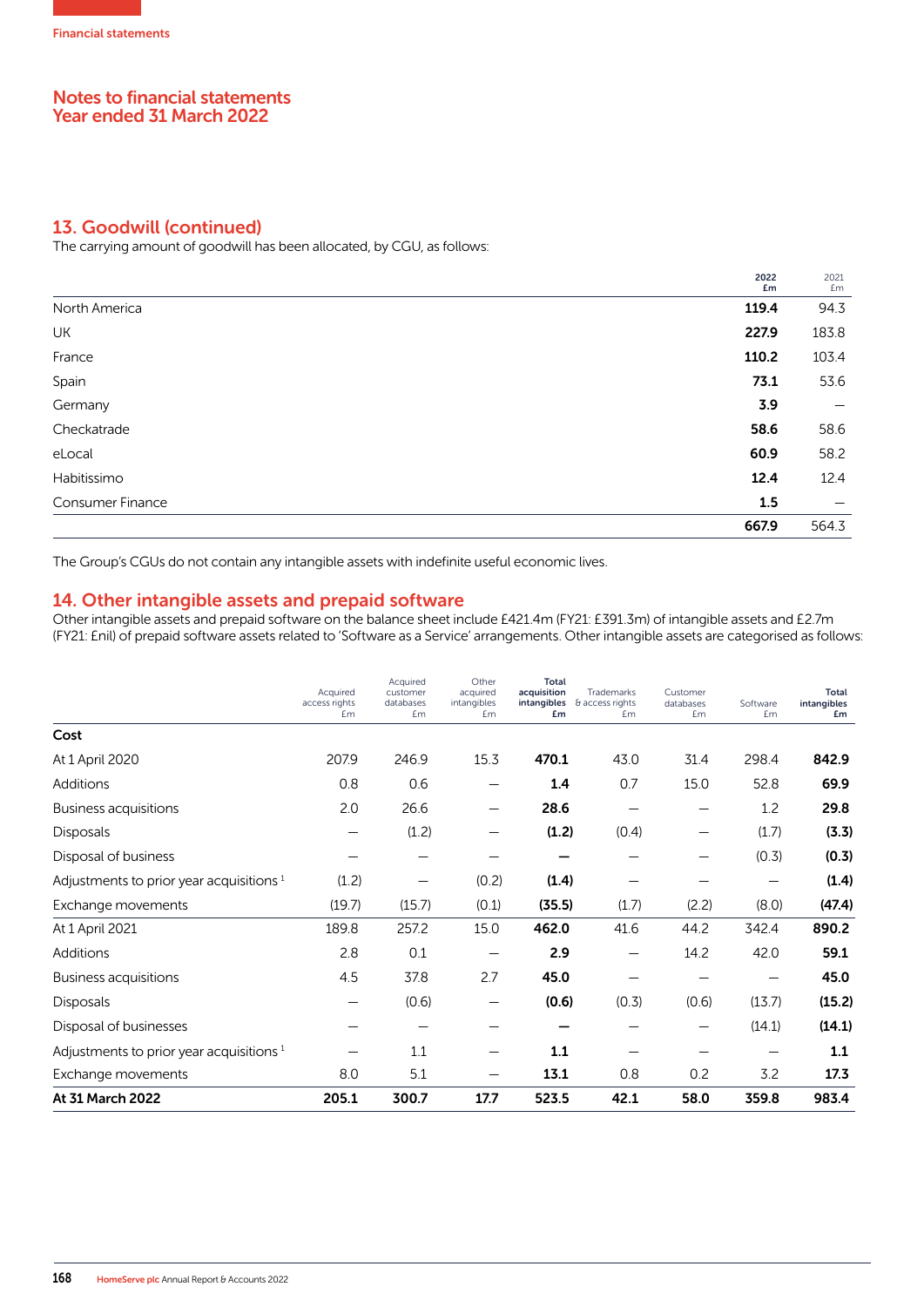| Accumulated amortisation |
|--------------------------|
|                          |
|                          |

| At 31 March 2022       | 86.8                            | 163.7 | 8.1                      | 258.6  | 38.5  | 23.8                              | 241.1  | 562.0  |
|------------------------|---------------------------------|-------|--------------------------|--------|-------|-----------------------------------|--------|--------|
| Exchange movements     | 2.5                             | 3.0   |                          | 5.5    | 0.6   | 0.1                               | 1.9    | 8.1    |
| <b>Transfers</b>       | 4.0                             | (4.0) |                          |        |       |                                   |        |        |
| Disposal of businesses |                                 |       |                          |        |       | $\overline{\phantom{m}}$          | (13.9) | (13.9) |
| <b>Disposals</b>       | $\hspace{0.1mm}-\hspace{0.1mm}$ | (0.6) | $\qquad \qquad -$        | (0.6)  | (0.1) | (0.2)                             | (13.3) | (14.2) |
| Charge for the year    | 17.8                            | 25.1  | 2.0                      | 44.9   | 2.0   | 8.5                               | 27.7   | 83.1   |
| At 1 April 2021        | 62.5                            | 140.2 | 6.1                      | 208.8  | 36.0  | 15.4                              | 238.7  | 498.9  |
| Exchange movements     | (4.5)                           | (8.3) | $\overline{\phantom{m}}$ | (12.8) | (1.2) | (0.7)                             | (3.9)  | (18.6) |
| <b>Disposals</b>       | $\hspace{0.1mm}-\hspace{0.1mm}$ | (1.2) |                          | (1.2)  | (0.2) | $\overbrace{\phantom{123221111}}$ | (1.0)  | (2.4)  |
| Impairment             |                                 | –     |                          |        | —     | $\overline{\phantom{m}}$          | 84.7   | 84.7   |
| Charge for the year    | 15.6                            | 27.4  | 2.0                      | 45.0   | 2.3   | 6.8                               | 35.3   | 89.4   |
| At 1 April 2020        | 51.4                            | 122.3 | 4.1                      | 177.8  | 35.1  | 9.3                               | 123.6  | 345.8  |

#### Carrying amount

| ---- <i>-,</i> --- <i>,</i> --------- |              |       |     |               |      |       |       |
|---------------------------------------|--------------|-------|-----|---------------|------|-------|-------|
| At 31 March 2022                      | 118.3        | 137.0 | 9.6 | 264.9         | 34.2 | 118.7 | 421.4 |
| At 31 March 2021                      | 77 Z<br>14.J |       | 8.9 | つらてつ<br>ے.ں ے | 28.8 | 103.7 | 391.3 |
|                                       |              |       |     |               |      |       |       |

<sup>1</sup> The carrying value of acquired intangible assets relating to prior year acquisitions were adjusted during the associated re-measurement periods increasing the value of acquired customer databases by £1.1m (FY21: reducing acquired access rights by £1.2m), and goodwill by £1.1m (FY21: increasing goodwill by £1.4m and reducing other acquired intangibles by £0.2m). See note 13 for further details.

Other acquired intangibles include acquired brands and technology assets. At the balance sheet date, there are no contractual commitments for the purchase of intangible assets (FY21: £nil).

The most significant intangible assets are customer relationships acquired as part of the acquisition of eLocal Holdings LLC in FY20 with a book value of £46.8m (FY21: £51.0m), held within acquired access rights. The assets are being amortised over periods ranging between 10 and 11 years on a straight-line basis and have over 7 to 8 years useful economic life remaining.

#### Year ended 31 March 2022

#### Disposal of Piedmont policy book

On 10 December 2021, HomeServe USA Corp ('HSUSA') entered into an agreement to sell the book of policies built up during the affinity partnership to Piedmont Natural Gas Company, Inc. ('Piedmont') ahead of the affinity partnership ending in April 2022. HSUSA disposed of the policy book in two tranches, the first tranche completing in March 2022 and the second tranche in April 2022. As a result in FY22 for tranche one of the transaction, the Group received \$10.9m/£8.2m of cash consideration, derecognised intangible assets of \$0.5m/£0.4m, receivables of \$2.9m/£2.1m and payables of \$0.8m/£0.6m relating to commissions and underwriter payables. This resulted in an initial gain on disposal of £6.3m being recorded in the income statement. The gain will be finalised following the completion of the post close cash collection process on transferred accounts receivable balances during June. For further details on the disposal of tranche two see note 35.

#### Year ended 31 March 2021

#### Impairment

At 31 March 2021 the carrying value of the eServe customer relationship management system and associated intangibles within the UK Membership business were reviewed for impairment resulting in impairment charges of £82.6m being recorded within software assets, bringing the post impairment carrying value of the eServe CRM system to £nil. In addition, an impairment of £2.1m was recognised in association with other intangible software assets, bringing the post impairment carrying value of the asset to £nil. Total impairment charges of £84.7m have been treated as exceptional due to their size, nature and incidence (see note 7).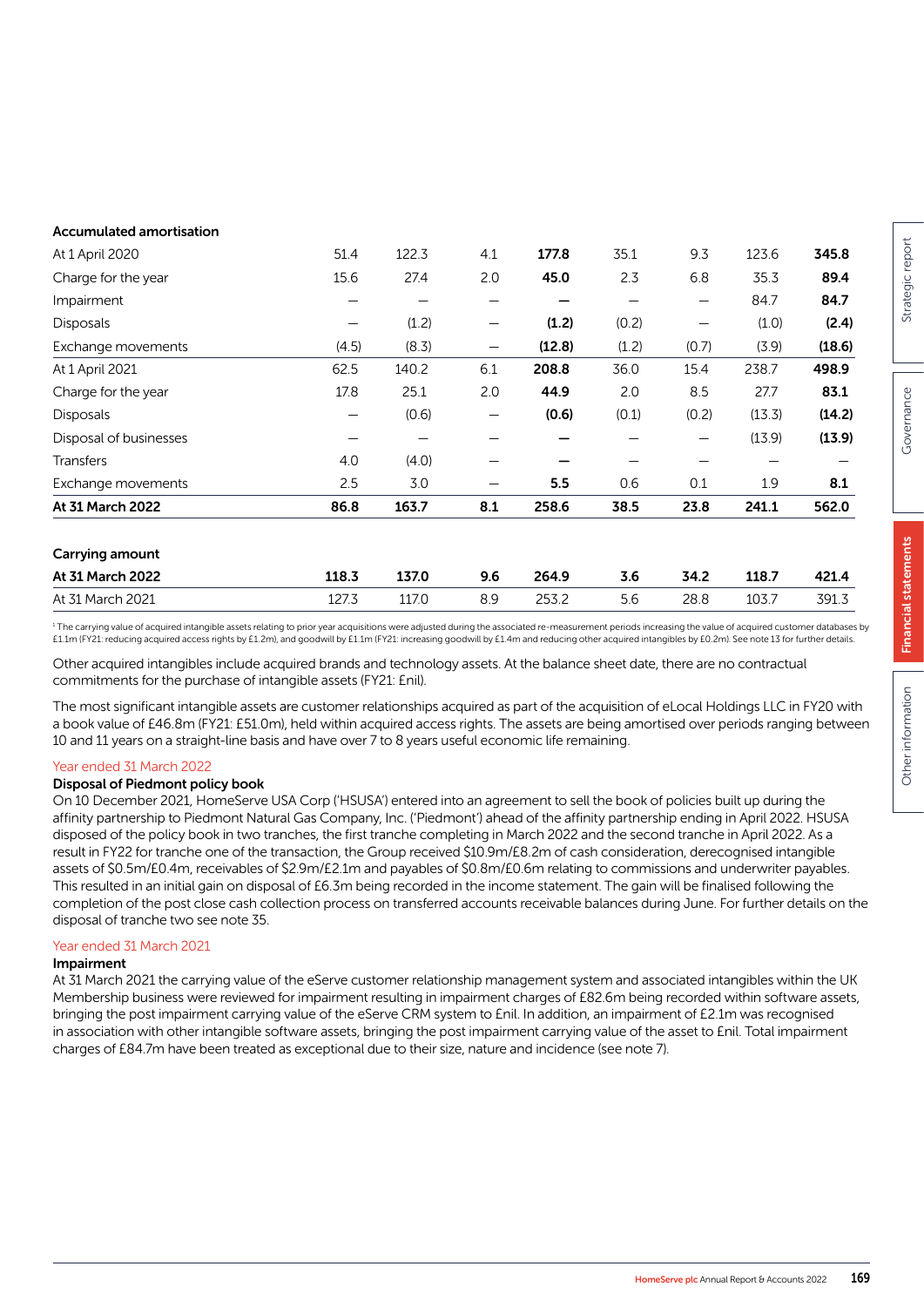# 15. Property, plant and equipment

|                                 | Land & buildings<br>£m | Furniture, fixtures<br>& equipment<br>£m | Computer<br>equipment<br>£m | Motor<br>vehicles<br>£m | Total<br>£m |
|---------------------------------|------------------------|------------------------------------------|-----------------------------|-------------------------|-------------|
| Cost                            |                        |                                          |                             |                         |             |
| At 1 April 2020                 | 40.8                   | 14.9                                     | 35.5                        | 4.7                     | 95.9        |
| Additions                       | 0.5                    | 0.7                                      | 4.2                         | 1.7                     | 7.1         |
| Disposals                       | (0.2)                  | (0.1)                                    | (1.9)                       | (0.3)                   | (2.5)       |
| <b>Business acquisitions</b>    | 0.7                    | 0.3                                      | 0.3                         | 2.9                     | 4.2         |
| Exchange movements              | (0.6)                  | (0.4)                                    | (1.3)                       | (0.6)                   | (2.9)       |
| At 1 April 2021                 | 41.2                   | 15.4                                     | 36.8                        | 8.4                     | 101.8       |
| Additions                       | 1.3                    | 1.5                                      | 3.9                         | 0.1                     | 6.8         |
| Disposals                       | (0.3)                  | (0.4)                                    | (0.9)                       | (0.8)                   | (2.4)       |
| <b>Business acquisitions</b>    | 0.1                    | 0.5                                      |                             | 1.4                     | 2.0         |
| Exchange movements              | 0.1                    | 0.1                                      | 0.7                         | 0.5                     | 1.4         |
| At 31 March 2022                | 42.4                   | 17.1                                     | 40.5                        | 9.6                     | 109.6       |
| <b>Accumulated depreciation</b> |                        |                                          |                             |                         |             |
| At 1 April 2020                 | 17.2                   | 10.4                                     | 24.9                        | 1.4                     | 53.9        |
| Charge for the year             | 2.1                    | 1.5                                      | 4.9                         | 1.4                     | 9.9         |
| <b>Disposals</b>                | (0.2)                  | (0.1)                                    | (1.5)                       | (0.2)                   | (2.0)       |
| Exchange movements              | (0.4)                  | (0.3)                                    | (0.9)                       | (0.1)                   | (1.7)       |
| At 1 April 2021                 | 18.7                   | 11.5                                     | 27.4                        | 2.5                     | 60.1        |
| Charge for the year             | 2.0                    | 2.3                                      | 4.5                         | 1.5                     | 10.3        |
| Disposals                       | (0.2)                  | (0.4)                                    | (0.9)                       | (0.6)                   | (2.1)       |
| Exchange movements              | 0.1                    | 0.2                                      | 0.4                         | 0.2                     | 0.9         |
| At 31 March 2022                | 20.6                   | 13.6                                     | 31.4                        | 3.6                     | 69.2        |
| Carrying amount                 |                        |                                          |                             |                         |             |
| At 31 March 2022                | 21.8                   | 3.5                                      | 9.1                         | 6.0                     | 40.4        |
| At 31 March 2021                | 22.5                   | 3.9                                      | 9.4                         | 5.9                     | 41.7        |

At the balance sheet date, there are no contractual commitments for the purchase of property, plant and equipment (FY21: £nil).

## 16. Acquisitions and Disposals

The Group has incurred a net cash outflow in respect of business combinations of £130.8m in the year (FY21: £77.3m).

There were three material acquisitions in the year ended 31 March 2022:

- On 16 July 2021, HomeServe Skilled Trades LLC, a Group company, acquired 100% of the issued share capital and obtained control of McLoughlin Plumbing & Heating Co., (hereafter 'McLoughlin'), for total consideration of £13.4m. The acquisition of McLoughlin continues to enhance the scale and scope of the Group's HVAC capabilities in North America.
- On 22 October 2021, HomeServe Assistance Limited, a Group company, acquired 100% of the issued share capital and obtained control of CET Structures Limited, (hereafter 'CET'), for total consideration of £53.9m. The acquisition of CET is a significant step in broadening the UK's capabilities in home emergency assistance.
- On 14 January 2022, HomeServe Iberia S.L.U., a Group company acquired 100% of the issued share capital and obtained control of Atecal 2001 S.L.U. and Sanimamp 2005 S.L.U. (hereafter collectively 'Grupo MH'), for total consideration of £17.8m. The acquisition of Grupo MH enhances the scale and scope of the Group's HVAC capabilities in Spain.

Additionally, the following immaterial acquisitions, which have been combined and presented as 'Other' for the purpose of provisional fair value disclosures, were made during the year ended 31 March 2022.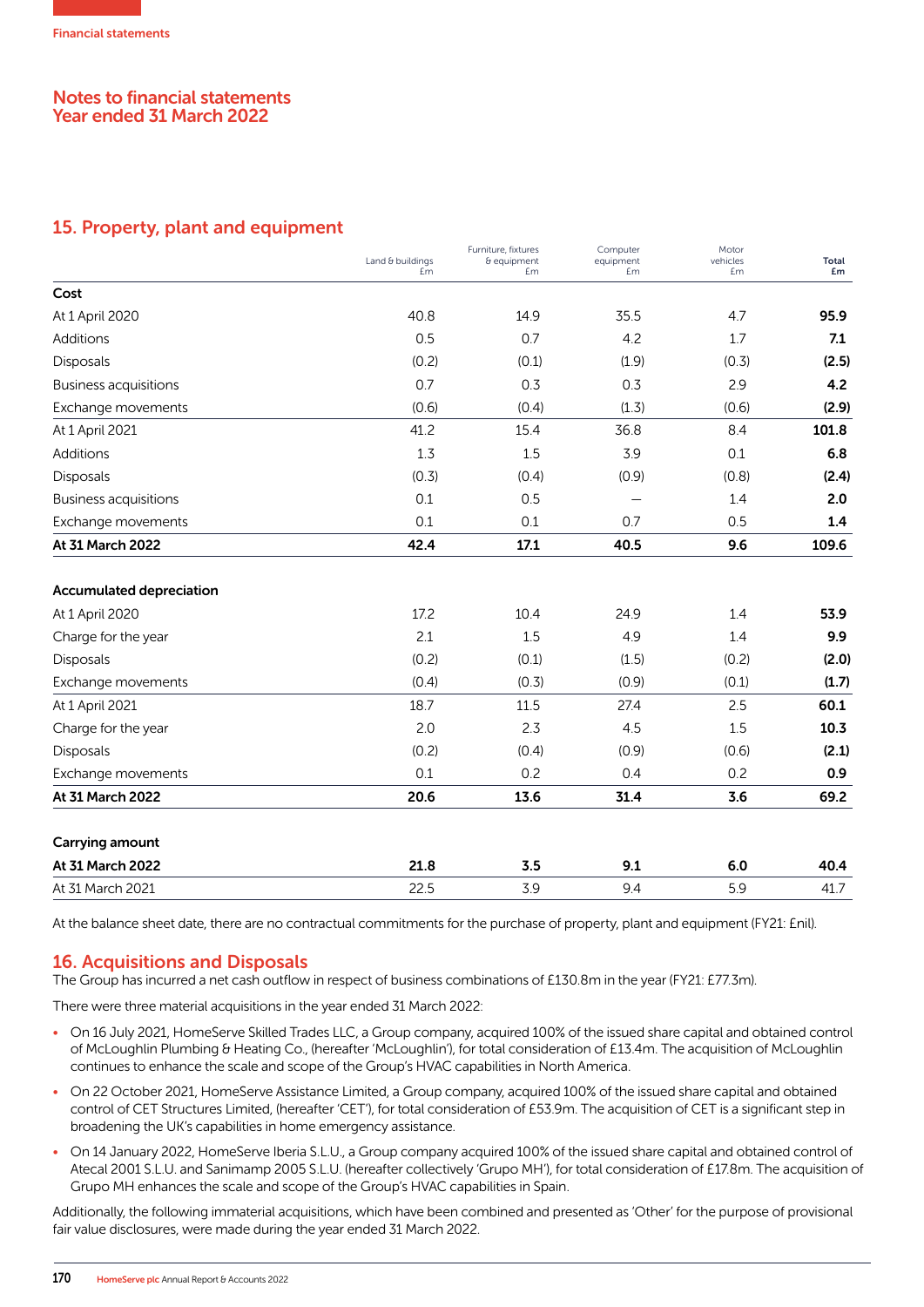• On 7 June 2021, HomeServe Asistencia Spain SAU, a Group company, acquired 100% of the issued share capital and obtained control of Servitis LDA (hereafter 'Servitis'). The acquisition of Servitis continues to expand the Group's home assistance services and increases the opportunity for future growth in this market.

#### **HVAC**

In the year the Group made 18 HVAC acquisition for total consideration of £43.8m. The acquisitions made during FY22 enhance the scale and scope of the Group's HVAC capabilities and increase the opportunity for future growth related to new HVAC system installations.

| Date              | Acquiree                                                      | Acquirer                       | Acquired                         |
|-------------------|---------------------------------------------------------------|--------------------------------|----------------------------------|
| 14 April 2021     | Mark Gillece Plumbing and Heating LLC                         | HomeServe Skilled Trades LLC   | 100% share capital               |
| 31 August 2021    | Mauger                                                        | ID Energies SAS                | Group of assets constituting a   |
|                   |                                                               |                                | business under IFRS 3            |
| 31 August 2021    | Confort & Chaleur                                             | Roussin Energies SAS           | Group of assets constituting a   |
|                   |                                                               |                                | business under IFRS 3            |
| 31 August 2021    | <b>JM Autin</b>                                               | <b>Aujard SAS</b>              | Group of assets constituting a   |
|                   |                                                               |                                | business under IFRS 3            |
| 3 September 2021  | <b>Voinot Services</b>                                        | <b>Aujard SAS</b>              | Group of assets constituting a   |
|                   |                                                               |                                | business under IFRS 3            |
| 10 September 2021 | Esven Servicio Tecnico S.L.                                   | HomeServe Iberia S.L.U.        | 100% share capital               |
| 20 September 2021 | Vimar Sociedad Civil                                          | Aragonesa De Postventa S.L.U.  | 100% share capital - 50% by each |
|                   |                                                               | and Servicio Tecnico Sate S.L. | acquirer (both Group companies)  |
| 30 September 2021 | Alain Beal                                                    | <b>SMT SAS</b>                 | Group of assets constituting a   |
|                   |                                                               |                                | business under IFRS 3            |
| 30 September 2021 | <b>APG Domestic Services Limited</b>                          | HomeServe Membership           | 100% share capital               |
|                   |                                                               | Limited                        |                                  |
| 31 October 2021   | JCM Confort SAS & JC Technique SAS                            | HomeServe Energy Services      | 100% share capital               |
|                   |                                                               | SAS                            |                                  |
| 20 December 2021  | Montgomery Brothers LLC (known as United Plumbing<br>Company) | HomeServe Skilled Trades LLC   | 100% share capital               |
| 31 December 2021  | Dépann'Gaz SAS                                                | <b>ID Energies SAS</b>         | 100% share capital               |
| 12 January 2022   | Schneider & Steffens GmbH & Co. KG                            | HomeServe Deutschland          | 100% share capital               |
|                   |                                                               | Handwerksdienstleistung        |                                  |
|                   |                                                               | GmbH                           |                                  |
| 28 January 2022   | John Wilkinson Heating Services Limited                       | HomeServe Membership           | 100% share capital               |
|                   |                                                               | Limited                        |                                  |
| 31 January 2022   | Hainaut Chauffage C.S.T.E SA                                  | HomeServe Energy Services      | 100% share capital               |
|                   |                                                               | <b>Belgium SLR</b>             |                                  |
| 7 February 2022   | Olympic Aire Services Inc                                     | HomeServe Skilled Trades LLC   | 100% share capital               |
| 14 March 2022     | SureTemp Air Conditioning LLC                                 | Arizona Dukes of Air LLC       | 100% share capital               |
| 25 March 2022     | <b>Electricidad Angulo</b>                                    | Atecal 2001 S.L.U.             | Group of assets constituting a   |
|                   |                                                               |                                | business under IFRS 3            |

#### Home Experts

• On 14 June 2021, HomeServe Assistance Limited, a Group company, acquired 100% of the issued share capital and obtained control of VBF Holdings Limited. VBF Holdings Limited is the parent entity of Shermin Finance Limited (hereafter 'Shermin'). The acquisition of Shermin expands the Group's Home Experts offering through providing specialist point of sale finance brokering services.

Governance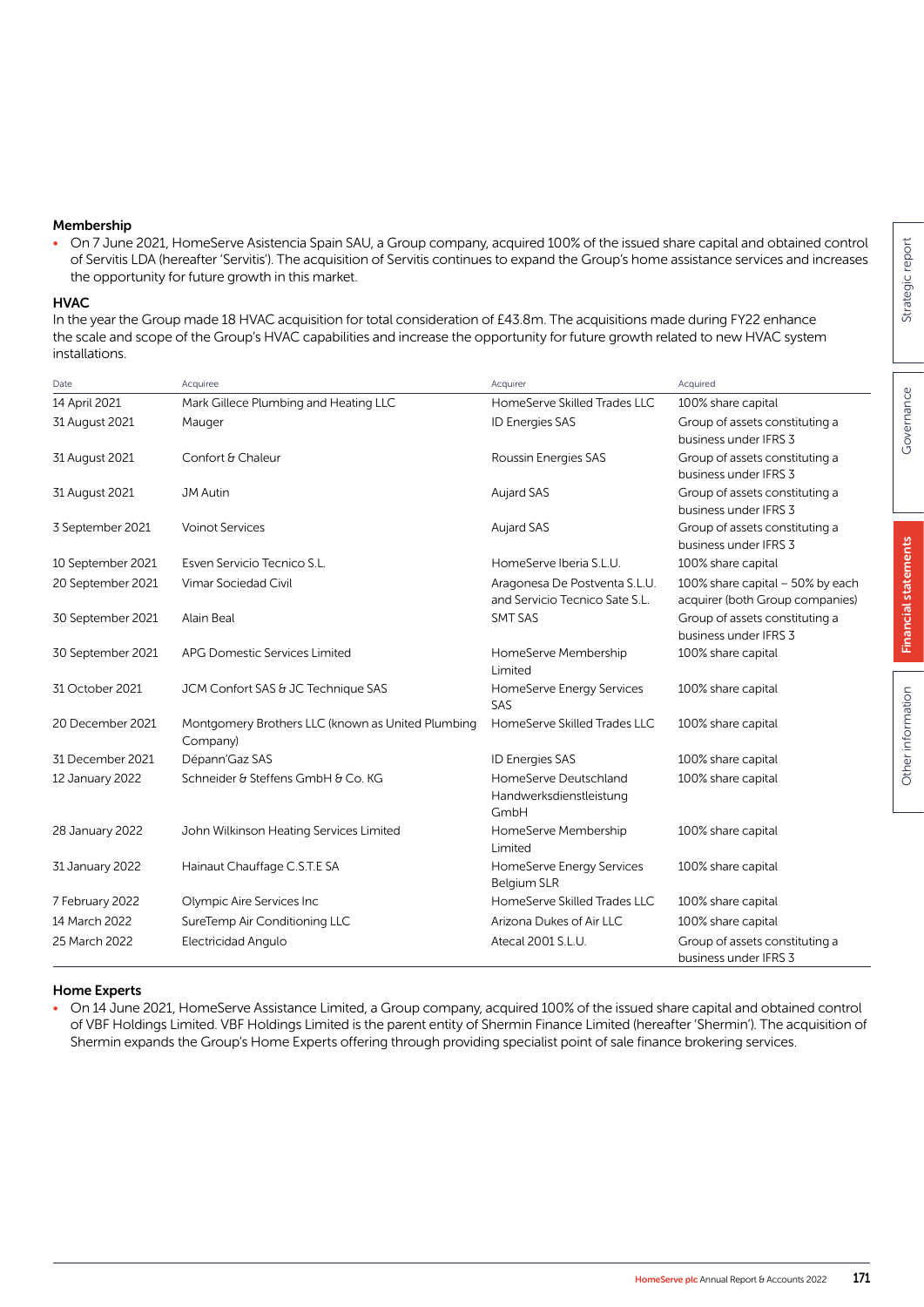## 16. Acquisitions and Disposals (continued)

The provisional fair values of identifiable assets acquired, and liabilities assumed are set out in the table below:

| At fair value                                                         | <b>CET</b><br>£m | Grupo MH<br>£m | McLoughlin<br>£m                | Other<br>£m | <b>Total</b><br>£m |
|-----------------------------------------------------------------------|------------------|----------------|---------------------------------|-------------|--------------------|
| Property, plant and equipment                                         | 0.1              | 0.1            | 0.2                             | 1.6         | 2.0                |
| Right-of-use assets                                                   | 0.4              | 0.4            | 0.1                             | 2.7         | 3.6                |
| Cash and cash equivalents                                             | 2.0              | 0.8            | 1.5                             | 5.7         | 10.0               |
| Inventories                                                           |                  | 0.4            | $\overbrace{\phantom{1232211}}$ | 2.7         | 3.1                |
| Trade and other receivables                                           | 4.2              | 0.6            | 0.4                             | 6.8         | 12.0               |
| Trade and other payables, provisions & retirement benefit obligations | (5.9)            | (0.9)          | (0.6)                           | (8.1)       | (15.5)             |
| Deferred income                                                       |                  | (2.3)          |                                 | (1.3)       | (3.6)              |
| Lease liabilities                                                     | (0.4)            | (0.4)          | (0.1)                           | (2.7)       | (3.6)              |
| Bank & other loans                                                    |                  | (0.2)          |                                 | (1.2)       | (1.4)              |
| Intangible assets identified on acquisition                           | 16.6             | 7.1            | 3.3                             | 18.0        | 45.0               |
| Deferred tax liabilities                                              | (3.6)            | (1.8)          | (0.9)                           | (3.0)       | (9.3)              |
| Net assets acquired                                                   | 13.4             | 3.8            | 3.9                             | 21.2        | 42.3               |
| Goodwill                                                              | 40.5             | 14.0           | 9.5                             | 32.3        | 96.3               |
| Total                                                                 | 53.9             | 17.8           | 13.4                            | 53.5        | 138.6              |
| Satisfied by:                                                         |                  |                |                                 |             |                    |
| Cash                                                                  | 53.9             | 17.4           | 10.7                            | 40.4        | 122.4              |
| Deferred consideration                                                |                  | 0.4            | 0.6                             | 4.2         | 5.2                |
| Contingent consideration at fair value                                |                  |                | 2.1                             | 8.9         | 11.0               |
| Total                                                                 | 53.9             | 17.8           | 13.4                            | 53.5        | 138.6              |
| Net cash outflow arising on acquisition:                              |                  |                |                                 |             |                    |
| Cash consideration                                                    | 53.9             | 17.4           | 10.7                            | 40.4        | 122.4              |
| Less: cash acquired                                                   | (2.0)            | (0.8)          | (1.5)                           | (5.7)       | (10.0)             |
| Total                                                                 | 51.9             | 16.6           | 9.2                             | 34.7        | 112.4              |

The information above is provisional with fair value assessment activities ongoing. The 'Other' column relates to 20 individually immaterial business combinations completed during the year.

The goodwill arising on the excess of consideration over the fair value of the assets and liabilities acquired represents the expectation of future growth, synergistic benefits and efficiencies. Where elections are made to treat an acquisition that is in scope of US tax legislation as an asset purchase for tax, goodwill is deemed deductible for tax purposes. Where goodwill arises on consolidation within the Group it is not deductible for tax purposes, but tax deductions on goodwill amortisation may arise at a local level in certain territories, subject to specific local rules. Deferred tax liabilities associated with elected goodwill deductions are disclosed in note 10. The gross contracted amounts due are equal to the fair value amounts stated above for trade and other receivables.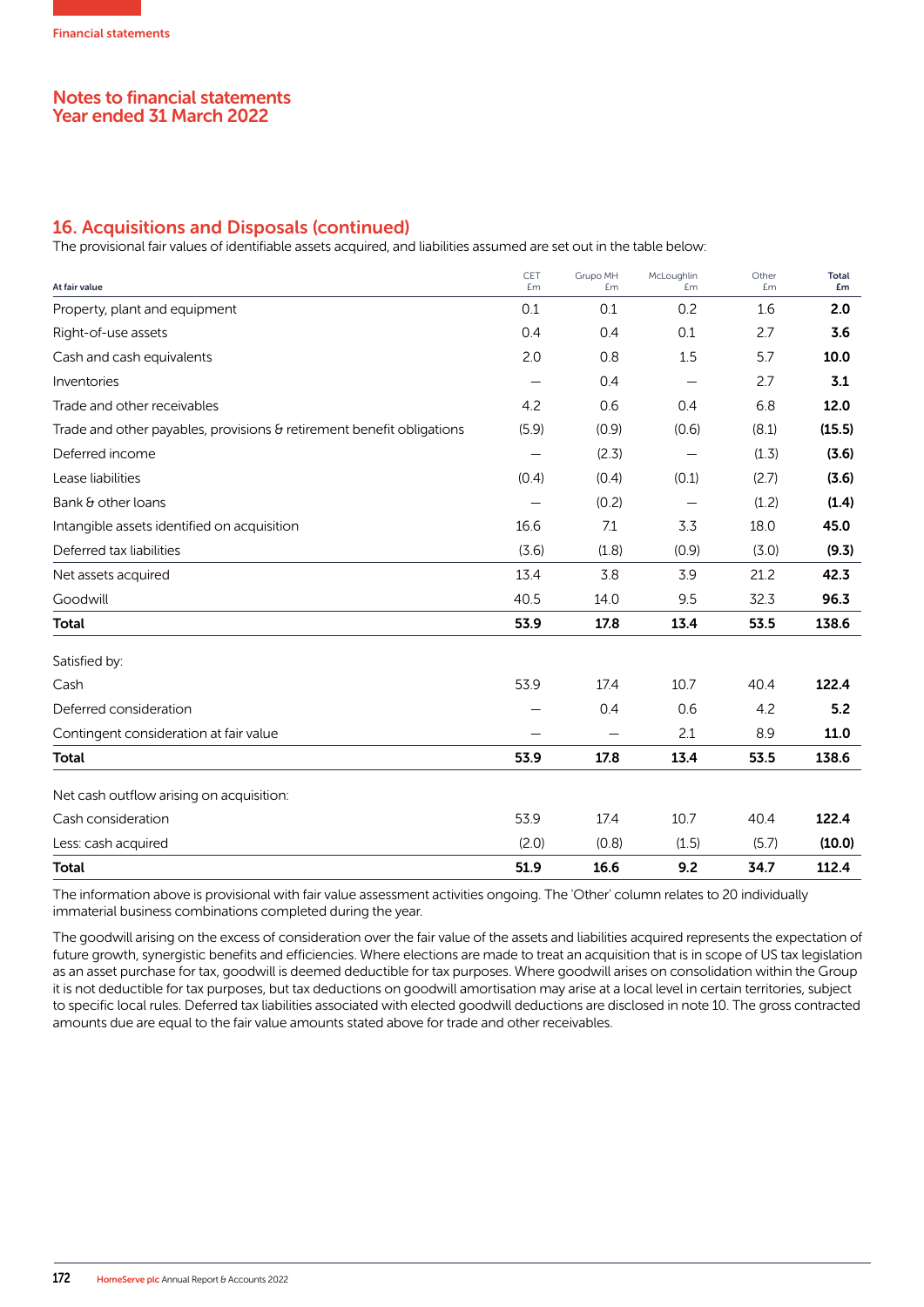The post-acquisition revenue, adjusted operating profit and acquisition-related costs (included in operating costs) from these acquisitions in the year ended 31 March 2022 were as follows:

|                           | <b>CET</b><br>£m | Grupo MH<br>£m | McLoughlin<br>£m         | Other<br>£m | <b>Total</b><br>£m |
|---------------------------|------------------|----------------|--------------------------|-------------|--------------------|
| Revenue                   | 15.7             |                | 5.8                      | 21.5        | 45.1               |
| Adjusted operating profit | 1.1              |                | 0.9                      | 2.9         | 5.0                |
| Acquisition-related costs | 0.5              |                | $\overline{\phantom{m}}$ |             |                    |

If all of the acquisitions had been completed on the first day of the financial year, Group revenues for the year would have been £1,480.8m and Group adjusted profit before tax would have been £228.6m.

In addition to the net cash outflow on the acquisitions above of £112.4m, deferred and contingent consideration was paid relating to previous business combinations of £18.4m (FY21: £3.6m).

#### Disposal of HomeServe Labs Limited

On 21 March 2022, HomeServe Assistance Limited ('HAL'), a Group company, disposed of its 100% interest in HomeServe Labs Limited. The total fair value of consideration was £4.9m. The net assets of the Group's interest in the business at the date of the disposal were:

| At fair value                                       | £m    |
|-----------------------------------------------------|-------|
| Total identifiable net liabilities                  | (0.1) |
| Gain on disposal                                    | 3.6   |
| <b>Transaction costs</b>                            | 1.4   |
| Total                                               | 4.9   |
| Satisfied by:                                       |       |
| Cash                                                | 1.6   |
| Interest in acquiror                                | 1.8   |
| Fair value of loan notes                            | 1.5   |
| Total                                               | 4.9   |
| Net cash inflow arising on disposal:                |       |
| Consideration received in cash and cash equivalents | 1.6   |
| Less: cash and cash equivalent balances disposed    |       |
| Total                                               | 1.6   |

The loan notes receivable as consideration in this transaction represent an originated credit impaired financial asset under IFRS 9. They have a face value of £6.4m and have been measured at a day one fair value of £1.5m. They will be subsequently measured at amortised cost less any provision for impairment using the effective interest method.

As a result of the transaction, at 31 March 2022, HAL held a 19.99% interest in the acquiror, Spinnaker Acquisitions Plc, subsequently renamed Ondo InsurTech Plc ('Ondo'). The Group have assessed that HAL does not have significant influence over Ondo and as a result the holding is to be accounted for as a non-controlling interest under IFRS 9. The Group has elected to classify the instrument as an investment recorded at fair value through other comprehensive income. See note 17 and 27 for further details.

#### Disposal of Brazilian operations

On 30 June 2021, Habitissimo S.L disposed of its Brazilian operations to Juntos Somos Mais Fidelizacao S.A. for total consideration of €1.8m/£1.6m, including cash of €1.6m/£1.4m recognising a net gain on disposal of €0.8m/£0.7m after the write off of intangible assets and other associated disposal costs. The net gain on disposal is realised within Group operating profit.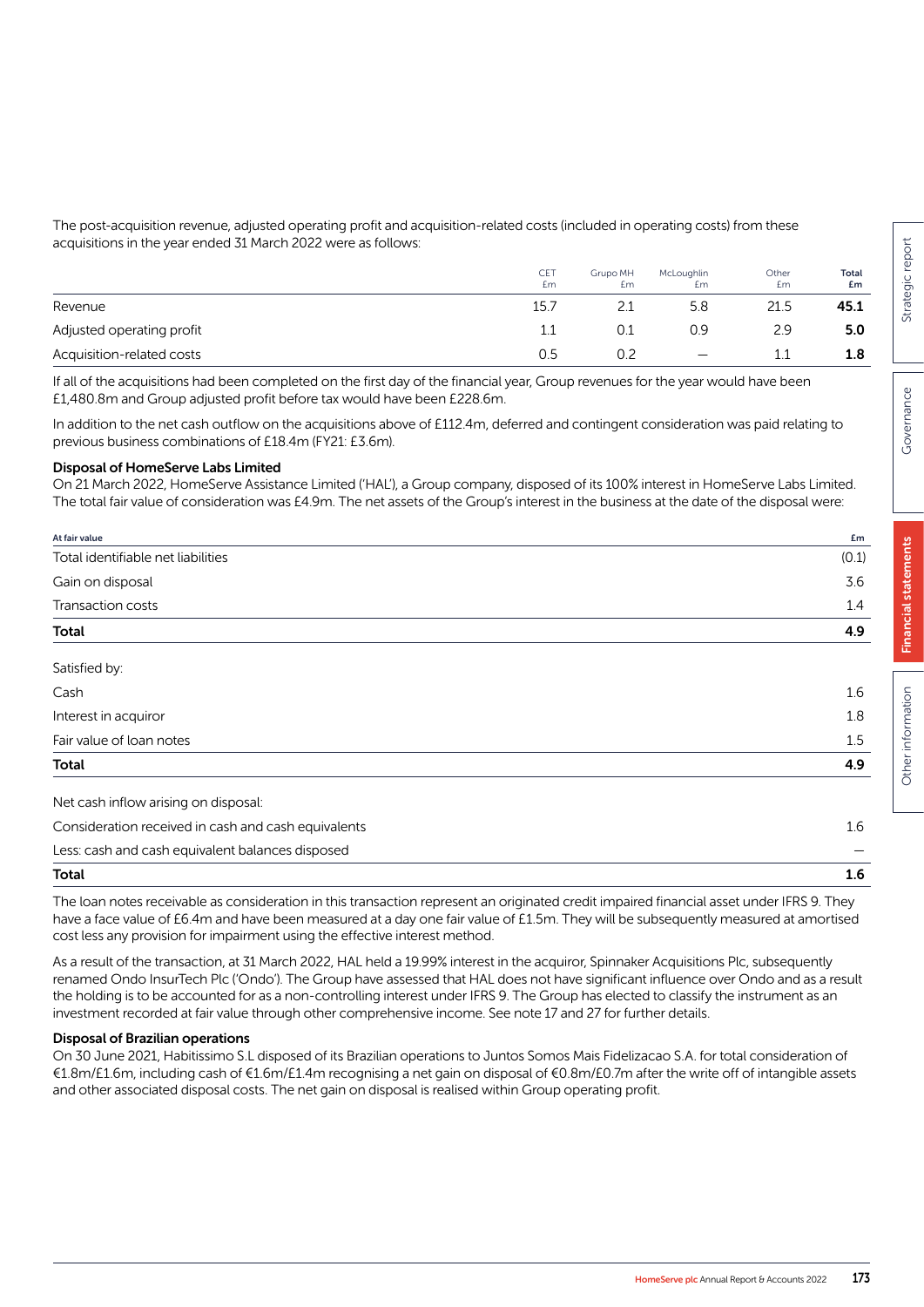## 17. Other investments

| Equity investments carried at fair value through other comprehensive income | <b>£m</b> |
|-----------------------------------------------------------------------------|-----------|
| At 1 April 2020                                                             | 5.6       |
| <b>Additions</b>                                                            | 2.9       |
| Fair value gain on FVTOCI investment                                        | 4.6       |
| Exchange movements                                                          | (0.2)     |
| At 1 April 2021                                                             | 12.9      |
| <b>Additions</b>                                                            | 1.6       |
| Fair value loss on FVTOCI investments                                       | (0.1)     |
| Exchange movements                                                          | (0.1)     |
| At 31 March 2022                                                            | 14.3      |

On 21 March 2022, HomeServe Assistance Limited ('HAL'), a Group company, disposed of 100% of its interest in HomeServe Labs Limited (see note 16). As part of the total consideration HAL obtained a 19.99% holding in the acquiror, Spinnaker Acquisitions Plc, subsequently renamed Ondo InsurTech Plc ('Ondo'). The Group has elected to classify the investment at fair value through other comprehensive income under IFRS 9. For the period from initial recognition to 31 March 2022 the change in fair value recorded in other comprehensive income was a loss of £0.2m.

HomeServe France Holding SAS ('HFH'), a Group company retained a 20% holding in Groupe Maison.fr SAS in May 2020, during FY22 the Group provided additional funding on an arm's length basis in the form of a €3.7m loan facility of which €1.5m/£1.3m had been drawn down at 31 March 2022. The majority shareholders also provided additional equity funding which reduced HFH shareholding to 19.49%. The fair value of the equity investment has been assessed at 31 March 2022 by analysing the future outlook for the business. The result of this reassessment increased the fair value of the investment by £0.1m.

At 31 March 2022 the fair value of the Group's investment held in a manufacturer of smart thermostat connected home technology was held at the valuation indicated by the investee's latest equity funding round (May 2021).

## 18. Equity accounted investments

A list of equity accounted investments, including the name, address, country of incorporation, and proportion of ownership is given in note 50 to the Company's separate financial statements.

#### Contributions to joint ventures

The Group made additional contributions to its joint venture investment in HomeServe Japan Corporation during the year of £3.6m (FY21: £2.2m).

#### Disposal of interest in associate

On 31 March 2021 HomeServe USA Corp disposed of its 20% equity interest in Centriq Technology Inc. ('Centriq') in exchange for a perpetual licence to the technology underpinning Centriq's mobile application which provides customers with a cutting-edge digital home product and system catalogue with ancillary maintenance and repair service solutions. This transaction represented a non-monetary asset exchange in which the Group determined the fair value of the consideration received by reference to the fair value of the asset given up, namely the 20% equity interest in Centriq, which was estimated to be \$1.1m/£0.8m at 31 March 2021. At 31 March 2021, the carrying value of the Group's investment in Centriq of \$4.0m/£2.9m was derecognised and the Group recorded a loss on disposal of £2.1m in the income statement and recognised an intangible asset for £0.8m representing the value of the licence acquired.

Subsequently in FY22, the fair value of the asset received in exchange for the 20% equity interest was finalised with an increase of \$1.0m/£0.8m, bringing the total asset to \$2.1m/£1.6m. This resulted in an increase in the intangible asset recognised and a gain on disposal of \$1.0m/£0.8m being recorded in the income statement.

#### Acquisition of interest in associate

On 22 February 2021, HomeServe France Holding, a Group company, acquired a 20% holding in Mouse Holding SAS for €2,000.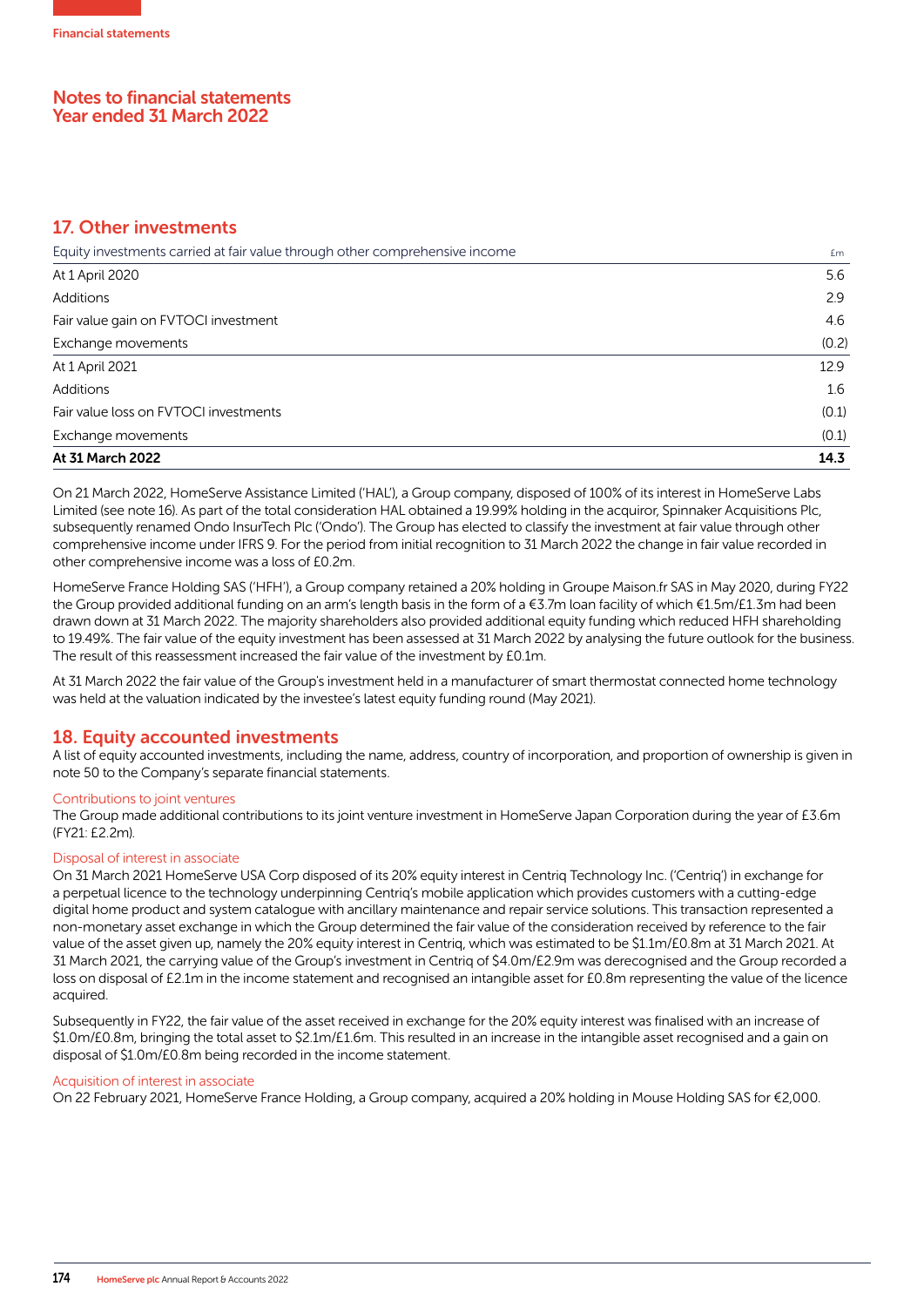#### Summary Financial Information

The following amounts relate to the combined results of the Group's joint venture interest in HomeServe Japan Corporation and associate interests in (including Centriq until date of disposal):

| (6.8) | (5.5) |
|-------|-------|
| (6.8) | (5.5) |
| (3.4) | (2.5) |
|       |       |

|                                                      | 2022<br>£m | 2021<br>km |
|------------------------------------------------------|------------|------------|
| $\overline{\phantom{0}}$<br>CON <sup>c</sup><br>bles | 20<br>20.4 | $+$ $ -$   |

## 20. Trade and other receivables

|                                                  | 2022  | 2021  |
|--------------------------------------------------|-------|-------|
|                                                  | £m    | £m    |
| Amounts receivable for the provision of services | 458.0 | 424.0 |
| Other receivables                                | 48.5  | 44.7  |
| Accrued income                                   | 19.5  | 18.1  |
| Prepayments                                      | 23.6  | 14.2  |
|                                                  | 549.6 | 501.0 |

#### Credit risk

Where the Group contracts directly with the consumer of its services, the counterparty to the financial asset in question (the tradesperson or policyholder) is the primary driver of the Group's credit exposure. Where the Group acts as an insurance intermediary, the counterparty to the financial asset in question (the underwriter) is not the primary driver of the Group's credit exposure, rather the risk derives from the creditworthiness of the underlying policyholder. In both instances the relevant credit risk pools are numerous and diverse, thereby mitigating the significance of the Group's exposure to any single pool of risk. Of the at risk balance at the end of the year there is no significant concentration of credit risk within an individual pool, with risk exposure spread across a large number of policyholders or tradespersons. There are no risk exposures that represent more than 5% of the total balance at risk. Note 3 contains further detail regarding the potential risk if policy cancellations were to be higher than expected.

Risks associated with the environments in which customers and policyholders operate may also influence the credit risk. Credit quality of customers is assessed by taking into account the current financial position of the counterparty, past experience and forward looking factors, including economic outlook. In determining the recoverability of a trade receivable, the Group considers any change in the credit quality from the date credit was initially granted up to the reporting date. The Group's exposures are further reduced by its ability, in the event of default, to cease providing member services or to take policyholders "off risk". A default on a trade receivable is when the counterparty fails to make contractual payments within the stated payment terms. Balances are written off when there is no reasonable expectation of recovery and carrying amounts represent the maximum potential credit exposure.

Trade receivables and accrued income are subject to impairment using the expected credit loss model. The Group applies the IFRS 9 simplified approach to measuring expected credit losses which uses a lifetime expected credit loss allowance for all trade receivables and contract assets. Consequently the IFRS 9 concept of a significant increase in credit risk is not applicable to the Group's expected credit loss calculations. To assess expected credit losses, balances are either assessed individually or grouped based on similar credit risk characteristics (e.g. type of customer or days past due). Expected losses are then measured using a provisioning matrix approach adjusted, where applicable, to take into account current macro-economic factors or counterparty specific considerations.

The Group trades only with creditworthy third parties and maintains a policy that, with the exception of our membership policyholders, customers who wish to trade on credit terms are reviewed for financial stability. The Group has provided fully for those balances that it does not expect to recover. This assessment has been undertaken by reviewing the status of all at risk balances in line with the process described above. The Directors believe that there is no further credit provision required in excess of the expected credit loss provision.

Included in the Group's exposure are balances with a carrying amount of £45.5m (FY21: £34.5m) which are past due at the reporting date but for which the Group has not provided for as there has not been a significant change in credit quality and the amounts are still considered recoverable. The Group does not hold any collateral over these balances.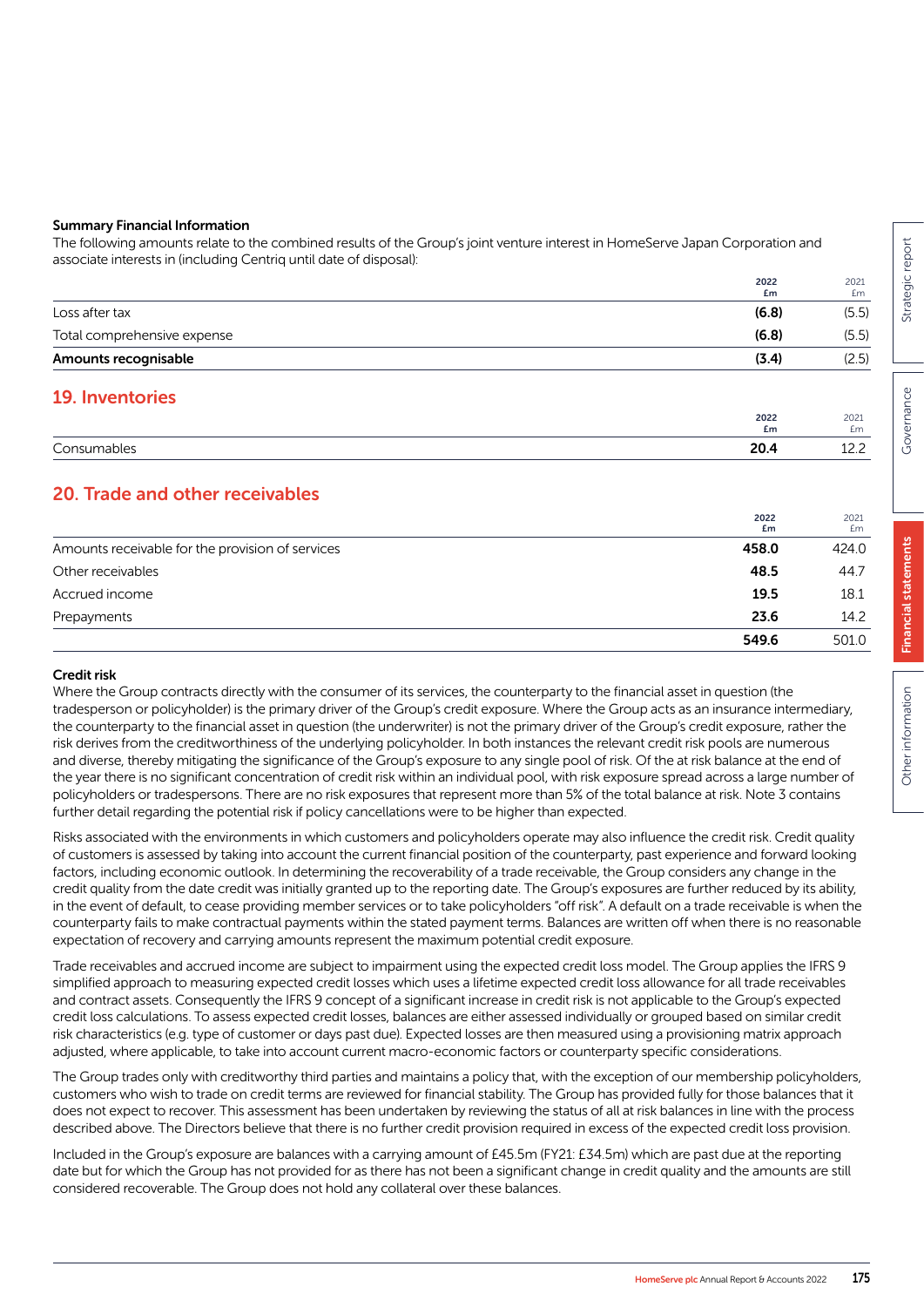## 20. Trade and other receivables (continued)

Ageing of balances past due net of expected credit losses:

|                                     | 2022<br>£m | 2021<br>£m |
|-------------------------------------|------------|------------|
| $1 - 30$ days                       | 21.6       | 19.3       |
| 31 - 60 days                        | 14.9       | 7.9        |
| 61 - 90 days                        | 3.7        | 2.5        |
| $91$ days +                         | 5.3        | 4.8        |
| Balance at 31 March past due        | 45.5       | 34.5       |
| Current/not yet due                 | 412.5      | 389.5      |
| At 31 March                         | 458.0      | 424.0      |
| Movement in expected credit losses: |            |            |
|                                     | 2022<br>£m | 2021<br>£m |
| At 1 April                          | 5.9        | 3.8        |
| Impairment losses recognised        | 3.5        | 2.4        |
| Amounts written off                 | (2.7)      | (1.7)      |
| Amounts recovered                   | (0.1)      | (0.3)      |
| Business disposals                  | (0.4)      |            |
| <b>Business acquisitions</b>        | 0.7        | 0.6        |
| <b>Transfers</b>                    |            | 1.2        |
| Exchange movements                  | 0.2        | (0.1)      |
| At 31 March                         | 7.1        | 5.9        |

Of the provision total £nil relates to accrued income (FY21: £nil).

Ageing of impaired balances:

| At 31 March         | 7.1        | 5.9        |
|---------------------|------------|------------|
| Current/not yet due | 1.6        | 2.1        |
| $91$ days $+$       | 3.7        | 2.4        |
| 61 - 90 days        | 0.6        | 0.7        |
| 31 - 60 days        | 0.8        | 0.5        |
| 1 - 30 days         | 0.4        | 0.2        |
|                     | 2022<br>£m | 2021<br>£m |

#### Other receivables

Other receivables principally comprise deposits, tax balances due to the Group and other non-trading items. No expected credit loss allowance was recognised at 31 March 2022 or 31 March 2021 as there has been no experience of significant historic losses and no charge was reported in the income statement. No other receivable balances were considered past due but not impaired.

## 21. Cash and cash equivalents

|                                                            | 2022<br>£m | 2021<br>f m |
|------------------------------------------------------------|------------|-------------|
| Cash and cash equivalents in the Group balance sheet       | 174.5      | 1714        |
| Bank overdrafts                                            | (17.0)     | (22.0)      |
| Cash and cash equivalents in the Group cash flow statement | 157.5      | 149.4       |

Cash and cash equivalents comprise cash held by the Group and short-term bank deposits with an original maturity of three months or less. Of the total cash and cash equivalents balance held £15.6m (FY21: £19.3m) is not available for use by the Group due to the restrictions stipulated within the Group's contractual relationships with underwriters. These balances principally relate to advances from underwriters received to fund claims payments. No client monies as defined under CASS 5 of the FCA Handbook are held.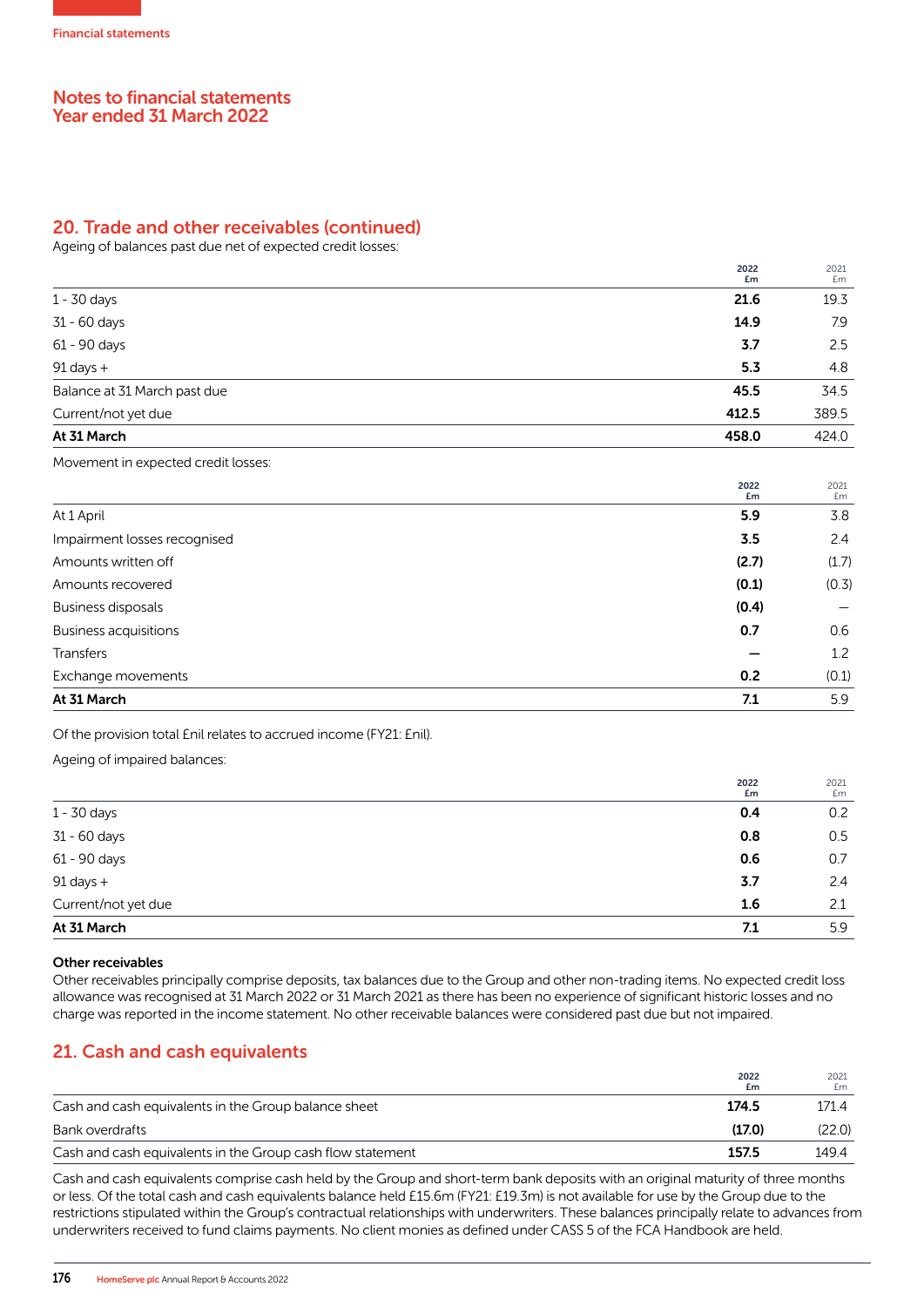Governance ||<br>Strategic report Strategic report

With respect to credit risk arising from cash and cash equivalents, the Group's exposure arises from the probability of default of the counterparty. The Group manages the risk associated with cash and cash equivalents through depositing funds only with reputable and creditworthy banking institutions.

## 22. Trade and other payables – current

|                                                                 | 2022<br>£m | 2021<br>£m |
|-----------------------------------------------------------------|------------|------------|
| Trade payables and accruals                                     | 172.6      | 158.9      |
| Contingent consideration                                        | 11.0       | 17.0       |
| Deferred consideration                                          | 5.9        | 4.0        |
| Obligations under put options                                   | 4.7        | 24.6       |
| Deferred income                                                 | 66.6       | 62.2       |
| Refund liabilities                                              | 26.5       | 23.6       |
| Taxes and social security, excluding current tax                | 14.1       | 13.2       |
| Amounts related to policyholders to be remitted to underwriters | 83.7       | 82.1       |
| Other payables                                                  | 62.3       | 69.3       |
|                                                                 | 447.4      | 454.9      |

Trade payables, other payables and accruals principally comprise amounts outstanding for trade purchases and other ongoing costs.

Deferred and contingent consideration relate to future amounts payable, or potentially payable, on business combinations and asset purchases.

Obligations under put options relate to the obligation to acquire the remaining 10.5% non-controlling interest in eLocal Holdings LLC, following HomeServe USA Holding Corp's initial 79% acquisition in FY20 and subsequent exercise of 10.5% of the options in FY22 (see note 30 for further details). Put options classified as current are exercisable by the holder during July 2022.

Deferred income represents revenue where an obligation exists to provide future services. An appropriate proportion of monies received in advance are treated as deferred income and recognised over the relevant period (see note 4).

Refund liabilities are made in respect of those policies that may be cancelled by the policyholder part way through the contractual term, which will affect the economic benefits that flow to the Group. The liability is made to ensure that the related revenue is not recognised at the point that the policy incepts.

Amounts related to policyholders to be remitted to underwriters principally relate to the cost of underwriting and Insurance Premium Tax for cash collected or cash to be collected from policyholders for the provision of services, not yet transmitted.

## 23. Trade and other payables – non-current

|                               | 2022<br>£m | 2021<br>£m |
|-------------------------------|------------|------------|
| Contingent consideration      | 14.5       | 12.8       |
| Deferred consideration        | 6.4        | 6.8        |
| Obligations under put options | 14.3       | 9.7        |
| Other non-current payables    | 1.6        | 2.5        |
|                               | 36.8       | 31.8       |

Deferred and contingent consideration relate to future amounts payable, or potentially payable, on business combinations and asset purchases.

Obligations under put options relate to the obligation to acquire the remaining 10.5% non-controlling interest in eLocal Holdings LLC, following HomeServe USA Holding Corp's initial 79% acquisition in FY20 and subsequent exercise of 10.5% of the options in FY22 (see note 30 for further details). Put options classified as non-current are exercisable by the holder between July 2023 and July 2025.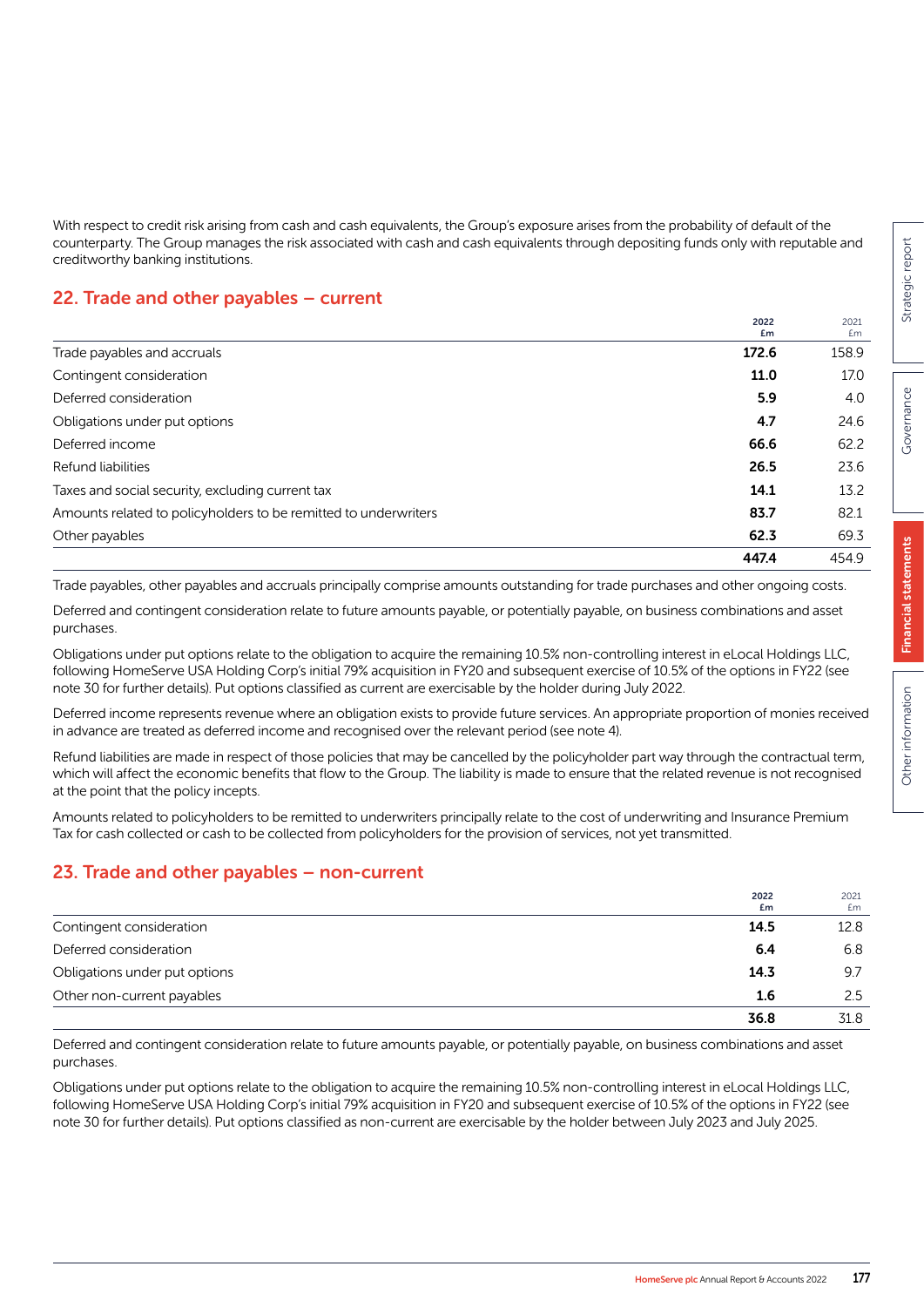## 24. Provisions

Movements in provisions during the years ended 31 March 2022 and 31 March 2021 are disclosed below:

| Utilised                          | (1.7) | (1.9) | (3.6) |
|-----------------------------------|-------|-------|-------|
| Released                          | (0.2) | (0.8) | (1.0) |
| Transferred                       |       | 2.0   | 2.0   |
| Foreign exchange                  | –     | (0.1) | (0.1) |
| At 1 April 2021                   | 0.2   | 5.8   | 6.0   |
| Created                           | 0.2   | 1.3   | 1.5   |
| Acquired on business acquisitions |       | 0.2   | 0.2   |
| Utilised                          | (0.2) | (1.9) | (2.1) |
| Released                          |       | (0.4) | (0.4) |
| At 31 March 2022                  | 0.2   | 5.0   | 5.2   |

Where material, provisions are discounted based on an approximation for the time value of money. The amount and timing of the cash outflows are subject to variation. Provisions are principally expected to be utilised over the next 12 months.

## 25. Borrowings

### Bank and other loans

|                            | 2022<br>£m | 2021<br><b>£m</b> |
|----------------------------|------------|-------------------|
| Sterling denominated       | 86.9       | 40.1              |
| US dollar denominated      | 2.8        | 2.3               |
| Euro denominated           | 11.2       | 11.6              |
| Due within one year        | 100.9      | 54.0              |
| Sterling denominated       | 225.6      | 242.8             |
| US dollar denominated      | 344.8      | 280.5             |
| Euro denominated           | 94.5       | 56.5              |
| Due after one year         | 664.9      | 579.8             |
| Total bank and other loans | 765.8      | 633.8             |

Bank and other loans due within one year includes US Private Placements and bank facilities due within one year of £78.5m (FY21: £26.4m), overdrafts in relation to our cash pooling arrangements of £17.0m (FY21: £22.0m) and interest due on borrowings of £5.4m (FY21: £5.6m).

The US Dollar and Euro denominated borrowings are used to provide debt funding to the North America and Continental Europe operations respectively. Foreign currency borrowings are drawn in the UK and passed to the overseas subsidiaries of the Group by way of intercompany loans, denominated in the same currencies. These external borrowings and the equivalent intercompany receivable loans are treated as monetary liabilities and assets respectively and, as such, the Group's foreign currency exposure risk is minimised.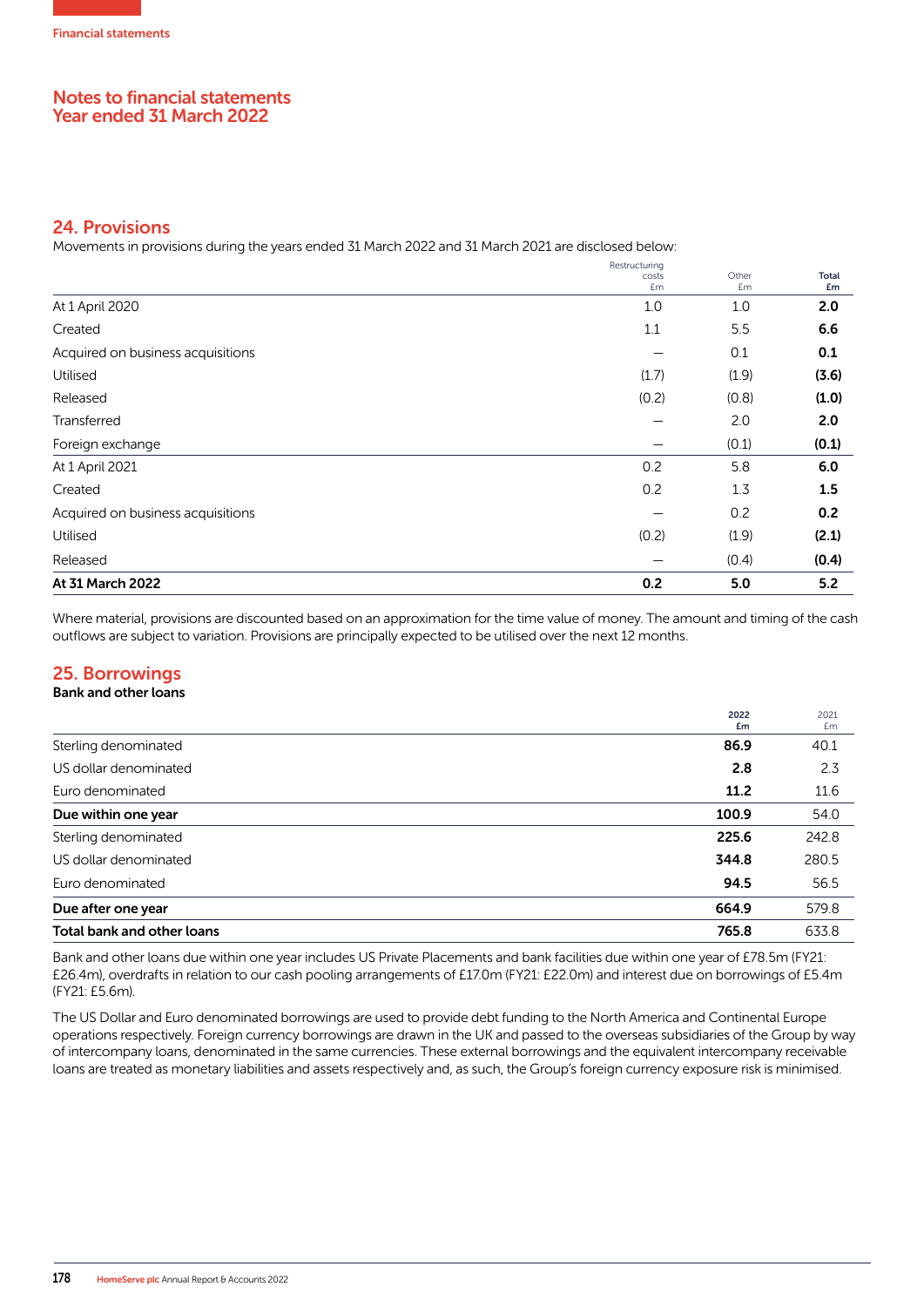The weighted average interest rates paid on bank and other loans were as follows:

|          |     | 2022 |        |                     | 2021         |     |
|----------|-----|------|--------|---------------------|--------------|-----|
|          |     |      |        |                     |              |     |
| Fixed    | 3.1 |      | $-4.0$ | 3.2                 | $\sim$ $  -$ | 4.1 |
| Floating | 2.1 |      |        | 1.6 1.6 1.2 1.1 1.2 |              |     |

All of the Group's borrowings are unsecured. The currencies in which the Group's borrowings are denominated reflect the geographical segments for which they have been used.

On 15 October 2021 the Group completed a financing transaction in the United States Private Placement market, issuing notes amounting to £30.0m with a fixed interest rate of 2.47%. The notes have a 6 year maturity from the date of issue.

The principal features of the Group's other borrowings are as follows:

- The Group has a £400m revolving credit facility with seven banks. This facility was taken out on 1 August 2017 and has an initial term of five years with the option to extend the term twice, by one year, up to a maximum of seven years. On 1 August 2019 the second one year option was exercised to extend the facility to 2024. The financial covenants associated with the facility are 'net debt to EBITDA of less than 3.0 times' (FY21: 3.0 times) and 'interest cover greater than 4.0 times EBITDA' (FY21: 4.0 times). Interest is charged at floating rates at margins of between 1.15% and 1.55% (FY21: 1.05% and 1.15%) above the relevant reference rate, thus exposing the Group to cash flow and interest rate risk. At 31 March 2022, the Group had available £262.7m (FY21: £346.9m) of undrawn committed borrowing facilities in respect of which all conditions precedent had been met.
- The Group has a £35m revolving credit facility with one bank. This facility was taken out on 20 November 2020 with an original termination date of 19 November 2021. On 30 September 2021, the option was exercised to extend the facility by 6 months to 20 May 2022. The financial covenants associated with the facility are the same as the £400m revolving credit facility. Interest is charged at a floating margin of 1.5% (FY21: 1.5%) above the relevant reference rate, thus exposing the Group to cash flow and interest rate risk. At 31 March 2022, the Group had available £35.0m (FY21: £35.0m) of undrawn committed borrowing facilities in respect of which all conditions precedent had been met.
- The Group has a £50m revolving credit facility with one bank. This facility was taken out on 30 March 2020 with a termination date of 15 July 2024. The financial covenants associated with the facility are the same as the £400m revolving credit facility. Interest is charged at a floating margin of 1.55% (FY21: 1.15%) above the relevant reference rate, thus exposing the Group to cash flow and interest rate risk. At 31 March 2022, the Group had available £35.6m (FY21: £40.6m) of undrawn committed borrowing facilities in respect of which all conditions precedent had been met.
- The Group has £530m of additional US Private Placements (FY21: £518m) consisting of: a combined £245m (FY21: £236m) USD and GBP denominated notes taken out on 21 August 2020 at a weighted average interest of 3.41%, a combined £175m (FY21: £172m) USD and GBP denominated notes taken out on 13 December 2018 at a weighted average interest rate of 4.25%; a £60m placement taken out on 6 March 2017 with a fixed interest rate of 2.59% and a £50m placement taken out on 7 October 2015 with a fixed interest rate of 3.44%. These notes vary in maturity from 7, 10 and 12 years from date of issue and the financial covenants are the same as the £400m revolving credit facility.
- The Group renewed a £25m (FY21: £25m) short-term loan in FY22 through to July 2022. The financial covenants associated with the facility are the same as the £400m revolving credit facility. Interest is charged at floating rates at margins of 1.10% (FY21: 1.10%) above the relevant reference rate, thus exposing the Group to cash flow and interest rate risk.
- The Group has a \$5m facility in the USA, of which \$4.1m/£3.2m (FY21: \$2.6m/£1.9m) was drawn at 31 March 2022. The weighted average interest rate was 1.5% (FY21: 1.5%).

In addition to the core external borrowings listed above the Group is party to £8.3m (FY21: £4.2m) in financing arrangements for asset purchases. The weighted average interest rate was 2.2% (FY21: 2.0%).

The Group has complied with all covenant requirements in the current and prior year. Information about liquidity risk is presented in note 27. For the Group's floating Revolving Credit Facilities (RCFs) and with the cessation of GBP LIBOR the Group successfully negotiated to transition to SONIA plus a credit adjustment spread. The facilities will continue to apply USD LIBOR where applicable until June 2023 at which point it is expected that facilities will transition to SOFR based rates.

Other information

Other information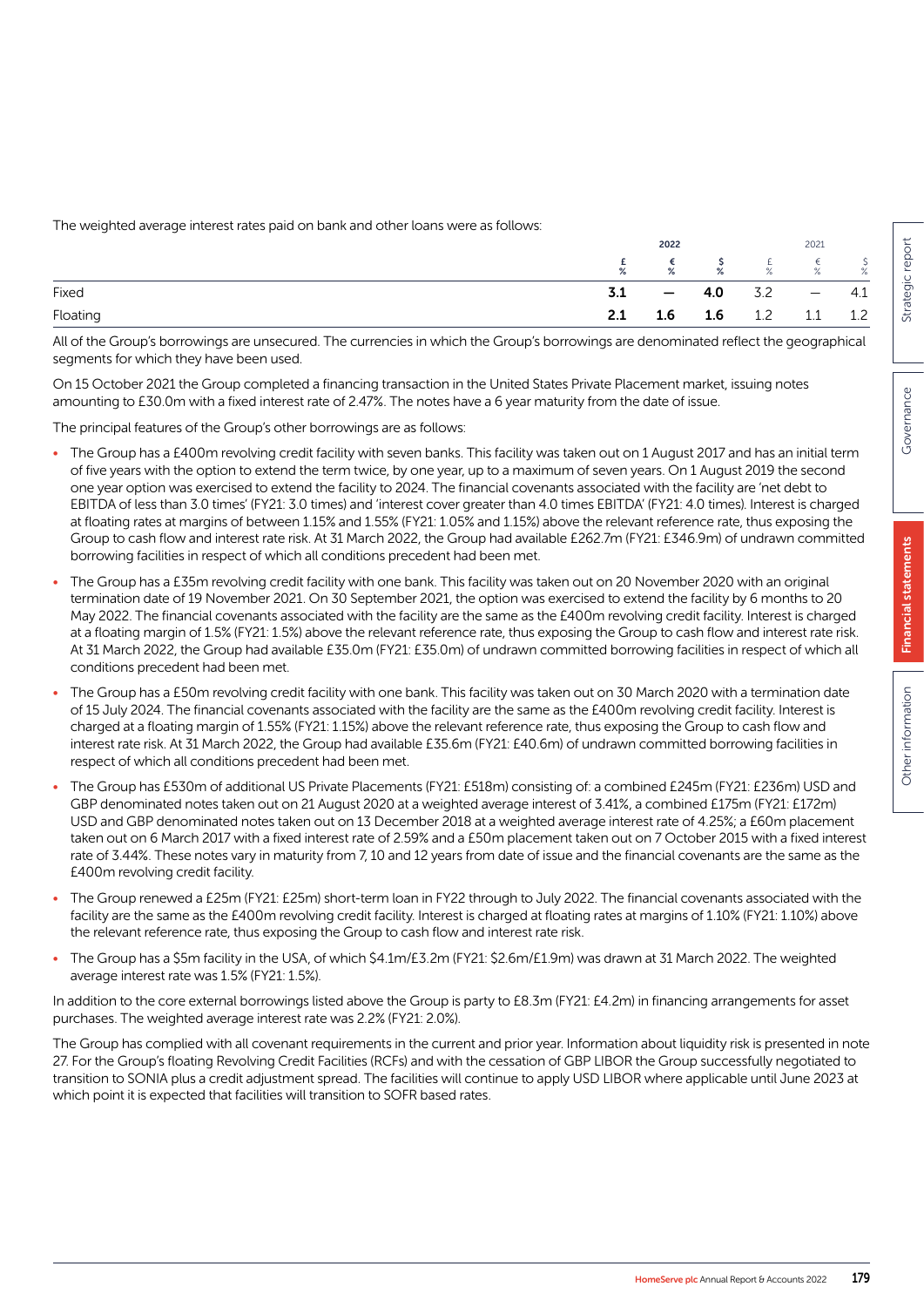## 25. Borrowings (continued)

#### Reconciliation of movements in liabilities arising from financing

|                                                            | Lease<br>liabilities<br>£m | Bank and<br>other loans<br>£m | Total<br>£m |
|------------------------------------------------------------|----------------------------|-------------------------------|-------------|
| At 1 April 2020                                            | 59.3                       | 580.9                         | 640.2       |
| Proceeds from new loans and borrowings                     |                            | 243.4                         | 243.4       |
| Proceeds from additional borrowings on existing facilities |                            | 27.1                          | 27.1        |
| Repayment of borrowings                                    |                            | (214.6)                       | (214.6)     |
| Repayment of lease principal                               | (14.8)                     |                               | (14.8)      |
| Interest paid                                              | (1.4)                      | (18.2)                        | (19.6)      |
| Costs associated with new bank and other loans raised      | —                          | (2.2)                         | (2.2)       |
| Total changes from cash flows                              | (16.2)                     | 35.5                          | 19.3        |
| Non-cash movements                                         |                            |                               |             |
| Foreign exchange                                           | (2.6)                      | (33.4)                        | (36.0)      |
| Interest expense                                           | 1.4                        | 20.3                          | 21.7        |
| Additions                                                  | 6.5                        | 4.2                           | 10.7        |
| Disposals                                                  | (1.1)                      |                               | (1.1)       |
| <b>Business acquisitions</b>                               | 4.0                        | 4.3                           | 8.3         |
| Total changes from non-cash movements                      | 8.2                        | (4.6)                         | 3.6         |
| Bank overdrafts included within bank and other loans       |                            | 22.0                          | 22.0        |
| At 1 April 2021                                            | 51.3                       | 633.8                         | 685.1       |
| Proceeds from new loans and borrowings                     |                            | 30.0                          | 30.0        |
| Proceeds from additional borrowings on existing facilities |                            | 123.2                         | 123.2       |
| Repayment of borrowings                                    |                            | (39.9)                        | (39.9)      |
| Repayment of overdrafts                                    |                            | (5.0)                         | (5.0)       |
| Repayment of lease principal                               | (14.7)                     | $\overline{\phantom{0}}$      | (14.7)      |
| Interest paid                                              | (1.2)                      | (22.5)                        | (23.7)      |
| Costs associated with new bank and other loans raised      |                            | (0.3)                         | (0.3)       |
| Total changes from cash flows                              | (15.9)                     | 85.5                          | 69.6        |
| Non-cash movements                                         |                            |                               |             |
| Foreign exchange                                           | 0.6                        | 14.8                          | 15.4        |
| Interest expense                                           | 1.2                        | 24.2                          | 25.4        |
| Additions                                                  | 11.7                       | 6.1                           | 17.8        |
| Disposals                                                  | (1.0)                      |                               | (1.0)       |
| <b>Business acquisitions</b>                               | 3.6                        | 1.4                           | $5.0$       |
| Total changes from non-cash movements                      | 16.1                       | 46.5                          | 62.6        |
| At 31 March 2022                                           | 51.5                       | 765.8                         | 817.3       |
| Analysed as:                                               |                            |                               |             |
| Non-current                                                | 15.2                       | 100.9                         | 116.1       |
| Current                                                    | 36.3                       | 664.9                         | 701.2       |
| At 31 March 2022                                           | 51.5                       | 765.8                         | 817.3       |

A maturity analysis of the contractual undiscounted cash flows associated with lease liabilities and bank and other loans is provided in note 27.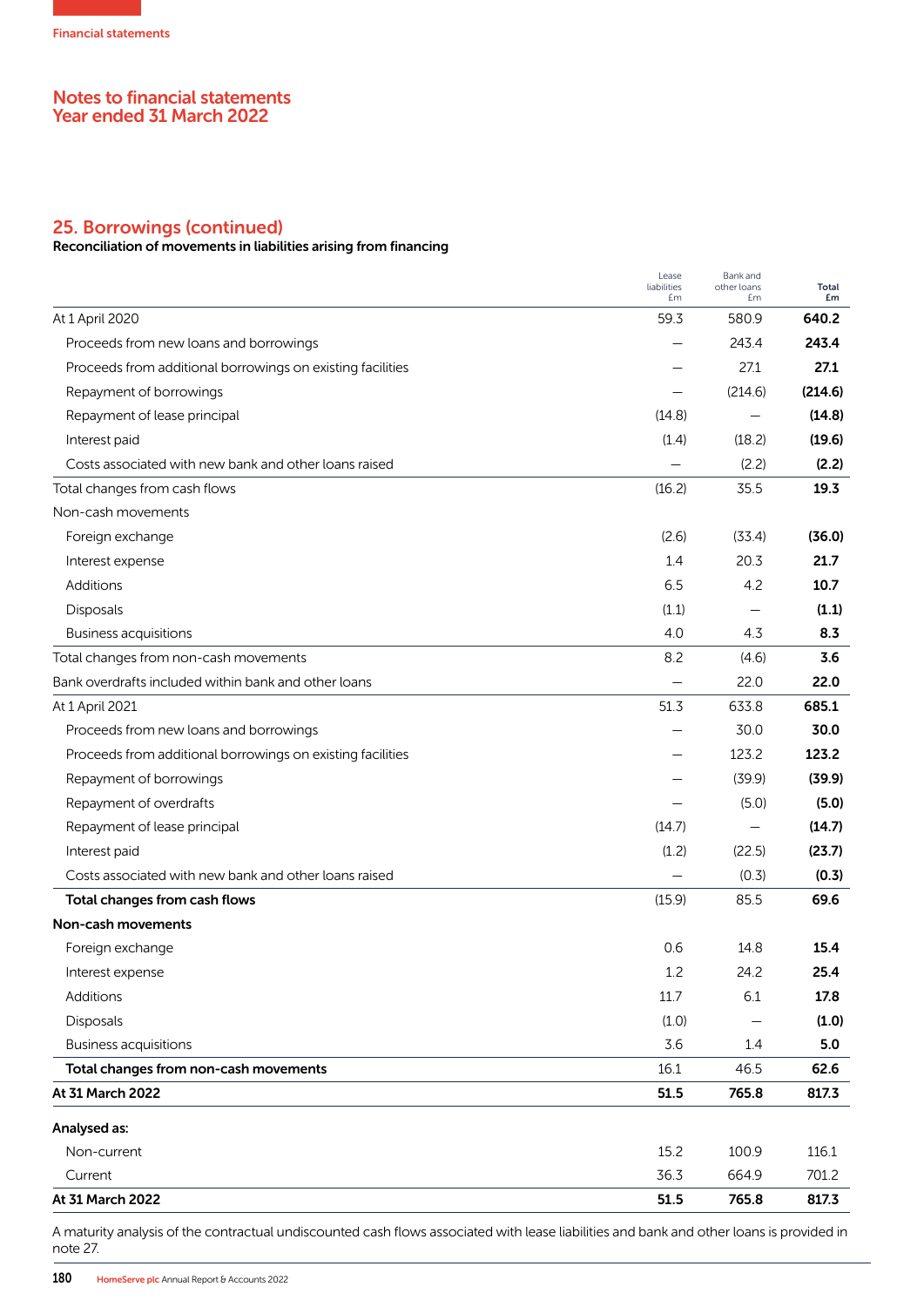## 26. Leasing

Information about leases for which the Group is a lessee is presented below.

#### Right-of-use assets

|                                 | Properties<br>£m | Motor vehicles<br>£m | Other<br>£m              | Total<br>£m |
|---------------------------------|------------------|----------------------|--------------------------|-------------|
| Cost                            |                  |                      |                          |             |
| At 1 April 2020                 | 53.6             | 20.3                 | 0.2                      | 74.1        |
| Additions                       | 2.8              | 3.6                  | 0.1                      | 6.5         |
| Disposals                       | (1.6)            | (1.1)                |                          | (2.7)       |
| Acquisitions of subsidiaries    | 3.5              | 0.5                  |                          | 4.0         |
| Exchange movements              | (3.0)            | (0.7)                | $\overline{\phantom{0}}$ | (3.7)       |
| At 1 April 2021                 | 55.3             | 22.6                 | 0.3                      | 78.2        |
| Additions                       | 3.4              | 8.3                  |                          | 11.7        |
| Disposals                       | (1.5)            | (2.7)                |                          | (4.2)       |
| Acquisitions of subsidiaries    | 3.2              | 0.4                  |                          | 3.6         |
| Exchange movements              | 0.9              | 0.3                  |                          | 1.2         |
| At 31 March 2022                | 61.3             | 28.9                 | 0.3                      | 90.5        |
| <b>Accumulated depreciation</b> |                  |                      |                          |             |
| At 1 April 2020                 | 8.6              | 8.6                  | 0.1                      | 17.3        |
| Charge for the year             | 9.5              | 5.6                  | 0.1                      | 15.2        |
| Disposals                       | (0.6)            | (1.0)                |                          | (1.6)       |
| Exchange movements              | (0.8)            | (0.5)                | $\overline{\phantom{0}}$ | (1.3)       |
| At 1 April 2021                 | 16.7             | 12.7                 | 0.2                      | 29.6        |
| Charge for the year             | 9.8              | 5.3                  |                          | 15.1        |
| <b>Disposals</b>                | (0.5)            | (2.6)                |                          | (3.1)       |
| Exchange movements              | 0.4              | 0.2                  |                          | 0.6         |
| At 31 March 2022                | 26.4             | 15.6                 | 0.2                      | 42.2        |
| Carrying amount                 |                  |                      |                          |             |
| At 31 March 2022                | 34.9             | 13.3                 | 0.1                      | 48.3        |
| At 31 March 2021                | 38.6             | 9.9                  | 0.1                      | 48.6        |

Amounts recognised in the consolidated income statement are disclosed in notes 5 and 9 respectively. A maturity analysis of the contractual undiscounted cash flows associated with lease liabilities is provided in note 27. The total cash outflow for leases for the year ended 31 March 2022 was £15.9m (FY21: £16.2m), representing £14.7m (FY21: £14.8m) of principal repayments and £1.2m (FY21: £1.4m) of interest charges on outstanding lease liabilities (see note 25).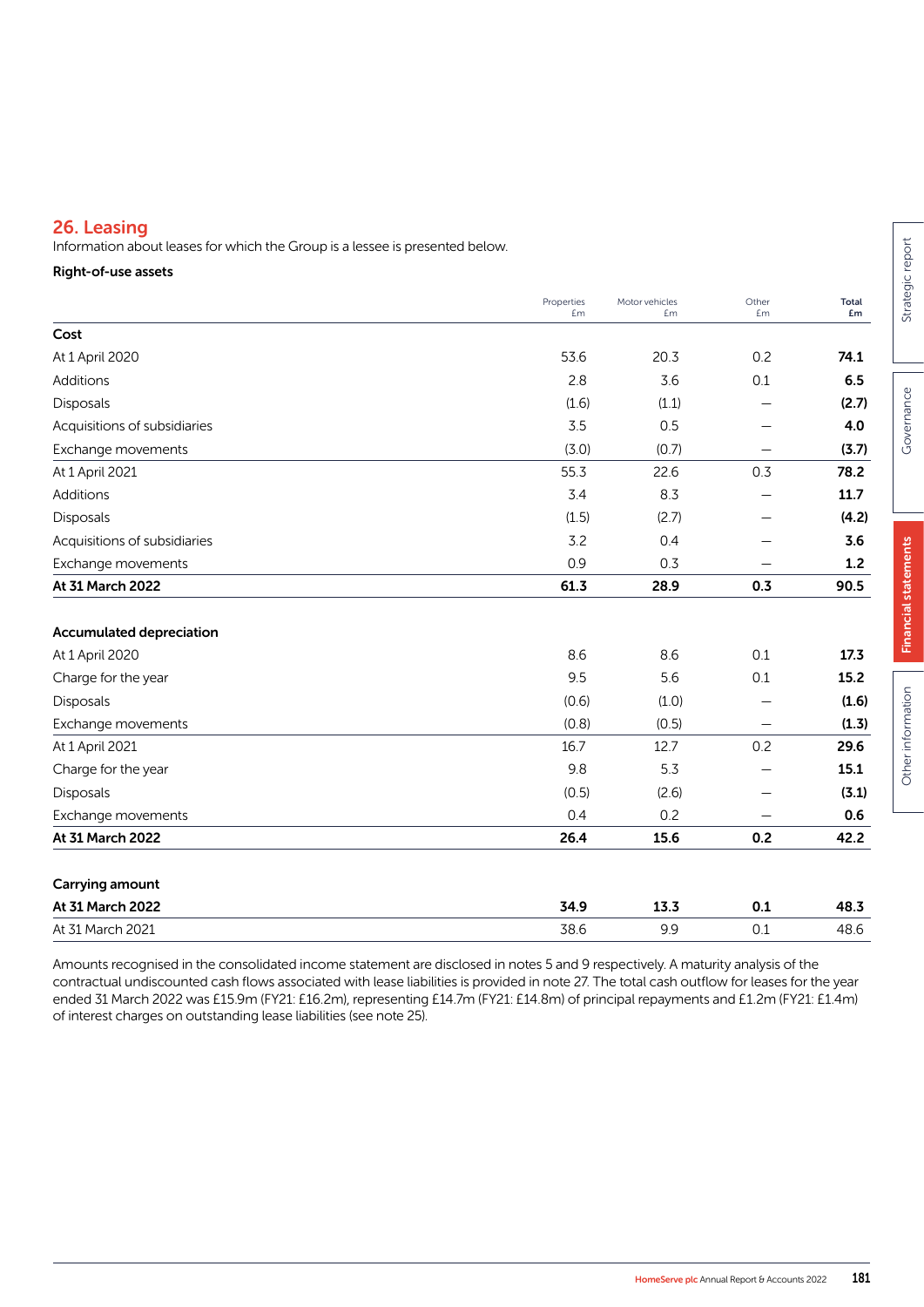## 27. Financial instruments

#### Classification

Aside from the financial instruments discussed under 'financial instruments subsequently measured at fair value' below, all other financial assets and liabilities to which the Group is party are held at amortised cost and their carrying values approximate their fair values.

#### Financial instruments subsequently measured at fair value

Financial instruments that are measured subsequent to initial recognition at fair value are grouped into levels 1 to 3 based on the degree to which the fair value is observable:

- Level 1 fair value measurements are those equal to quoted and unadjusted market prices in active markets for identical assets or liabilities
- Level 2 fair value measurements are those derived from inputs other than quoted prices included within level 1 that are observable for the asset or liability either directly or indirectly
- Level 3 fair value measurements are those derived from valuation techniques that include inputs for the asset or liability that are not based on observable market data.

There were no transfers of assets or liabilities between levels during the year. There are no non-recurring fair value measurements. The Group held the following financial instruments at fair value:

2022

|                                                                    | 2022<br>£m | 2021<br>£m |
|--------------------------------------------------------------------|------------|------------|
| Level 1                                                            |            |            |
| Assets classified as fair value through other comprehensive income |            |            |
| Other investments (note 17)                                        | 1.4        |            |
| Level 2                                                            |            |            |
| Assets classified as fair value through other comprehensive income |            |            |
| Other investments (note 17)                                        | 12.9       | 12.9       |
| Level 3                                                            |            |            |
| Assets classified as fair value through profit and loss            |            |            |
| Other financial assets                                             | 0.9        | 1.2        |
| Contingent consideration at fair value through profit and loss     |            |            |
| Current liabilities                                                | 11.0       | 17.0       |
| Non-current liabilities                                            | 14.5       | 12.8       |

The Group uses the following methods to estimate fair value of its financial instruments:

Financial Instrument Level Valuation method

Other financial assets 1 Quoted bid price in an active market

Other investments 2 Discounted cashflows at current market rates

Other financial assets 3 Black Scholes model and discounted cashflows at current market rates

Contingent consideration 3 Discounted cashflows at current market rates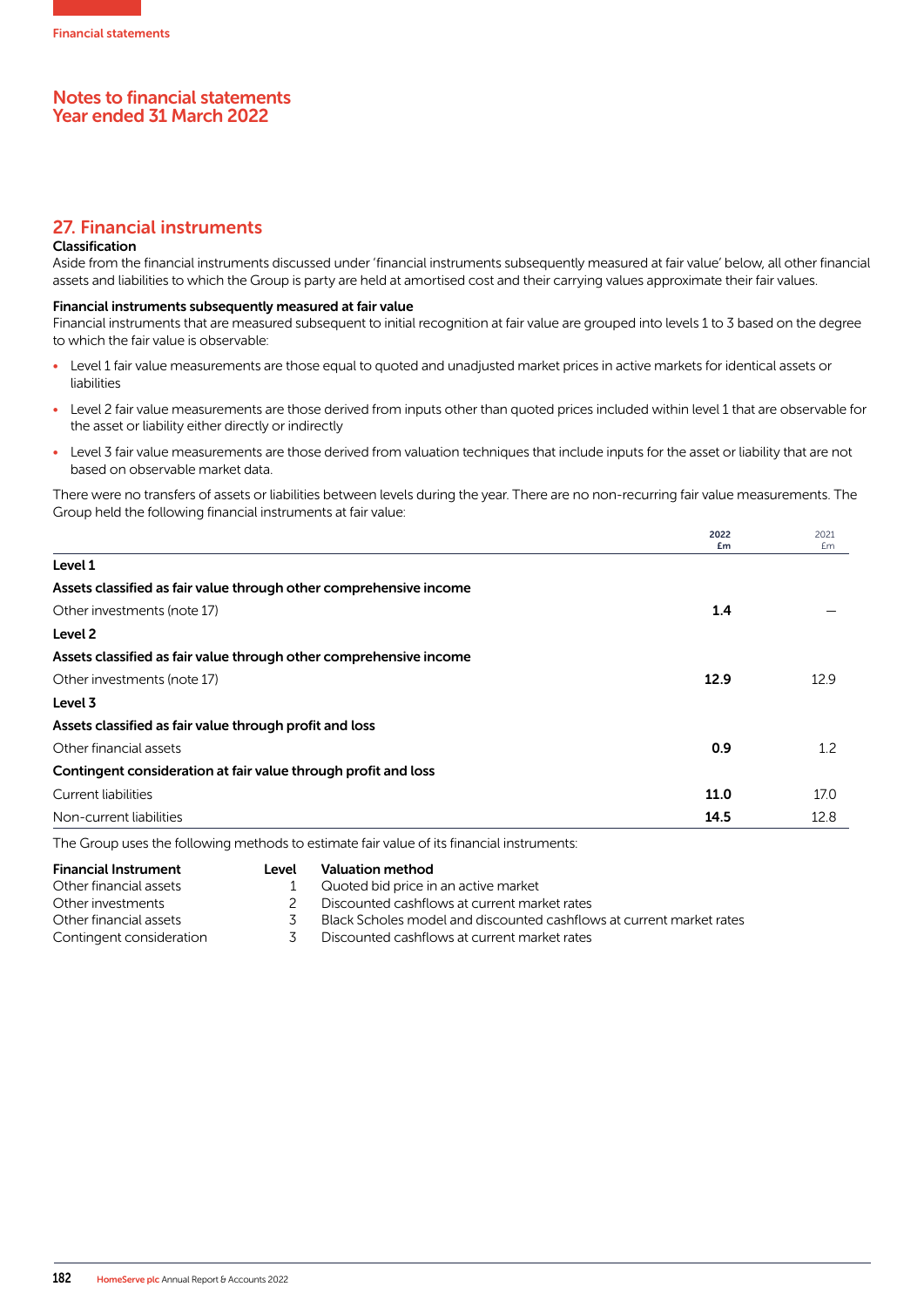The table below presents a reconciliation of recurring Level 3 fair value measurements:

|                                                                |                                 | 2022                              |                                        | 2021                              |
|----------------------------------------------------------------|---------------------------------|-----------------------------------|----------------------------------------|-----------------------------------|
|                                                                | Other financial<br>assets<br>£m | Contingent<br>consideration<br>£m | Other financial<br>assets<br><b>£m</b> | Contingent<br>consideration<br>£m |
| At 1 April                                                     | 1.2                             | 29.8                              |                                        | 11.4                              |
| Additions (note 16)                                            |                                 | 11.0                              | 1.2                                    | 20.4                              |
| Payments                                                       |                                 | (14.6)                            |                                        | (1.1)                             |
| Re-measurement adjustment related to<br>prior year acquisition |                                 |                                   |                                        | 1.0                               |
| Unwinding of discount rate through the income statement        |                                 | 0.6                               |                                        | 0.6                               |
| Other movements                                                |                                 | 0.2                               |                                        | (0.3)                             |
| Fair value re-measurements                                     | (0.3)                           | (2.5)                             | 0.1                                    |                                   |
| Foreign exchange                                               |                                 | 1.0                               | (0.1)                                  | (2.2)                             |
| At 31 March                                                    | 0.9                             | 25.5                              | 1.2                                    | 29.8                              |

The inputs used to derive the asset fair values are reviewed at least annually by the Directors as part of the valuation process. The variable inputs most consequential to the final valuation of the instrument are the price of the underlying equity and the expected volatility. If the underlying price of the equity was higher/lower by 10%, then the carrying amount would increase by £0.4m/decrease by £0.1m (FY21: increase by £0.3m/decrease by £0.2m). If the volatility assumption increased/decreased by 10%, then the carrying amount would increase/decrease by £0.1m (FY21: £0.1m).

If discount rates on contingent consideration were higher/lower than the Group's historical experience by 10%, the carrying amount would increase/decrease by £0.1m (FY21: £0.1m). The undiscounted range of outcomes associated with the contingent consideration payments has a floor of £0.8m (FY21: £1.6m). Payments above the floor vary based on a range of conditional performance metrics, for example a percentage commission based on the future revenues associated with certain products of an acquired business over a defined period.

#### Other financial assets – Level 3

#### HomeServe France Holding SAS ("HFH") call option over equity in Maison.fr

As a result of the disposal, on 15 May 2020, of an 80% interest in HomeServe Home Experts SAS (subsequently renamed Groupe Maison. fr), HFH acquired a call option, initially exercisable in April 2022, providing the opportunity to acquire a further 23.73% equity stake of Groupe Maison.fr SAS for a fixed price of €3.7m/£3.3m. On 26 November 2021 the option term was amended and the instrument is now exercisable in December 2022 with no other changes in terms. The option has been fair valued using a Black-Scholes option pricing model. The assumptions used in the model are as follows:

- The price of the underlying equity (determined by discounting future forecast cash flows of the business to present value)
- The exercise price of the option
- The risk-free rate
- The life of the option
- The expected volatility of the share price/equity
- Expected dividends

The fair value of the option at 31 March 2022 was £0.9m (FY21: £1.2m). During FY22 the change in fair value before the impact of foreign exchange was a charge of £0.3m (FY21: £0.1m charge).

#### Eneco Belgium NV call option over equity in HomeServe Belgium

On 27 January 2021 HomeServe France Holding SAS wrote a call option giving an unrelated third party, Eneco Belgium NV ('Eneco'), the ability to acquire 50% of the equity in HomeServe Belgium SRL, a wholly owned subsidiary of HFH, at any time between the first and third anniversaries of the signing date of the call option agreement. At 31 March 2022 the Group have compared the forecast exercise price to Eneco throughout the exercise period to the forecast fair value of 50% of the equity in HomeServe Belgium SRL and concluded that the option has no significant fair value at the balance sheet date.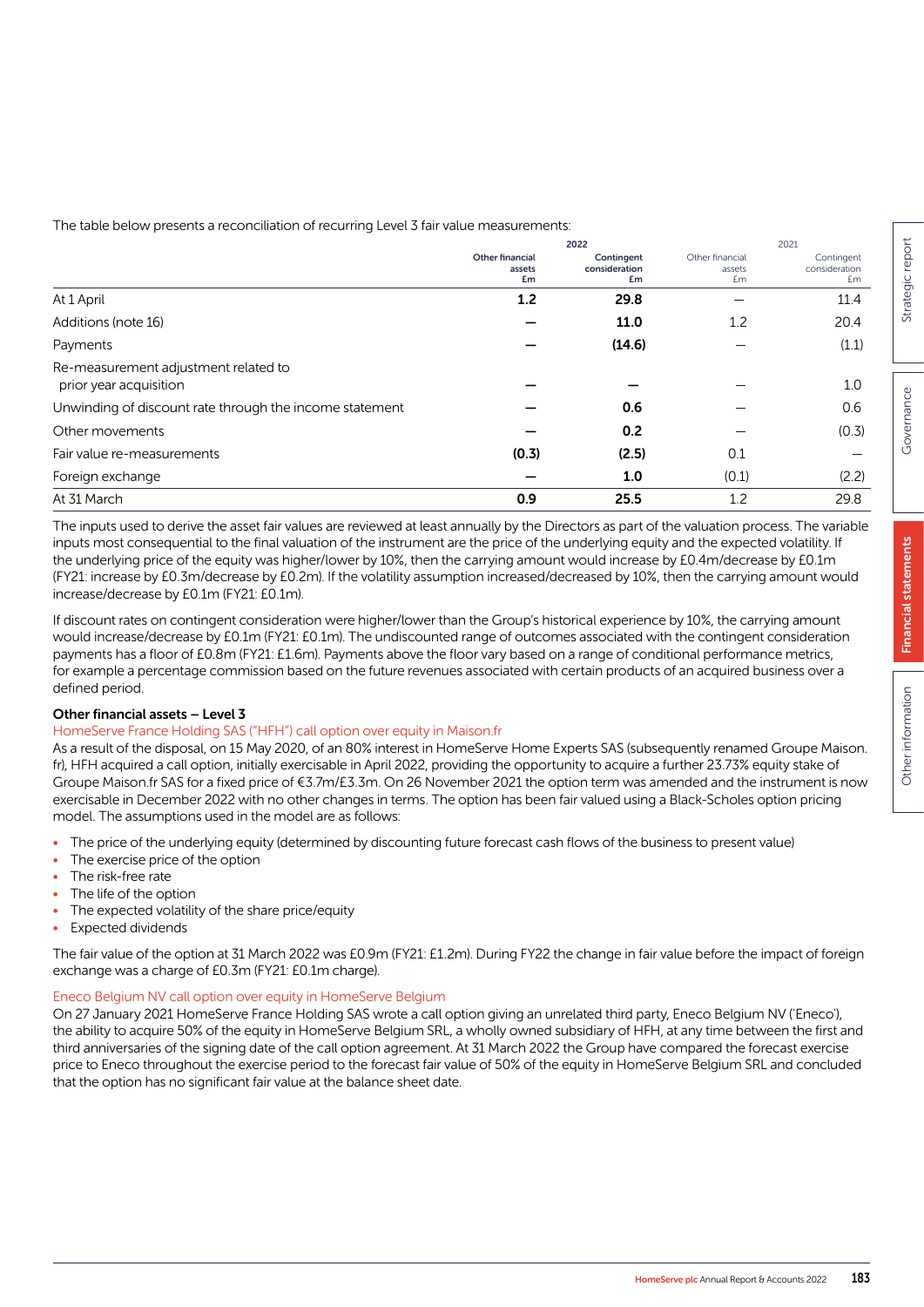## 27. Financial instruments (continued)

## Other financial assets – held at amortised cost

#### Ondo InsurTech Plc ("Ondo") loan notes

As a result of the disposal of HomeServe Labs Limited, HomeServe Assistance Limited ('HAL'), a Group company, obtained loan notes in Ondo as part of the total consideration. They represent an originated credit impaired financial asset under IFRS 9 and have been measured at a day one fair value of £1.5m. The loan notes are subsequently measured at amortised cost less any provision for impairment using the effective interest method. The carrying value at 31 March 2022 was £1.5m.

#### Capital risk management

The Group manages its capital to ensure that entities in the Group are able to continue as going concerns while maximising the return to stakeholders through the appropriate balance of debt and equity. The capital structure of the Group consists of debt, which includes the borrowings disclosed in note 25, cash and cash equivalents in note 21 and equity attributable to equity holders of the parent, comprising issued capital, reserves and retained earnings as disclosed in notes 28, 29 and the Group Statement of Changes in Equity.

The table below presents quantitative data for the components the Group manages as capital:

|                                              | 2022<br>£m | 2021<br>£m |
|----------------------------------------------|------------|------------|
| Attributable to equity holders of the parent | 627.6      | 564.0      |
| Cash and cash equivalents                    | 174.5      | 171 4      |
| Bank and other loans                         | 765.8      | 633.8      |

Certain of the entities in the Group are subject to externally imposed capital requirements from the Financial Conduct Authority. Where such requirements exist, the Group manages the risk through the close monitoring of performance and distributable capital within the entities impacted by the regulations. The Group has complied with all such arrangements throughout the current and preceding year.

#### Financial risk management objectives

The Group principally utilises cash and cash equivalents and bank and other loans for the purpose of raising finance for its operations. The Group also has various other financial instruments such as trade receivables and trade payables which arise directly from its operations.

Financial risk management is overseen by the Board according to objectives, targets and policies set by the Board. Treasury risk management, including management of currency risk, interest rate risk and liquidity risk is carried out by a central Group Treasury function in accordance with objectives, targets and policies set by the Board. Treasury is not a profit centre and does not enter into speculative transactions.

#### Classification of financial instruments

The Group's financial assets and liabilities are disclosed in notes 20-23 and note 25. The main risks arising from the Group's financial instruments are interest rate risk, credit risk and liquidity risk. Foreign currency risk is minimised by the treasury borrowing approach set out in note 25.

#### Interest rate risk

The Group's exposure to the risk of changes in market interest rates primarily relates to the Group's long-term debt requirements with floating interest rates. The Group's policy is to manage its interest rate risk using a mix of fixed and variable rate debts.

It is, and has been throughout the period under review, the Group's policy that no trading in financial instruments shall be undertaken.

The following table demonstrates the sensitivity to a reasonably possible increase of 100bps in the cost of borrowing, with all other variables held constant, of the Group's profit before tax (through the impact on floating rate borrowings).

|                                     | 2022   | 2021   |
|-------------------------------------|--------|--------|
| Increase in cost of borrowing       | 100bps | 100bps |
| Reduction in profit before tax (Em) |        |        |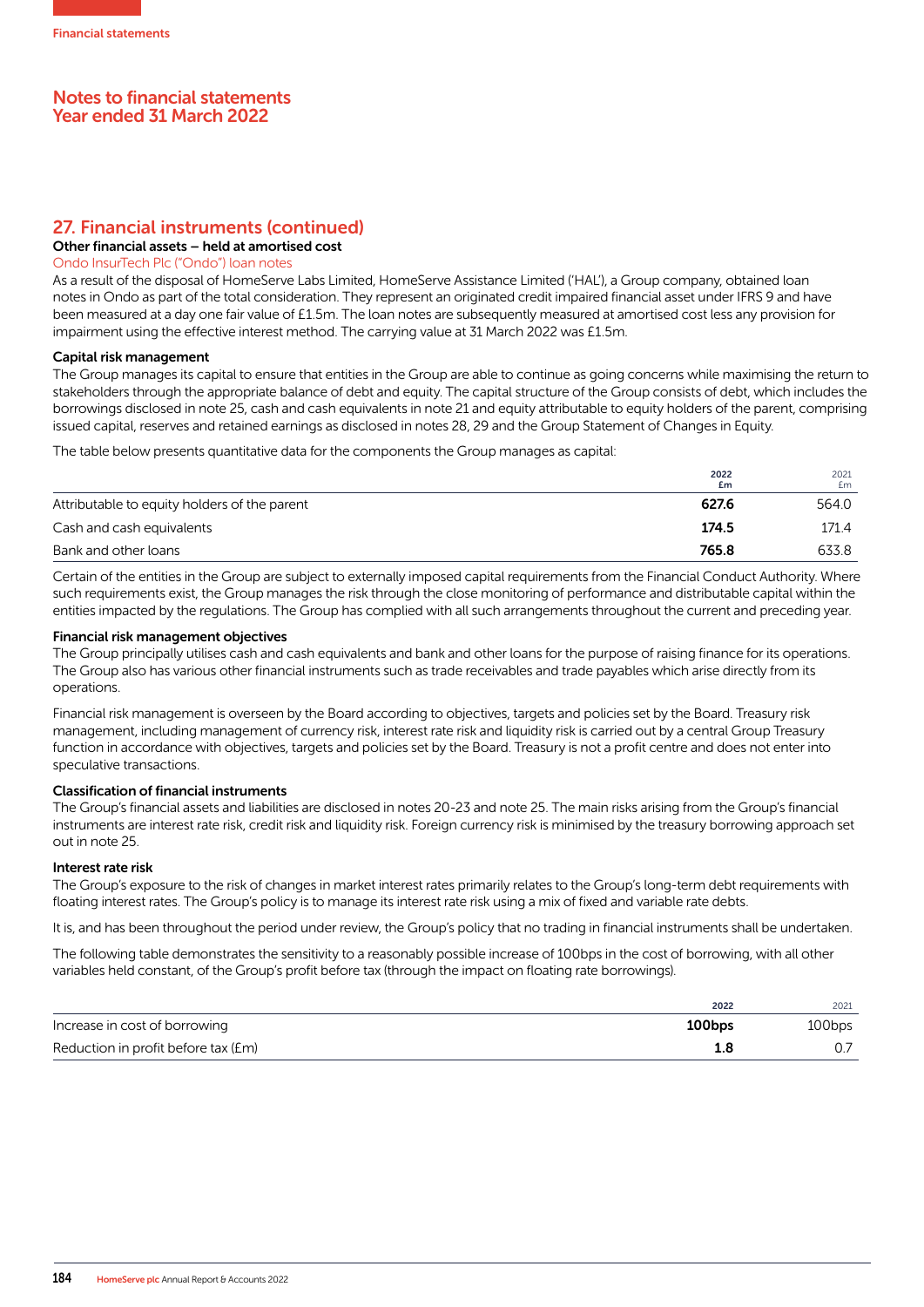#### Credit risk

Credit risk associated with trade receivables and accrued income contract assets is discussed in note 20. Credit risk related to cash and cash equivalents is discussed in note 21.

#### Liquidity risk

Ultimate responsibility for liquidity risk management rests with the Group's Board which sets the framework for the management of the Group's short, medium and long-term funding and liquidity management requirements. The Group manages liquidity risk by maintaining adequate reserves and banking facilities and continuously monitoring forecast and actual cash flows. Included in note 25 are details of the undrawn facilities that are available to the Group to reduce liquidity risk further, along with the weighted average interest rates paid on bank and other loans.

The maturity profile of the Group's financial liabilities based on contractual maturities, is provided in the table below. Interest is payable on all bank and other loans. All cash flows are presented on an undiscounted basis.

|                         | Bank and<br>other loans<br>£m | Trade<br>payables<br>£m  | Other<br>payables<br>£m | Deferred and<br>contingent<br>consideration<br>£m | Lease<br>liabilities<br>£m | Obligations<br>under put<br>options<br>£m | Total<br>£m |
|-------------------------|-------------------------------|--------------------------|-------------------------|---------------------------------------------------|----------------------------|-------------------------------------------|-------------|
| 2022                    |                               |                          |                         |                                                   |                            |                                           |             |
| Under 2 months          | 20.2                          | 104.9                    | 63.5                    | 0.4                                               | 2.5                        |                                           | 191.5       |
| Between 2 and 12 months | 97.7                          | 67.7                     | 123.2                   | 17.6                                              | 13.2                       | 4.8                                       | 324.2       |
| Between 1 and 2 years   | 23.9                          | 0.6                      | 0.5                     | 6.0                                               | 13.2                       | 17.6                                      | 61.8        |
| Between 2 and 5 years   | 320.2                         | $\overline{\phantom{0}}$ | 0.1                     | 12.3                                              | 19.5                       |                                           | 352.1       |
| After 5 years           | 436.4                         | 0.3                      |                         | 5.0                                               | 6.3                        |                                           | 448.0       |
| <b>Total</b>            | 898.4                         | 173.5                    | 187.3                   | 41.3                                              | 54.7                       | 22.4                                      | 1.377.6     |

|                         | Bank and<br>other loans<br>£m | Trade<br>payables<br>£m | Other<br>payables<br>£m | Deferred and<br>contingent<br>consideration<br>£m | Lease<br>liabilities<br>£m | Obligations<br>under put<br>options<br>£m | Total<br>£m |
|-------------------------|-------------------------------|-------------------------|-------------------------|---------------------------------------------------|----------------------------|-------------------------------------------|-------------|
| 2021                    |                               |                         |                         |                                                   |                            |                                           |             |
| Under 2 months          | 24.6                          | 97.2                    | 39.3                    | 6.1                                               | 2.5                        |                                           | 169.7       |
| Between 2 and 12 months | 44.4                          | 61.7                    | 109.9                   | 17.0                                              | 11.6                       | 26.7                                      | 271.3       |
| Between 1 and 2 years   | 72.2                          | 0.1                     | 1.5                     | 3.9                                               | 12.1                       |                                           | 89.8        |
| Between 2 and 5 years   | 229.5                         | 0.1                     | 0.1                     | 10.9                                              | 20.6                       | 15.8                                      | 277.0       |
| After 5 years           | 405.3                         | 0.7                     |                         | 6.5                                               | 7.7                        |                                           | 420.2       |
| Total                   | 776.0                         | 159.8                   | 150.8                   | 44.4                                              | 54.5                       | 42.5                                      | 1,228.0     |

The revolving credit facility is drawn down and associated interest is settled on a monthly basis. The principal is included in the above maturity profile tables when the facility is due to expire.

## 28. Share capital

|                                                                                       | 2022 | 2021 |
|---------------------------------------------------------------------------------------|------|------|
|                                                                                       | £m   | +m   |
| Issued and fully paid 336,471,082 ordinary shares of 2 9/13p each (FY21: 336,045,030) |      |      |

The Company has one class of ordinary shares which carry no right to fixed income. Share capital represents consideration received or amounts, based on fair value, allocated to LTIP and One Plan participants on exercise, or amounts, based on fair value of the consideration for acquired entities. The nominal value was 2 9/13p per share on all issued and fully paid shares.

During the year from 1 April 2021 to 31 March 2022 the Company issued 426,052 shares with a nominal value of 2 9/13p creating share capital and share premium with a combined value of £2.9m.

During the year from 1 April 2020 to 31 March 2021 the Company issued 1,410,752 shares with a nominal value of 2 9/13p creating share capital and share premium with a combined value of £7.2m.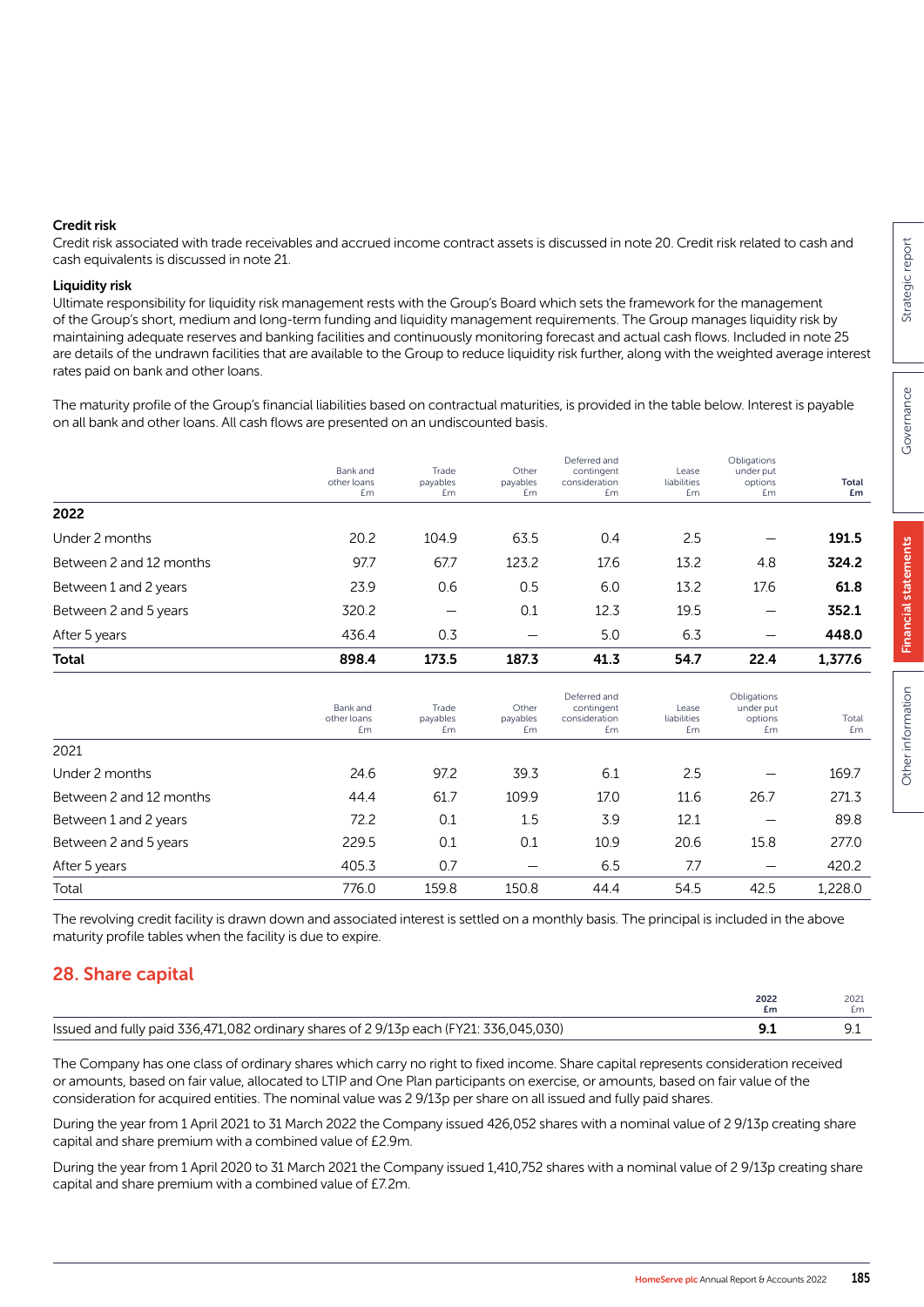## 29. Reserves

#### Share premium

The share premium account represents consideration received or amounts, based on fair value, allocated to LTIP and One Plan participants on exercise for authorised and issued shares in excess of the nominal value of 2 9/13p (FY21: 2 9/13p).

#### Share incentive reserve

The share incentive reserve represents the cumulative charges to income under IFRS 2 'Share-based payments' on all share options and schemes granted, net of share option exercises.

#### Currency translation reserve

The currency translation reserve represents the cumulative foreign currency translation movement on the assets and liabilities of the Group's international operations at year end exchange rates.

#### Investment revaluation reserve

The investment revaluation reserve represents the movement on revaluation of the Group's fair value through other comprehensive income investments disclosed in note 17.

#### Other reserves

The movement on other reserves during the current and preceding years is set out in the table below:

|                                                 | Capital redemption | Merger  | Own shares | <b>Total other</b> |
|-------------------------------------------------|--------------------|---------|------------|--------------------|
|                                                 | reserve            | reserve | reserve    | reserves           |
|                                                 | Łт                 | £т      | £m         | £m                 |
| At 1 April 2020, 1 April 2021 and 31 March 2022 | ---                | 81.C    | (3.0،      | 70 2               |

The capital redemption reserve arose on the redemption of 1.2m £1 redeemable preference shares on 1 July 2002.

#### Merger reserve

The merger reserve represents:

- the issue on 6 April 2004 of 11.6m new shares relating to the acquisition of the minority interest held in the Group at that date. The reserve reflects the difference between the nominal value of shares at the date of issue of 12.5p and the share price immediately preceding the issue of 624.5p per share; and
- the issue on 17 November 2017 of 1.2m new shares relating to the acquisition of Checkatrade. The reserve reflects the difference between the nominal value of shares at the date of issue of 2 9/13p and the share price immediately preceding the issue of 838p per share. The shares issued formed part of the consideration for the acquisition of the remaining 60% of the equity of Checkatrade (taking the Group's overall holding to 100%) and therefore qualify for merger relief.

The own shares reserve represents the cost of shares in HomeServe plc purchased in the market and held by the HomeServe plc Employee Benefit Trust. The shares are held to satisfy obligations under the Group's share option schemes and are recognised at cost. During the year no shares were repurchased or transferred to individuals to satisfy awards (FY21: nil).

## 30. Non-controlling interests

On 8 September 2021, the non-controlling shareholders of eLocal LLC exercised put options to sell 50% of their 21% non-controlling interest in eLocal LLC for cash consideration of \$25.1m/£18.2m to HomeServe USA Holding Corp. The transaction increased HomeServe USA Holding Corp interest in eLocal to 89.5% of the issued share capital. On extinguishment of the exercised options, \$7.0m/£5.2m of the non-controlling interest was derecognised against equity attributable to the parent. Options over the remaining 10.5% minority equity instruments are exercisable between July 2022 and July 2025.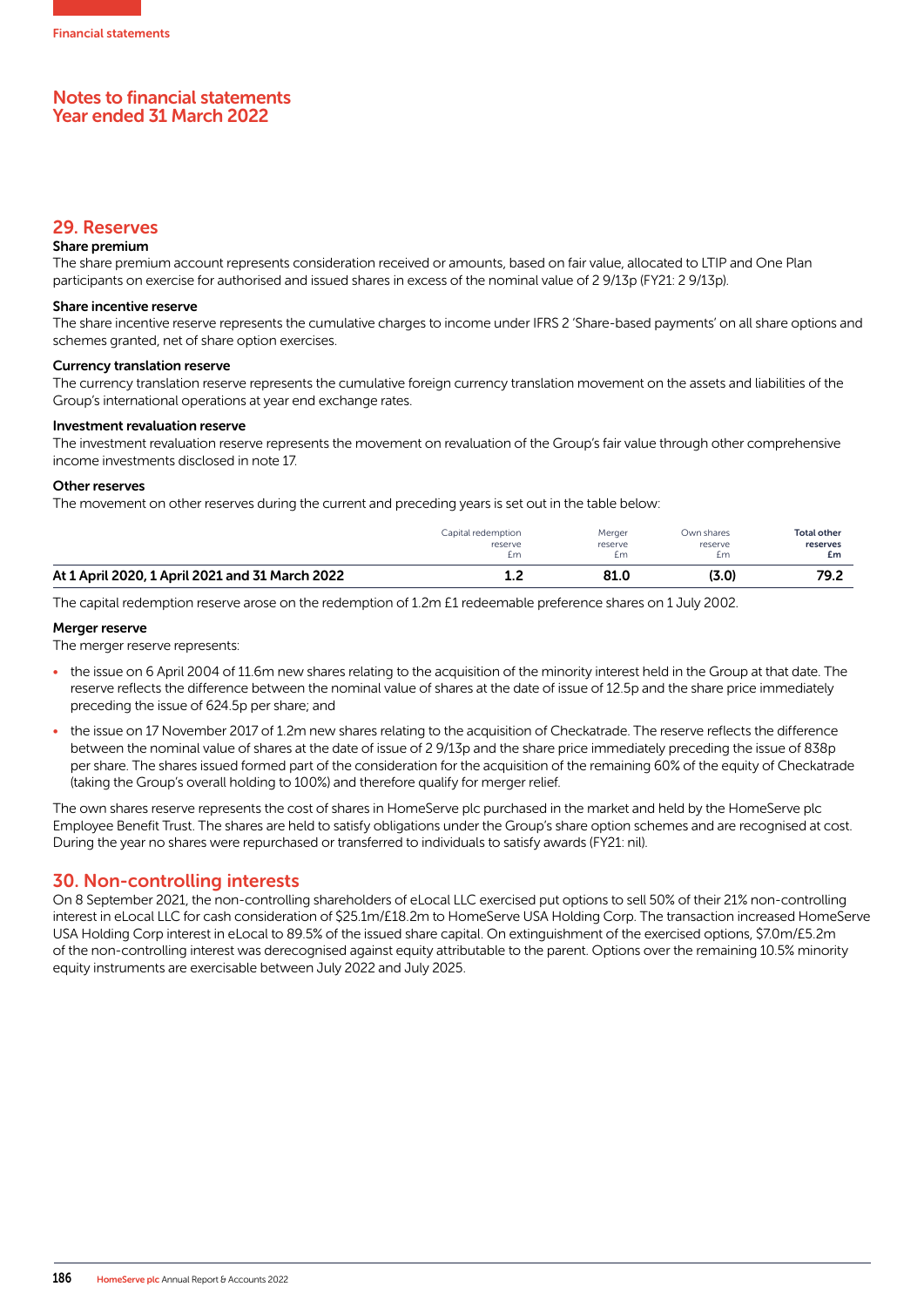Summarised financial information in respect of the Group's non-controlling interests is set out below. In FY22, this relates to the 10.5% (FY21: 21%) non-controlling interest in eLocal USA Holdings LLC. The summarised financial information below represents amounts before intra-group eliminations.

|                                              | 2022<br>£m | 2021<br>£m |
|----------------------------------------------|------------|------------|
| Current assets                               | 18.9       | 12.1       |
| Non-current assets                           | 44.7       | 52.1       |
| Current liabilities                          | (9.8)      | (14.7)     |
| Non-current liabilities                      | (3.9)      | (3.5)      |
| Equity attributable to owners of the Company | 49.9       | 46.0       |
| Non-controlling interests                    | 5.2        | 9.7        |

## 31. Notes to the cash flow statement

|                                                                                                | Notes | 2022<br>£m | 2021<br>£m |
|------------------------------------------------------------------------------------------------|-------|------------|------------|
| <b>Operating profit</b>                                                                        |       | 202.6      | 71.8       |
| Adjustments for:                                                                               |       |            |            |
| Depreciation of property, plant and equipment                                                  | 15    | 10.3       | 99         |
| Depreciation of right-of-use assets                                                            | 26    | 15.1       | 15.2       |
| Amortisation of acquisition intangible assets                                                  | 14    | 44.9       | 45.0       |
| Amortisation of other intangible assets                                                        | 14    | 38.2       | 44.4       |
| Amortisation of contract costs                                                                 | 4     | 5.6        | 9.0        |
| Share-based payments expense                                                                   |       | 5.2        | 4.3        |
| Share of equity accounted investees results                                                    |       | 3.4        | 2.5        |
| Fair value movements on options and contingent consideration                                   |       | (3.7)      | 2.3        |
| Costs of put options on non-controlling interests accrued over time                            |       | 2.7        | 2.8        |
| (Gain)/loss on disposal of associate                                                           | 18    | (0.8)      | 2.1        |
| (Gain)/loss on disposal of businesses                                                          | 16    | (4.3)      | 0.1        |
| (Gain)/loss on disposal of property, plant and equipment, intangible assets and contract costs |       | (6.0)      | 1.1        |
| Other non-cash movements                                                                       |       | 0.5        |            |
| Non-exceptional impairment of goodwill, intangible assets and contract costs                   |       |            | 0.1        |
| Exceptional impairment charges and associated costs                                            | 7     |            | 86.9       |
| Other exceptional items                                                                        |       |            | 5.3        |
| Operating cash flows before movements in working capital                                       |       | 313.7      | 302.8      |
| Increase in inventories                                                                        |       | (4.9)      | (0.8)      |
| Increase in receivables                                                                        |       | (26.1)     | (20.0)     |
| Decrease in payables and provisions                                                            |       | (10.2)     | (4.3)      |
| Net movement in working capital                                                                |       | (41.2)     | (25.1)     |
| Cash generated by operations                                                                   |       | 272.5      | 277.7      |
| Income taxes paid                                                                              |       | (40.6)     | (35.1)     |
| Interest paid (inclusive of payments on lease liabilities and non-bank interest)               |       | (24.3)     | (19.6)     |
| Net cash inflow from operating activities                                                      |       | 207.6      | 223.0      |

Strategic report Governance ||<br>Strategic report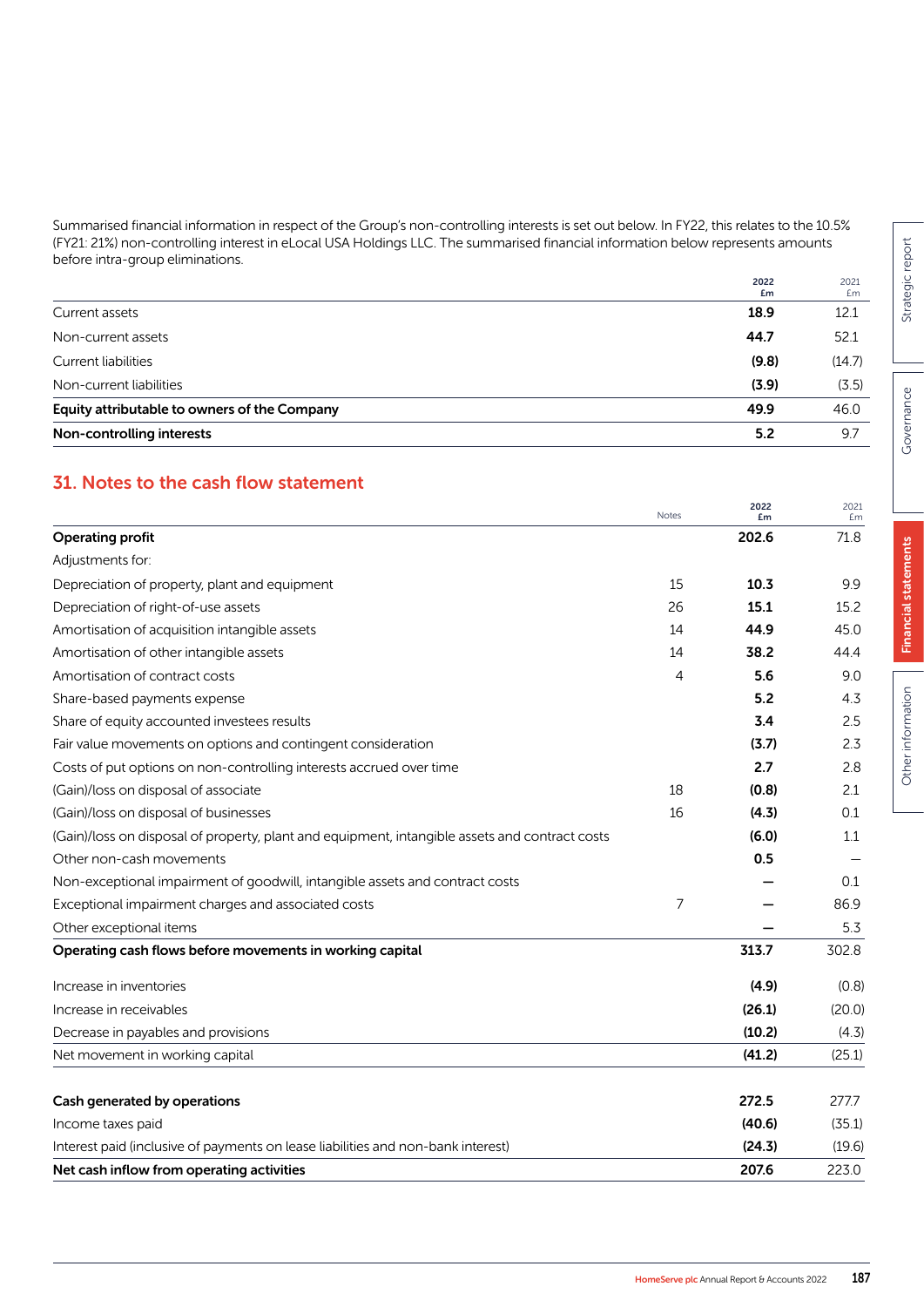## 32. Share-based payments

During the year ended 31 March 2022, the Group had three (FY21: three) share-based payment schemes, which are described below:

#### i) Long-Term Incentive Plan ('LTIP')

The LTIP provides for the grant of performance, matching and restricted awards. The vesting period is normally three years. Restricted awards are not subject to performance conditions. Until July 2020, 75% of each performance and matching award was subject to an Earnings Per Share performance condition and the remaining 25% was subject to comparative Total Shareholder Return performance.

From July 2020, for participants with Group roles, 50% of each performance award is subject to an Earnings Per Share performance condition and 50% to comparative Total Shareholder Return performance. For business unit participants, 50% of each performance award is subject to a Cumulative Profits Measure performance condition and the remaining 50% is subject to comparative Total Shareholder Return performance. For Executives who participate in the matching element of the LTIP, from July 2020, 100% of each performance award is subject to an Earnings Per Share performance condition and each matching award is subject to Total Shareholder Return performance.

#### ii) Special Value Creation Plan ('SVCP')

This Plan provides for the grant of performance awards with performance conditions related to particular business units. The performance conditions include metrics such as EBIT, EBITDA, EBITA or household and customer targets. The vesting periods range from three and five years from the date of grant.

#### iii) One Plan

One Plan is a share incentive scheme which is available to all employees. Since February 2021, for every partnership share purchased, participants will receive (or have the right to receive) one free matching share. Prior to this for every two partnership shares purchased participants received (or had the right to receive) one free matching share. Matching shares are held in trust for a period of up to three years.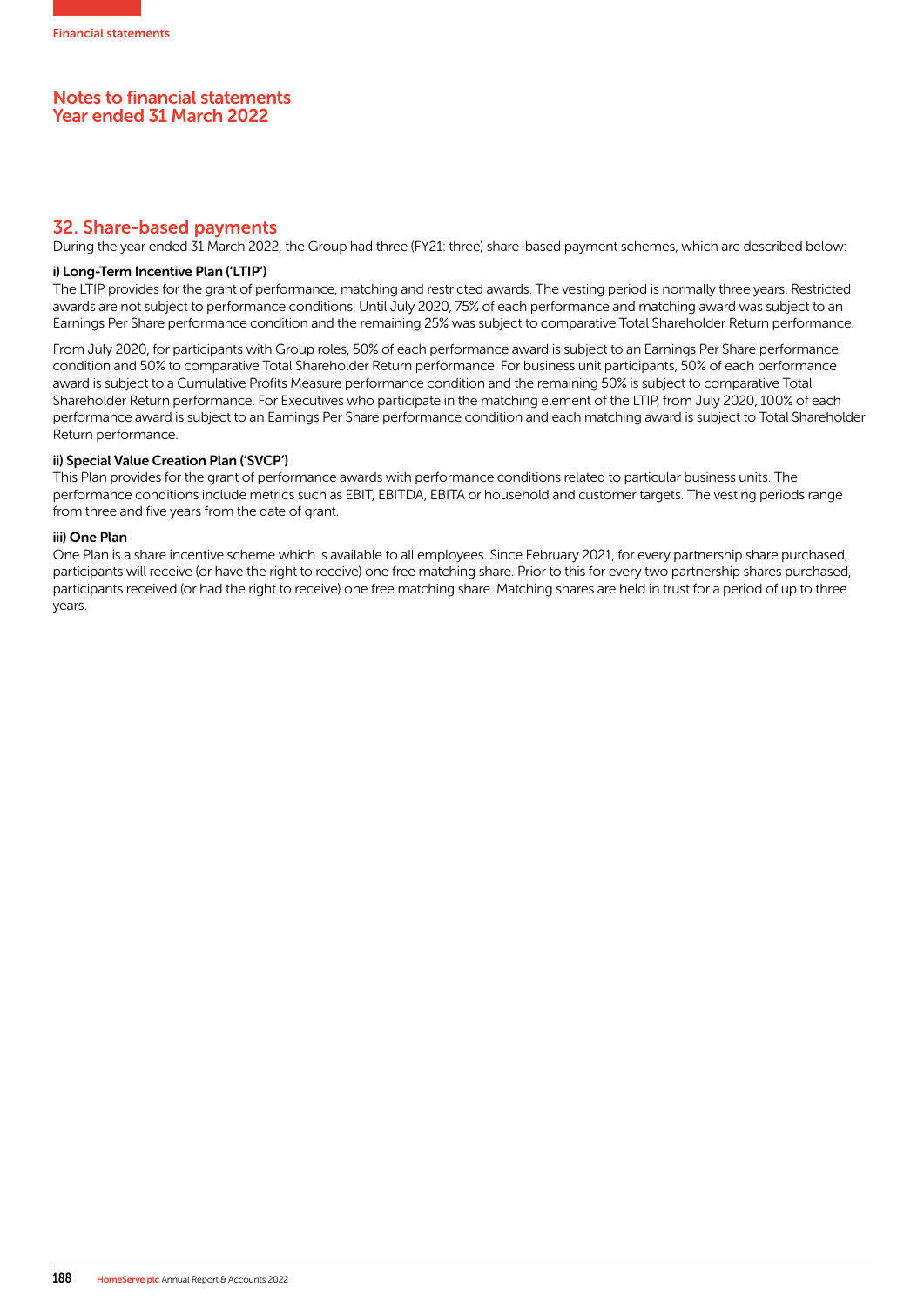|                                                        | LTIP        | <b>SVCP</b> | One Plan  |
|--------------------------------------------------------|-------------|-------------|-----------|
| 2022<br><b>Number</b>                                  |             |             |           |
| Outstanding at 1 April 2021                            | 2,989,500   | 2,140,337   | 105,624   |
| Granted                                                | 1,502,123   | 794,688     | 164,617   |
| Lapsed                                                 | (711, 251)  |             |           |
| Forfeited                                              | (145, 624)  | (66, 258)   | (25, 426) |
| Exercised                                              | (433, 129)  |             | (33,951)  |
| Outstanding at 31 March 2022                           | 3,201,619   | 2,868,767   | 210,864   |
| Exercisable at 31 March 2022                           | 747         |             |           |
| Exercise price of options outstanding at 31 March 2022 | £0.00       | £0.00       | £0.00     |
| Weighted average remaining contractual life            | 2           | 3           | 2         |
| Weighted average fair value of options granted         | £7.61       | £9.61       | £8.76     |
|                                                        | LTIP        | <b>SVCP</b> | One Plan  |
| 2021<br>Number                                         |             |             |           |
| Outstanding at 1 April 2020                            | 3,370,593   | 1,246,661   | 104,191   |
| Granted                                                | 913,578     | 1,444,241   | 51,156    |
| Lapsed                                                 |             |             |           |
| Forfeited                                              | (56, 769)   | (550, 565)  | (14, 806) |
| Exercised                                              | (1,237,902) |             | (34, 917) |
| Outstanding at 31 March 2021                           | 2,989,500   | 2,140,337   | 105,624   |
| Exercisable at 31 March 2021                           | 107,877     |             |           |
| Exercise price of options outstanding at 31 March 2021 | £0.00       | £0.00       | £0.00     |
| Weighted average remaining contractual life            | 2           | 3           | 2         |
| Weighted average fair value of options granted         | £11.20      | £12.95      | £11.81    |

The weighted average share price at the date of exercise for share options exercised during the year was £9.87 (FY21: £12.96).

The estimated fair values are calculated by applying a Black-Scholes option pricing model for SVCP and One Plan and in addition Monte Carlo and Stochastic simulations for the LTIP. The assumptions used in the models (which are comparable to the prior year) are as follows:

| Input                   | Assumption                       |
|-------------------------|----------------------------------|
| Share price             | Price at date of grant           |
| Exercise price          | Per scheme rules                 |
| Expected volatility     | $22\% - 35\%$                    |
| Option life             | Per scheme rules                 |
| Expected dividends      | Based on historic dividend yield |
| Risk free interest rate | $0.0\% - 0.6\%$                  |

Levels of early exercises and lapses are estimated using historical averages. Volatility is calculated by looking at the historical share price movements prior to the date of grant over a period of time commensurate with the remaining term for each award. In FY22 the Group recognised an IFRS 2 charge of £5.2m (FY21: £4.3m) related to equity-settled share-based payment transactions.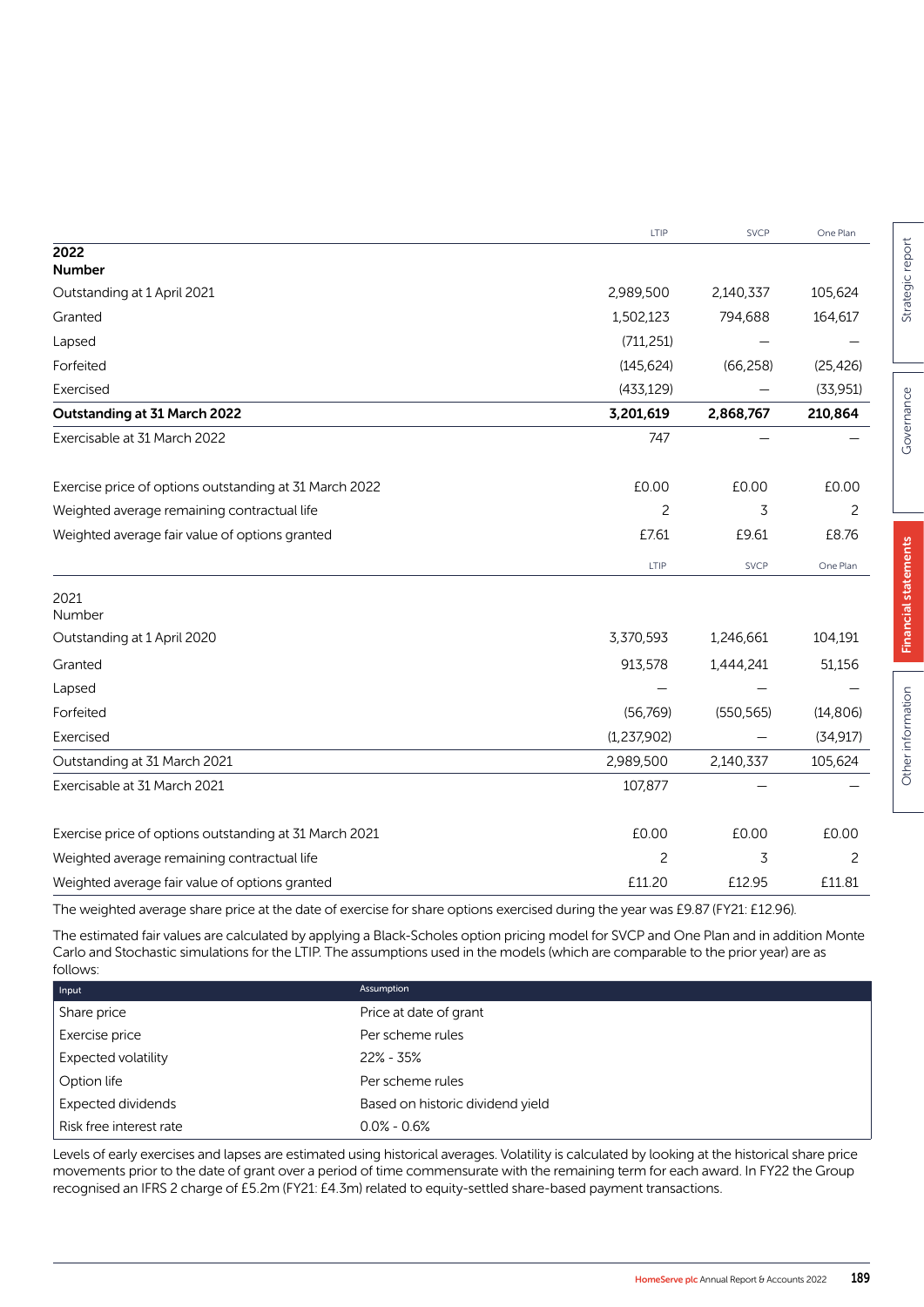## 33. Retirement benefit schemes

#### Defined contribution schemes

The Group operates defined contribution retirement benefit schemes for all UK employees. The assets of the schemes are held separately from those of the Group in funds under the control of trustees. In addition to the scheme in the UK, the Group operates a defined contribution retirement benefit scheme for North American employees.

The total cost charged to income of £8.1m (FY21: £7.4m) represents contributions payable to the schemes by the Group at rates specified in the rules of the schemes. At 31 March 2022, contributions of £0.9m (FY21: £0.9m) due in respect of the current reporting period had not been paid over to the schemes.

#### Defined benefit schemes

#### Water Companies Pension Scheme (WCPS)

In the UK, the Group participates in a defined benefit scheme, the Water Companies Pension Scheme, which is closed to new members. This is a sectionalised scheme and the Group participates in the HomeServe plc Section of the Scheme. The Section is administered by a Trustee and is independent of the Group's finances. Contributions are paid to the Section in accordance with the recommendations of an independent actuary and must not fall below a minimum limit specified by the Trustee on actuarial advice as being required to provide the benefits which if the scheme was terminated would be required to be paid to and in respect of the Section members. Each member's pension at retirement is related to their pensionable service and pensionable salary, and the weighted average duration of the expected benefit payments from the Section is around 17 years (FY21: 19 years). The estimated costs for the GMP equalisation were fully reflected in the scheme in FY20.

The results of the actuarial valuation as at 31 March 2020 were updated to the accounting date by a qualified independent actuary in accordance with IAS19. Re-measurements are recognised immediately through other comprehensive income.

|                                                         | Valuation at |         |
|---------------------------------------------------------|--------------|---------|
|                                                         | 2022         | 2021    |
| Key assumptions used:                                   |              |         |
| Discount rate at 31 March                               | 2.8%         | $2.1\%$ |
| Consumer price inflation                                | 3.5%         | 3.0%    |
| Retail price inflation                                  | 3.9%         | 3.5%    |
| Expected rate of salary increases                       | 3.5%         | 3.0%    |
| Future pension increases                                | 3.5%         | 3.0%    |
| Life expectancy of female aged 60 at balance sheet date | $29.2$ yrs   | 29.2yrs |
| Life expectancy of male aged 60 at balance sheet date   | 27.2yrs      | 27.5yrs |

Pensions accounting entries are subject to judgement and volatility, as the majority of the assets are held within instruments with quoted market prices in an active market, whereas the present value of the obligation is linked to yields on AA-rated corporate bonds.

The scheme exposes the Group to actuarial risks including interest rate risk, longevity risk, investment risk and inflationary risk. The following table illustrates the sensitivity of the WCPS defined benefit obligation to some of the significant assumptions as at 31 March 2022, all other things being equal:

| £m    |
|-------|
| (5.5) |
| 6.4   |
| 6.5   |
| (5.4) |
| (1.1) |
| 1.1   |
|       |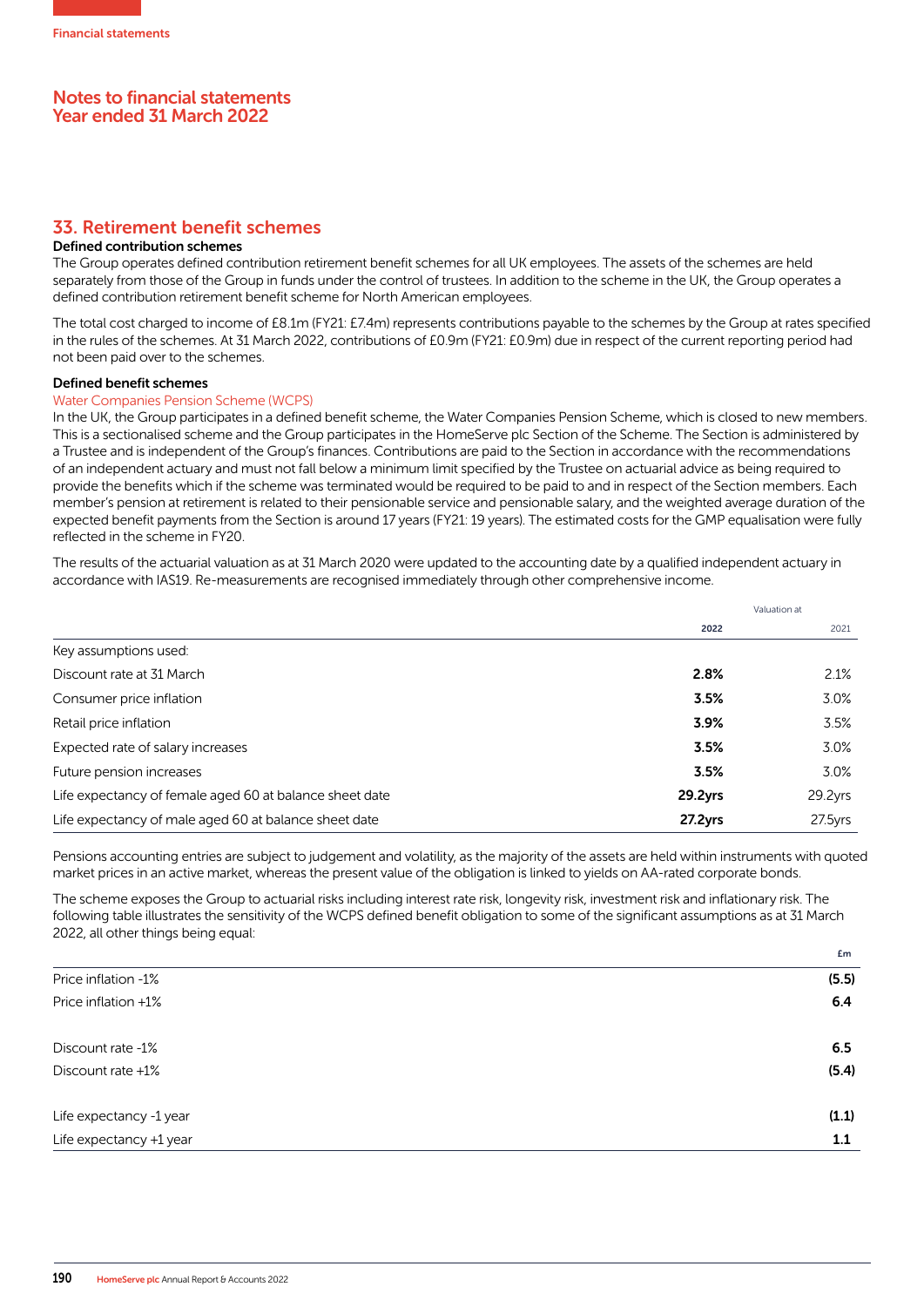#### Amounts recognised in the income statement in respect of the WCPS defined benefit scheme are as follows:

|                                           | 2022<br>£m | 2021<br>£m |
|-------------------------------------------|------------|------------|
| Current service cost and section expenses | 0.2        | 0.2        |
| Interest income                           | (0.2)      | (0.3)      |
|                                           | --         | (0.1)      |

The actual return on scheme assets was a gain of £2.5m (FY21: gain of £4.0m). The amount included in the balance sheet arising from the Group's obligations in respect of its WCPS defined benefit retirement scheme is as follows:

|                                                                         | 2022<br>£m | 2021<br>£m |
|-------------------------------------------------------------------------|------------|------------|
| Present value of defined benefit obligations                            | (34.8)     | (35.7)     |
| Fair value of scheme assets                                             | 49.1       | 44.0       |
| Surplus in scheme recognised in the balance sheet in non-current assets | 14.3       | 8.3        |

The net asset recognised in the balance sheet has not been limited as the Group believes that a refund of the surplus assets would be available to it following the final payment to the last beneficiary of the pension scheme.

Movements in the present value of WCPS defined benefit obligations were as follows:

|                                               | 2022  | 2021  |
|-----------------------------------------------|-------|-------|
|                                               | £m    | £m    |
| At 1 April                                    | 35.7  | 27.1  |
| Employer's part of the current service cost   | 0.1   | 0.2   |
| Interest cost                                 | 0.7   | 0.7   |
| Actuarial (gains)/losses due to:              |       |       |
| Changes in financial assumptions              | (2.1) | 8.5   |
| Changes in demographic assumptions            | (0.1) | 0.1   |
| Experience adjustments on benefit obligations | 1.1   | (0.2) |
| Benefits paid                                 | (0.6) | (0.7) |
| At 31 March                                   | 34.8  | 35.7  |

Movements in the fair value of WCPS scheme assets were as follows:

|                                               | 2022<br>£m | 2021<br>£m |
|-----------------------------------------------|------------|------------|
| At 1 April                                    | 44.0       | 37.4       |
| Interest on Section assets                    | 1.0        | 1.0        |
| Section expenses                              | (0.1)      |            |
| Actual return less interest on Section assets | 2.5        | 4.0        |
| Contributions from the employer               | 2.3        | 2.3        |
| Benefits paid                                 | (0.6)      | (0.7)      |
| At 31 March                                   | 49.1       | 44.0       |

The amount recognised outside the income statement in the statement of comprehensive income for FY22 is a gain of £3.6m (FY21: loss of £4.4m). The cumulative amount recognised outside the income statement at 31 March 2022 is a loss of £4.8m (FY21: loss of £8.4m).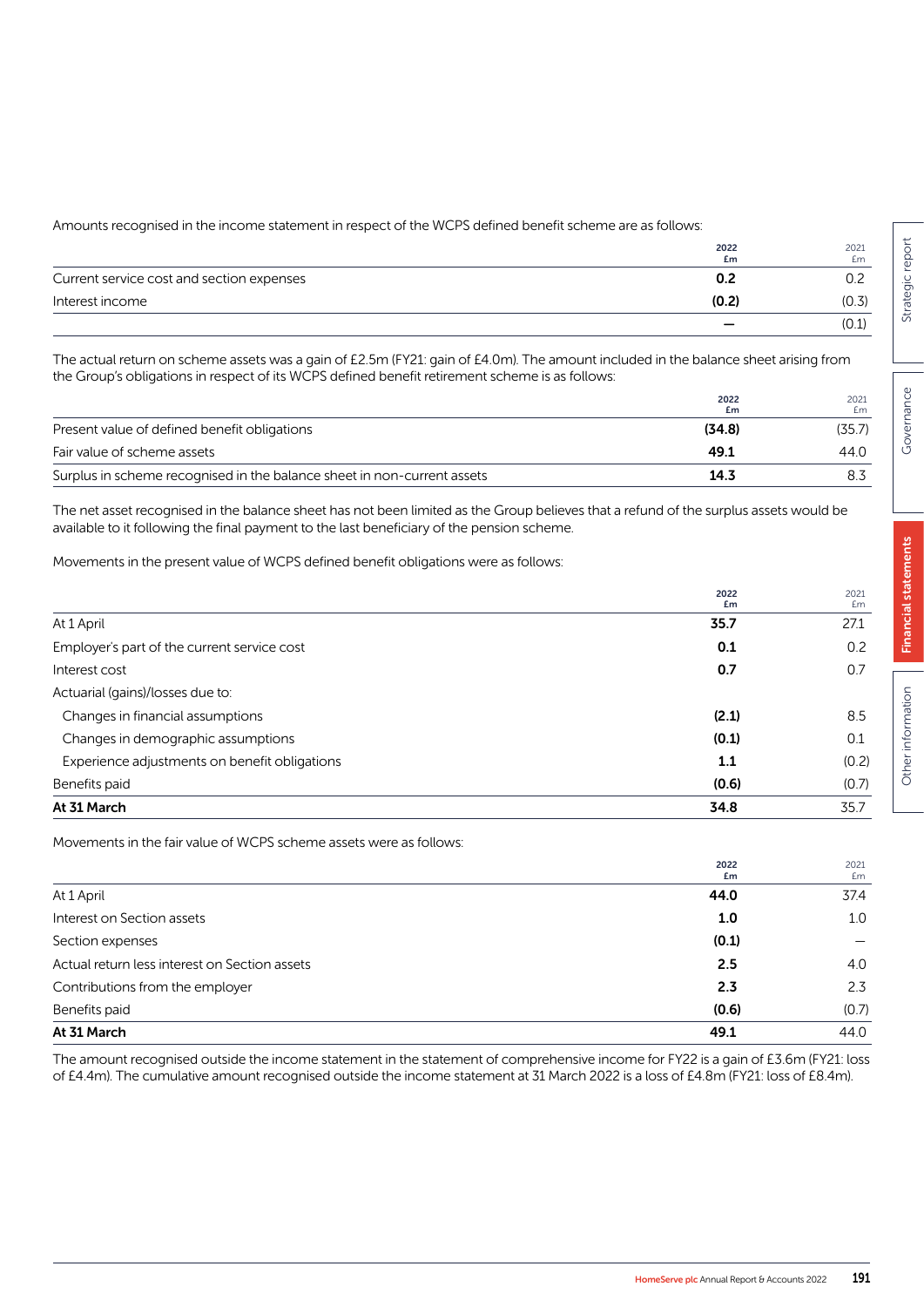## 33. Retirement benefit schemes (continued)

#### Defined benefit schemes (continued)

Water Companies Pension Scheme (WCPS) (continued)

The analysis of the fair value of WCPS scheme assets at the balance sheet date was as follows:

|                                   | 2022<br>£m | 2021<br><b>£m</b> |
|-----------------------------------|------------|-------------------|
| Equity instruments                | 19.7       | 17.7              |
| Diversified growth funds          | 5.0        | 4.8               |
| Liability driven investment funds | 15.2       | 12.8              |
| Buy and maintain credit funds     | 8.2        |                   |
| Liquidity funds                   | 0.7        |                   |
| Absolute return bonds             |            | 8.6               |
| Cash                              | 0.3        | 0.1               |
|                                   | 49.1       | 44.0              |

The majority of the assets are held within instruments with quoted market prices in an active market. The HomeServe plc Section of the WCPS invests in BMO's Real Dynamic Liability Driven Investment Fund which makes use of derivative instruments to leverage its assets to more closely resemble the Scheme's liability profile. The fund helps to hedge the Section's interest rate and inflation risk which reduces the volatility of the Section's funding level.

The estimated amounts of contributions expected to be paid to the scheme during the forthcoming financial year is £1.1m (FY22: actual £2.3m) plus any Pension Protection Fund levy payable.

#### Indemnité de Fin de Carrière (IFC)

In France, companies are legally obligated by the labour code to provide a retirement indemnity plan or 'Indemnité de Fin de Carrière'. The IFC meets the definition of a defined benefit plan under IAS 19. Upon retiring, employees receive an end of career indemnity paid by their last employer with conditions governed by a collective agreement of each labour sector, or, in the absence of a collective agreement, by the French Law (article L. 122-14-13 al.2 of labour code). The Group's IFC obligations are not supported by any scheme assets.

At each year end, the Group must measure its anticipated obligation by assessing for each employee of in scope entities, an estimation of their date of departure, their expected gross wage as well as the estimated amount of benefits that will be paid to them. Actuarial movements associated with the obligation are recognised through other comprehensive income with all other movements recognised in the income statement.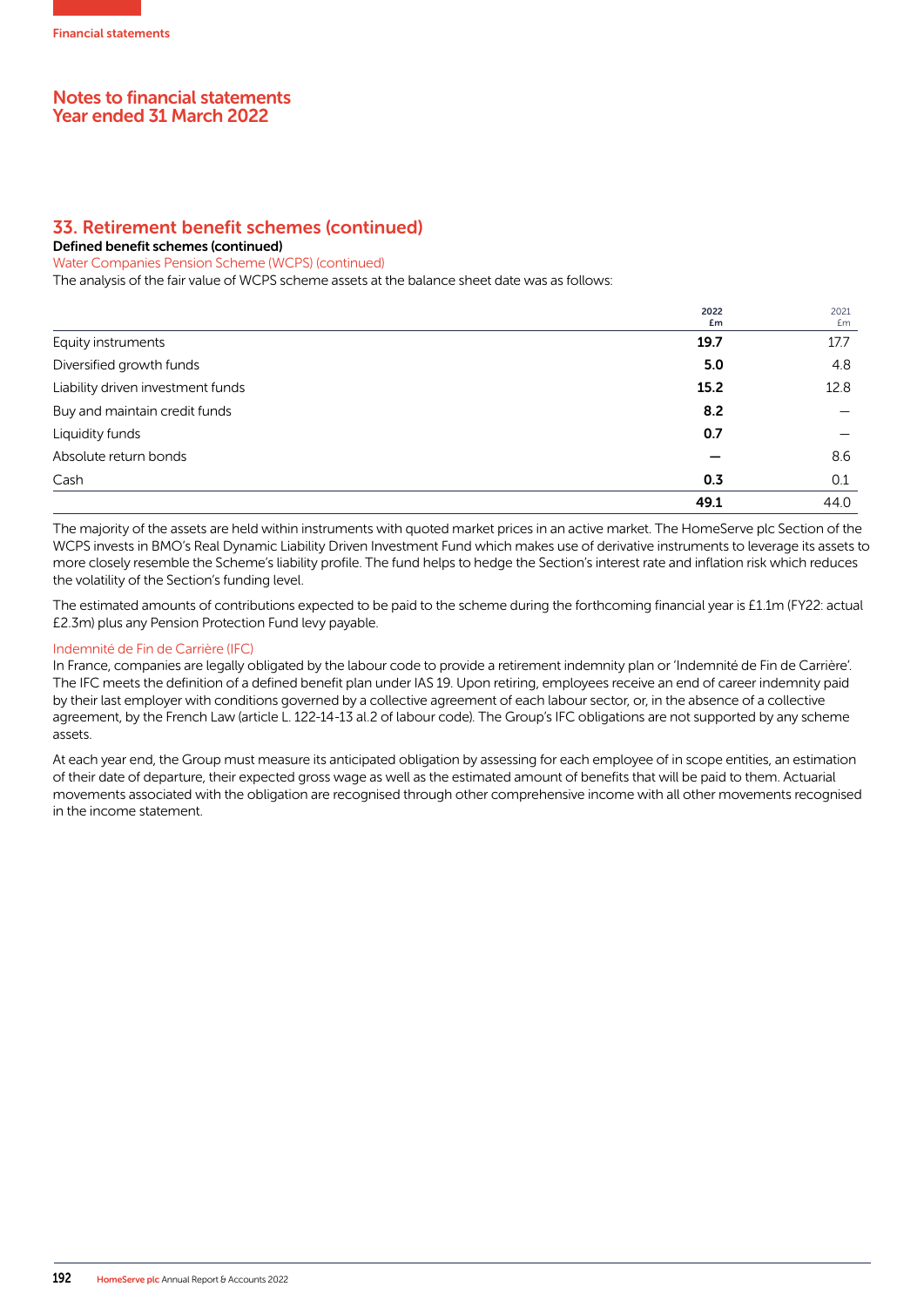#### Re-measurement of the Group's IFC obligations was performed at 31 March in accordance with IAS 19 using the following assumptions:

|                                   |                   | Valuation at      |            |
|-----------------------------------|-------------------|-------------------|------------|
|                                   | 2022              | 2021              | report     |
| Key assumptions used:             |                   |                   |            |
| Discount rate at 31 March         | 1.6%              | 0.7%              | Strategic  |
| Employer social charges           | $37 - 55%$        | $37 - 55%$        |            |
| Employee turnover rate            | 14.2%             | 14.2%             |            |
| Expected rate of salary increases | $1.0 - 1.5%$      | $1.0 - 1.5%$      |            |
| Mortality rates                   | <b>INSEE 2021</b> | <b>INSEE 2019</b> |            |
| Legal retirement age              | 60 - 67yrs        | 60 - 67yrs        | Governance |
|                                   |                   |                   |            |

The following table illustrates the sensitivity of IFC obligations to reasonably possible changes in discount rates at 31 March 2022, all other things being equal:

|                                                                                                                                                                                                  |            | £m         |
|--------------------------------------------------------------------------------------------------------------------------------------------------------------------------------------------------|------------|------------|
| Discount rate -0.5%                                                                                                                                                                              |            | 0.1        |
| Discount rate +0.5%                                                                                                                                                                              |            | (0.1)      |
| Amounts recognised in the income statement, within operating costs, in respect of the IFC schemes were a credit of £0.3m, (FY21:<br>£0.1m charge), principally related to current service costs. |            |            |
| Movements in the present value of IFC defined benefit obligations were as follows:                                                                                                               |            |            |
|                                                                                                                                                                                                  | 2022<br>£m | 2021<br>£m |
| At 1 April                                                                                                                                                                                       | 1.2        | 1.0        |
| Employer's part of the current service cost                                                                                                                                                      | (0.3)      | 0.1        |
| Acquisition of subsidiaries                                                                                                                                                                      |            | 0.1        |

| The communication of the design of the communication of communications of the COA to communicate $\ell \in \mathsf{C}\cap A$ or $\ell \in \mathsf{C}\cap A$ . In $\ell \in \mathsf{C}\cap A$ |       |
|----------------------------------------------------------------------------------------------------------------------------------------------------------------------------------------------|-------|
| At 31 March                                                                                                                                                                                  |       |
| Foreign exchange                                                                                                                                                                             | (0.1) |
| Actuarial (gains)/losses due to changes in financial assumptions                                                                                                                             |       |

The amount recognised outside the income statement in the statement of comprehensive income for FY22 is a gain of £0.1m (FY21: loss of £0.1m). The cumulative amount recognised outside the income statement at 31 March 2022 is £nil (FY21: loss of £0.1m).

The estimated amounts of contributions expected to be paid to the scheme during the forthcoming financial year is £nil (FY22 actual: £nil).

Strategic report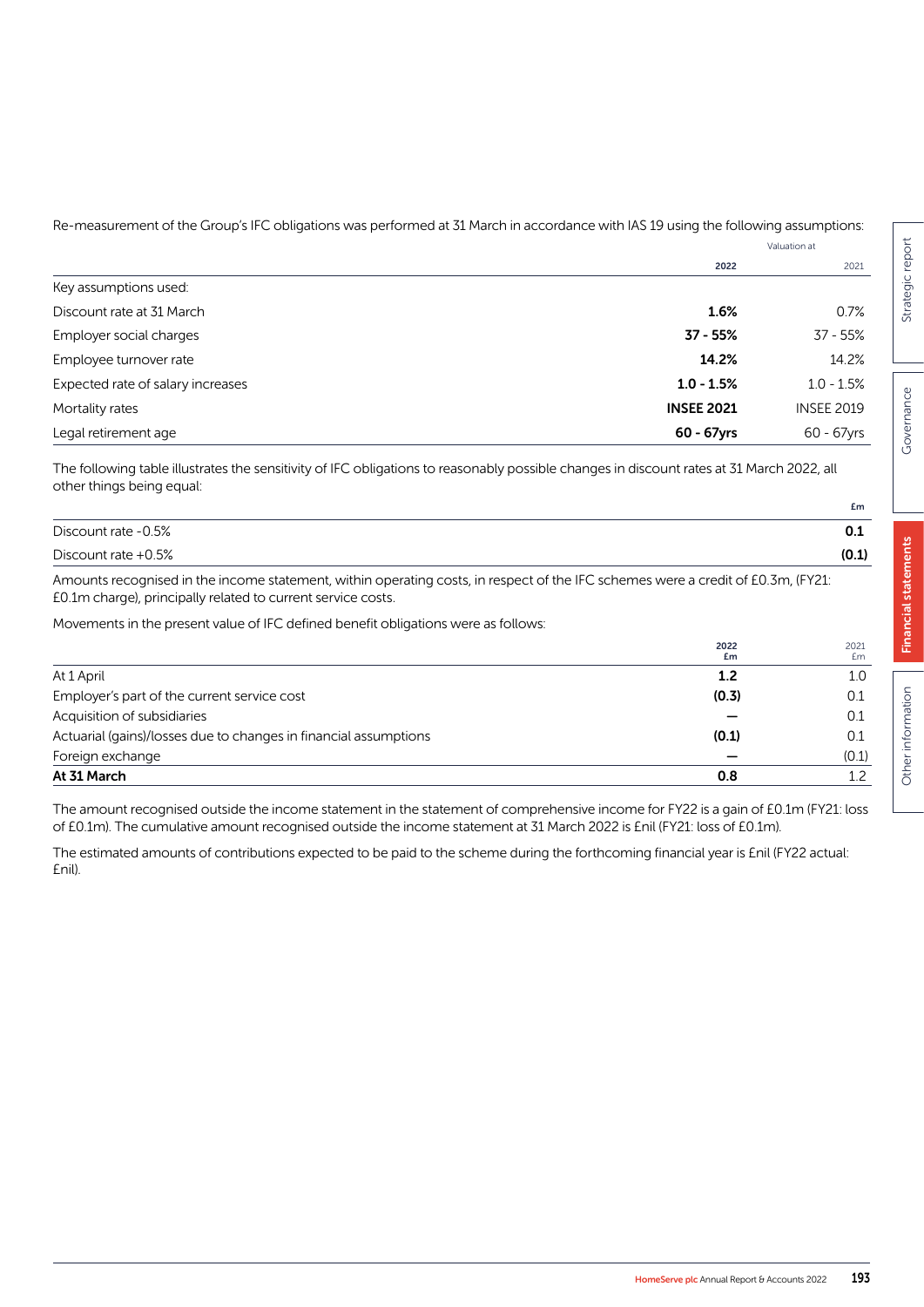## 34. Related party transactions

The Group consists of a parent Company, HomeServe plc, incorporated in England and Wales, and a number of subsidiaries and associates held directly and indirectly by HomeServe plc, which operate and are incorporated internationally. Note 50 to the Company's separate financial statements lists details of the interests in subsidiaries and related undertakings. Transactions between the Company and its subsidiaries, which are related parties, have been eliminated on consolidation and are not disclosed in this note. Transactions between the Company and its subsidiaries are disclosed in the Company's separate financial statements (note 50).

#### Transactions with equity accounted investees

|                                      | 2022<br>£m | 2021<br>£m |
|--------------------------------------|------------|------------|
| Purchases from associates            |            |            |
| Sales to joint ventures              | 0.2        |            |
| Loan due from investee (see note 17) |            |            |

Transactions and balances principally relate to salaries, consultancy, contractor costs and marketing services.

#### Other related party transactions

During the year Group companies purchased services amounting to £0.1m (FY21: £nil) from companies that are not members of the Group but that are related parties as they are controlled by or connected to Richard Harpin, Chief Executive of the Group and a Director of the parent company of the Group. These services related to the use by the Group of private aircraft, including the provision of pilots and all related operating costs that are controlled by the related parties. The provision of such services were made at arm's length prices, which were approved by the Remuneration Committee.

The specific companies that were subject to the transactions were Harpin Limited (FY22: £0.1m, FY21: £nil) and Centreline AV Limited (FY22: £33,000, FY21: £29,000). Amounts outstanding to all these companies on 31 March 2022 amounted to £nil (FY21: £nil).

#### Remuneration of key management personnel

The remuneration of the Directors and members of the Executive Committee, who are the key management personnel of the Group, is set out below in aggregate for each of the categories specified in IAS 24 Related Party Disclosures. Further information about the remuneration of individual Directors is provided in the audited part of the Remuneration report.

|                                   | 2022<br>£m | 2021<br>£m |
|-----------------------------------|------------|------------|
| Short-term employee benefits      | 10.4       | 12.2       |
| Post-employment benefits          | 0.3        | 0.4        |
| Other long-term employee benefits | 1.2        | 1.5        |
| Share-based payments expense      | 2.9        | 1.3        |
| Termination benefits              |            | 4.4        |
|                                   | 14.8       | 19.8       |

Except as noted above, there were no other transactions with Directors requiring disclosure.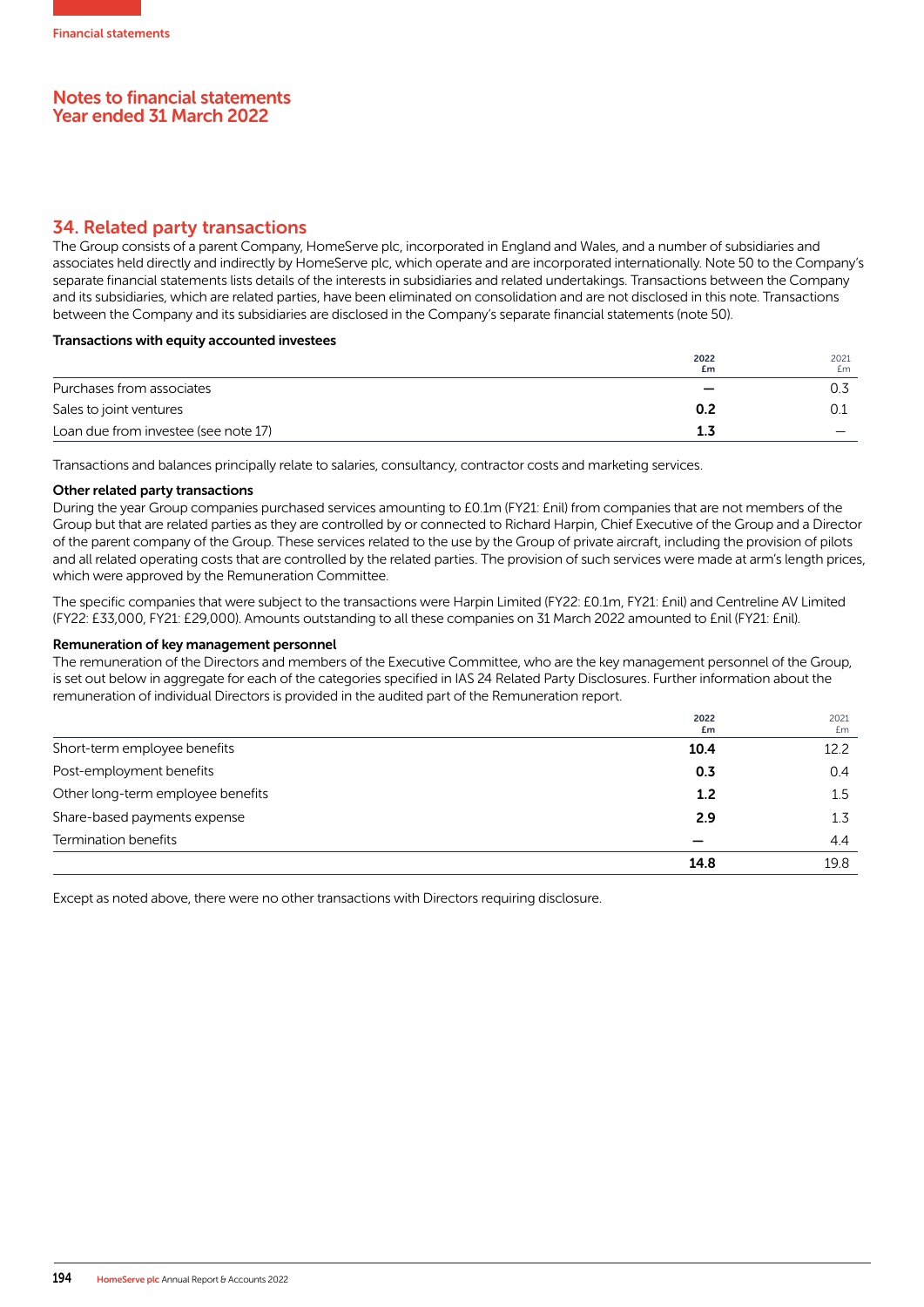## 35. Post balance sheet events

#### Recommended cash offer for HomeServe

On 19 May 2022, Brookfield Infrastructure announced a recommended cash offer for the entire issued, and to be issued share capital of the Company, to be effected by means of a court approved scheme of arrangement under Part 26 of the UK Companies Act 2006. The proposed acquisition is subject to shareholder approval, approval of the courts and approval from a number of regulatory authorities.

#### Disposal of Piedmont policy book

On 10 December 2021, HomeServe USA Corp ('HSUSA') entered into an agreement to sell the book of policies built up during the affinity partnership to Piedmont Natural Gas Company, Inc. ('Piedmont') ahead of the affinity partnership ending in April 2022. HSUSA disposed of the policy book in two tranches, the first tranche completing in March 2022 and the second tranche in April 2022. As anticipated tranche two of the transaction completed in April 2022. The Group received \$11.6m/£8.8m of cash consideration, derecognised intangible assets of \$0.5m/£0.4m, receivables of \$5.4m/£4.1m and payables of \$1.7m/£1.3m relating to commissions and underwriter payables. This resulted in an initial gain on disposal of £5.6m being recorded in the income statement. The gain will be finalised following the completion of the post close cash collection process on transferred accounts receivable balances during July.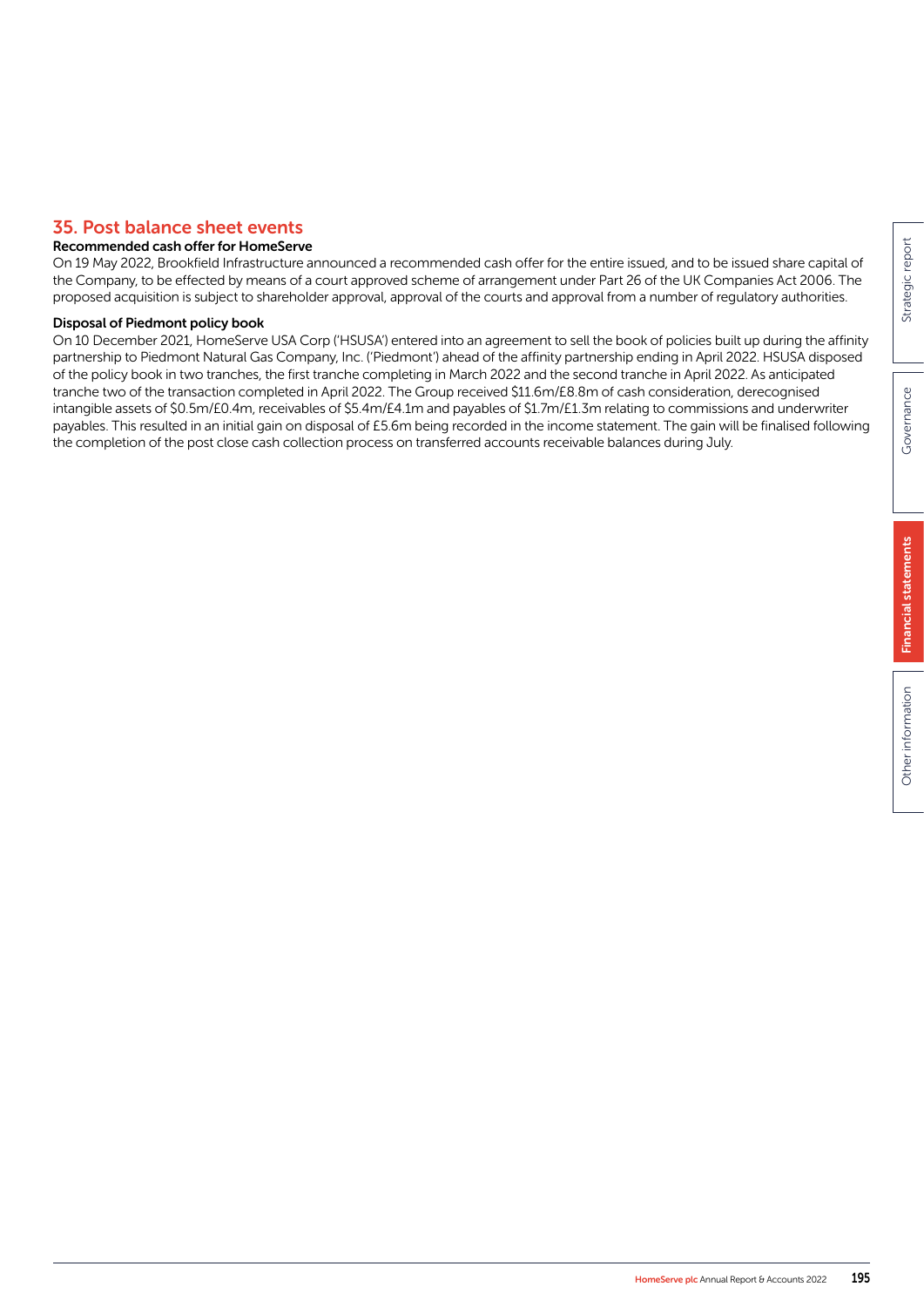# Company statement of comprehensive income Year ended 31 March 2022

2021 £m

Notes 2022 £m Profit for the year 90.7 Items that will not be reclassified subsequently to profit and loss: Actuarial gain/(loss) on defined benefit pension scheme 33 3.6 (4.4) Deferred tax (charge)/credit relating to actuarial re-measurements 43 (0.9) 0.8 Total other comprehensive income/(expense) 2.7 2.7 (3.6) Total comprehensive income for the year 108.5 and 108.5 and 108.5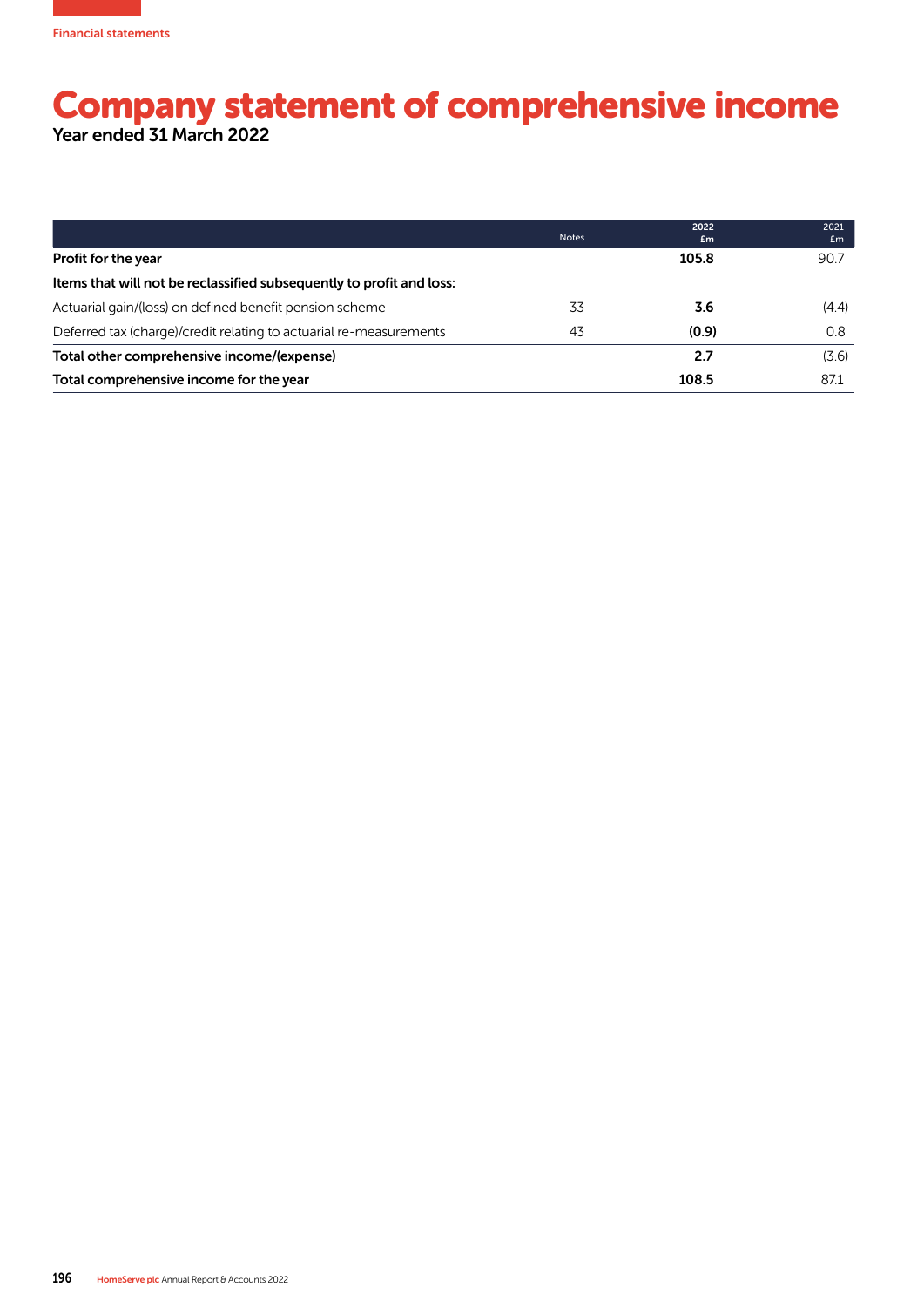# Company balance sheet

31 March 2022

|                                         |              | 2022    | 2021                         |
|-----------------------------------------|--------------|---------|------------------------------|
|                                         | <b>Notes</b> | £m      | £m                           |
| Non-current assets                      |              |         | Strategic report             |
| Other intangible assets                 | 38           | 4.1     | 3.0                          |
| Property, plant and equipment           | 39           | 0.4     | 0.5                          |
| Right-of-use assets                     | 45           | 1.1     | 1.3                          |
| Investment in subsidiaries              | 40           | 954.9   | 954.6                        |
| Amounts receivable from Group Companies | 40           |         | 4.9                          |
| Retirement benefit assets               | 33           | 14.3    | 8.3                          |
|                                         |              | 974.8   | 972.6                        |
| <b>Current assets</b>                   |              |         | Governance                   |
| Trade and other receivables             | 41           | 217.6   | 72.8                         |
| Current tax asset                       |              | 0.3     | 1.7                          |
| Cash and cash equivalents               | 41           | 32.5    | 25.4                         |
|                                         |              | 250.4   | 99.9                         |
| <b>Total assets</b>                     |              | 1,225.2 | 1,072.5                      |
| <b>Current liabilities</b>              |              |         | <b>Financial statements</b>  |
| Trade and other payables                | 42           | (13.4)  | (15.8)                       |
| Bank and other loans                    | 44           | (82.5)  | (39.1)                       |
| Lease liabilities                       | 45           | (0.5)   | (0.5)                        |
|                                         |              | (96.4)  | (55.4)                       |
| <b>Net current assets</b>               |              | 154.0   | 44.5                         |
| Non-current liabilities                 |              |         |                              |
| Bank and other loans                    | 44           | (663.2) | (577.8)                      |
| Lease liabilities                       | 45           | (0.6)   | (0.9)                        |
| Deferred Tax liabilities                | 43           | (2.7)   | (0.3)                        |
|                                         |              | (666.5) | Other information<br>(579.0) |
| <b>Total liabilities</b>                |              | (762.9) | (634.4)                      |
| <b>Net assets</b>                       |              | 462.3   | 438.1                        |
| <b>Equity</b>                           |              |         |                              |
| Share capital                           | 28           | 9.1     | 9.1                          |
| Share premium account                   | 29           | 199.3   | 196.4                        |
| Merger reserve                          | 29           | 81.0    | 81.0                         |
| Share incentive reserve                 | 47           | 18.4    | 16.5                         |
| Capital redemption reserve              | 29           | 1.2     | 1.2                          |
| Retained earnings                       |              | 153.3   | 133.9                        |
| <b>Total equity</b>                     |              | 462.3   | 438.1                        |
|                                         |              |         |                              |

As provided by s408 of the Companies Act 2006, the Company has not presented its own income statement. The Company's profit for the year was £105.8m (FY21: £90.7m).

The financial statements of HomeServe plc were approved by the Board of Directors and authorised for issue on 24 May 2022. They were signed on its behalf by:

David Bower

Chief Financial Officer 24 May 2022

Registered in England No. 2648297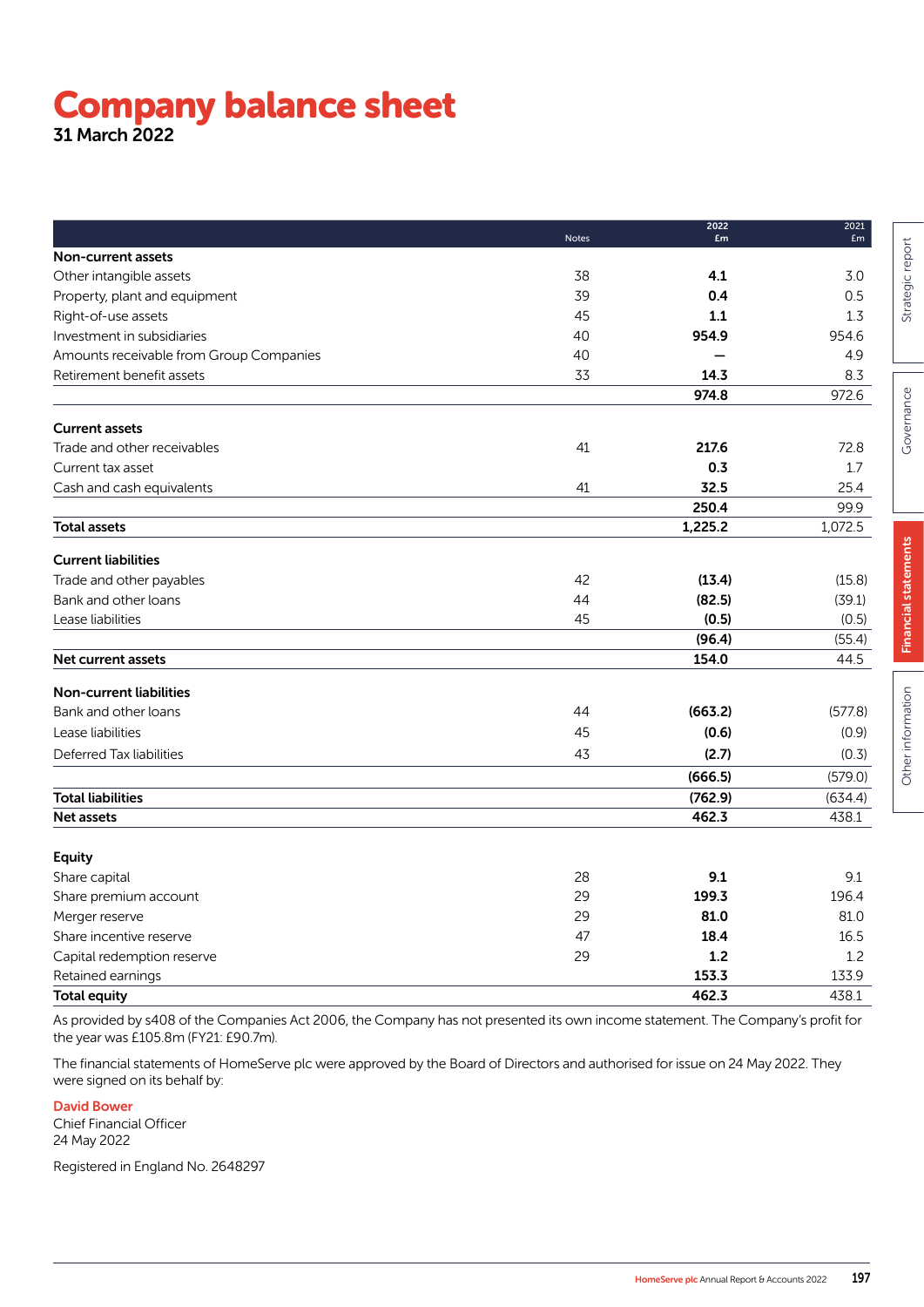# Company statement of changes in equity Year ended 31 March 2022

Share capital £m **Share** premium account £m Merger reserve £m  $S$ hare incentive reserve £m Capital redemption reserve £m Retained earnings £m Balance at 1 April 2021 196.4 81.0 16.5 1.2 133.9 438.1 Profit for the year  $105.8$  105.8 Other comprehensive income  $\qquad -$  2.7 2.7 Total comprehensive income  $\qquad \qquad \qquad \qquad \qquad \qquad \qquad \qquad \qquad \qquad \qquad \qquad 108.5$  108.5 Dividends paid (note 11)  $(89.3)$  (89.3) Issue of share capital  $\qquad \qquad -$  2.9  $\qquad \qquad \qquad \qquad -$  2.9 Share-based payments  $4.8$   $4.8$ Share options exercised  $(2.9)$   $(2.9)$ Tax on exercised share options  $\qquad \qquad \qquad \qquad \qquad \qquad \qquad 0.1$  0.1 Deferred tax on share options  $-$  0.1 0.1 Balance at 31 March 2022 9.1 199.3 81.0 18.4 1.2 153.3 462.3

Total equity £m

## Year ended 31 March 2021

|                                | Share<br>capital<br>Em | Share<br>premium<br>account<br>Em | Merger<br>reserve<br>£m | Share<br>incentive<br>reserve<br>Em | Capital<br>redemption<br>reserve<br>£m | Retained<br>earnings<br>£m | Total<br>equity<br>Em |
|--------------------------------|------------------------|-----------------------------------|-------------------------|-------------------------------------|----------------------------------------|----------------------------|-----------------------|
| Balance at 1 April 2020        | 9.0                    | 189.3                             | 81.0                    | 19.8                                | 1.2                                    | 127.2                      | 427.5                 |
| Profit for the year            |                        |                                   |                         |                                     |                                        | 90.7                       | 90.7                  |
| Other comprehensive expense    |                        |                                   |                         |                                     |                                        | (3.6)                      | (3.6)                 |
| Total comprehensive income     |                        |                                   |                         |                                     |                                        | 87.1                       | 87.1                  |
| Dividends paid (note 11)       |                        |                                   |                         |                                     |                                        | (80.5)                     | (80.5)                |
| Issue of share capital         | 0.1                    | 7.1                               |                         |                                     |                                        |                            | 7.2                   |
| Share-based payments           |                        |                                   |                         | 3.8                                 |                                        |                            | 3.8                   |
| Share options exercised        |                        |                                   |                         | (7.1)                               |                                        |                            | (7.1)                 |
| Tax on exercised share options |                        |                                   |                         |                                     |                                        | 0.5                        | 0.5                   |
| Deferred tax on share options  |                        |                                   |                         |                                     |                                        | (0.4)                      | (0.4)                 |
| Balance at 31 March 2021       | 9.1                    | 196.4                             | 81.0                    | 16.5                                | 1.2                                    | 133.9                      | 438.1                 |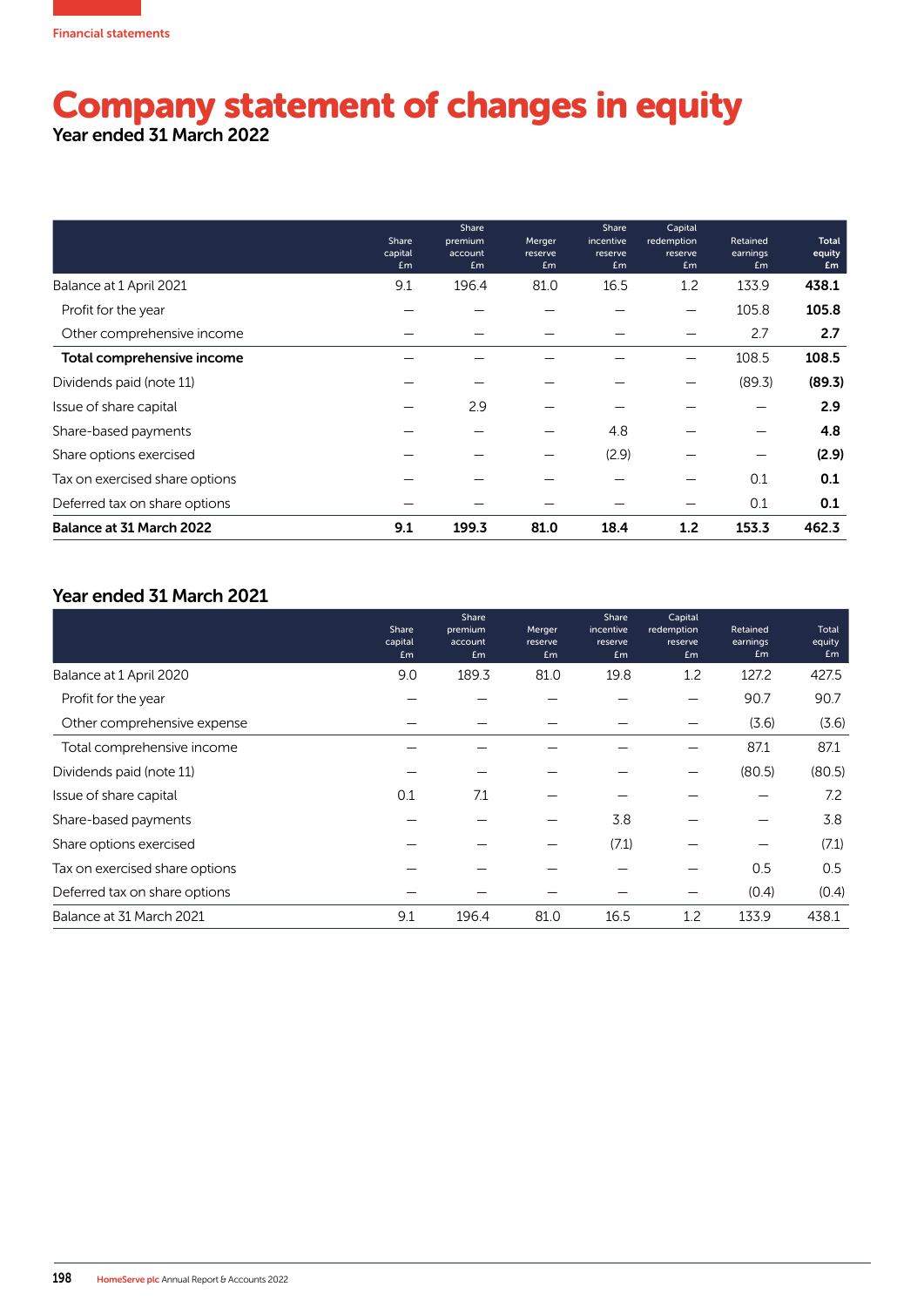# Company cash flow statement

Year ended 31 March 2022

|                                                                                | <b>Notes</b> | 2022<br>£m | 2021<br>£m                           |
|--------------------------------------------------------------------------------|--------------|------------|--------------------------------------|
| Net cash outflow from operating activities                                     | 48           | (169.8)    | Strategic report<br>(77.9)           |
| <b>Investing activities</b>                                                    |              |            |                                      |
| Interest received                                                              |              | 3.3        | 1.4                                  |
| Dividends received from subsidiary undertakings                                |              | 152.6      | 99.8                                 |
| Purchases of intangible assets                                                 |              | (1.8)      | (0.4)                                |
| Purchases of tangible assets                                                   |              |            | (0.1)                                |
| Investment in subsidiary undertaking                                           |              |            | Governance<br>(45.0)                 |
| Net cash inflow from investing activities                                      |              | 154.1      | 55.7                                 |
| <b>Financing activities</b>                                                    |              |            |                                      |
| Dividends paid                                                                 | 11           | (89.3)     | (80.5)                               |
| Repayment of lease principal                                                   | 45           | (0.5)      | <b>Financial statements</b><br>(0.4) |
| New bank and other loans raised                                                | 44           | 34.9       | 247.6                                |
| Costs associated with new bank and other loans raised                          | 44           | (0.3)      | (2.2)                                |
| Proceeds from loans and borrowings                                             | 44           | 123.2      | 27.1                                 |
| Repayment of loans and borrowings                                              | 44           | (36.8)     | (213.3)                              |
| Net cash generated by/(used in) financing activities                           |              | 31.2       | (21.7)                               |
| Net movement in cash and cash equivalents, net of bank overdrafts              |              | 15.5       | Other information<br>(43.9)          |
| Cash and cash equivalents, net of bank overdrafts at the beginning of the year |              | 16.9       | 60.9                                 |
| Effect of foreign currency exchange rate changes                               |              | 0.1        | (0.1)                                |
| Cash and cash equivalents, net of bank overdrafts, at the end of the year      | 41           | 32.5       | 16.9                                 |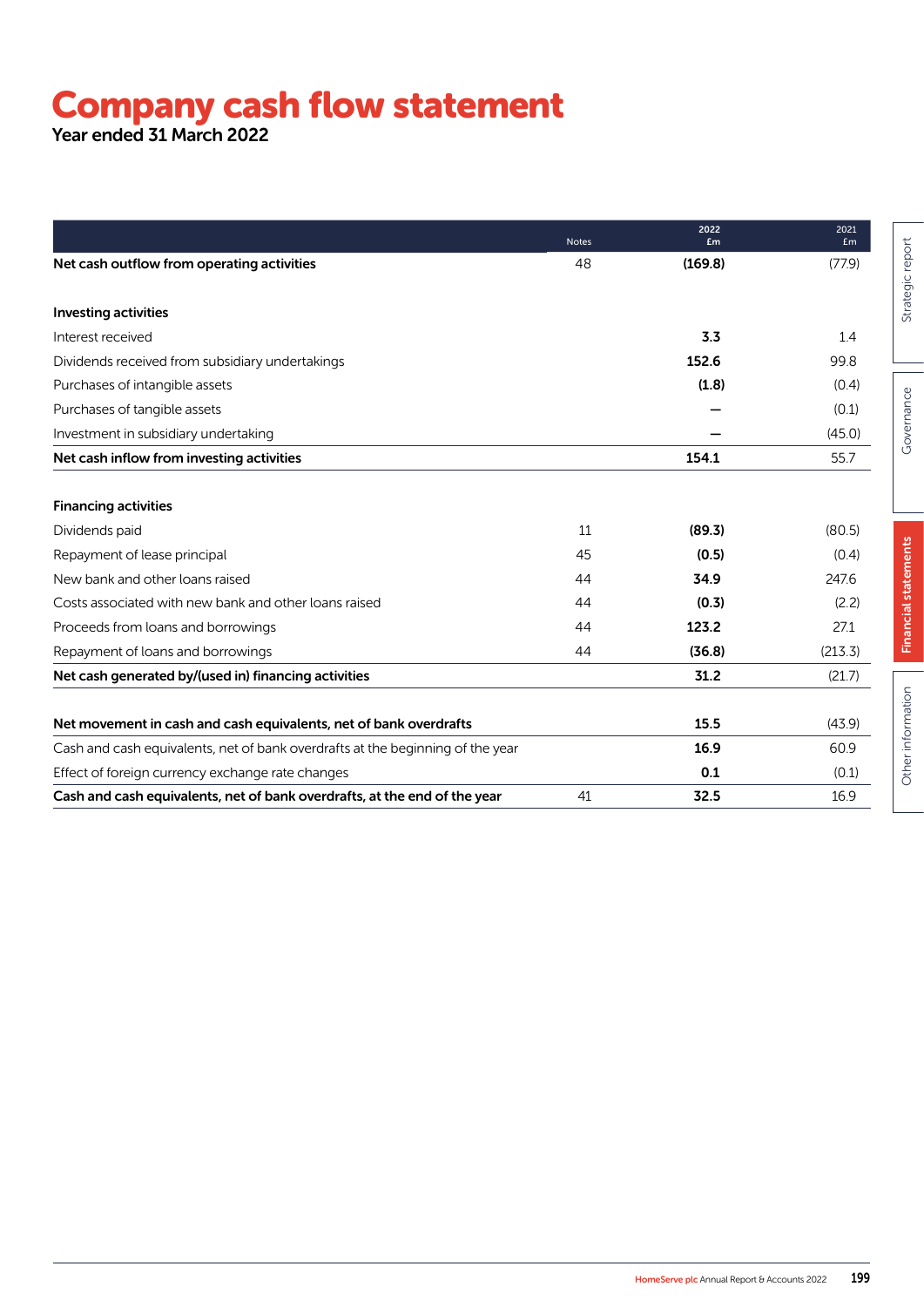# Notes to Company financial statements

Year ended 31 March 2022

## Company only

The following notes 36 to 50 relate to the Company only position and performance for the year ended 31 March 2022.

## 36. Significant accounting policies

As provided by s408 of the Companies Act 2006, the Company has not presented its own income statement. The Company's profit for the year was £105.8m (FY21: £90.7m).

The separate financial statements of the Company are presented as required by the Companies Act 2006. As permitted by that Act, the separate financial statements have been prepared in accordance with International Financial Reporting Standards as adopted by the United Kingdom, and are presented in Pounds Sterling.

The financial statements have been prepared on the historical cost basis. The principal accounting policies adopted are the same as those set out in note 2 to the consolidated financial statements except that investments in subsidiaries are stated at cost less impairment.

Furthermore, included within amounts receivable from Group companies are amounts advanced to the HomeServe plc Employee Benefit Trust for the purchase of shares. The shares held of 249,975 (FY21: 249,975) are in trust to satisfy obligations under share options schemes and are recognised at cost £3m (FY21: £3m).

None of the critical accounting judgements and key sources of estimation uncertainty disclosed in note 3 apply to the Company. There are no other critical accounting judgements or key sources of estimation uncertainty.

## 37. Other information

#### Staff remuneration

The average monthly number of employees (including Executive Directors) was:

|                                         | 2022<br>number | 2021<br>number |
|-----------------------------------------|----------------|----------------|
| UK (all administrative roles)           | 97             | 91             |
|                                         | 2022<br>£m     | 2021<br>£m     |
| Their aggregate remuneration comprised: |                |                |
| Wages and salaries                      | 11.8           | 12.3           |
| Social security costs                   | 1.6            | 1.6            |
| Other pension costs (note 33)           | 0.3            | 0.4            |
|                                         | 13.7           | 14.3           |

#### Audit fees

|                                                                      | 2022<br>£000 | 2021<br>£000 |
|----------------------------------------------------------------------|--------------|--------------|
| Fees payable to the Company's auditor for the audit of the Company's |              |              |
| financial statements                                                 | 312          | 202          |
| Total audit fees                                                     | 312          | 202          |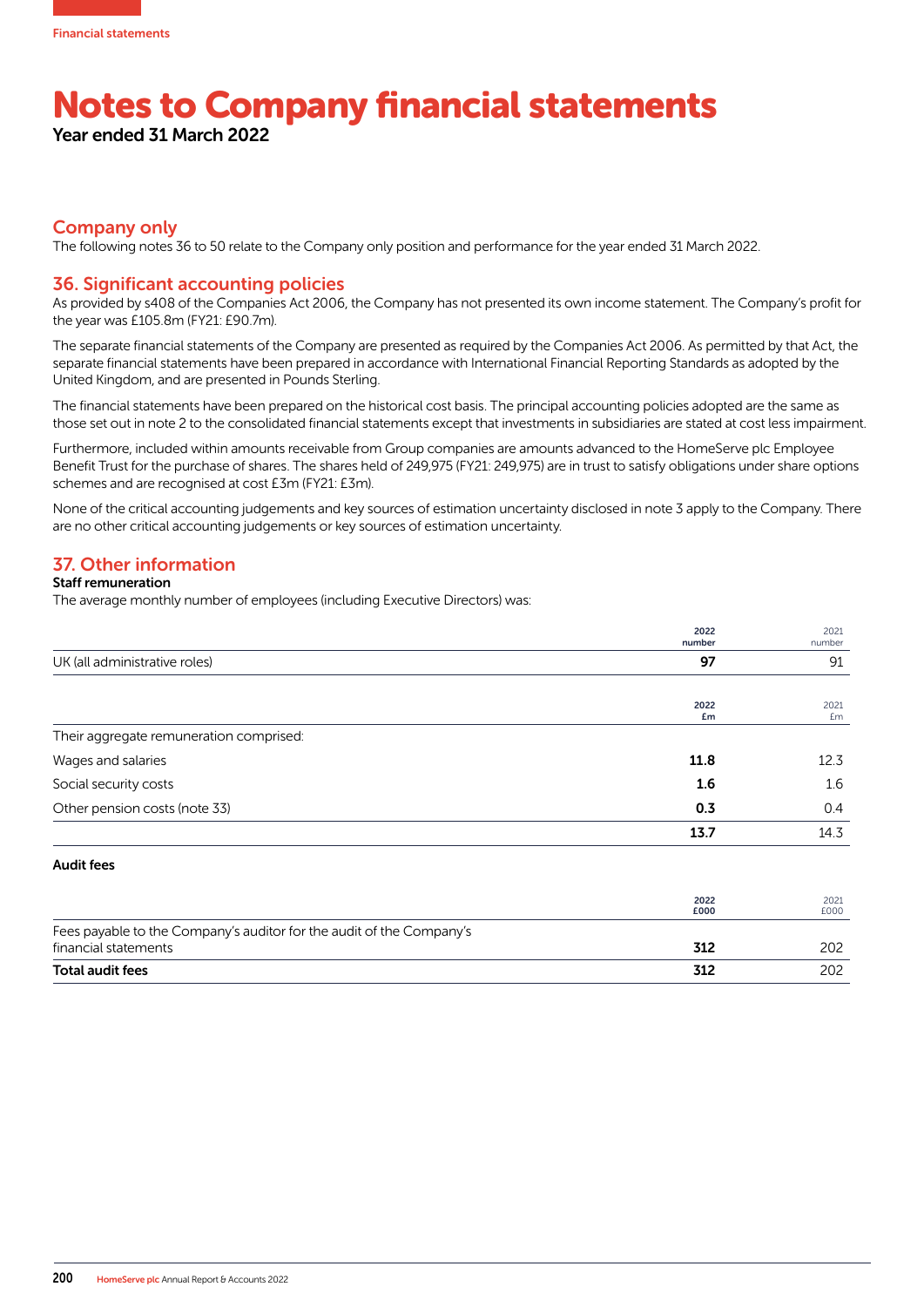## 38. Other intangible assets

| Trademarks & |               | <b>Total</b> |                             |
|--------------|---------------|--------------|-----------------------------|
| £m           | £m            | £m           |                             |
|              |               |              | Strategic report            |
| 2.9          | 5.4           | 8.3          |                             |
|              | 0.9           | 0.9          |                             |
|              | (0.3)         | (0.3)        |                             |
| 2.9          | 6.0           | 8.9          |                             |
|              | 1.6           | 1.6          | Governance                  |
|              | (0.2)         | (0.2)        |                             |
| 2.9          | 7.4           | 10.3         |                             |
|              |               |              |                             |
| 2.1          | 3.5           | 5.6          |                             |
| 0.1          | 0.5           | 0.6          | <b>Financial statements</b> |
|              | (0.3)         | (0.3)        |                             |
| 2.2          | 3.7           | 5.9          |                             |
|              | 0.5           | 0.5          |                             |
|              | (0.2)         | (0.2)        |                             |
| 2.2          | 4.0           | $6.2$        |                             |
|              |               |              | Other information           |
| 0.7          | 3.4           | 4.1          |                             |
| 0.7          | 2.3           | 3.0          |                             |
|              | access rights | Software     | intangibles                 |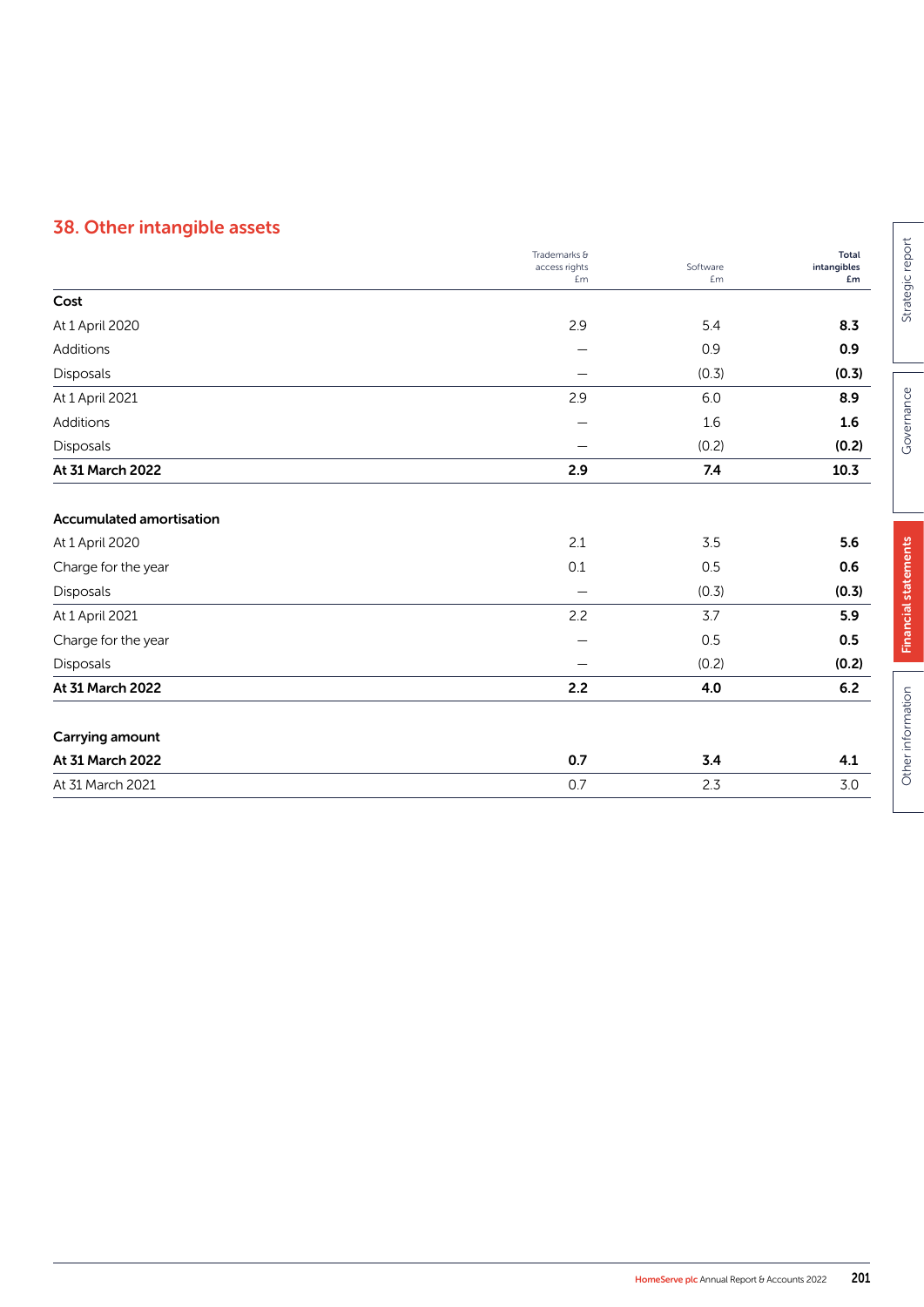

## 39. Property, plant and equipment

|                                 | Leasehold<br>improvements | Computer<br>equipment | Motor<br>Vehicles | Total<br>tangible assets |
|---------------------------------|---------------------------|-----------------------|-------------------|--------------------------|
|                                 | £m                        | £m                    | £m                | £m                       |
| Cost                            |                           |                       |                   |                          |
| At 1 April 2020                 | 0.6                       | 0.2                   | 0.1               | 0.9                      |
| Additions                       | -                         | 0.1                   |                   | $0.1\,$                  |
| At 1 April 2021                 | 0.6                       | 0.3                   | 0.1               | 1.0                      |
| Additions                       | $\overline{\phantom{0}}$  | 0.1                   |                   | 0.1                      |
| Disposals                       |                           | (0.1)                 |                   | (0.1)                    |
| At 31 March 2022                | 0.6                       | 0.3                   | 0.1               | 1.0                      |
| <b>Accumulated depreciation</b> |                           |                       |                   |                          |
| At 1 April 2020                 | 0.2                       | 0.1                   |                   | 0.3                      |
| Charge for the year             | 0.1                       | 0.1                   |                   | 0.2                      |
| At 1 April 2021                 | 0.3                       | 0.2                   |                   | 0.5                      |
| Charge for the year             | 0.1                       | 0.1                   |                   | 0.2                      |
| Disposals                       |                           | (0.1)                 |                   | (0.1)                    |
| At 31 March 2022                | 0.4                       | 0.2                   |                   | 0.6                      |
| Carrying amount                 |                           |                       |                   |                          |
| At 31 March 2022                | 0.2                       | 0.1                   | 0.1               | 0.4                      |
| At 31 March 2021                | 0.3                       | 0.1                   | 0.1               | 0.5                      |
|                                 |                           |                       |                   |                          |

## 40. Subsidiaries

Details of the Company's subsidiaries at 31 March 2022, including the name, address, country of incorporation and proportion of ownership interest is given in note 50.

#### Investments in subsidiaries

|                         | £m    |
|-------------------------|-------|
| Cost and net book value |       |
| At 1 April 2020         | 909.6 |
| Additions               | 45.0  |
| At 1 April 2021         | 954.6 |
| Additions               | 0.3   |
| At 31 March 2022        | 954.9 |

The addition during the year of £0.3m relates to a contribution to the French business in relation to the HomeServe plc LTIP scheme.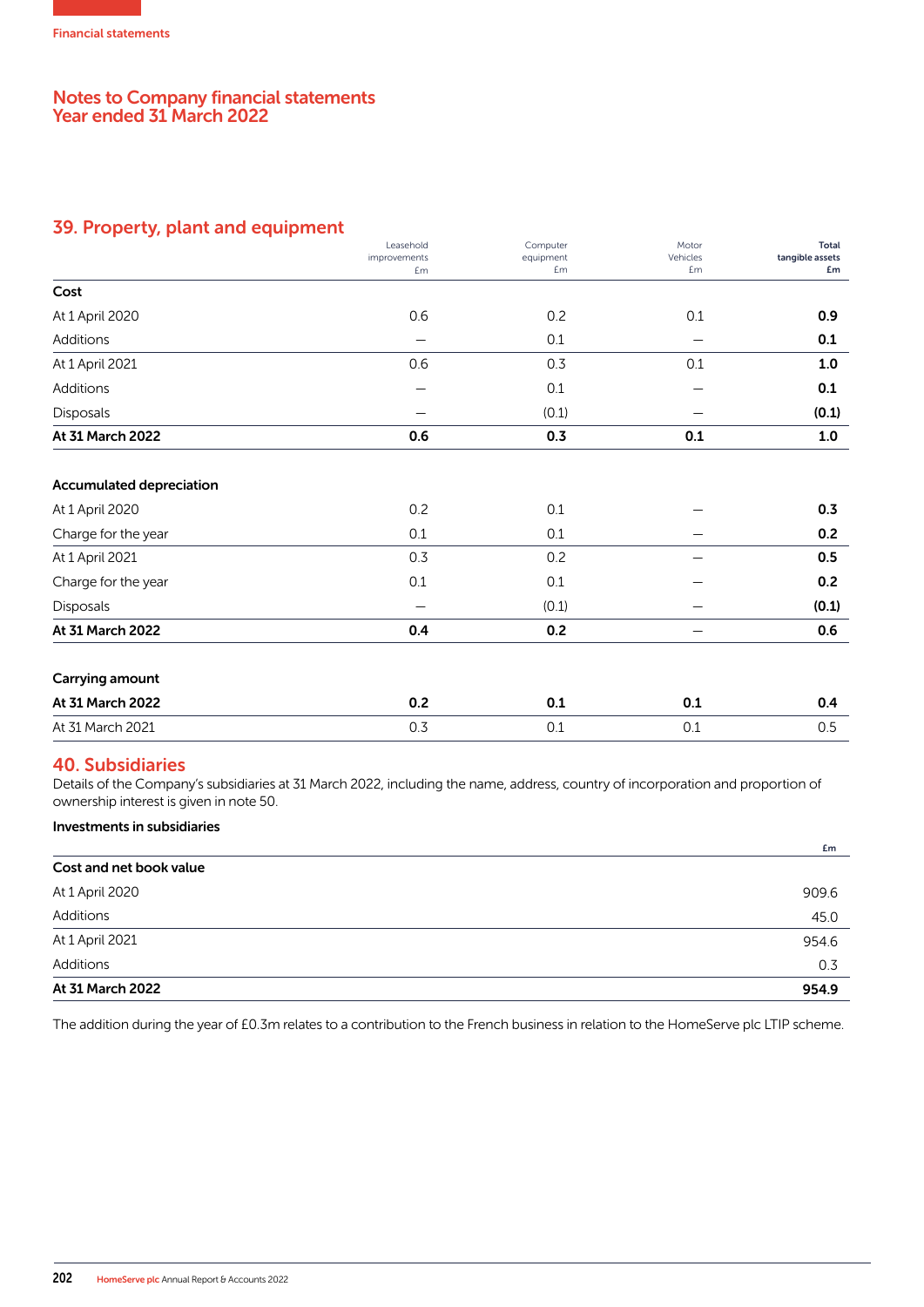The addition in the prior year of £45.0m related to an injection of capital of £45.0m into HomeServe Enterprises Limited. At each balance sheet date the Company reviews the carrying amount of the investment in HomeServe Enterprises Limited to determine whether there is any indication of an impairment loss. Given that HomeServe Enterprises Limited owns directly or indirectly all subsidiaries in the HomeServe plc Group, a comparison is made between the carrying value of the investment in HomeServe Enterprises Limited and the market capitalisation of HomeServe plc. There has not been an impairment loss recorded in either the current or prior year.

#### Amounts receivable from Group Companies

|                                                   | 2022<br>£m | 2021<br>£m |
|---------------------------------------------------|------------|------------|
| Amounts receivable from Group Companies (note 50) |            |            |

The amounts receivable from Group Companies of £nil (FY21: £4.9m) represented a long-term loan due from another Group company. In determining the recoverability of the loan, the Company considers any change in the credit quality of the loan. No allowance for doubtful debts is considered necessary based on prior experience and the Directors' assessment of the current economic environment.

The Directors consider that the carrying amount of receivables approximates to their fair value.

## 41. Financial assets

#### Trade and other receivables

|                                                   | 2022<br>£m | 2021<br>£m |
|---------------------------------------------------|------------|------------|
| Amounts receivable from Group companies (note 50) | 213.7      | 71.5       |
| Other receivables                                 | $1.5\,$    |            |
| Prepayments and accrued income                    | 2.4        |            |
|                                                   | 217.6      | 72 R       |

#### Trade receivables

The Company has a policy for providing fully for those receivable balances that it does not expect to recover. This assessment has been undertaken in accordance with the IFRS 9 expected credit loss model as explained more fully in note 20.

#### Ageing of past due but not impaired receivables:

|             | 2022<br>£m | 2021<br>£m   |
|-------------|------------|--------------|
| Current     | 213.7      | 71<br>∕ 3. 7 |
| At 31 March | 213.7      | 74<br>ن⊥ ⁄   |

In determining the recoverability of a trade receivable, the Company considers any change in the credit quality of the trade receivable from the date credit was initially granted up to the reporting date. The concentration of credit risk is mitigated through the close management and regular review of performance of the subsidiary companies.

No allowance for doubtful debts is considered necessary based on prior experience and the Directors' assessment of the current economic environment.

The Directors consider that the carrying amount of trade and other receivables approximates to their fair value.

#### Cash and cash equivalents

Cash and cash equivalents in the balance sheet of £32.5m (FY21: £25.4m) comprise cash held by the Company and short-term bank deposits with an original maturity of three months or less. The carrying amount of these assets approximates to their fair value.

Cash and cash equivalents, net of bank overdrafts, in the cashflow of £32.5m (FY21: £16.9m) comprise cash held by the Company and short-term bank deposits with an original maturity of three months or less and bank overdrafts. The carrying amount of these assets approximates to their fair value.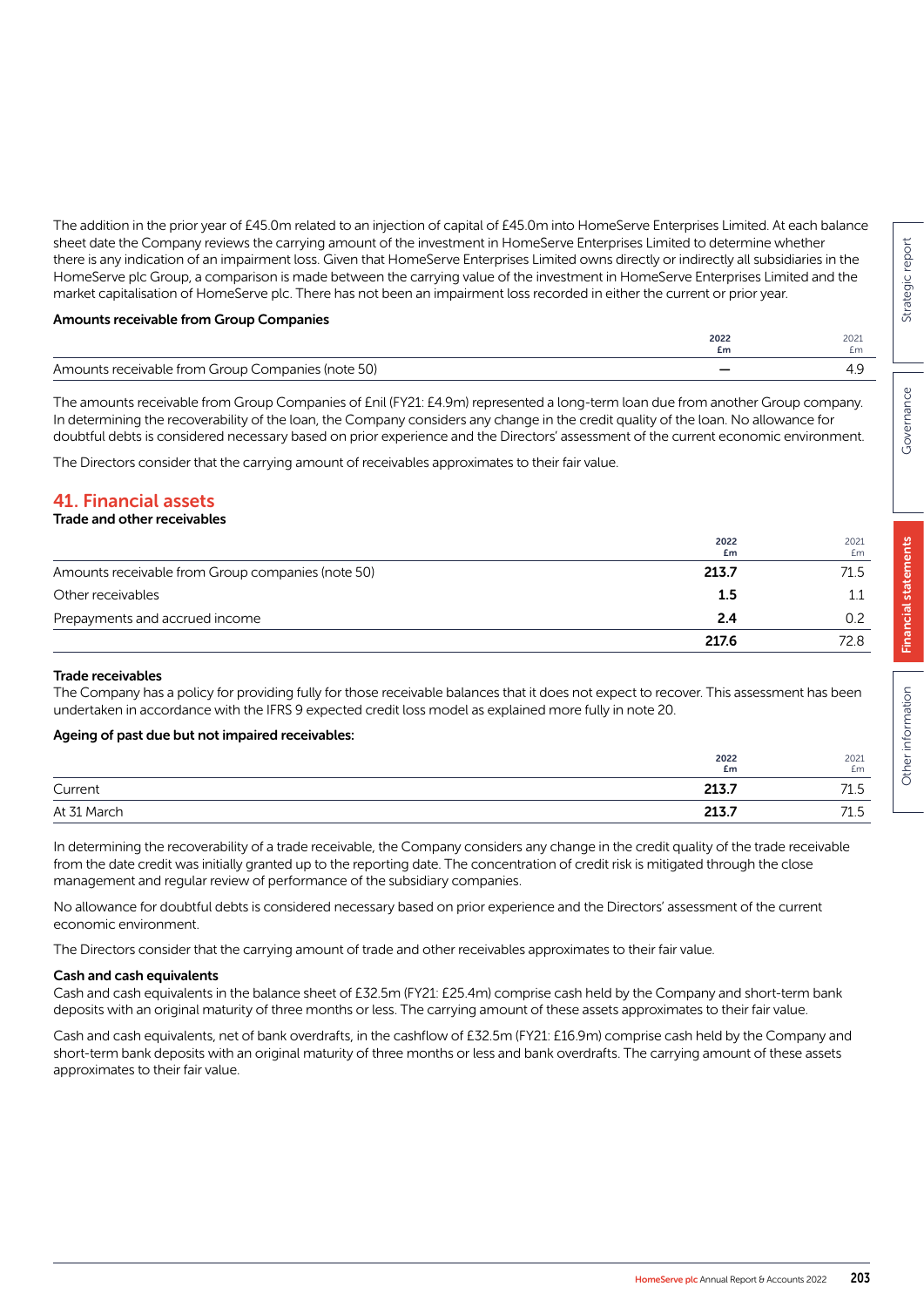## 42. Financial liabilities

Trade and other payables

|                                                      | 2022<br>£m | 2021<br>£m |
|------------------------------------------------------|------------|------------|
| Amounts payable to Group companies (note 50)         | 0.1        |            |
| Trade payables and accruals                          | 12.1       | 147        |
| Taxes and social security, excluding corporation tax | 1.2        | 11         |
|                                                      | 13.4       | 15.8       |

Trade payables and accruals principally comprise amounts outstanding for trade purchases and ongoing costs. The average credit period taken for trade purchases is 18 days (FY21: 9 days).

The Directors consider that the carrying amount of trade payables approximates to their fair value.

## 43. Deferred tax

The following are the major deferred tax assets/(liabilities) recognised by the Company and movements thereon:

|                                | Retirement benefit<br>obligations | Share<br>schemes | Timina<br>differences | <b>Total</b> |
|--------------------------------|-----------------------------------|------------------|-----------------------|--------------|
|                                | <b>£m</b>                         | <b>£m</b>        | <b>£m</b>             | £m           |
| At 1 April 2020                | (1.9)                             | 1.6              | 0.2                   | (0.1)        |
| (Charge)/credit to income      | (0.5)                             | (0.3)            | 0.2                   | (0.6)        |
| Charge to equity               |                                   | (0.4)            |                       | (0.4)        |
| Credit to comprehensive income | 0.8                               |                  |                       | 0.8          |
| At 1 April 2021                | (1.6)                             | 0.9              | 0.4                   | (0.3)        |
| Charge to income               | (1.0)                             | (0.3)            | (0.3)                 | (1.6)        |
| Credit to equity               |                                   | 0.1              |                       | 0.1          |
| Charge to comprehensive income | (0.9)                             |                  |                       | (0.9)        |
| At 31 March 2022               | (3.5)                             | 0.7              | 0.1                   | (2.7)        |

## 44. Bank and other loans

|                            | 2022<br>£m | 2021<br>£m |
|----------------------------|------------|------------|
| Bank and other loans       | 82.5       | 39.1       |
| Due within one year        | 82.5       | 39.1       |
| Bank and other loans       | 663.2      | 577.8      |
| Due after one year         | 663.2      | 577.8      |
| Total bank and other loans | 745.7      | 616.9      |

Bank and other loans due within one year of £82.5m (FY21: £39.1m) includes bank facilities and Private Placements due within one year of £75m (FY21: £25m), bank overdrafts of £nil (FY21: £8.5m), accrued interest of £5.2m (FY21: £4.7m) and other loans of £2.3m (FY21: £0.9m). The principal features of these loans are set out in note 25.

Bank and other loans due after more than one year comprise of the drawn loans from the revolving credit facility, the Private Placements and other loans. The principal features of these loans are set out in note 25.

The weighted average of interest rates paid are set out in note 25.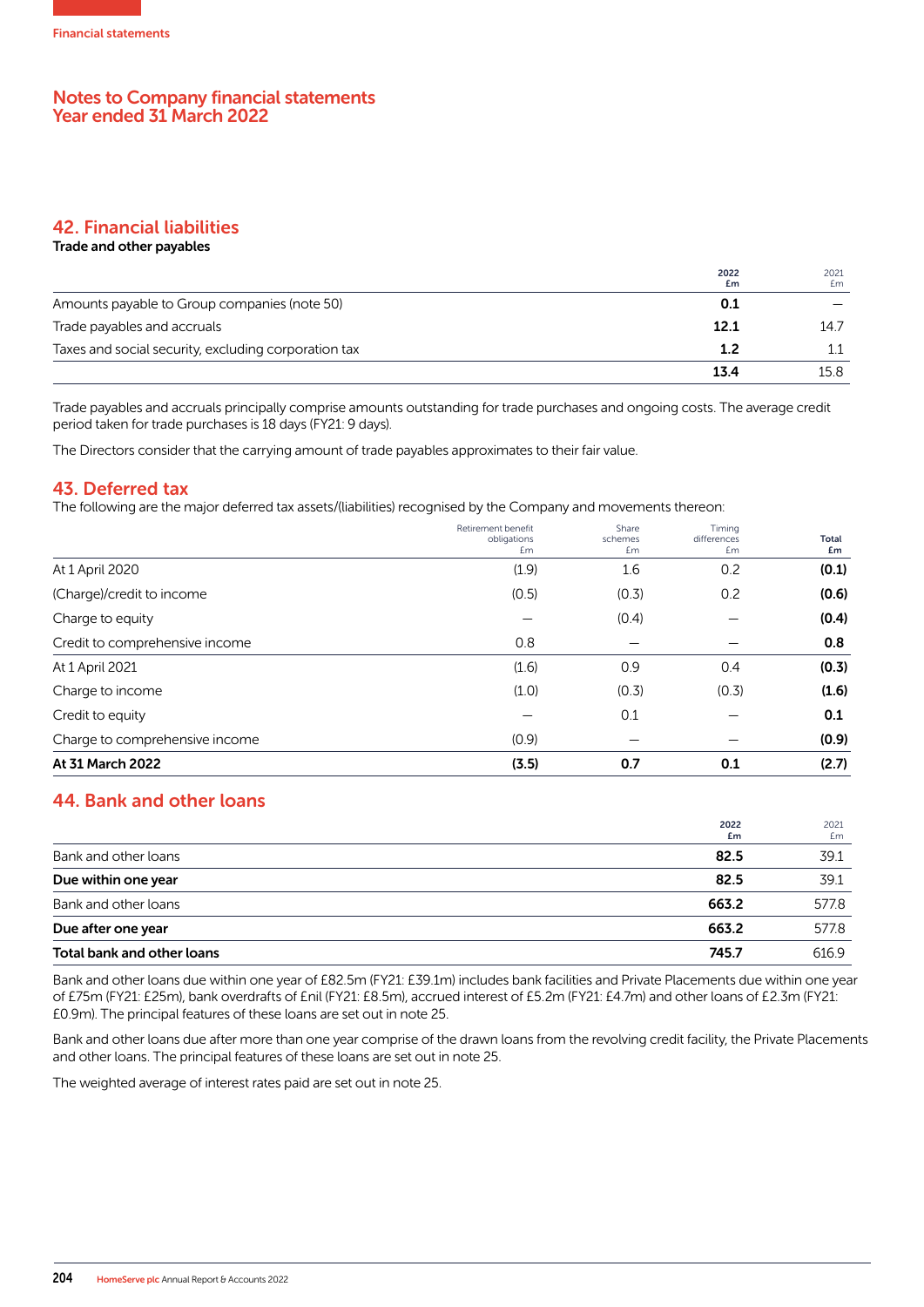## Reconciliation of movements in liabilities arising from financing

|                                                       | <b>Bank and other loans</b><br>£m |
|-------------------------------------------------------|-----------------------------------|
| At 1 April 2020                                       | 580.4                             |
| New bank and other loans raised                       | 247.6                             |
| Proceeds from loans and borrowings                    | 27.1                              |
| Repayment of loans and borrowings                     | (213.3)                           |
| Interest paid                                         | (18.1)                            |
| Costs associated with new bank and other loans raised | (2.2)                             |
| Total changes from cash flows                         | 41.1                              |
| Non-cash movements                                    |                                   |
| Foreign exchange                                      | (33.4)                            |
| Interest expense                                      | 20.3                              |
| Total changes from non-cash movements                 | (13.1)                            |
| Bank overdrafts included within bank and other loans  | 8.5                               |
| At 1 April 2021                                       | 616.9                             |
| New bank and other loans raised                       | 34.9                              |
| Proceeds from loans and borrowings                    | 123.2                             |
| Repayment of loans and borrowings                     | (36.8)                            |
| Repayment of overdraft                                | (8.5)                             |
| Interest paid                                         | (22.5)                            |
| Costs associated with new bank and other loans raised | (0.3)                             |
| Total changes from cash flows                         | 90.0                              |
| Non-cash movements                                    |                                   |
| Foreign exchange                                      | 14.6                              |
| Interest expense                                      | 24.2                              |
| Total changes from non-cash movements                 | 38.8                              |
| At 31 March 2022                                      | 745.7                             |
| Analysed as:                                          |                                   |
| Non-current                                           | 663.2                             |
| Current                                               | 82.5                              |
| At 31 March 2022                                      | 745.7                             |

Governance ||<br>Strategic report

Governance

Strategic report

Financial statements

**Financial statements** 

Other information

Other information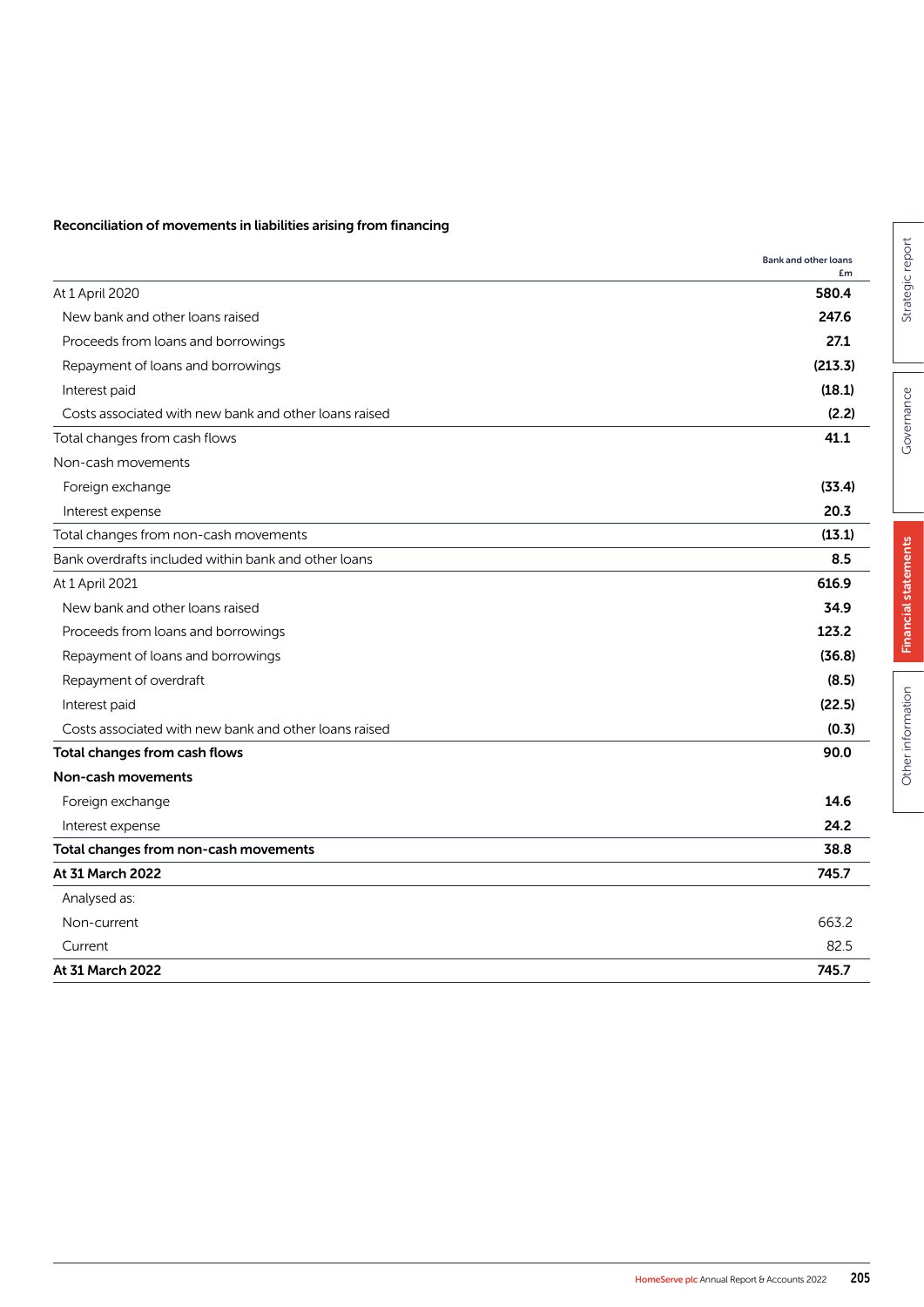## 45. Leasing

The following disclosures about leases, for which the Company is a lessee, are presented in accordance with IFRS 16 for the year ended 31 March 2022.

| Right-of-use assets             | Properties<br>£m | Motor vehicles<br>£m | Total<br>£m |
|---------------------------------|------------------|----------------------|-------------|
| Cost                            |                  |                      |             |
| At 1 April 2020                 | 1.8              | 0.1                  | 1.9         |
| <b>Additions</b>                |                  | 0.2                  | 0.2         |
| Disposals                       | (0.2)            |                      | (0.2)       |
| At 1 April 2021                 | 1.6              | 0.3                  | 1.9         |
| Additions                       |                  | 0.3                  | 0.3         |
| At 31 March 2022                | 1.6              | 0.6                  | 2.2         |
| <b>Accumulated depreciation</b> |                  |                      |             |
| At 1 April 2020                 | 0.3              |                      | 0.3         |
| Charge for the year             | 0.4              |                      | 0.4         |
| Disposals                       | (0.1)            |                      | (0.1)       |
| At 1 April 2021                 | 0.6              |                      | 0.6         |
| Charge for the year             | 0.3              | 0.2                  | 0.5         |
| At 31 March 2022                | 0.9              | 0.2                  | 1.1         |
| Carrying amount                 |                  |                      |             |
| At 31 March 2022                | 0.7              | 0.4                  | 1.1         |
| At 31 March 2021                | 1.0              | 0.3                  | 1.3         |
| <b>Lease liabilities</b>        |                  | 2022<br>£m           | 2021<br>£m  |
| Leases                          |                  | 0.5                  | 0.5         |
| Due within one year             |                  | 0.5                  | 0.5         |
| Leases                          |                  | 0.6                  | 0.9         |
| Due after one year              |                  | 0.6                  | 0.9         |
| <b>Total lease liabilities</b>  |                  | 1.1                  | 1.4         |

A maturity analysis of the contractual undiscounted cash flows associated with lease liabilities is provided in note 46. The total cash outflow for leases for the year ended 31 March 2022 was £0.5m (FY21: £0.4m) representing £0.5m (FY21: £0.4m) of principal repayments and £nil of interest charges in both years. Non-cash movements on leases include additions of £0.2m (FY21: £0.2m) and interest expense of £nil (FY21: £0.1m).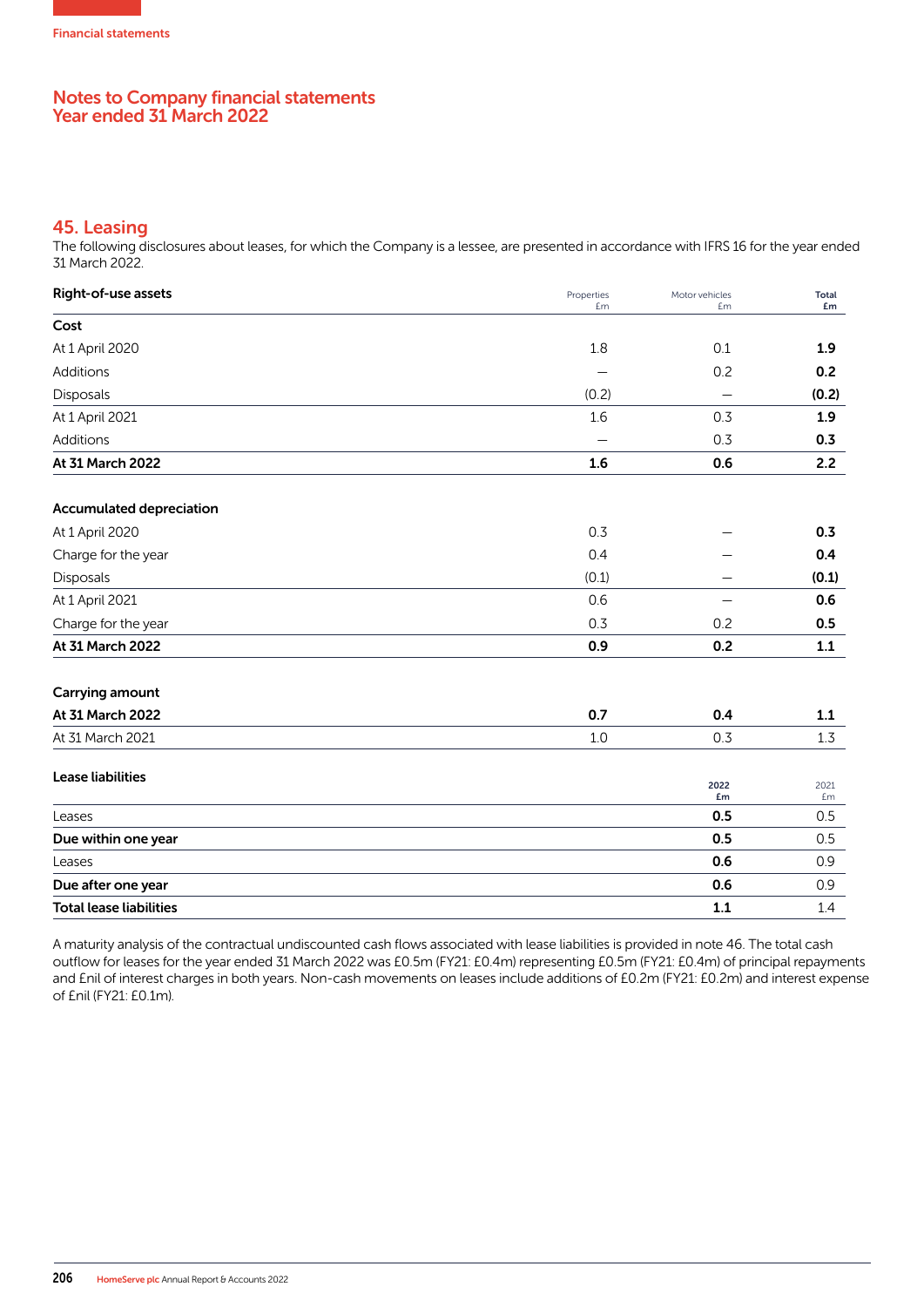## 46. Financial instruments

The tables below set out the classification of financial instruments in the statement of financial position:

| <b>Financial assets</b>                       | 2022<br>£m | 2021<br>£m |
|-----------------------------------------------|------------|------------|
| Amortised cost                                | 247.7      | 102.9      |
|                                               | 2022       | 2021       |
| <b>Financial liabilities</b>                  | £m         | £m         |
| Other financial liabilities at amortised cost | 759.0      | 633.0      |

#### Principal financial instruments

The principal financial instruments used by the Company from which risk arises are as follows:

- cash and cash equivalents
- bank loans, revolving credit facilities, Private Placements and other loans
- trade receivables
- other receivables
- trade payables
- other payables

#### Capital risk management

The Company manages its capital to ensure that it is able to continue as a going concern while maximising the return to stakeholders through the appropriate balance of debt and equity. The capital structure of the Company consists of debt, which includes the borrowings disclosed in note 44, cash and cash equivalents disclosed in note 41 and equity comprising issued capital, reserves and retained earnings as disclosed in this note and notes 28, 29 and the Company Statement of Changes in Equity.

The table below presents quantitative data for the components the Company manages as capital:

|                           | 2022<br>£m | 2021<br>£m |
|---------------------------|------------|------------|
| Shareholders' funds       | 462.3      | 438.1      |
| Cash and cash equivalents | 32.5       | 25.4       |
| Bank and other loans      | 745.7      | 616.9      |
|                           |            |            |

#### Financial risk management objectives

The Company's principal financial instruments comprise bank and other loans and cash and cash equivalents. The main purpose of these financial instruments is to raise finance for the Company's operations. The Company also has various other financial instruments such as trade receivables and trade payables which arise directly from its operations.

The main risks arising from the Company's financial instruments are interest rate risk, foreign currency risk and liquidity risk.

#### Interest rate risk

The Company's exposure to the risk of changes in market interest rates primarily relates to the Company's long-term debt requirements with floating interest rates. The Company's policy is to manage its interest cost using a mix of fixed and variable rate debts. The Company's exposure to interest rate risk is closely aligned to that of the Group, more details of which can be found in note 25.

#### Foreign currency risk

The Company has exposure to fluctuations in foreign currencies due to borrowings made to fund investments in its overseas subsidiaries which are affected by foreign exchange movements.

The carrying amount of the Company's foreign currency denominated monetary assets and monetary liabilities at the year end are set out in the table below.

|           | Assets     |                   |            | <b>Liabilities</b> |  |
|-----------|------------|-------------------|------------|--------------------|--|
|           | 2022<br>£m | 2021<br>£m        | 2022<br>£m | 2021<br>£m         |  |
| Euro      | 65.1       | 37.3              | (93.4)     | (63.3)             |  |
| US dollar | 4.8        | $\sim$ $-$<br>6.7 | (346.7)    | (286.3)            |  |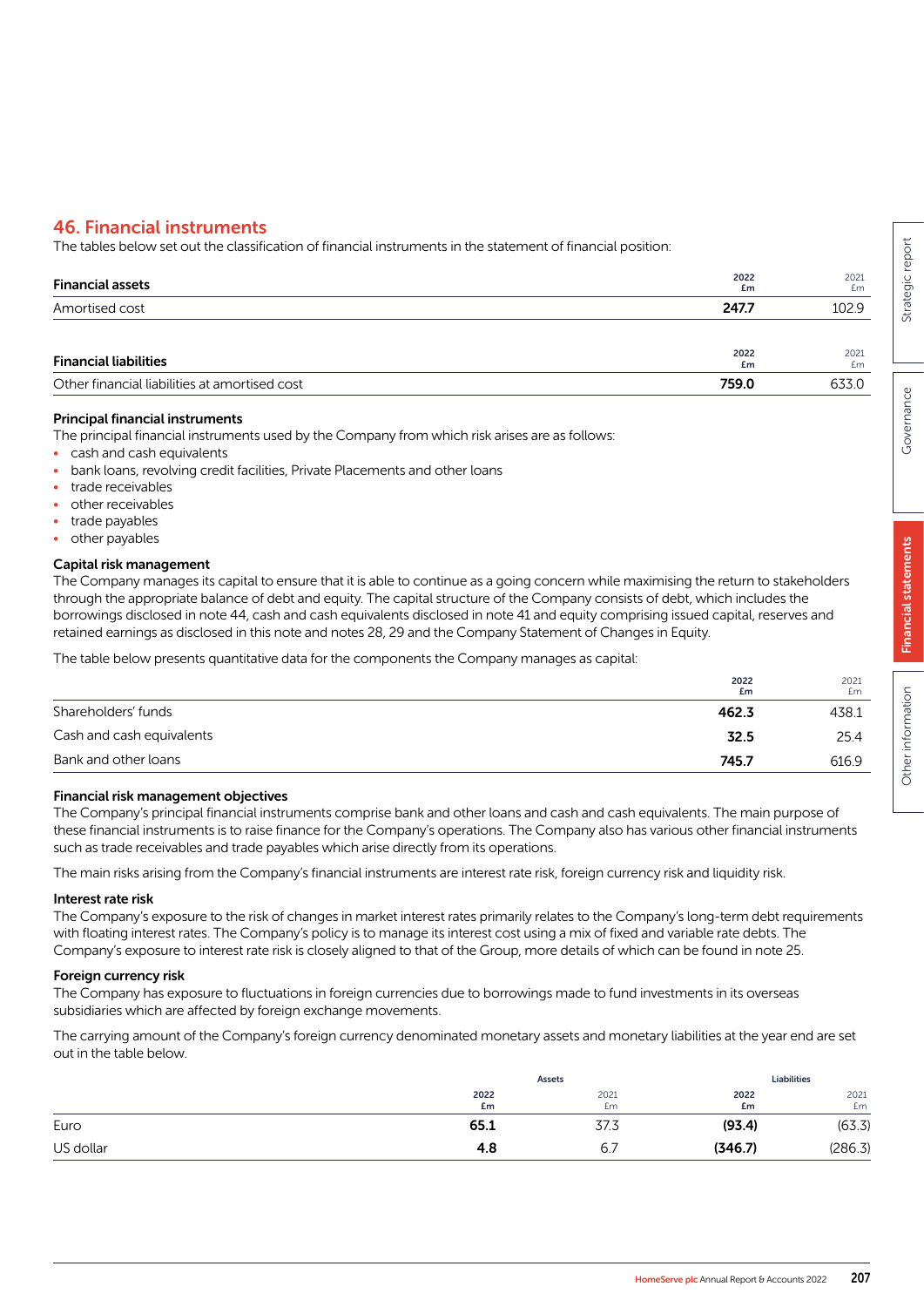## 46. Financial instruments (continued)

The following table demonstrates the sensitivity to a reasonably possible change of 10% increase in sterling against the relevant foreign currencies, with all other variables held constant, of the Company's profit after tax and equity.

|                                 | 2022 | 2021 |
|---------------------------------|------|------|
| Increase in £:\$ exchange rate: | 10%  | 10%  |
| Effect on profit after tax (Em) | 25.2 | 20.6 |
| Effect on equity (Em)           | 25.2 | 20.6 |
| Increase in £:€ exchange rate:  | 10%  | 10%  |
| Effect on profit after tax (Em) | 2.1  | 1.9  |
| Effect on equity (Em)           | 2.1  | 1.9  |

#### Liquidity risk

Ultimate responsibility for liquidity risk management rests with the Company's Board which sets the framework for the management of the Company's short, medium and long-term funding and liquidity management requirements. The Company manages liquidity risk by maintaining adequate reserves and banking facilities and continuously monitoring forecast and actual cash flows. Included in note 25 are details of the undrawn facilities that are available to the Company and the Group to further reduce liquidity risk.

The maturity profile of the Company's financial liabilities is provided in the table below. The revolving credit facility is drawn down and associated interest is settled on a monthly basis. The principal is included in the table below when the facility is due to expire. All cash flows are presented on an undiscounted basis.

|                         | Lease liabilities<br>£m | Bank and<br>other loans<br>£m | Trade, other and<br>Group payables<br>£m | <b>Total</b><br>£m |
|-------------------------|-------------------------|-------------------------------|------------------------------------------|--------------------|
| 2022                    |                         |                               |                                          |                    |
| Under 2 months          |                         | 3.1                           | 7.7                                      | 10.8               |
| Between 2 and 12 months | 0.5                     | 96.4                          | 4.5                                      | 101.4              |
| Between 1 and 2 years   | 0.5                     | 22.6                          |                                          | 23.1               |
| Between 2 and 5 years   | 0.2                     | 319.7                         |                                          | 319.9              |
| Over 5 years            |                         | 436.4                         |                                          | 436.4              |
| Total                   | 1.2                     | 878.2                         | 12.2                                     | 891.6              |
|                         | Lease liabilities<br>£m | Bank and<br>other loans<br>£m | Trade, other and Group<br>payables<br>£m | Total<br>£m        |
| 2021                    |                         |                               |                                          |                    |
| Under 2 months          |                         | 10.6                          | 5.5                                      | 16.1               |
| Between 2 and 12 months | 0.5                     | 43.6                          | 9.2                                      | 53.3               |
| Between 1 and 2 years   | 0.5                     | 70.7                          |                                          | 71.2               |
| Between 2 and 5 years   | 0.5                     | 229.0                         |                                          | 229.5              |
| Over 5 years            |                         | 405.2                         |                                          | 405.2              |
| Total                   | 1.5                     | 759.1                         | 14.7                                     | 775.3              |

It is, and has been throughout the year under review, the Company's policy that no speculative trading in financial instruments shall be undertaken.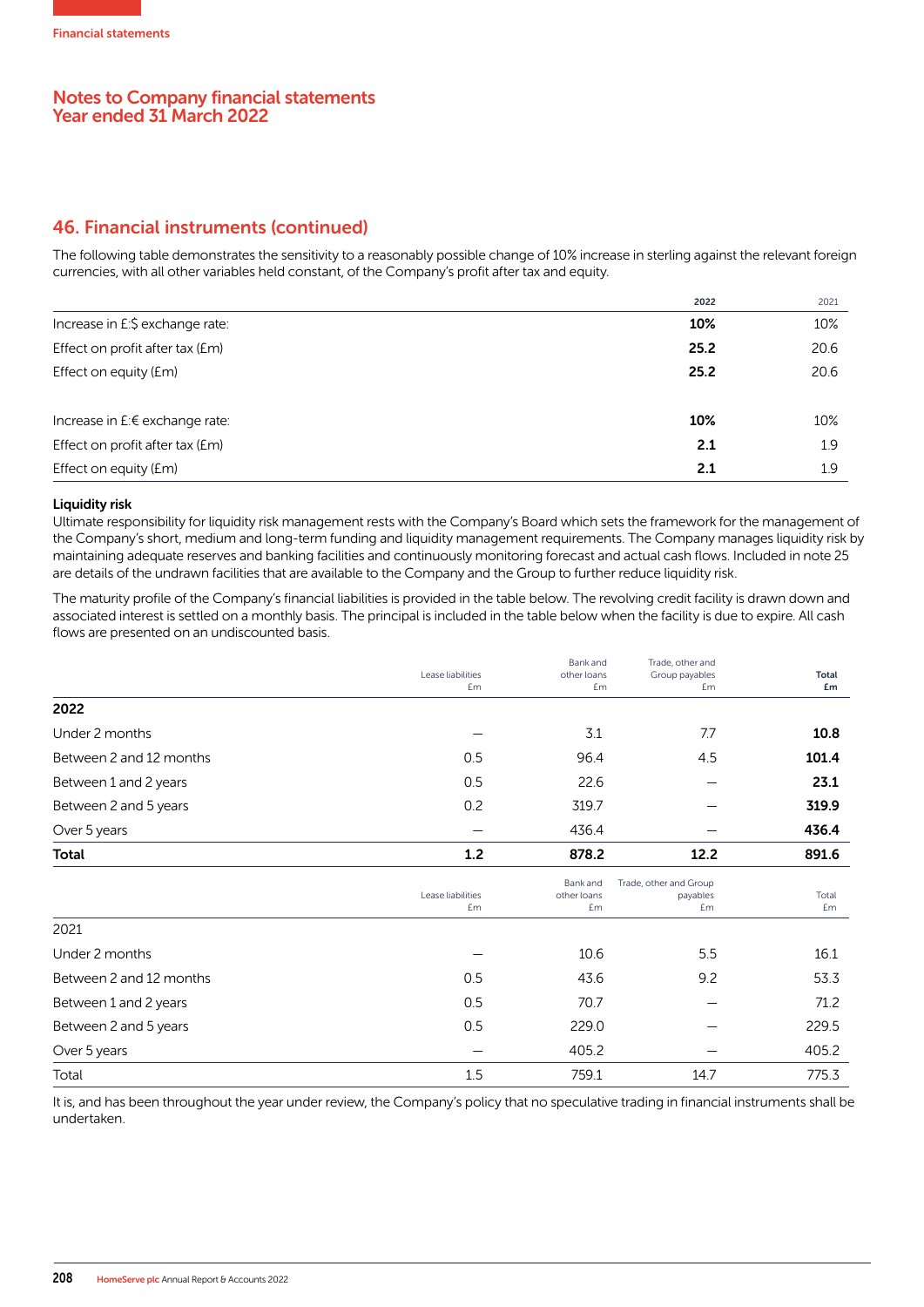The following table demonstrates the sensitivity to a reasonably possible increase of 100bps in the cost of borrowing, with all other variables held constant, of the Company's profit before tax (through the impact on floating rate borrowings).

|                                     | 2022   | 2021               |
|-------------------------------------|--------|--------------------|
| Increase in cost of borrowing       | 100bps | 100 <sub>bps</sub> |
| Reduction in profit before tax (£m) |        |                    |

### 47. Share incentive reserve

| At 31 March 2022                        | 18.4      |
|-----------------------------------------|-----------|
| Share options exercised in the year     | (2.9)     |
| Share-based payment charges in the year | 4.8       |
| At 1 April 2021                         | 16.5      |
| Share options exercised in the year     | (7.1)     |
| Share-based payment charges in the year | 3.8       |
| At 1 April 2020                         | 19.8      |
|                                         | <b>£m</b> |

## 48. Notes to the cash flow statement

|                                                                                           | 2022<br>£m | 2021<br>£m |
|-------------------------------------------------------------------------------------------|------------|------------|
| <b>Operating loss</b>                                                                     | (21.7)     | (23.2)     |
| Adjustments for:                                                                          |            |            |
| Amortisation of intangible assets                                                         | 0.5        | 0.6        |
| Depreciation of property, plant and equipment                                             | 0.2        | 0.2        |
| Depreciation of Right-of-use assets                                                       | 0.5        | 0.4        |
| Exceptional charges                                                                       |            | 4.1        |
| Amounts received from subsidiary undertakings for share incentive schemes and other items | 3.5        | 3.1        |
| Share-based payment expense                                                               | 1.7        | 1.1        |
| Operating cash flows before movements in working capital                                  | (15.3)     | (13.7)     |
| Increase in receivables                                                                   | (140.4)    | (43.2)     |
| Decrease in payables                                                                      | (3.5)      | (2.6)      |
| Movements in working capital                                                              | (143.9)    | (45.8)     |
| Cash used in operations                                                                   | (159.2)    | (59.5)     |
| Income taxes received/(paid)                                                              | 12.3       | (0.3)      |
| Interest paid (inclusive of payments on lease liabilities and non-bank interest)          | (22.9)     | (18.1)     |
| Net cash outflow from operating activities                                                | (169.8)    | (77.9)     |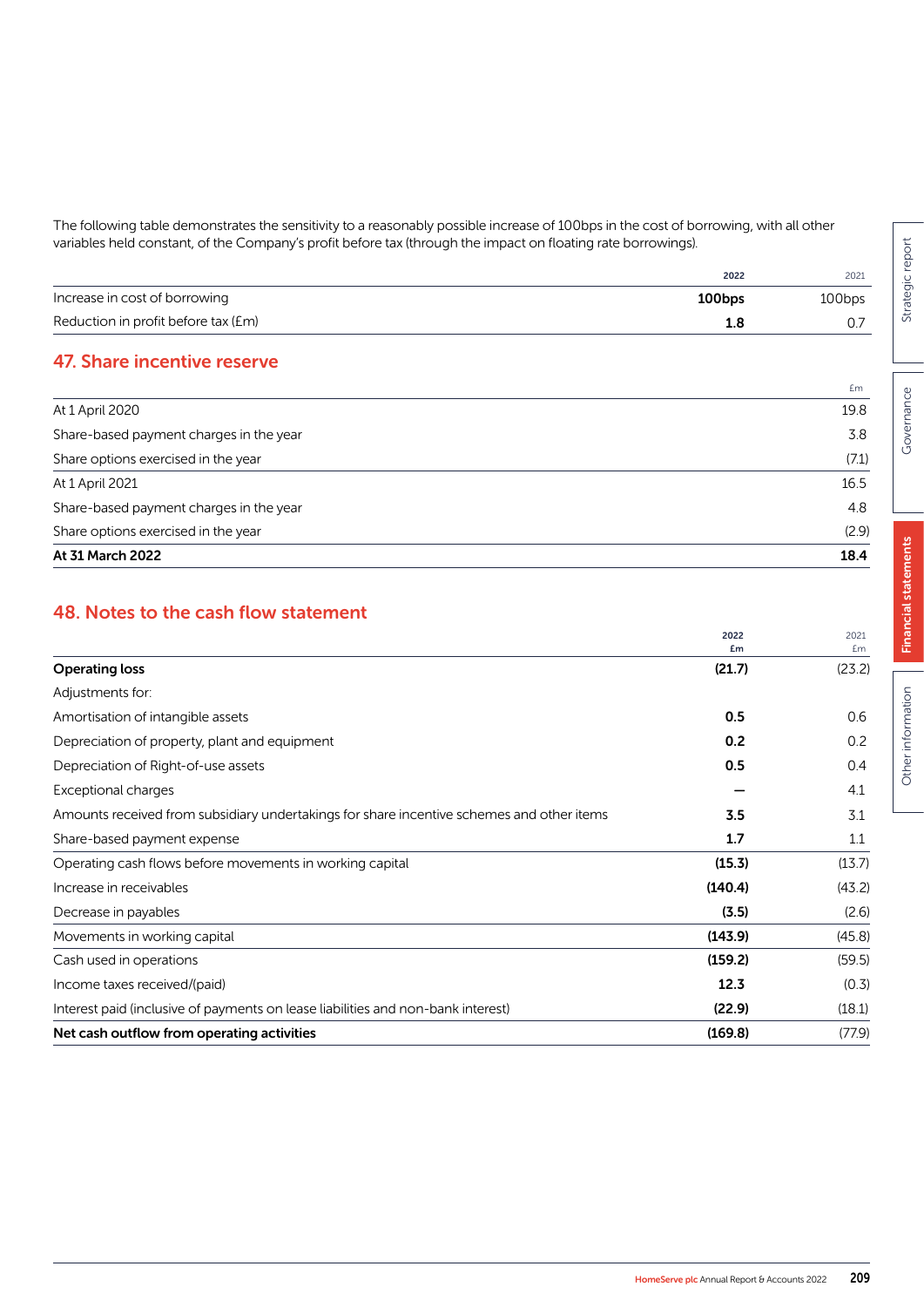

#### Notes to Company financial statements Year ended 31 March 2022

#### 49. Share-based payments

During the year ended 31 March 2022, the Company had three (FY21: three) share-based payment arrangements, which are described in note 32.

|                                                        | LTIP       | <b>SVCP</b>    | One Plan       |
|--------------------------------------------------------|------------|----------------|----------------|
| 2022                                                   |            |                |                |
| <b>Number</b>                                          |            |                |                |
| Outstanding at 1 April 2021                            | 1,193,806  | 233,332        | 8,389          |
| Granted                                                | 660,115    |                | 9,539          |
| Transfer in                                            | 9,000      |                | 462            |
| Lapsed                                                 | (310, 112) |                |                |
| Forfeited                                              | (53, 655)  |                | (866)          |
| Exercised                                              | (216, 683) |                | (3,800)        |
| Outstanding at 31 March 2022                           | 1,282,471  | 233,332        | 13,724         |
| Exercisable at 31 March 2022                           |            |                |                |
| Exercise price of options outstanding at 31 March 2022 | £0.00      | £0.00          | £0.00          |
| Weighted average remaining contractual life            | 3          | $\overline{c}$ | $\overline{c}$ |
| Weighted average fair value of options granted in 2022 | £8.01      | n/a            | £8.75          |
|                                                        | LTIP       | <b>SVCP</b>    | One Plan       |
| 2021                                                   |            |                |                |
| Number                                                 |            |                |                |
| Outstanding at 1 April 2020                            | 1,218,460  | 233,332        | 7,012          |
| Granted                                                | 341,453    |                | 3,234          |
| Transfer in                                            | 8,460      |                | 1,513          |
| Forfeited                                              | (5, 137)   |                | (48)           |
| Exercised                                              | (369, 430) |                | (3, 322)       |
| Outstanding at 31 March 2021                           | 1,193,806  | 233,332        | 8,389          |
| Exercisable at 31 March 2021                           | 104,784    |                |                |
| Exercise price of options outstanding at 31 March 2021 | £0.00      | £0.00          | £0.00          |
| Weighted average remaining contractual life            | 2          | 3              | 2              |
| Weighted average fair value of options granted in 2021 | £11.13     | n/a            | £11.79         |

The weighted average share price at the date of exercise for share options exercised during the year was £10.20 (FY21: £12.98).

The estimated fair values are calculated by applying a Black-Scholes option pricing model for SVCP and One Plan and in addition Monte Carlo and Stochastic simulations for the LTIP. The assumptions used in the models are set out in note 32.

In FY22 the Company recognised an IFRS 2 charge of £1.7m (FY21: £1.1m) related to equity-settled share-based payment transactions.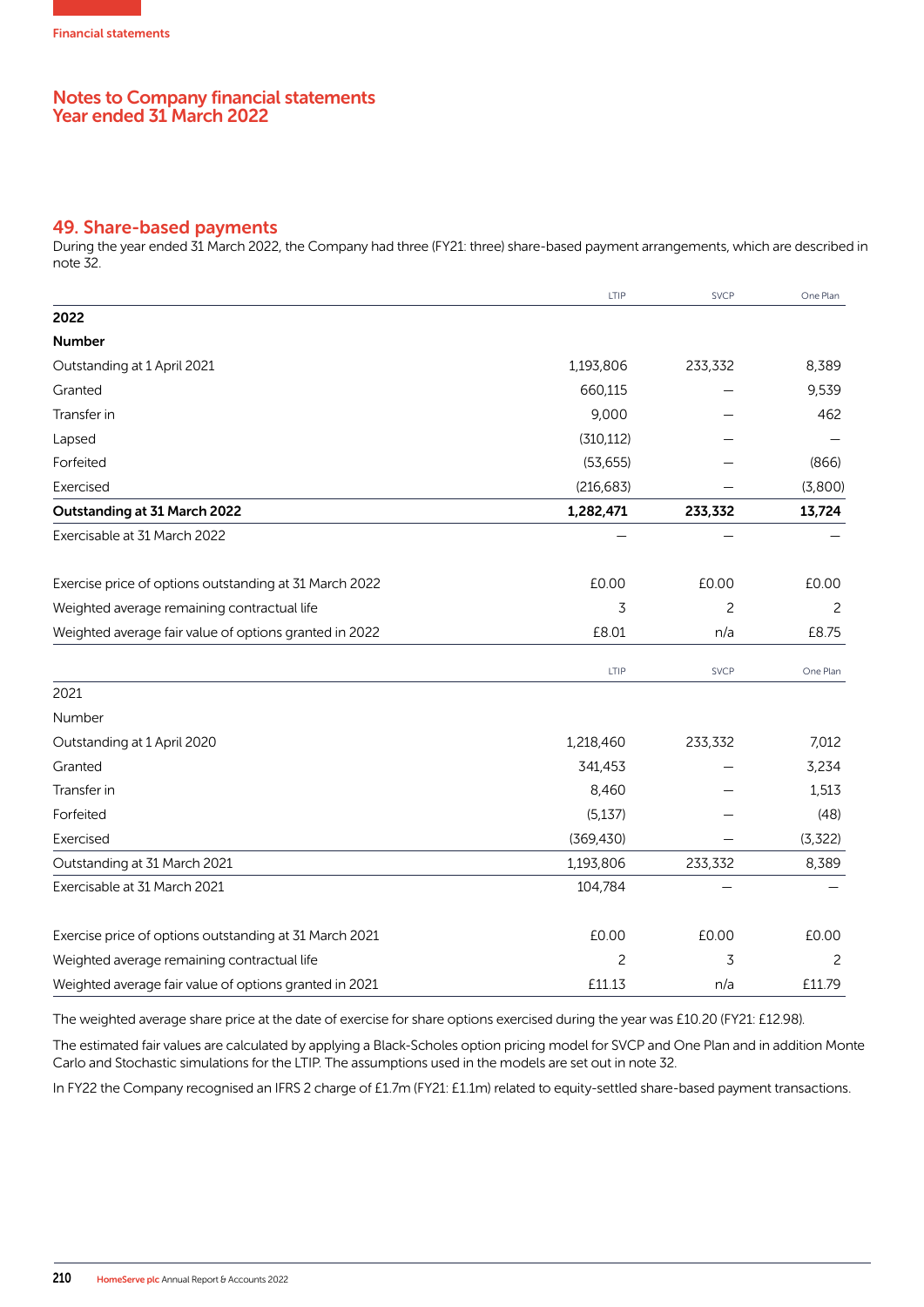# 50. Related party transactions

During the year the Company purchased services amounting to £0.1m (FY21: £nil) from companies that are not members of the Group but that are related parties as they are controlled by or connected to Richard Harpin, Chief Executive of the Group and a Director of the parent company of the Group. These services related to the use by the Group of private aircraft, including the provision of pilots and all related operating costs that are controlled by the related parties. The provision of such services were made at arm's length prices, which were approved by the Remuneration Committee.

The specific companies that were subject to the transactions were Harpin Limited (FY22: £0.1m, FY21: £nil) and Centreline AV Limited (FY22: £33,000, FY21: £29,000). Amounts outstanding to all these companies on 31 March 2022 amounted to £nil (FY21: £nil). No guarantees have been given or received.

In respect of transactions with subsidiaries of the Group, the Company provided goods of £nil (FY21: £nil), provided services of £9.2m (FY21: £9.5m), lent monies to of £141.0m (FY21: £56.3m) and borrowed monies from of £nil (FY21: £nil). Amounts due to subsidiary companies total £0.1m (FY21: £nil). Amounts owed by subsidiary companies total £213.7m (FY21: £76.4m) which principally relate to intercompany loans receivable. The Company provided services of £nil (FY21: £nil) to associates during the year and £0.2m (FY21: £0.1m) to joint ventures during the year. The Company purchased services of £nil (FY21: £nil) from joint ventures during the year. There are no amounts outstanding in either year with associates and £nil outstanding (FY21: £nil) with joint ventures.

Provision of services to and the purchase of services from related parties were made at arm's length prices. The amounts outstanding are unsecured and will be settled in cash. No guarantees have been given or received. No provisions have been made for doubtful debts in respect of the amounts owed by related parties.

#### Remuneration of key management personnel

The remuneration of the Directors and relevant members of the Executive Committee, who are the key management personnel of the Company, is set out below in aggregate for each of the categories specified in IAS 24 Related Party Disclosures. Further information about the remuneration of individual Directors is provided in the audited part of the Remuneration report.

|                              | 2022 | 2021 |
|------------------------------|------|------|
|                              | £m   | £m   |
| Short-term employee benefits | 4.3  | 4.3  |
| Post-employment benefits     | 0.3  | 0.2  |
| Termination benefits         |      | 3.6  |
| Share-based payments expense | 1.5  | 0.2  |
|                              | 6.1  | 8.3  |

Except as noted above there were no other transactions with Directors requiring disclosure.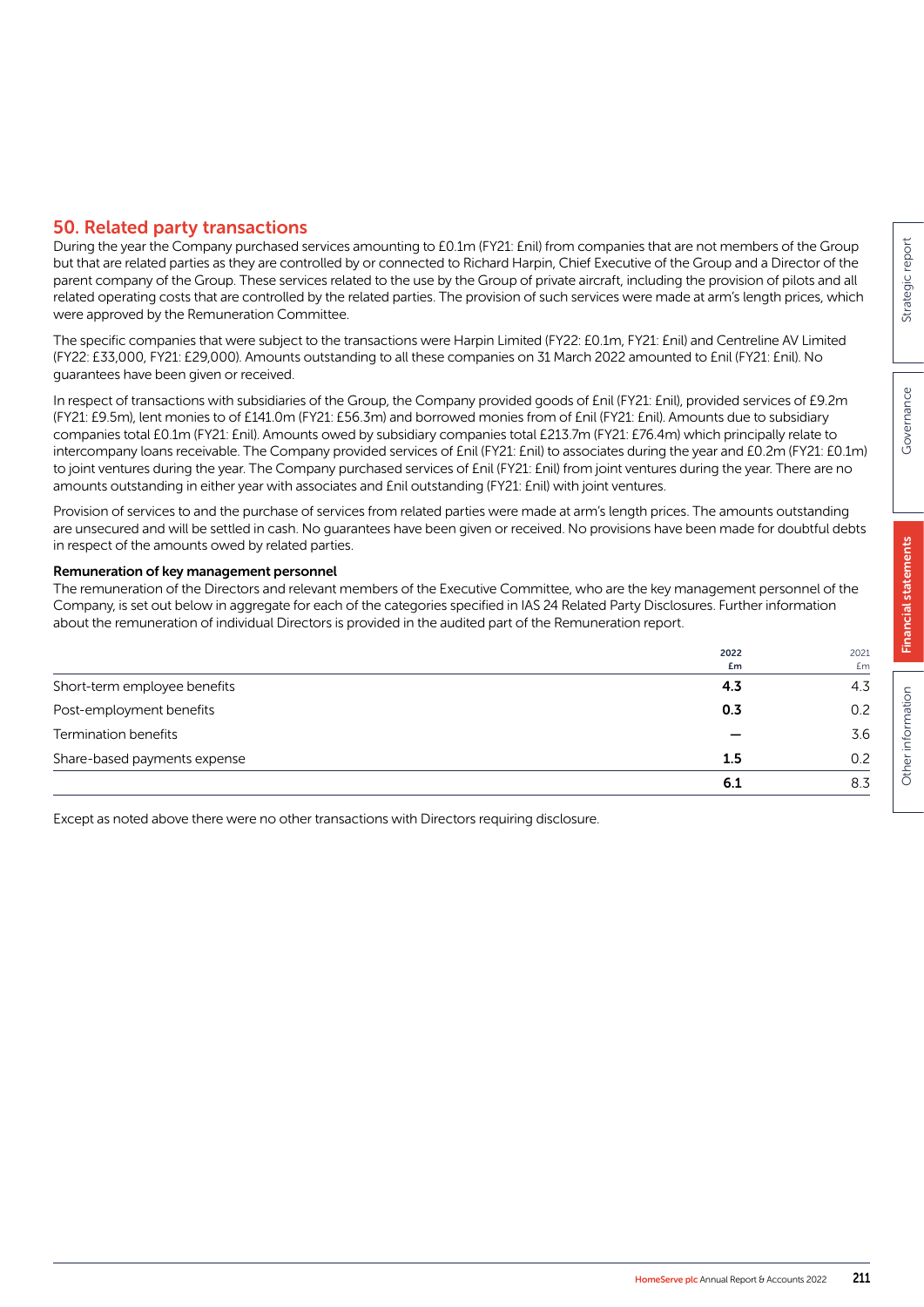#### Notes to Company financial statements Year ended 31 March 2022

## 50. Related party transactions (continued)

#### Interests held in related companies

All interests in the companies listed below are owned by HomeServe plc and all interests held are in the ordinary share capital. All companies operate principally in their country of incorporation.

|                                                                      |             | incorporation                  | Place of Proportion<br>of voting |                                                                                    |
|----------------------------------------------------------------------|-------------|--------------------------------|----------------------------------|------------------------------------------------------------------------------------|
|                                                                      |             | ownership (or                  | interest                         |                                                                                    |
| Name of legal entity                                                 | Activity    | registration)<br>and operation | and<br>power %                   | Registered address                                                                 |
| Directly held entities of HomeServe plc:                             |             |                                |                                  |                                                                                    |
| HomeServe Enterprises Limited                                        | Trading     | England                        | 100                              | Cable Drive, Walsall, WS2 7BN                                                      |
| Indirectly held entities of HomeServe plc:                           |             |                                |                                  |                                                                                    |
| <b>Holding Companies</b><br>HomeServe Assistance Limited             | Trading     | England                        | 100                              | Cable Drive, Walsall, WS2 7BN                                                      |
| HomeServe International Limited                                      | Trading     | England                        | 100                              | Cable Drive, Walsall, WS2 7BN                                                      |
| HomeServe Home Experts UK Limited                                    | Trading     | England                        | 100                              | Cable Drive, Walsall, WS2 7BN                                                      |
| HomeServe North America UK Limited                                   | Trading     | England                        | 100                              | Cable Drive, Walsall, WS2 7BN                                                      |
| HomeServe GB Limited (No. 5536994) <sup>1</sup>                      | Dormant     | England                        | 100                              | Cable Drive, Walsall, WS2 7BN                                                      |
| HomeServe France Holding SAS                                         | Trading     | France                         | 100                              | 9, rue Anna Marly, CS 80510, 69007 Lyon Cedex 7                                    |
| HomeServe Energy Services SAS                                        | Trading     | France                         | 100                              | 9, rue Anna Marly, CS 80510, 69007 Lyon Cedex 7                                    |
| HomeServe Energy Services Belgium SRL                                | Trading     | Belgium                        | 100                              | Manhattan Center, Avenue du Boulevard 21 / Bte 5 1210 Bruxelles                    |
| Mouse Holding SAS                                                    | Trading     | France                         | 20                               | 73 Boulevard Hausmann, 75008 Paris                                                 |
| HomeServe USA Holdings Corp                                          | Trading     | <b>USA</b>                     | 100                              | 601 Merritt 7, Norwalk, CT 06851                                                   |
| HomeServe Beteiligungs GmbH                                          | Trading     | Germany                        | 100                              | Rheinstr. 30-32, 65185, Wiesbaden                                                  |
| HomeServe Deutschland Verwaltungs GmbH                               | Trading     | Germany                        | 100                              | Klingholzstraße 7, 65189 Wiesbaden                                                 |
| HomeServe Deutschland Holding GmbH & Co. KG                          | Trading     | Germany                        | 100                              | Klingholzstraße 7, 65189 Wiesbaden                                                 |
| HomeServe Handwerksdienstleistung Deutschland GmbH                   | Trading     | Germany                        | 100                              | Klingholzstraße 7, 65189 Wiesbaden                                                 |
| HomeServe Assistance Deutschland GmbH                                | Trading     | Germany                        | 100                              | Klingholzstraße 7, 65189 Wiesbaden                                                 |
| VBF Holdings Limited (No. 12123573) 45                               | Trading     | England                        | 100                              | Cable Drive, Walsall, WS2 7BN                                                      |
| Sherrington Mews Limited (No. 09167024) 4                            | Trading     | England                        | 100                              | Building 2000, Lakeside North Harbour,<br>Western Road, Portsmouth, PO6 3EN        |
| UK & Ireland                                                         |             |                                |                                  |                                                                                    |
| HomeServe Membership Limited                                         | Trading     | England                        | 100                              | Cable Drive, Walsall, WS2 7BN                                                      |
| HomeServe Servowarm Limited (No. 560810) <sup>4</sup>                | Non-Trading | England                        | 100                              | Cable Drive, Walsall, WS2 7BN                                                      |
| HomeServe At Home Limited (No. 4186398) <sup>1</sup>                 | Dormant     | England                        | 100                              | Cable Drive, Walsall, WS2 7BN                                                      |
| Vetted Limited                                                       | Trading     | England                        | 100                              | Building 2000, Lakeside North Harbour,<br>Western Road, Portsmouth, PO6 3EN        |
| 247999 Limited (No. 7183505) <sup>1</sup>                            | Dormant     | England                        | 100                              | Cable Drive, Walsall, WS2 7BN                                                      |
| Home Energy Services Limited (No. 8419975) <sup>4</sup>              | Non-Trading | England                        | 100                              | Cable Drive, Walsall, WS2 7BN                                                      |
| HomeServe Manufacturer Warranties Limited (No. 4079068) <sup>1</sup> | Dormant     | England                        | 100                              | Cable Drive, Walsall, WS2 7BN                                                      |
| HomeServe Heating Services Limited (No. 3468609) <sup>4</sup>        | Non-Trading | England                        | 100                              | Cable Drive, Walsall, WS2 7BN                                                      |
| HomeServe Trustees Limited (No. 3349817) <sup>1</sup>                | Dormant     | England                        | 100                              | Cable Drive, Walsall, WS2 7BN                                                      |
| HomeServe France Limited (No. 9469168) <sup>4</sup>                  | Trading     | England                        | 100                              | Cable Drive, Walsall, WS2 7BN                                                      |
| HomeServe USA Limited (No. 9468635) <sup>4</sup>                     | Trading     | England                        | 100                              | Cable Drive, Walsall, WS2 7BN                                                      |
| HomeServe Now Limited (No. 12523412) <sup>4</sup>                    | Non-Trading | England                        | 100                              | Cable Drive, Walsall, WS2 7BN                                                      |
| CET Structures Limited <sup>5</sup>                                  | Trading     | England                        | 100                              | 3 Boundary Court Warke Flatt, Willow Business Park,<br>Castle Donnington, DE74 2UD |
| Shermin Finance Limited <sup>5</sup>                                 | Trading     | England                        | 100                              | Cable Drive, Walsall, WS2 7BN                                                      |
| HomeServe Europe Limited                                             | Non-Trading | Ireland                        | 100                              | 25-28 Adelaide Road, Dublin 2                                                      |
| HomeServe America Limited                                            | Non-Trading | Ireland                        | 100                              | 25-28 Adelaide Road, Dublin 2                                                      |
| HomeServe Gas Limited (No. 2248585) <sup>1</sup>                     | Dormant     | England                        | 100                              | Cable Drive, Walsall, WS2 7BN                                                      |
| Home Service (GB) Limited (No. 3546370) <sup>1</sup>                 | Dormant     | England                        | 100                              | Cable Drive, Walsall, WS2 7BN                                                      |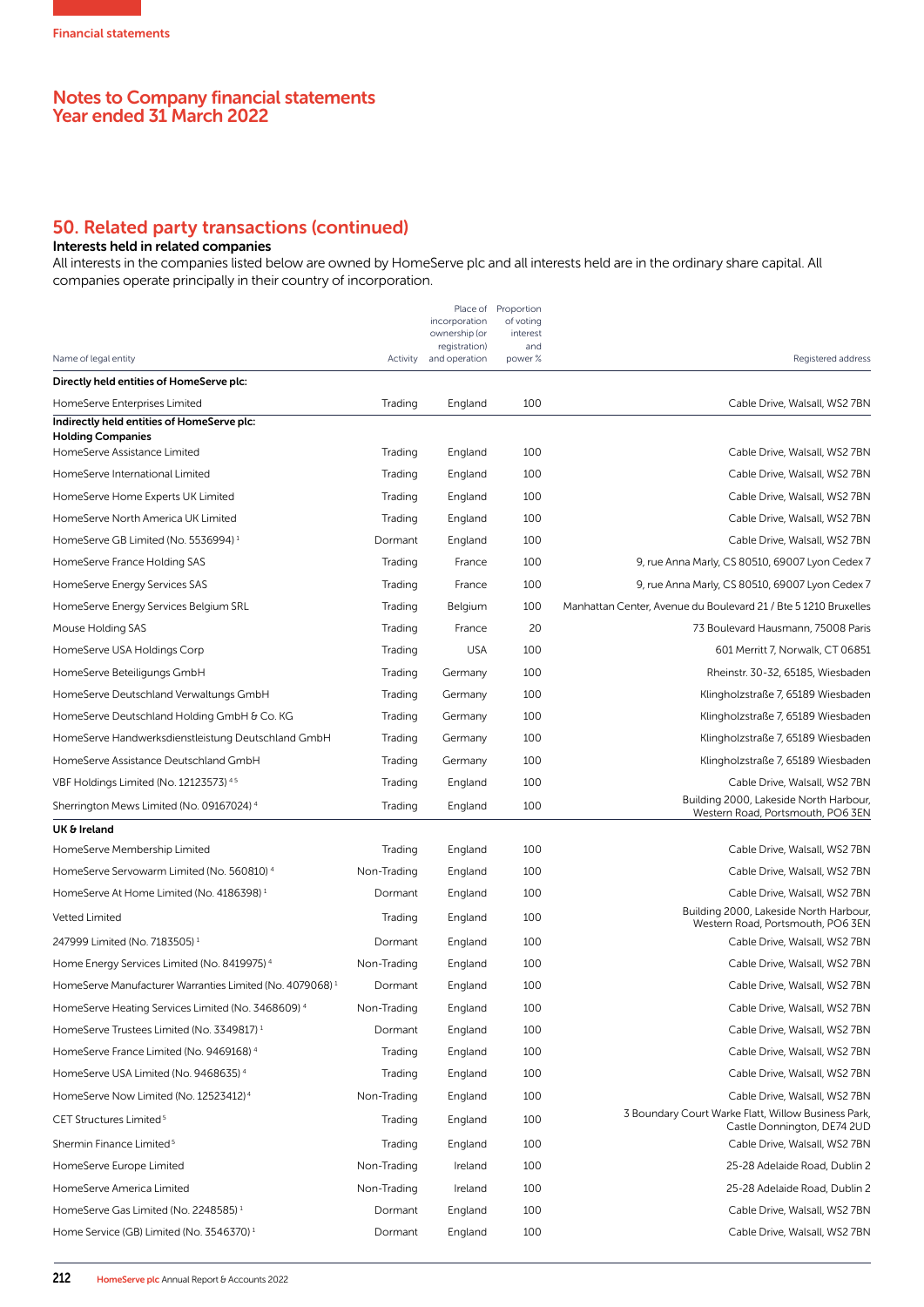|                                                                        |          | Place of<br>incorporation<br>ownership (or<br>registration) | Proportion<br>of voting<br>interest<br>and |                                                                                                    |
|------------------------------------------------------------------------|----------|-------------------------------------------------------------|--------------------------------------------|----------------------------------------------------------------------------------------------------|
| Name of legal entity                                                   | Activity | and operation                                               | power %                                    | Registered address                                                                                 |
| Fastfix Plumbing and Heating Limited (No. 3120932) <sup>1</sup>        | Dormant  | England                                                     | 100                                        | Cable Drive, Walsall, WS2 7BN                                                                      |
| HomeServe Care Solutions Limited (No. 3228902) <sup>1</sup>            | Dormant  | England                                                     | 100                                        | Cable Drive, Walsall, WS2 7BN                                                                      |
| HomeServe Warranties Limited (No. 3156861) <sup>1</sup>                | Dormant  | England                                                     | 100                                        | Cable Drive, Walsall, WS2 7BN                                                                      |
| Multimaster Limited (No. 3670180) <sup>1</sup>                         | Dormant  | England                                                     | 100                                        | Cable Drive, Walsall, WS2 7BN                                                                      |
| Ondo InsurTech Plc                                                     | Trading  | England                                                     | 19.99                                      | 6th Floor, 60 Gracechurch Street, London, EC3B 0HR                                                 |
| Help-Link UK Limited                                                   | Trading  | England                                                     | 100                                        | 1175 Century Way, Thorpe Park, Colton, Leeds, LS15 8ZB                                             |
| Energy Insurance Services Limited                                      | Trading  | England                                                     | 100                                        | Cable Drive, Walsall, WS2 7BN                                                                      |
| Aqua Plumbing & Heating Services Limited (No. 04121404) <sup>4</sup>   | Trading  | England                                                     | 100                                        | Cable Drive, Walsall, WS2 7BN                                                                      |
| APG Domestic Services Limited (No. 04277772) <sup>45</sup>             | Trading  | England                                                     | 100                                        | Unit 1, Jbf Units Dewhurst Row, Bamber Bridge,<br>Preston, England, PR5 6SW                        |
| John Wilkinson Heating Services Limited (No. 07645851) <sup>45</sup>   | Trading  | England                                                     | 100                                        | Cable Drive, Walsall, WS2 7BN                                                                      |
| <b>Continental Europe</b>                                              |          |                                                             |                                            |                                                                                                    |
| HomeServe SAS                                                          | Trading  | France                                                      | 100                                        | 9, rue Anna Marly, CS 80510, 69007 Lyon Cedex 7                                                    |
| HomeServe France Corporate SAS                                         | Trading  | France                                                      | 100                                        | 9, rue Anna Marly, CS 80510, 69007 Lyon Cedex 7                                                    |
| Electro Gaz Service SAS                                                | Trading  | France                                                      | 100                                        | 17, rue Bavastro, 06300, Nice                                                                      |
| <b>ID Energies SAS</b>                                                 | Trading  | France                                                      | 100                                        | ZA d'Armanville, route de la brique, 50700 Valognes                                                |
| Sylvain Brun Froid SAS                                                 | Trading  | France                                                      | 100                                        | 401 rue des Champagnes 73290 La Motte-Servolex                                                     |
| HomeServe On Demand SAS                                                | Trading  | France                                                      | 100                                        | 9, rue Anna Marly, CS 80510, 69007 Lyon Cedex 7                                                    |
| Groupe Maison.fr SAS                                                   | Trading  | France                                                      | 20                                         | 350 avenue JRGG de la Lauzière, 13290 Aix-en-Provence                                              |
| Societe V.B. Gaz                                                       | Trading  | France                                                      | 100                                        | 1 rue George Sand, 94000 Creteil                                                                   |
| Aujard SAS                                                             | Trading  | France                                                      | 100                                        | 12 Av. du Président Paul Séramy, 77870 Vulaines sur Seine                                          |
| Conviflamme SAS                                                        | Trading  | France                                                      | 100                                        | Chemin des Carrières 14123 Fleury-sur-Orne                                                         |
| Lesage SAS                                                             | Trading  | France                                                      | 100                                        | ZA d'Armanville secteur de prémesnil 50700 Valognes                                                |
| Réseau Energies SAS                                                    | Trading  | France                                                      | 100                                        | Chemin des Carrières 14123 Fleury-sur-Orne                                                         |
| Société de Maintenance Thermique SAS (SMT)                             | Trading  | France                                                      | 100                                        | 117 avenue du 8 mai 1945 42340 Veauche                                                             |
| G2M SAS                                                                | Trading  | France                                                      | 100                                        | 41 route de la libération 69110 Ste Foy les Lyon                                                   |
| PH Energies SAS                                                        | Trading  | France                                                      | 100                                        | 318 rue des digues, 14123 Fleury-sur-Orne                                                          |
| PH9 SAS                                                                | Trading  | France                                                      | 100                                        | 318 rue des digues, 14123 Fleury-sur-Orne                                                          |
| Pack SD SAS                                                            | Trading  | France                                                      | 100                                        | 318 rue des digues, 14123 Fleury-sur-Orne                                                          |
| Roussin Energies SAS                                                   | Trading  | France                                                      | 100                                        | 34, allée des Balmes, 38600 Fontaines                                                              |
| Dépann'Gaz SAS <sup>5</sup>                                            | Trading  | France                                                      | 100                                        | 15 Z.A. Cromel 50220 Saint-Quentin-Sur-Le-Homme                                                    |
| JCM Confort SAS <sup>5</sup>                                           | Trading  | France                                                      | 100                                        | 2 Rue Joseph Fourier 49070 Beaucouze                                                               |
| JC Technique SAS <sup>5</sup>                                          | Trading  | France                                                      | 100                                        | 2 Rue Joseph Fourier 49070 Beaucouze                                                               |
| HomeServe Belgium SRL                                                  | Trading  | Belgium                                                     | 100                                        | Manhattan Center, Avenue du Boulevard 21 / Bte 5 1210 Bruxelles                                    |
| Hainaut Chauffage C.S.T.E. SA <sup>5</sup>                             | Trading  | Belgium                                                     | 100                                        | sis 25, Rue de la Terre A Brigues, 7522 Tournai                                                    |
| HomeServe Assistencia Spain SAU <sup>2</sup>                           | Trading  | Spain                                                       | 100                                        | Camino del Cerro de los Gamos 1, Parque empresarial<br>- Edificios 5 y 6, 28224 Pozuelo de Alarcon |
| HomeServe Iberia S.L.U. (formerly HomeServe Spain S.L.U.) <sup>2</sup> | Trading  | Spain                                                       | 100                                        | Camino del Cerro de los Gamos 1, Parque empresarial<br>- Edificios 5 y 6, 28224 Pozuelo de Alarcon |
| Seguragua SAU <sup>2</sup>                                             | Trading  | Spain                                                       | 100                                        | Camino del Cerro de los Gamos 1, Parque empresarial<br>- Edificios 5 y 6, 28224 Pozuelo de Alarcon |
| Habitissimo S.L. <sup>2</sup>                                          | Trading  | Spain                                                       | 100                                        | c/ Rita Levi, Edificio Blue - Parc Bit CP 07121, Palma de Mallorca                                 |
| Bit Advanced Marketing S.L. <sup>2</sup>                               | Trading  | Spain                                                       | 100                                        | Passeig Mallorca 17C, 07011 Palma de Mallorca                                                      |
| Oscagas Hogar SLU <sup>2</sup>                                         | Trading  | Spain                                                       | 100                                        | Rafael Alberti Nº 8, Zaragoza CP 50018                                                             |
| Somgas Hogar S.L. <sup>2</sup>                                         | Trading  | Spain                                                       | 100                                        | Paseo Can Feu Num14, 08205 Sabadell, Barcelona                                                     |
| Linacal S.L.U. <sup>2</sup>                                            | Trading  | Spain                                                       | 100                                        | Polig. Las Labradas, C. Estella S/N. 31500 Tudela, Navarra                                         |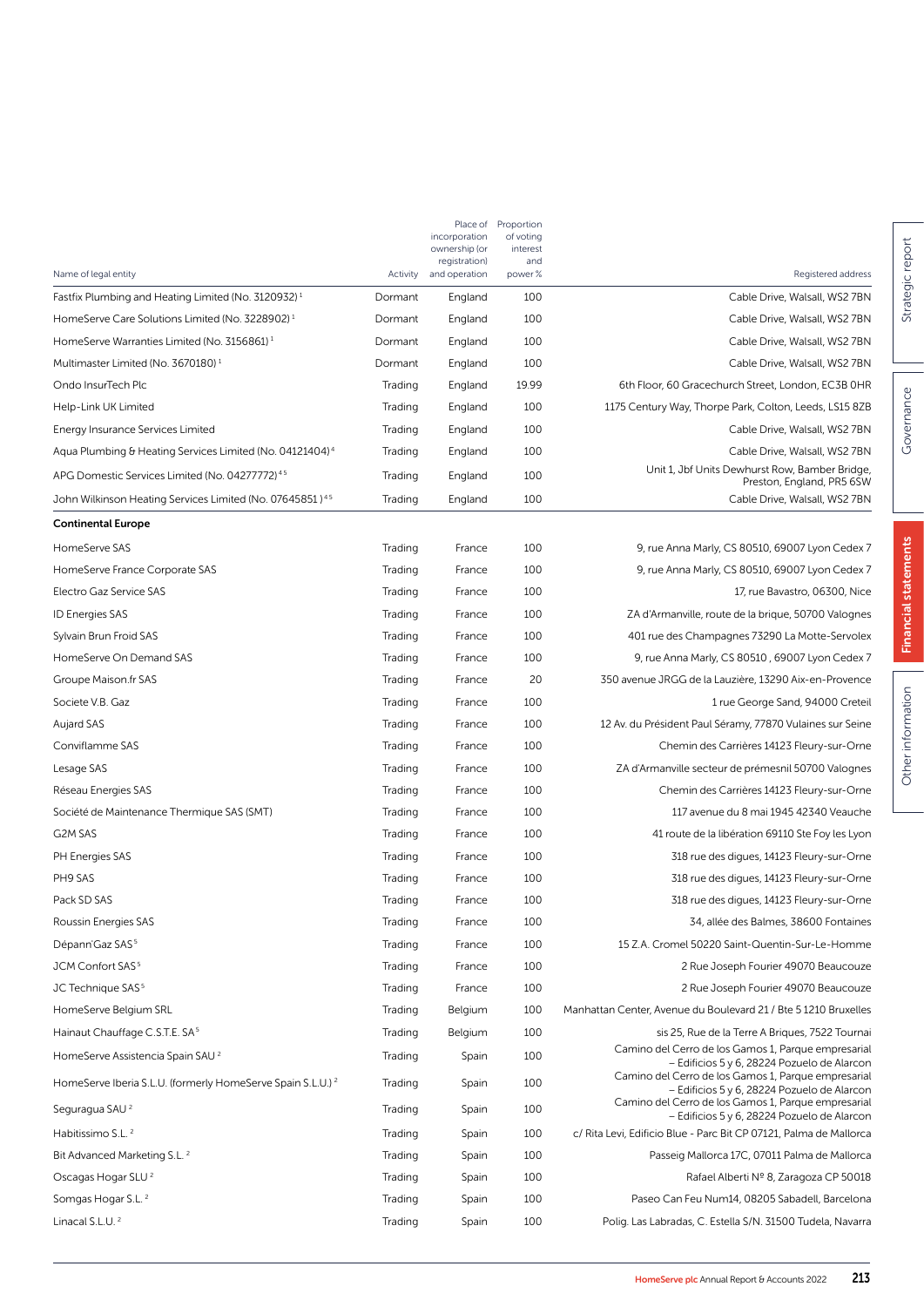#### Notes to Company financial statements Year ended 31 March 2022

## 50. Related party transactions (continued)

| Interests held in related companies (continued)         |          | incorporation<br>ownership (or<br>registration) | Place of Proportion<br>of voting<br>interest<br>and |                                                                               |
|---------------------------------------------------------|----------|-------------------------------------------------|-----------------------------------------------------|-------------------------------------------------------------------------------|
| Name of legal entity                                    | Activity | and operation                                   | power %                                             | Registered address                                                            |
| Servicios Tecnicos Sate S.L. <sup>2</sup>               | Trading  | Spain                                           | 100                                                 | Calle Anselmo Pie Sopena 1-Local 4,<br>Esquina Avenida Monegros No 31, Huesca |
| Solusat Asistencia Tecnica S.L. <sup>2</sup>            | Trading  | Spain                                           | 100                                                 | Avda Ingeniero Torres Quevedo 6, 28022 Madrid                                 |
| Servicio Tecnico Urueña S.L. <sup>2</sup>               | Trading  | Spain                                           | 100                                                 | Calle Orixe 54 48015 Bilbao, Vizcaya                                          |
| Aragonesa De Postventa S.L.U. <sup>2</sup>              | Trading  | Spain                                           | 100                                                 | Calle Centro, Nº 40 Parque Tecnologico Nave 40 50298<br>Pinseque, Zaragoza    |
| Infocale Navarra S.L.U. <sup>2</sup>                    | Trading  | Spain                                           | 100                                                 | Plaza De Los Sauces, 2, Trasera 31010 Baranain, Navarra                       |
| Técnica del frío Landaluce S.L.U. <sup>2</sup>          | Trading  | Spain                                           | 100                                                 | Calle Quinta (La) Num 29-A 39750 Colindres, Cantabria                         |
| Mantenimientos Holguín S.L.U. <sup>2</sup>              | Trading  | Spain                                           | 100                                                 | Plaza De Los Tilos S/N 31010 Baranain, Navarra                                |
| Mesos Gestión y Servicios S.L. <sup>2</sup>             | Trading  | Spain                                           | 100                                                 | Avda Industria18 28820 Coslada, Madrid                                        |
| Sanimamp 2005 S.L.U. <sup>25</sup>                      | Trading  | Spain                                           | 100                                                 | Calle Camp, 81, Cerdanyola del Valles, 08290, Barcelona                       |
| Atecal 2001 S.L.U. <sup>25</sup>                        | Trading  | Spain                                           | 100                                                 | Av. Roma, 10, B, Cerdanyola del Valles, 08290, Barcelona                      |
| HS Contact Desk S.L. <sup>2</sup>                       | Trading  | Spain                                           | 100                                                 | Camino cerro de los Gamos 1, 28224 Madrid                                     |
| Esven Servicio Tenico S.L. <sup>25</sup>                | Trading  | Spain                                           | 100                                                 | C/ Lluis Sagnier, 16 -18 Bajo 08302 Barcelona                                 |
| Vimar Sociedad Civil <sup>25</sup>                      | Trading  | Spain                                           | 100                                                 | C/ Padre Marín, 13. 26004 Logroño, La Rioja                                   |
| Mesos Portugal, Unipessoal LDA <sup>2</sup>             | Trading  | Portugal                                        | 100                                                 | Praca Duque De Saldanha 1, EDIF. Atrium, 4º H-O.1069-244, Lisbon              |
| Servitis LDA <sup>25</sup>                              | Trading  | Portugal                                        | 100                                                 | Rua Insdustrial das Lages, 63, 4410-312 Canelas, Vila Nova de Gaia            |
| Preventivi SRL                                          | Trading  | Italy                                           | 100                                                 | Via Martiri di Bologna, 13, 76123 Andria                                      |
| Schneider & Steffens GmbH & Co. KG <sup>5</sup>         | Trading  | Germany                                         | 100                                                 | Mehlbachstrift 4, 21339 Lüneburg                                              |
| <b>North America</b>                                    |          |                                                 |                                                     |                                                                               |
| HomeServe USA Corp                                      | Trading  | <b>USA</b>                                      | 100                                                 | 601 Merritt 7, Norwalk, CT 06851                                              |
| HomeServe USA Repair Management Corp. <sup>6</sup>      | Trading  | <b>USA</b>                                      | 100                                                 | 1232 Premier Drive, Chattanooga, TN 37421                                     |
| HomeServe USA Repair Management (Florida) Corp.         | Trading  | <b>USA</b>                                      | 100                                                 | 1232 Premier Drive, Chattanooga, TN 37421                                     |
| Leakguard Inc                                           | Dormant  | <b>USA</b>                                      | 100                                                 | 601 Merritt 7, Norwalk, CT 06851                                              |
| Leakguard Services Repair Inc                           | Dormant  | <b>USA</b>                                      | 100                                                 | 601 Merritt 7, Norwalk, CT 06851                                              |
| HomeServe USA Repair Management (Iowa) Corp.            | Dormant  | <b>USA</b>                                      | 100                                                 | 601 Merritt 7, Norwalk, CT 06851                                              |
| HomeServe USA Repair Management (Virginia) Corp.        | Dormant  | <b>USA</b>                                      | 100                                                 | 601 Merritt 7, Norwalk, CT 06851                                              |
| HomeServe USA Repair Management (Wisconsin) Corp.       | Trading  | <b>USA</b>                                      | 100                                                 | 601 Merritt 7, Norwalk, CT 06851                                              |
| HomeServe USA Energy Services LLC                       | Trading  | <b>USA</b>                                      | 100                                                 | 500 Bi-County Blvd, Farmingdale, NY 11735                                     |
| HomeServe USA Energy Services (New England) LLC         | Trading  | <b>USA</b>                                      | 100                                                 | 5 Constitution Way, Woburn, MA 01801                                          |
| LI PH Enterprises LLC                                   | Trading  | USA                                             | 49                                                  | 1307 Manatuck Blvd, Bay Shore, NY 11706                                       |
| NYC PH Enterprises LLC                                  | Trading  | <b>USA</b>                                      | 49                                                  | 4295 Arthur Kill Rd, Staten Island, NY 10309                                  |
| SJESP Plumbing Services LLC                             | Trading  | <b>USA</b>                                      | 90                                                  | 420 N. 2 <sup>nd</sup> Road, Unit 1, Hammonton NJ 08037                       |
| USP Holdings 1 LLC                                      | Trading  | <b>USA</b>                                      | 100                                                 | 4000 Town Center Blvd, Suite 400, Canonsburg, PA 15317                        |
| USP Holdings 2 LLC                                      | Trading  | <b>USA</b>                                      | 100                                                 | 4000 Town Center Blvd, Suite 400, Canonsburg, PA 15317                        |
| Utility Service Partners Inc.                           | Trading  | <b>USA</b>                                      | 100                                                 | 4000 Town Center Blvd, Suite 400, Canonsburg, PA 15317                        |
| Utility Service Partners Private Label, Inc.            | Trading  | <b>USA</b>                                      | 100                                                 | 4000 Town Center Blvd, Suite 400, Canonsburg, PA 15317                        |
| USP Water Heater Rentals LLC                            | Trading  | <b>USA</b>                                      | 100                                                 | 4000 Town Center Blvd, Suite 400, Canonsburg, PA 15317                        |
| Utility Service Partners Private Label of Virginia, Inc | Trading  | <b>USA</b>                                      | 100                                                 | 4000 Town Center Blvd, Suite 400, Canonsburg, PA 15317                        |
| Columbia Service Partners Inc                           | Trading  | <b>USA</b>                                      | 100                                                 | 4000 Town Center Blvd, Suite 400, Canonsburg, PA 15317                        |
| Service Line Warranties of America, Inc - Delaware.     | Trading  | <b>USA</b>                                      | 100                                                 | 4000 Town Center Blvd, Suite 400, Canonsburg, PA 15317                        |
| Service Line Warranties of America, Inc - California.   | Trading  | USA                                             | 100                                                 | 4000 Town Center Blvd, Suite 400, Canonsburg, PA 15317                        |
| Service Line Warranties of Canada Holdings, Inc.        | Trading  | Canada                                          | 100                                                 | 2600 – 1066 West Hastings Street, Vancouver, BC V6E 3X1                       |
| Columbia Service Partners of Pennsylvania, Inc          | Trading  | <b>USA</b>                                      | 100                                                 | 4000 Town Center Blvd, Suite 400, Canonsburg, PA 15317                        |
| Columbia Service Partners of Kentucky, Inc.             | Trading  | <b>USA</b>                                      | 100                                                 | 4000 Town Center Blvd, Suite 400, Canonsburg, PA 15317                        |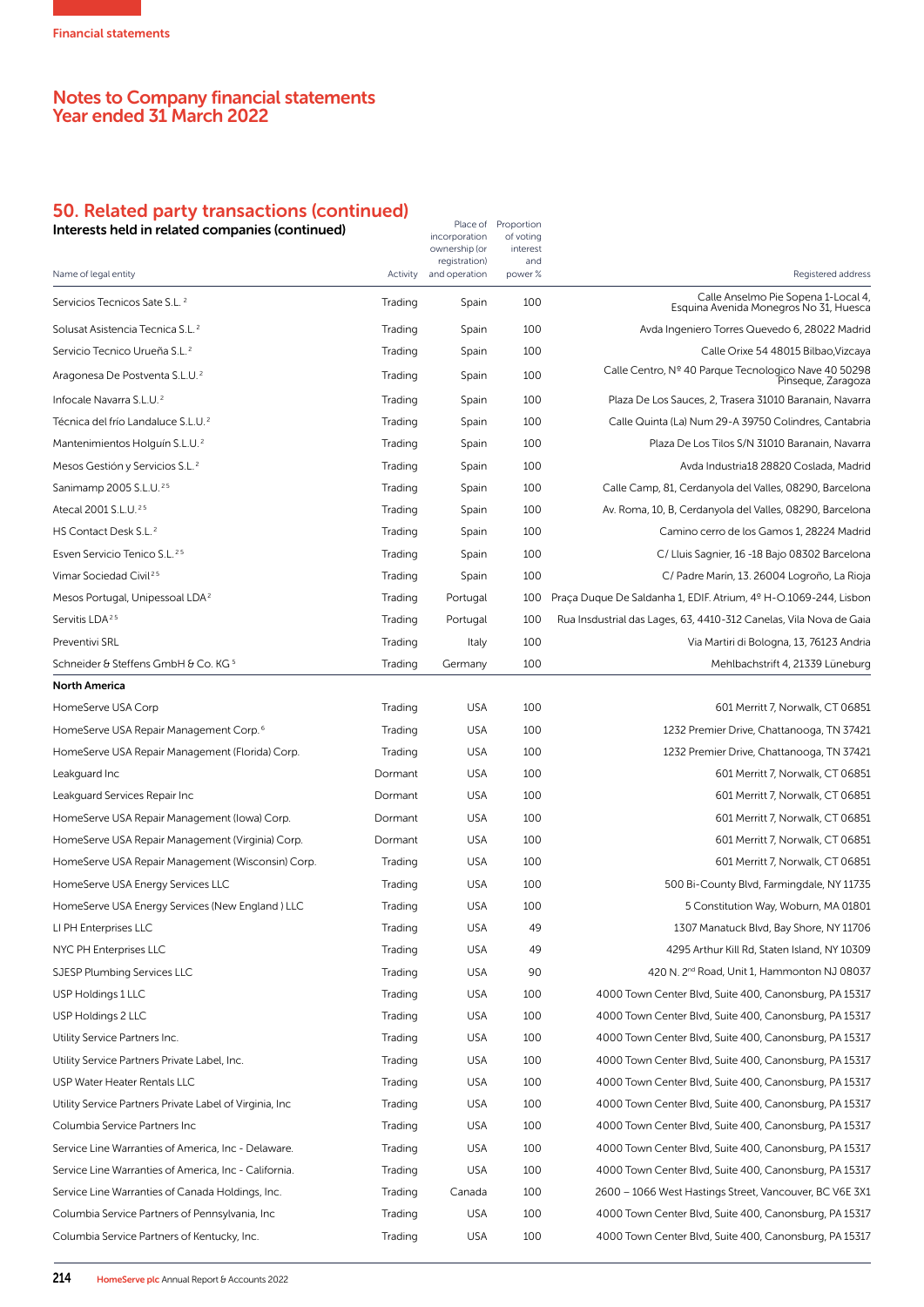| Name of legal entity                                                                             | Activity | incorporation<br>ownership (or<br>registration)<br>and operation | Place of Proportion<br>of voting<br>interest<br>and<br>power % | Registered address                                                                                    |
|--------------------------------------------------------------------------------------------------|----------|------------------------------------------------------------------|----------------------------------------------------------------|-------------------------------------------------------------------------------------------------------|
| Columbia Service Partners of Ohio, Inc.                                                          | Trading  | <b>USA</b>                                                       | 100                                                            | 4000 Town Center Blvd, Suite 400, Canonsburg, PA 15317                                                |
| Columbia Service Partners of West Virginia, Inc.                                                 | Trading  | <b>USA</b>                                                       | 100                                                            | 4000 Town Center Blvd, Suite 400, Canonsburg, PA 15317                                                |
| Service Line Warranties of Canada Inc.                                                           | Trading  | Canada                                                           | 100                                                            | 2600 - 1066 West Hastings Street, Vancouver, BC V6E 3X1                                               |
| HomeServe Skilled Trades LLC (formerly HomeServe<br><b>HVAC LLC</b> )                            | Trading  | <b>USA</b>                                                       | 100                                                            | 601 Merritt 7, Norwalk, CT 06851                                                                      |
| Gregg Mechanical Corp.                                                                           | Trading  | <b>USA</b>                                                       | 100                                                            | 198 Pulaski Avenue, Staten Island, New York 10303                                                     |
| Geisel Heating and Air Conditioning Inc.                                                         | Trading  | <b>USA</b>                                                       | 100                                                            | 633 Broad Street, Elyria, Ohio 44035                                                                  |
| C.M.H., Inc (formerly Cropp-Metcalfe Air Conditioning<br>and Heating Company)                    | Trading  | <b>USA</b>                                                       | 100                                                            | 8421 Hilltop Road, Fairfax, VA 22031                                                                  |
| American Home Guardian Inc                                                                       | Trading  | <b>USA</b>                                                       | 100                                                            | 1839 S Alma School Rd, Mesa, AZ 85210                                                                 |
| Nations Preferred Home Warranty Inc                                                              | Trading  | <b>USA</b>                                                       | 100                                                            | 3530 Forest Lane, Dallas, TX 75234                                                                    |
| Crawford Services, Inc.                                                                          | Trading  | <b>USA</b>                                                       | 100                                                            | 1405 Avenue T. Grand Prairie, TX 75050                                                                |
| eLocal Holdings LLC                                                                              | Trading  | <b>USA</b>                                                       | 89.5                                                           | 1100 East Hector Street, Suite 101, Conshohocken, PA 19428                                            |
| eLocal USA LLC                                                                                   | Trading  | <b>USA</b>                                                       | 89.5                                                           | 1100 East Hector Street, Suite 101, Conshohocken, PA 19428                                            |
| HomeServe SEM LLC                                                                                | Trading  | <b>USA</b>                                                       | 100                                                            | 2300 East Lincoln Highway, Suite 317 Langhorne, PA 19047                                              |
| Hays Cooling and Heating LLC                                                                     | Trading  | <b>USA</b>                                                       | 100                                                            | 24825 N 16th Ave #115, Phoenix, AZ 85085                                                              |
| Worry Free Comfort Systems Inc                                                                   | Trading  | <b>USA</b>                                                       | 100                                                            | 630 20th St. N, Bessemer, AL 35020                                                                    |
| Arizona's Dukes of Air LLC                                                                       | Trading  | <b>USA</b>                                                       | 100                                                            | 6938 E. Parkway Norte Mesa, AZ 85212                                                                  |
| Canyon State Air Conditioning & Heating LLC                                                      | Trading  | <b>USA</b>                                                       | 100                                                            | 13632 West Camino Del Sol, Sun City West, AZ 85375                                                    |
| Renew Air, LLC                                                                                   | Trading  | <b>USA</b>                                                       | 100                                                            | 6938 E. Parkway Norte Mesa, AZ 85212                                                                  |
| Environmental Systems Associates, Inc.                                                           | Trading  | <b>USA</b>                                                       | 100                                                            | 9375 Gerwig Ln J, Columbia, MD 21046                                                                  |
| Olympic Aire Services, Inc. <sup>5</sup>                                                         | Trading  | <b>USA</b>                                                       | 100                                                            | 4384 Hackett Place White Plains MD 20695                                                              |
| Sure Temp Air Conditioning, LLC <sup>5</sup>                                                     | Trading  | <b>USA</b>                                                       | 100                                                            | 7931 E. Pecos Road, Mesa, AZ 85212                                                                    |
| Mark Gillece Plumbing & Heating, LLC <sup>5</sup>                                                | Trading  | <b>USA</b>                                                       | 100                                                            | 4905 Library Road, Bethel Park PA 15102                                                               |
| McLoughlin Plumbing and Heating Co. <sup>5</sup>                                                 | Trading  | <b>USA</b>                                                       | 100                                                            | 8649 West Chester Pike, Upper Darby, PA 19082                                                         |
| Montgomery Brothers, LLC <sup>5</sup>                                                            | Trading  | <b>USA</b>                                                       | 100                                                            | 8951 West US HWY 42, Goshen, KY 40026                                                                 |
| HomeServe Insurance Agency Corp. (formerly HomeServe<br>USA Repair Management Corp (California)) | Trading  | <b>USA</b>                                                       | 100                                                            | 601 Merritt 7, Norwalk, CT 06851                                                                      |
| HomeServe Insurance Services Holding Corp                                                        | Trading  | <b>USA</b>                                                       | 100                                                            | 601 Merritt 7, Norwalk, CT 06851                                                                      |
| Asia                                                                                             |          |                                                                  |                                                                |                                                                                                       |
| HomeServe Japan Corporation <sup>3</sup>                                                         | Trading  | Japan                                                            | 50                                                             | MH-KIYA BLDG. 12-1, Mikuracho Kanda,<br>$C_{\text{binomial}}$ $\mu$ , $T_{\text{binomial}}$ 101, 0070 |

<sup>1</sup> The Group has taken advantage of the exemption from audit of the dormant subsidiaries registered in England under s480 of the Companies Act 2006. The registered numbers of the dormant subsidiaries are provided above.

<sup>2</sup> These companies have a 31 December year end due to the reporting requirements in Spain and Portugal.

<sup>3</sup> The Group includes equity accounted investments; please refer to note 18 for full details.

4 These companies qualify for an exemption to audit for non-dormant entities under the requirements of s479A of the Companies Act 2006. As such, no audit has been conducted for these<br>companies in the current financial year

<sup>5</sup> These companies were acquired during FY22. Please refer to note 16 for full details.

<sup>6</sup> This company also operates in Canada.

Chiyoda-ku, Tokyo 101-0038

Governance || Strategic report

Governance

Strategic report

Financial statements

**Financial statements** 

Other information

Other information